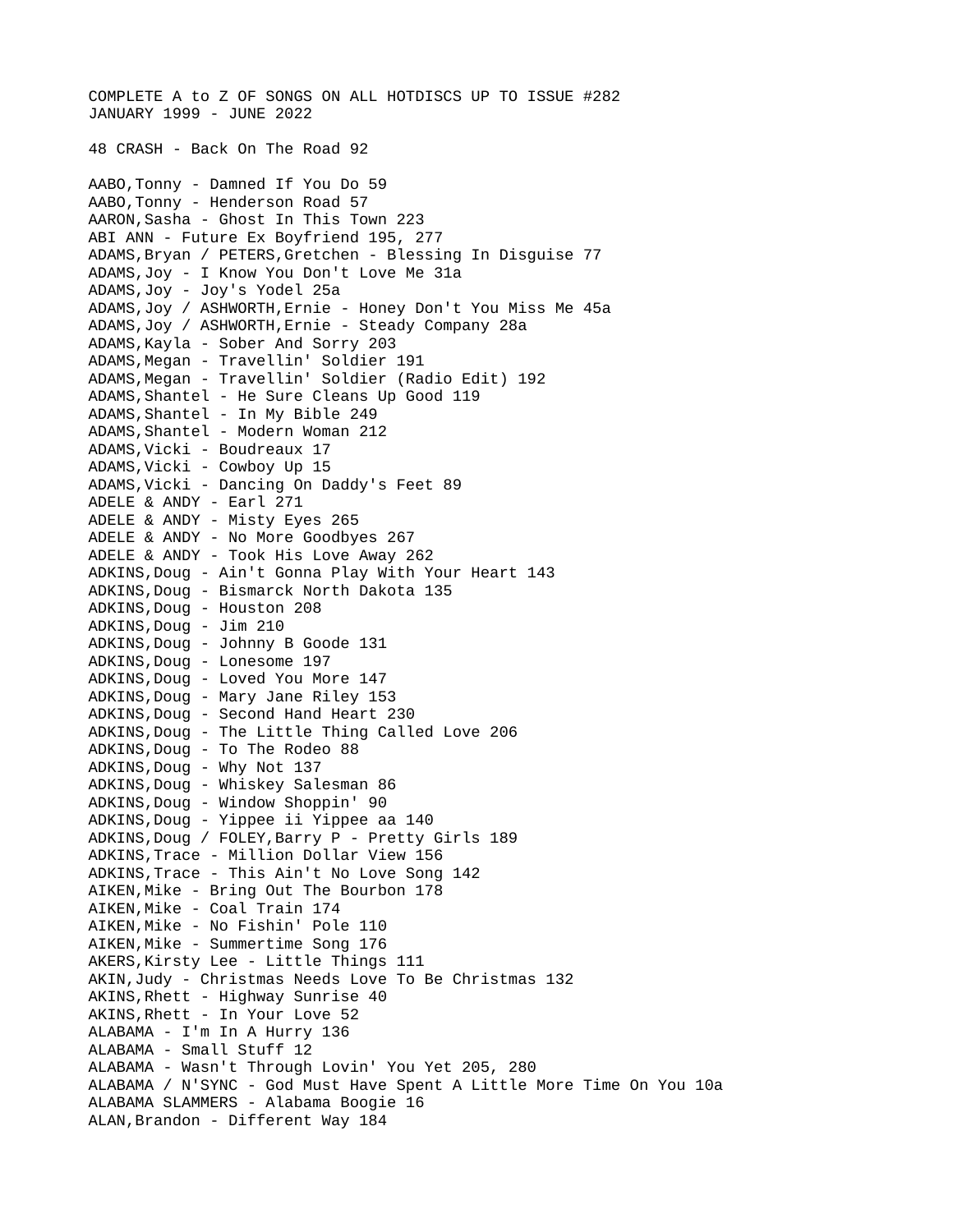ALAN,Brandon - Through The Cracks 192 ALAN,Cooper - 15 to 12 252 ALAN,Cooper - Climate Change 250 ALAN,Cooper - New Normal 262 ALAN,Cooper - Pink Umbrella Drinks 258 ALAN,Cooper - Warm Beer 255 ALAN,Curtis - Running Away With My Heart 58 ALBRITTON,Lisa / GREY,David - We're Out Of Here 185 ALDEN,Garrick - The Lockdown 262 ALDEN,Garrick - West By God 266 ALEXANDER,Garry - Mason's Apron 268 ALEXANDER,Jessi - Make Me Stay Or Make Me Go 73 ALFORD,Suzanne Edwards - The Arms Of A Good Woman 69 ALIAS COUNTRY - 48 Hours (Radio Edit) 17 ALLAN,Gary - Smoke Rings In The Dark 12 ALLAN,M.T. - Hand Of Fate 154 ALLCOCK,Izzy & THE FOUR PLAYERS - Makin' Love Is Easy Dear 78 ALLEN,Charlie - Can't Take Him Out Of Me 104 ALLEN,Charlie - Good Time Charlie's Got The Blues 124, 255 ALLEN,Charlie - Proof 120 ALLEN,Charlie - See If I Care 108 ALLEN,Charlie - See If I Care (Live in Edinburgh) 123 ALLEN,Charlie - That Was Then, This Is Now 127 ALLEN,Charlie - Why Ask Why 115 ALLEN,Charlie - Interview 123 ALLEN,Deborah - All Wrapped Up 54 ALLEN,Deborah - Anything Other Than Love 154 ALLEN,Deborah - Can't Ever Go Back 48 ALLEN,Deborah - I'm Only In It For The Love 51a ALLEN,Deborah - Natural Tears 50 ALLEN,Joe - Can't Take These Things 184 ALLEN,Rex - L-O-N-E-S-O-M-E Letter Blues 138 ALLEN,Rob - As Good As It Gets! 187 ALLEN,Rob - Bar-Room Women 12, 272 ALLEN,Rob - Breakin' Away 4, 277 ALLEN,Rob - Breakin' Bad 244 ALLEN,Rob - Cowboy Hat 168 ALLEN,Rob - Darlin' 16 ALLEN,Rob - Everything Changes 205 ALLEN,Rob - For You And Me 202 ALLEN,Rob - Goodbye Love 176 ALLEN,Rob - Hell To Pay! 179, 282 ALLEN,Rob - Home Again 223 ALLEN,Rob - I Can't Believe She's Done It To Me 199, 200 ALLEN,Rob - I'm Gonna Miss You This Christmas 192, 264a, 276 ALLEN,Rob - I'm Texas Bound! 190 ALLEN,Rob - I'm Wishing You A Very Happy Birthday 197 ALLEN,Rob - Let The Rivers Run 170 ALLEN,Rob - Life Is Hard 61 ALLEN,Rob - Linedance Boogie 173 ALLEN,Rob - Merry Christmas Y'all 204 ALLEN,Rob - Nice To Be Important 207 ALLEN,Rob - Pale Rider 163, 265 ALLEN,Rob - Pale Rider (Radio Edit) 279 ALLEN,Rob - Tarantino 200A ALLEN,Rob - Thank You 25a ALLEN,Rob - That's Country! 217 ALLEN,Rob - The Best In Me 195 ALLEN,Rob - The Cowboy Plays The Blues 228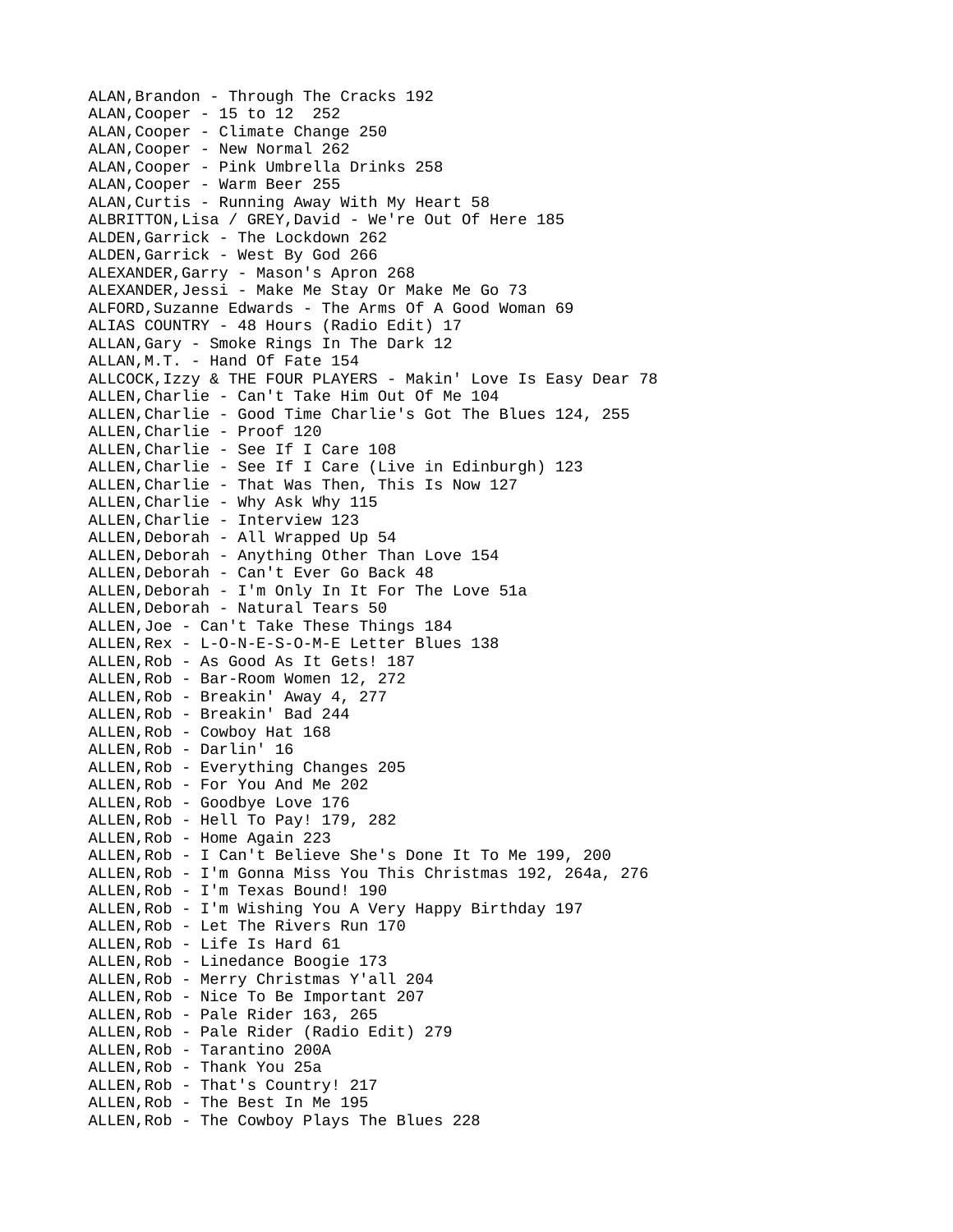ALLEN,Rob - The Devil 165 ALLEN,Rob - The Trail Of Tears 183 ALLEN,Rob - This Feeling 210 ALLEN,Rob - Tornado Alley 260 ALLEN,Rob - When I Get To Heaven 257 ALLEN,Rob - You're History 7 ALLEN,Rosalie / WARREN,Shorty - When My Blue Moon Turns To Gold Again 147 ALLIE LOUISE - It's Getting Old 196, 278 ALLIE LOUISE - Perfect Storm 199 ALLISON,George - Let The Man Cry (Live Version) 13 ALLISON,George - Pretty Lady 18 ALREADY GONE - The Open Road 282 AMARILLO - Close All The Honky Tonks 83 AMARILLO - I Still Look Forward To The Next One 81 AMBLER,Tim - Made Of Wood 250 AMBLER,Tim - The One (November Day) 243 AMELN,Calle - Coming Home 214 AMELN,Calle - Revolution 212 AMERICAN BLONDE (See also SOUTHERN HALO, the old name for the act) AMERICAN BLONDE - Something In The Water 264 AMES,Amy - 3 Boyfriends 161 AMES,Amy - Bedroom Blues 155 AMES,Amy - Do Drop In 172 AMES,Amy - Got To Love Her In Miata 244 AMES,Amy - I Like Beer Bellies 164 AMES,Amy - Love Handles 173 AMES,Amy - Music And Beach 231 AMES,Amy - My Friend 181 AMES,Amy - New Life 183 AMES,Amy - No Beer Here 153 AMES,Amy - Northbound Train 229 AMES,Amy - The Jeepers 241 AMES,Amy - Woke Up In Alaska 159 AMES,Amy/MARTINEZ,James - The Magic of Christmas 156 AMES,Elisabeth / COUNTRYPOLITANS - Anytime 97 AMES,Elisabeth / COUNTRYPOLITANS - Bound 97 AMES.Elisabeth / COUNTRYPOLITANS - Country Music 99 AMES,Elisabeth / COUNTRYPOLITANS - Lonely Receiver 98 AMES,Elisabeth / COUNTRYPOLITANS - Lucky In Your Tears 98 AMES,Elisabeth / COUNTRYPOLITANS - Yesterday 99 ANDERS,Hannah - Lazy River 247 ANDERS,Hannah - While I Still Got Time 250 ANDERS,Hannah - While I Still Got Time (Unplugged) 254 ANDERS,Hannah - Interview 254 ANDERSON,Bill/BLUE,Rustie - Chip Chip 68 ANDERSON,Coffey - Bud Light Blue 220 ANDERSON,John - Don't Forget To Thank The Lord 204 ANDERSON,John - It Ain't Easy Bein' Me 32 ANDERSON,John - Nobody's Got It All 23 ANDERSON,John - The Big Revival 28a ANDERSON,John - You Ain't Hurt Nothin' Yet 19 ANDERSON,Kathryn - The Road Less Travelled 182 ANDERSON,Kathryn - Write A Letter 168 ANDERSON,Lynn - Drift Away (Gospel Version) 203 ANDERSON,Lynn / CERRITO - Mexican Angel 160 ANDERSON,Troy - Gypsy Lady 226 ANDREW,Debra - Child Of The Universe 157 ANDREWS,Neil - Chasing Rainbows 134 ANDREWS,Neil - Cowboy, You Can't Dance 116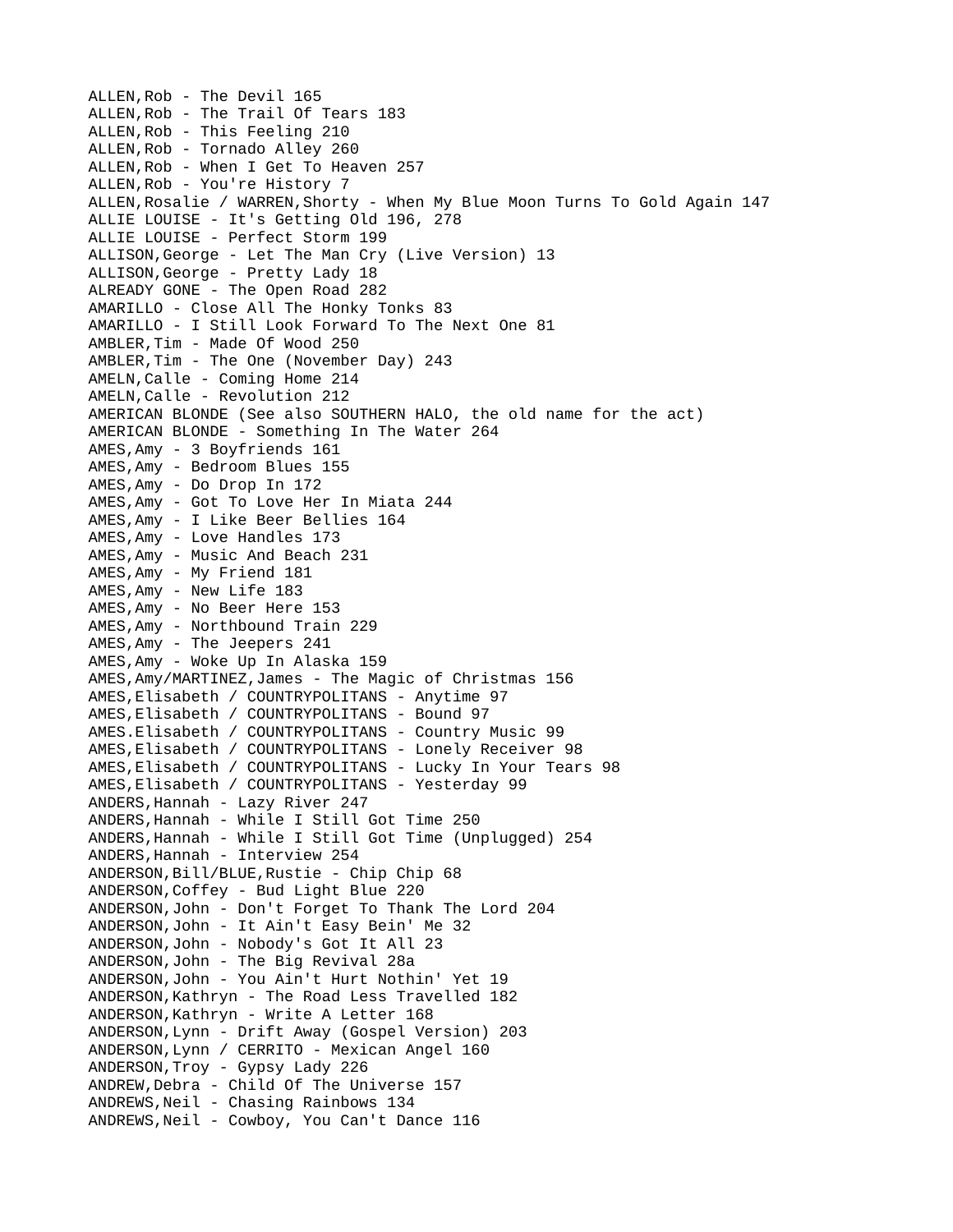ANDREWS,Neil - Facebook Lovers 143 ANDREWS,Neil - Guitar Pickin' Piano Playin' Gal 118 ANDREWS,Neil - Heroes Of Mine 142 ANDREWS,Neil - I Don't Wanna Hear That Song Again 130 ANDREWS,Neil - I Forgot To Remember 138 ANDREWS,Neil - Mexican Ladies 136 ANDREWS,Neil - On For Young And Old 119 ANDREWS,Neil - The Book 125 ANDREWS,Neil - They Found Love 122 ANDREWS,Neil - Wrong Answer Son 121 ANDREWS,Neil - You Don't Wanna See This Face 123 ANDREWS,Neil - You Old Dog You 128 ANGEL,Breelan - Halfway To Wasted 182 ANGEL,Breelan - Rhinestone World 208 ANGEL,Breelan - She Made Your Bed 198, 278 ANGLIN,Shelly - Falling For You 53 ANGLIN,Shelly - I Choose To Live 57 ANNABEL & JOHN - Moments Like These 5 ANNABEL & JOHN - You Can Drive My Mercedes 1 ANNIE B - Miles Of Texas 33 ANTHONY,Debbie - Lucky In Love 224 ANTHONY,Kim - Sleepwalk Back To Texas 11 ANTHONY,Rayburn - I Don't Sing Hank Williams Anymore 106 ANTHONY,Rayburn - I Miss Mississippi 152 ANTHONY,Rayburn - Thank God It's Monday 46a ANTHONY,Rayburn - You Can't Go Wrong With Love 44a ANTHONY,Steve - Carrying On Tradition 281 ANTHONY,Steve - Dama Del Rio 274 ANTHONY,Steve - Feel Of Leather 272 ANTHONY,Steve - Honky Tonk Land 278 ANTHONY,Steve - Run Cowboy Run 270 APRIL - What I'd Say 204 ARCHER,Randy - I Own This Barstool 100 ARCHER,Randy - Just As Crazy 87, 99 ARCHER,Randy - Shots In The Dark 92 ARCHER, Randy - This Bus 103, 249 ARCHER,Randy - What's Not There 89 ARCHER,Randy - Interview 87 ARCHER/PARK - We Got A Lot In Common 87 ARISTOCATS - I'm Alive Today 97 ARISTOCATS - Love Train 100 ARISTOCATS - Never Meant To Be 105 ARLENE - All Fall Down 253 ARLENE - Apartment #9 242 ARLENE - Coal Miner's Daughter 240 ARLENE - Penny To My Name 257 ARLENE - Right Time, Right Place 247, 281 ARLENE - Trouble With Twang 263 ARLENE - Wildflowers 238 ARLENE - You Stop Time 267 ARLENE / KRISTIAN, Marty - Bring The Curtain Down 259 ARLENE / KRISTIAN,Marty - Grand Ole Opry 277 ARLY - SEE KARLSEN,Arly ARMIGER,Katie - 17 In Abilene 104, 249 ARMIGER,Katie - One Night Between Friends 190 ARMIGER, Katie - Safe 184 ARMIGER, Katie - Scream 193 ARMIGER,Katie - Trail Of Lies 122 ARMIGER,Katie - Unseen 117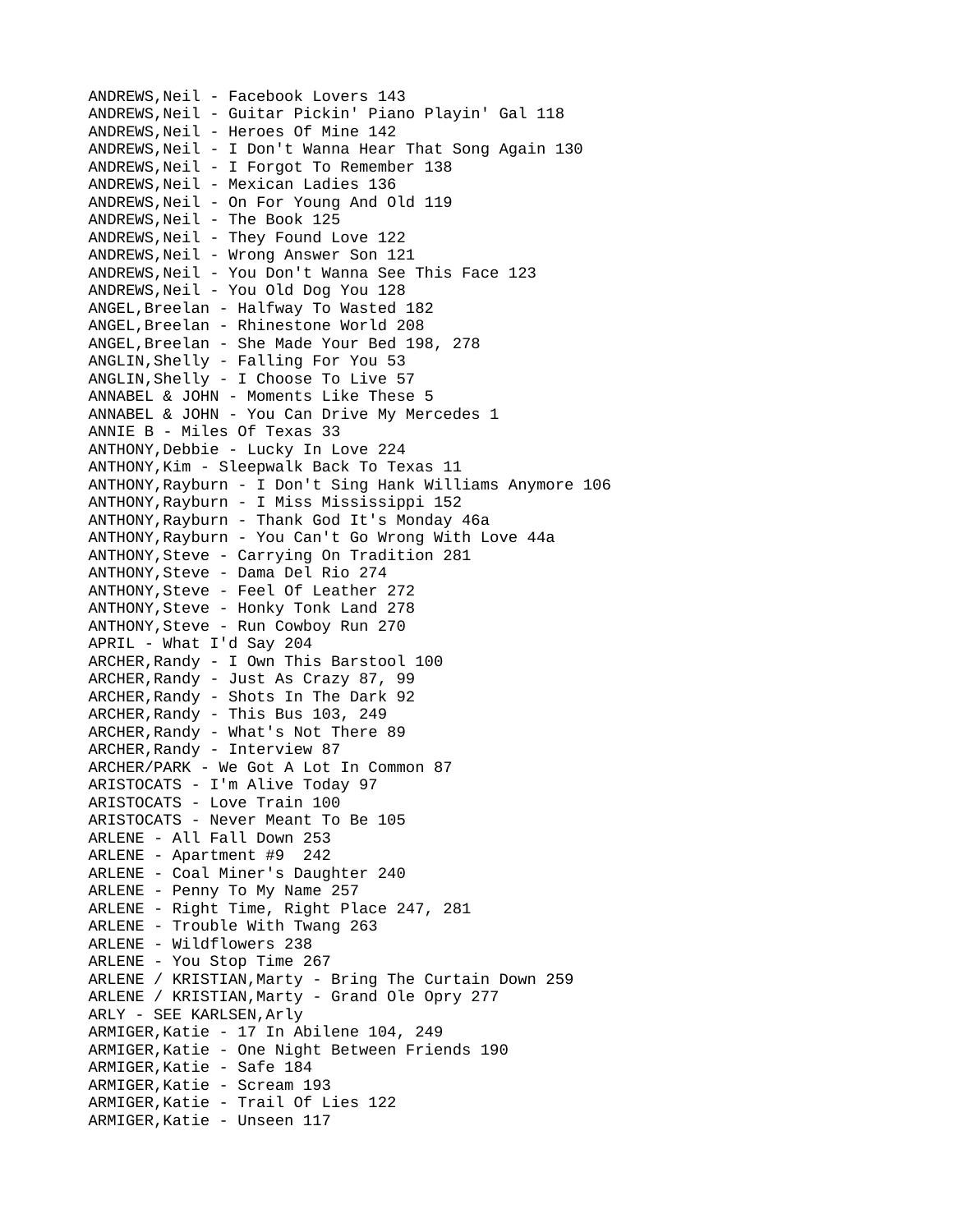ASHER,Candace - Every Time Your Heart Breaks 41a ASHER.Candace - One Tender Tear 32 ASHER,Candace - Slow Dancing 35 ASHFORD,Geoff - Rags To Riches 226 ASHTON LANE - Breathe You In 224 ASHTON LANE - Breathe You In (Radio Edit) 225 ASHTON LANE - Breathe You In (Unplugged) 225 ASHTON LANE - Winter Star 227 ASHWORTH,Ernie - Beginning Of The Ending 22 ASHWORTH,Ernie - Country Music DJ 42 ASHWORTH,Ernie - Hank Williams Was A Country Music Hit Man 44 ASHWORTH,Ernie - Heartaches, Headaches & Hangovers 16 ASHWORTH,Ernie - Hey Mr DJ 34a ASHWORTH,Ernie - I Dreamed I Was In Heaven 46a ASHWORTH,Ernie - I Found A Treasure 38 ASHWORTH,Ernie - Lies, Lies, Lies 40a ASHWORTH,Ernie - Memphis Memory 66 ASHWORTH,Ernie - Shamrock Motel 17 ASHWORTH,Ernie - She Don't Drink, She Don't Smoke, But She Lies 11 ASHWORTH,Ernie - Texas Swing 49 ASHWORTH,Ernie - The Shape My Mind's In 30 ASHWORTH,Ernie - There's No Place I'd Rather Be 20 ASHWORTH,Ernie - This Ole Boy 18 ASHWORTH,Ernie - Time Train 25a ASHWORTH,Ernie / ADAMS,Joy - Honey Don't You Miss Me 45a ASHWORTH,Ernie / ADAMS,Joy - Steady Company 28a ASHWORTH,Ernie / BLUE,Rustie - We Were The Talk Of The Town 48 ASHWORTH,Ernie / JOHN,J.J. - Holed Up In Some Honky Tonk 50 ASHWORTH,Ernie / MATEKI,Paul - Ernie & Paul 26 ASHWORTH,Ernie / MATEKI,Paul - Female Champion Wrestler From Texas 37 ASHWORTH, Ernie / SHIELDS, Robert - Thank God For The DJs 31 ASHWORTH,Ernie / SHUEY,Dick - Anywhere But Here 105 ASPEN,Dave - America Where Are You? 108 ASPEN, Dave - Amy 113 ASPEN,Dave - Behind The Wall 126 ASPEN,Dave - Christmas City 120 ASPEN,Dave - First Hero 111 ASPEN,Dave - One Way Train 118 ASPEN,Dave - The Emotion Of Love 116 ASPEN,Dave - What Can I Give You For Christmas 120 ATKINS, Chet/DIAMOND, Neil - Blue Highway 33a ATKINS,Rodney - Cleaning This Gun (Come On In Boy) 110 ATKINS,Rodney - If You're Going Through Hell 95 ATKINS,Rodney - Invisibly Shaken 114 ATKINS,Rodney - These Are My People 100a ATKINS,Rodney - Watching You 98 ATLANTA - Missouri Man 200 ATLANTA - The Promise 176 ATLANTA - You Should Be Here 183 ATLANTA with JD & FRIENDS CHOIR - Can't Wait For Christmas 276 AUGUST,Roy - The Way I Never Knew How 151 AUSTEN,Liv (& THE BAND) - Rain On My Side 193 AUSTIN,Cliff - My John Deere Tractor 143 AUSTIN,Gene (& NEVADA) - Cowboy Fever 16a AUSTIN,Gene (& NEVADA) - It's Your Baby 18 AUSTIN,Gene (& NEVADA) - Make Your Body Move 14 AUSTIN,Gene (& NEVADA) - My Love's Got Me 21 AUSTIN,J.T. - Back To The Farm 48 AUSTIN,J.T. - I Don't Know What Else To Do 50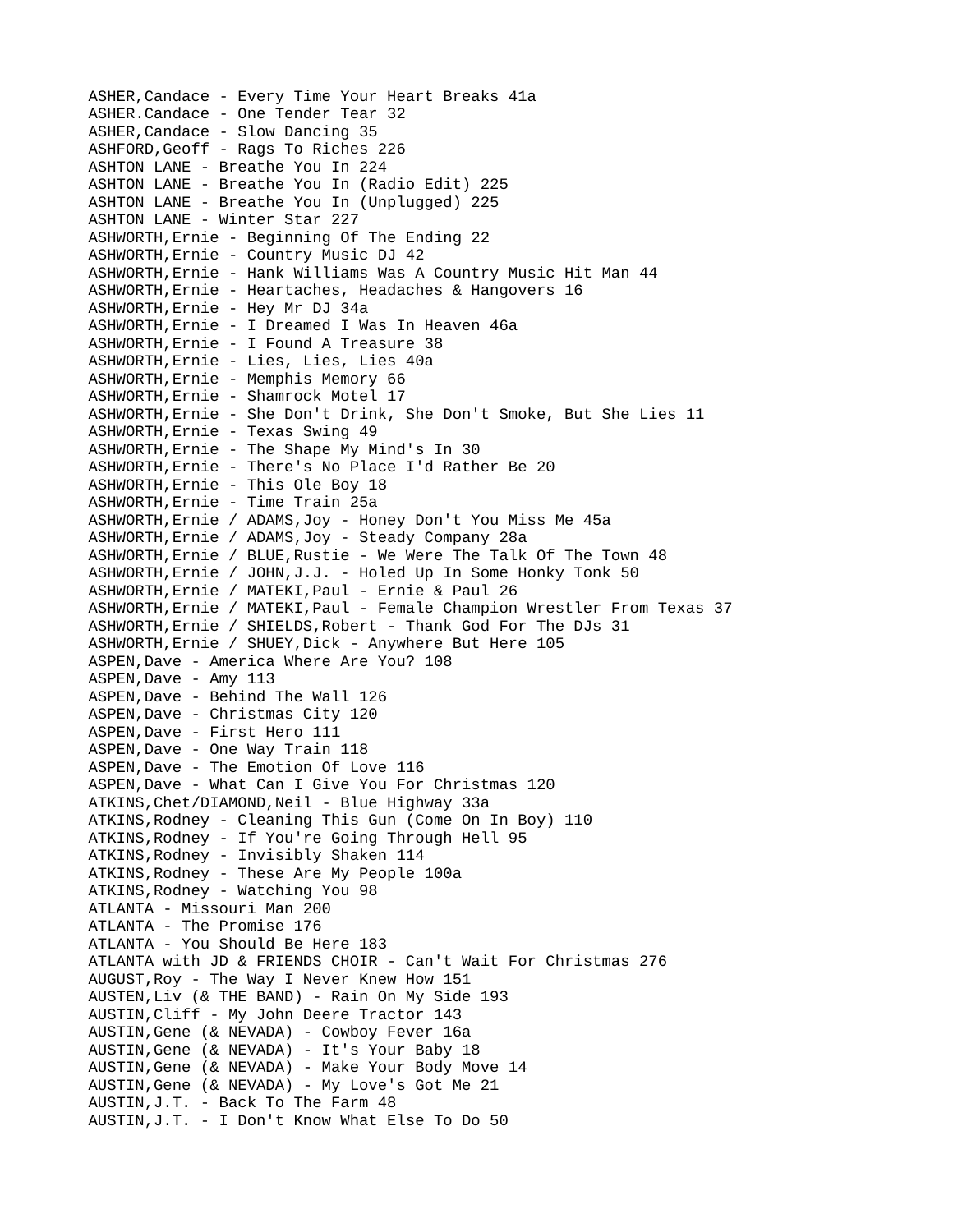AUSTIN,Maggie - Taking Time 73 AUSTIN,Sam - Ain't It Good 200 AUSTIN,Wayne - After All 55a AUSTIN,Wayne - Bandanas & Chaps & Old Cowboy Hats 51 AUSTIN,Wayne - Sierra Timber Wind 58 AVANT,Fletcher - Written In Red 173 AVEDIS, Beth/SIMS, Lee - Sweet Thang 39 AVRIO - Christmas Is Coming 168 AVRIO - Fantasy World 206 AVRIO - Just A Dream 163 AVRIO - No One Is There 194 AVRIO - Sorrow 173 AVRIO - Take Your Time 171 AVRIO - That Christmas Feeling 180 AVRIO - To Be Certain 185 AVRIO - When I Get Over Today 181 AXTON,Hoyt - Della And The Dealer 162 AXTON,Hoyt - Flash Of Fire 163 BACON BROTHERS / BELLAMY BROTHERS - Guilty Of The Crime 128, 256 BAILEY,Arlene - What Are The Chances 57 BAILEY,Paul - Loving You Feeling 13 BAILEY,Paul - Somewhere In My Heart 2 BAILEY,Razzy - Friends 45a BAILEY,Razzy - Knock On Wood 46a BAILEY,Razzy - Savannah's Not In Georgia Anymore 44 BAILEY,Razzy - Interview (Part 1) 45a BAILEY,Razzy - Interview (Part 2) 46a BAIN, Chelsea - Drinkin0 Alone 218 BAIN,Chelsea - The Power Of A Woman 203 BAIRD,Rob - Dreams And Gasoline 167 BAKER,Beverly - Here I Go Again 55a BAKER,Beverly - If Only I Could 51a BAKER, Kaitlyn - To Pieces 215 BAKER,Ray - Interview 121 BAKER,Ronnie - All I Can Do Is Love You 135 BAKER,Ronnie - Don't Blame Love 132 / 140 BAKER,Ronnie - From The Bottom Of My Heart 137 BAKER,Ronnie - How Far Do I Have To Fall 136 BAKER,Ronnie - My Heart's Not Playing Anymore 134 BAKER,Ronnie - One Bar Town 131 BAKER,Ronnie - Somebody Stole The Sun 111 / 133 BAKER,Ronnie - Stronger Than Diamonds 138 BAKER,Ronnie - Urban Cowboy Wannabe 129, 256 BAKER,Ronnie - What About Me And You 139 BALL,David - Riding With Private Malone 35 BALL,David - She Always Talked About Mexico 38a BALLEW,Michael - Damned Ol' Beer 39 BALLEW,Michael - Darkside Of The Dance Floor 43 BALLEW,Michael - Rodeo Cool 30a BALLEW,Michael - Top Of The World 34 BALZANO,Eileen - Now I Know What It Means 38 BAMFORD,Gord - Hank Williams Lonesome 149 BAMFORD,Gord - Honkytonks And Heartaches 126, 256 BAMFORD,Gord - In The Palm Of Your Hands 130 BAMFORD,Gord - Stayed 'Til Two 128 BANDY,Moe - Back In The Saddle Again 118 BANDY, Moe - Bandy The Rodeo Clown 44a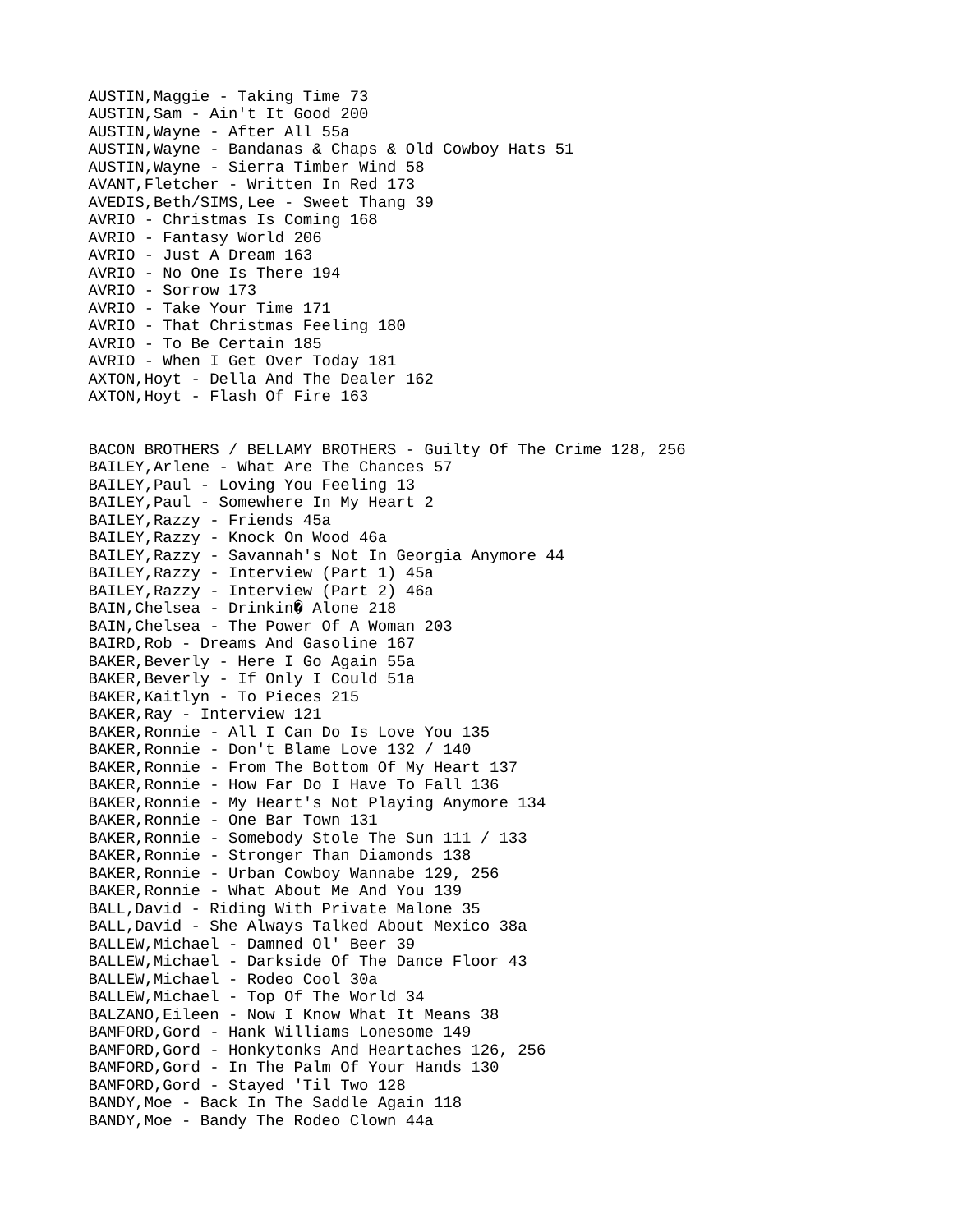BANDY,Moe - Don't Fence Me In 118  $BANDY, Moe - She's Not Really Cheatin  $0$  193$ BANDY, Moe - Tumbling Tumbleweeds 118 BANISTER,Will - Give Me One Minute 161 BANISTER,Will - Turn Back Time 168, 266 BANISTER,Will - Turned Her On To Country 157, 265 BANK,Henrik - A Good Thing Going On 213 BANK,Henrik - Why Do I Love You 280 BANTING,Michelle - Stay Awhile 180 BANTING,Michelle - Time 213 BARBARY COAST - Long Gone 158 BARBOUR,Sam - Caledonia Dreaming 256 BARBOUR,Sam - Freedom Wheels 265 BARBOUR,Sam - Unicorn 258 BARE, Bobby - I've Never Gone To Bed With An Ugly Woman 30a BARE, Bobby - Marie Laveau 161 BARE, Bobby - Numbers 71 BARE, Bobby - The Mermaid 161 BARE, Bobby - The Winner 161 BARE,Bobby / BARE Jr,Bobby - Daddy What If 163 BARHAM,Tyler - More Than A Cotton Dress 186 BARNES, Dick - Born That Way 200B BARNES,Dick - Hug Um Up Country Girl 201 BARNES,Dick - Run Remus Run 206 BARNES,Trenna / COWBOY CRUSH - Reach Out Your Hand 123 BARNETT,Jackie - Down And Dirty 98 BARNETT,Jackie - Lonely Hearts Club 100 BARNETT,Mandy - Help Me Make It Through The Night 258 BARNETT, Mandy - Slowly 42a BARNETT,Mandy - The End Of The World 252 BARR,Lockwood - Best Bad Decision Maker 264 BARR,Lockwood - Christmas In Memphis 264a BARRETT,Vanessa - A Ways To Go 63 BARRETT,Vanessa - Away In A Manger 96 BARRETT,Vanessa - Bring On The Rain 51a BARRETT,Vanessa - Christmas In The Country 96 BARRETT,Vanessa - Thanks To You 48 BARRETT,Vanessa - Interview 51a BARRIE,J J - No Charge 123 BARRON,Ashley - Wrote A Song About It 236 BARROW,Todd - Down On The Farm 243 BARROW,Todd - Give Me A Chance Tonight 280 BARROW,Todd - Gonna Drive 269 BARROW,Todd - Good Luck 274 BARROW,Todd - Guadalupe River 240 BARROW,Todd - Parrot Bay 276 BARROW,Todd - Prisoner Of Love 271 BARROW,Todd / FORD,Jenn - Fun In Mexico 266 BATCHELOR,James - Eight Four Five 3016 89 BATES,Jeff / LYNN,Loretta - After The Fire Is Gone 195 BATY,Danny - 400 Horses 35a BAUGH,Maggie - Catch Me 222 BAXTER,Peter - A Stranger To Me Now 13 BAYERS,Eddie / BRODY,Lane - All Shall Be Well 59a BAYLOU - Closing This Memory Down 231 BEARD, Ronnie - He Wonders 277 BEARD,Ronnie - Santa Claus 276 BEAU,Erick - I Found Love In You (MJ's Song) 267 BEAU,Erick - What It Takes 270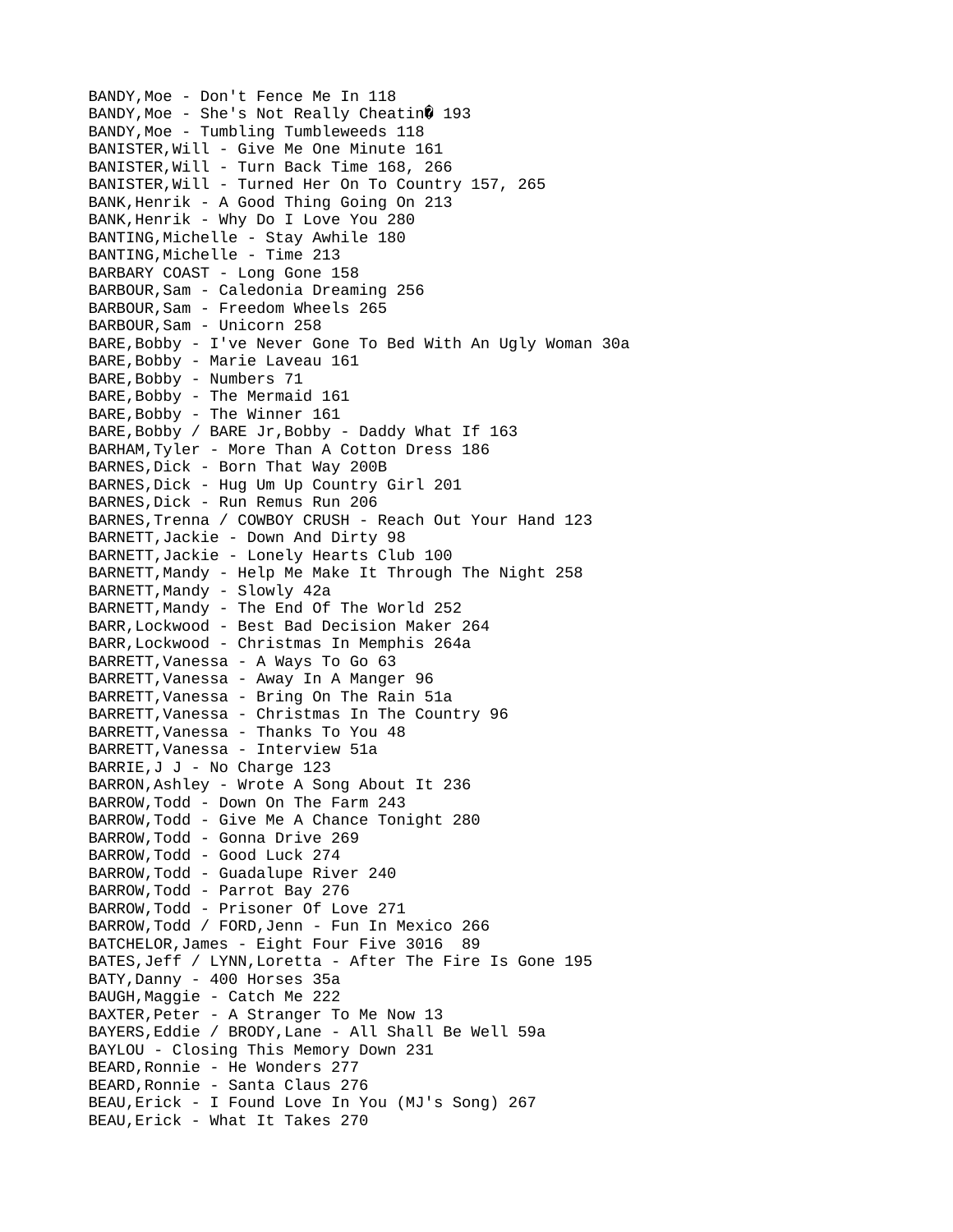BEAU + LUCI - Fire 189, 198 BEAU + LUCI - Fire Dancer 218 BEAU + LUCI - Mosaic 191 BEAVER,Jaime / COOK Jr,Troy - Here Comes That Heartache Again 88 BEAVER,Mollie - Gamer 251 BEAVER,Mollie - Never Wanna Lose 274 BECKMAN,Lynn - Billy Walker Tribute 117 BECKWITH,Laura - Halfway 261 BEGLEY,Philomena - Blanket On The Ground Medley 247 BEGLEY,Philomena - Deportees 235 BEGLEY,Philomena - Half A Chance 263 BEGLEY,Philomena - I Guess To Pieces 123 BEGLEY,Philomena - I Ain't Over The Hill 166 BEGLEY,Philomena - My Life, My Music, My Memories 227 BEGLEY,Philomena - Sorry 178 BEGLEY,Philomena - The Umbrella Song 164 BEGLEY,Philomena - Tribute to Billie Jo 159, 265 BEGLEY,Philomena / LYNAM,Ray - She Sang The Melody 230 BEGLEY,Philomena / LYNAM,Ray - The Fire Of Two Old Flames 184 BEGLEY, Philomena / MOORE & MOORE - Country Girls Never Get Old 174 BEGLEY,Philomena / QUINN,Aidan - All The Road Running 168 BEELER,Mike - She Oughta Be 35 BEELER,Mike - Songs On The Jukebox 37 BEKX - Scissors 248 BELL,Susan Anderson - A Memory Like I'm Gonna Be 229 BELL,Susan Anderson - All I Can Do 223 BELL,Susan Anderson - Don't Close Your Eyes 226 BELL,Susan Anderson - Where The Lights Are Low 220 BELLA,Mike - He Ain't Me 59a BELLA,Mike - Hot Country Nights 82 BELLA,Mike - Lost In The Shuffle 100a BELLA,Mike - Your Love 66 BELLAMY BROTHERS - Back In The Day 142 BELLAMY BROTHERS - Drug Problem 109, 251 BELLAMY BROTHERS - Forget About Me 31a BELLAMY BROTHERS - I Love Her Mind 114 BELLAMY BROTHERS - I Need More Of You 116 BELLAMY BROTHERS - Jalapenos 140 BELLAMY BROTHERS - Let Your Love Flow (Gospel 2008 Mix) 115 BELLAMY BROTHERS - Let's Roll America 41 BELLAMY BROTHERS - Lonely Planet 10 BELLAMY BROTHERS - Love By The Moon 146 BELLAMY BROTHERS - Mexico Came Here 151, 262 BELLAMY BROTHERS - Old Hippie 49a BELLAMY BROTHERS - Old Hippie 2 (The Sequel) 49a BELLAMY BROTHERS - Old Hippie 3 (Saved) 102 BELLAMY BROTHERS - Old Hippie Christmas 48a, 276 BELLAMY BROTHERS - Satin Sheets 141, 260 BELLAMY BROTHERS - What'll I Do 31 BELLAMY BROTHERS / BACON BROTHERS - Guilty Of The Crime 128, 256 BELLAMY BROTHERS / BELLAMY,Jesse & Noah 103 BELLAMY BROTHERS / BROKOP, Lisa & KETCHUM, Hal - Let Your Love Flow 77 BELLAMY BROTHERS / FENDER,Freddy - Vertical Expression 17 BELLAMY BROTHERS / JACKSON,Alan - I Ain't Just Whistlin' Dixie 78 BELLAMY BROTHERS / JONES,George - Sugar Daddy 88 BELLAMY BROTHERS / MONTGOMERY GENTRY - Old Hippie 78 BELLAMY BROTHERS / OWENS, Buck - The Ex-Files 12a BELLAMY BROTHERS / PARTON,Dolly - If I Said You Had A Beautiful Body 90 BELLE - Clock On The Wall 214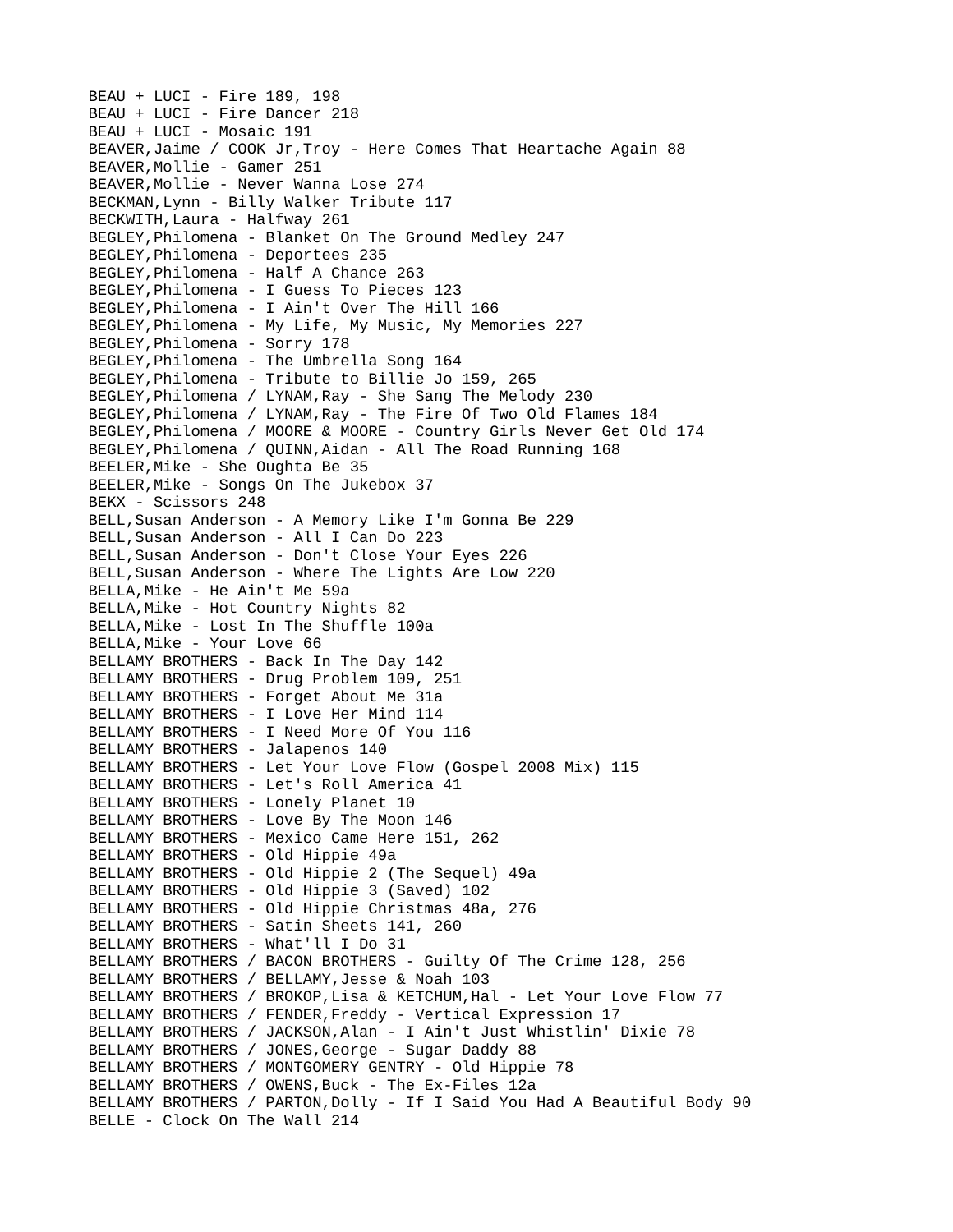BELLE - King Of Hearts 209 BELLE - Sharksville 212 BELLE (See also CANNON, Belle) BELLHOPS - You Only Call Me When You're Drunk 126 BELLOW,Taylor - I'm Cryin' Teardrops 5 BENONI,Arne - Broken Hearted Land 45 BENONI,Arne / JOHANSEN,Ottar 'Big Hand' - Good Ol' Boys 215 BENONI,Arne / JOHANSEN,Ottar 'Big Hand' - The Life And Times Of A Singing Cowboy 219 BENONI,Arne / WEST,Dottie - As For Me 31a BENSON,Ray / TILLIS,Pam - Honey (Open That Door) 48 BERNADETTE - All You Gotta Do 90 BERNADETTE - Don't Laugh At Me 111 BERNADETTE - Green Fields Of France 48 BERNADETTE - Daddy Laid The Blues On Me 63 BERNADETTE - Grandma Got Run Over By A Reindeer 240 BERNADETTE - Gypsy Boots 222 BERNADETTE - I Know I Love You 217 BERNADETTE - I'd Choose You Again 66 BERNADETTE - Mary Did You Know 72 & 84 BERNADETTE - Memphis On A Train 115 BERNADETTE - Nickels And Dimes 219 BERNADETTE - O Holy Night 48a BERNADETTE - Tramp On The Street 227 BERNADETTE - Twelve Days Of Christmas 240 BERNADETTE - Until Forever's Gone 68 BERNADETTE - You Can't Love With A Broken Heart 227 BERNADETTE - You Can't Stop Love 231 BERNADETTE - You Go Girl! 36 BERNADETTE - Your Amazing Grace 80 BERNADETTE / O'CONNELL,Maura - Rose of Allendale 231 BERRY,Jay Scott - Please Come To Boston 144 BERRY,Jay Scott - Runaround Sue 147 BERRY,John - Beautifully Broken 232 BETHEL,Hannah - Medicine 181 BETHEL,Hannah - The Lie 207 BETHEL,Hannah - You Wanna Be My Man 196 BEULAH - I Can Sing The Blues No More 65 BEXTON,Brittany - Believe Again 231 BIG BROTHER - Only You 19 BIG SUN - Big Blue 3 BIG SUN - Letting In The Rain 21 BIG SUN - Ti Amo 77 BINDER,Risa - Gotta Have You 211 BIRD,Cortni - Karma's Got Me Now 207 BIRD,Cortni - Pistol 213 BIRD,Cortni - Whiskey On My Breath 216 BIRT,Andrew - If I Had Any Pride Left At All 2 BIVINS,Steve - Firefighters 41 BLACK,Bob - Forgetting You 59 BLACK,Bob - I Locked Up The Door 70 BLACK,Bob - Our Love 20 BLACK,Bob - Rockabilly Baby 15 BLACK,Bob - Waiting At The End Of The Road 32a BLACK,Charlotte - Irish Girl In New York 225 BLACK,Charlotte - Love In UR Life 215 BLACK,Charlotte - Politicians 194  $BLACK, Charlotte - Rusty Old Livin $Q$  211$ BLACK,Clint - Bob Away My Blues 15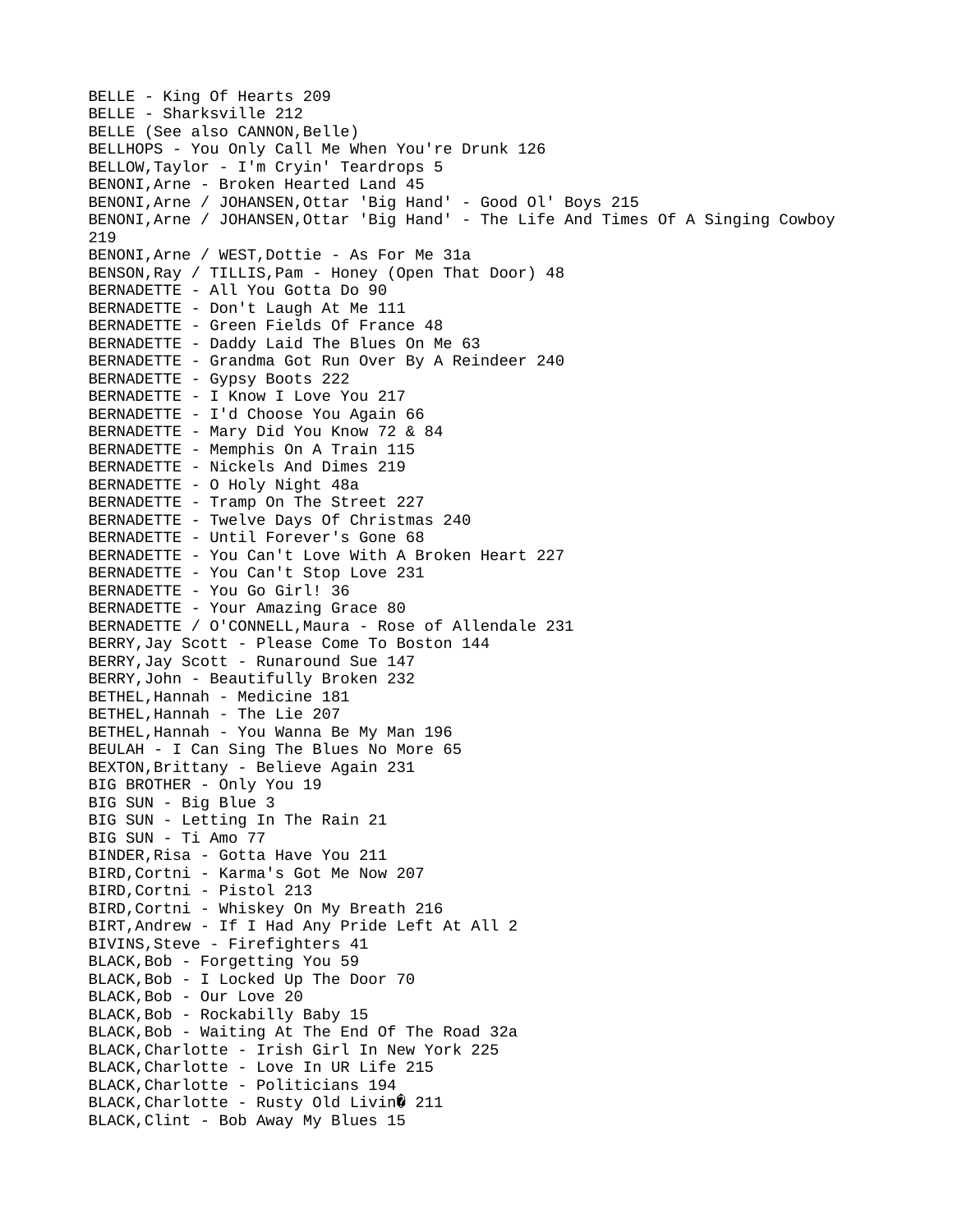BLACK,Gerry - The Lamp 116 BLACK,Penny Jayne - California 213 BLACK,Penny Jayne - Gotta Get To Nashville 215 BLACK,Penny Jayne - I'm Fine 232 BLACK,Penny Jayne - Log Cabin 217 BLACK,Penny Jayne - On The Beach 225 BLACK,Penny Jayne - She Got A Call 223 BLACK,Penny Jayne - Steel Horse 248 BLACK, Penny Jayne - This Ain 0t Love 221 BLACK,Steve - Drivin' 216 BLACK STETSON - The Lonesome Fugitive 47 BLACKBERRY SMOKE - Pretty Little Lie 170 BLACKHAWK - Days Of America 37 BLACKHAWK - I Will 46 BLACKHAWK - One Night In New Orleans 42 BLACKMORE BAND,Gary - I Don't Want Those Memories 83 BLACKWELL,Kelley - Dirt Road Heartache 155,156 BLADES,John - Dancin' Till The Daylight 280 BLADES,John - Get Back On The Stages 277 BLAGARDS & COWBOYS - Back In Dover 230 BLAGARDS & COWBOYS - Blagards & Cowboys 201 BLAGARDS & COWBOYS -  $I\hat{\mathbf{\theta}}$ m Always Waiting For Her 205 BLAGARDS & COWBOYS - Just For You 249 BLAGARDS & COWBOYS - No Win Scenario 152 BLAGARDS & COWBOYS - One More Country Song 254 BLAGARDS & COWBOYS - Still 166 BLAGARDS & COWBOYS - White Horses Of Lyme Bay 155 BLAIR,Chris - Meet Me On The Corner 163 BLAIR,Roger - Grandma Wore Many Hats 54 BLAKE,Jared - Stomp 188 BLAKIE,Colin - Classified 13, 245 BLAKIE,Colin - Classified (12" Version) 246 BLAST OFF - I Knew The Bride 6 BLAST OFF - Lonesome Train 6 BLAST OFF - Old Black Joe 16 BLAZER,Justine - On The Edge With You 182 BLUE,Rustie - Cloud Of Dust 82 BLUE,Rustie - Cowgirls Do It Better 124 BLUE,Rustie - I Break Things 118 BLUE,Rustie - Oh Baby 87 BLUE,Rustie - One Hot Summer Ago 115 BLUE,Rustie - Shape Up Heart 121 BLUE,Rustie - The Devil May Care 76 BLUE,Rustie - Tomorrow Tonight 79 BLUE,Rustie / ANDERSON,Bill - Chip Chip 68 BLUE,Rustie / ASHWORTH,Ernie - We Were The Talk Of The Town 48 BLUE COUNTY - Nothin' But Cowboy Boots 74 BLUE COUNTY - That Summer Song 78 BLUE CREEK - Johnny And Sally 215 BLUE HORIZON - 4 Letter Word 26 BLUE ORCHID - Does He Love You 69 BLUE ORCHID - Hey You With The Hat On 58 BLUE ORCHID - Rose Of My Heart 45 BLUE ORCHID - Slow Down For A While 55 BLUE ORCHID - Two Hearts Dancing As One 61 BLUEHEARTS - Everyone Wants To Dance With My Girl 56 BLUERIDGE - Alabama Bound 16 BLUERIDGE - Country Girl 19 BLUERIDGE - Morning Light 14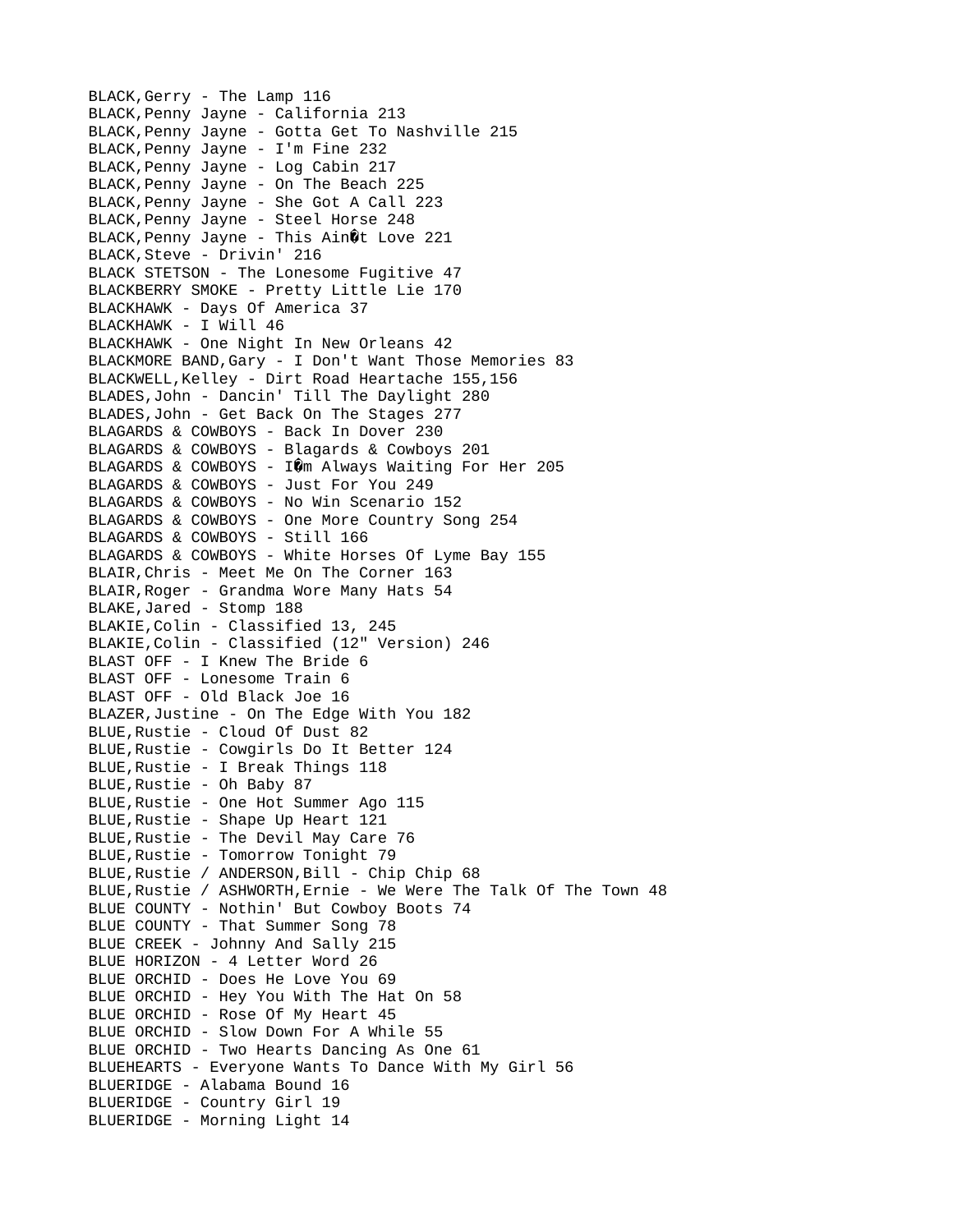BLUERIDGE - UK Country 29 BLUERIDGE WITH STACEY - Let's Fall To Pieces Together Again 36 BODE, Brian Allan / HUNT,Luanne - It's Still I Do 146 BOE,Bente - A Prison Called Love 16a BOE,Bente - Memories Of You 12a BOGGUSS,Suzy - Mr Santa 36a BOGTROTTERS - I Wanna Hear It From You 105 BOLLAND,Rita - Echo 214 BOLLAND,Rita - Turn It Around 264 BOLLAND,Rita - Without Headlights 222 BOMSHEL - Bomshel Stomp 97 BOMSHEL - Calling All The Angels 103 BOMSHEL - It Was An Absolutely Finger Lickin' .... Love Song 93 BOMSHEL - Power Of One 107 BON JOVI / RIMES,LeAnn - Till We Ain't Strangers Anymore 109, 251 BONHAM,Steve & THE LONG ROAD - Moonshine Running 257 BONHAM,Steve & THE LONG ROAD - Wrapped Up In You 254 BOOMERHOOD - Brownwater Blues 247 BOONE,Pat - Safe In The Arms 3 BOOTH,Jody - Gold Digger 131 BORDEN,Michael Shane & The Diesel Kings - Truckstop Confessions 81 BORDEN,Michael Shane & The Diesel Kings / WATSON,Dale - Honky-Tonk Time Machine 84 BORLAND,Norman - She Don't Look That Lonely To Me 279 BOSTON,Charlie - Fly Like A Swallow 46 BOSTON,Charlie - How I Only Wish That I Could Fly 188 BOSTON,Charlie - I Miss You Everyday 155 / 157 BOSTON,Charlie - Missing You Again 57 BOSTON,Charlie - Snowdrop 153 BOSTON,Charlie - Why Can't You Love Me 184 BOSTON,Charlie - You Really Are An Angel 179 BOSTON,Charlie / MARTIN,Carolyn - What's Good For You 181 BOSTON,Charlie / OLDE BOSTON TEA PARTY - Gulf Of Mexico 146 BOSTON,Charlie / OLDE BOSTON TEA PARTY - Half A Pot Of Coffee 149 BOSTON,Charlie / VINCENT,Rhonda - Ten Long Nights 49 BOSTON BAND,Charlie - A Wing And A Prayer 40a BOSTON BAND,Charlie - The Bright Lights Of The Town 37a BOWEN,Wade - When I Woke Up Today 197, 278 BOXCAR WILLIE (See WILLIE,Boxcar) BOYD,Donna - 10,000 Pieces 65 BOYD, Donna - A Good Day 117 BOYD, Donna - All Roads Lead Back To You 52 BOYD,Donna - I Miss Who I Was With You 67 BOYD, Donna - Look Who's Talking Now 61 BOYD, Donna - Loose Change 57 BOYD, Donna - The Wayward Wind 79 BOYD, Donna - Interview 52 BOYZ AND THE BEEZ - Road To Rosie McCann 229 BR549 - A Little Good News 36 BR549 - There Stands The Glass 41a BR549 - Too Lazy To Work, Too Nervous To Steal 32 BR549 - While You Were Gone 38 BRADDOCK,Bobby - Dolly Parton's Hits 141 BRADLEY,Clint - Riding After Midnight 213, 282 BRADLEY,Clint - Soul Of The West 242 BRADLEY,David - Soak It Up 140 BRADLEY,David with CROWELL,Rodney - Hard Time Moving On 154, 263 BRADSHAW,Woody - The Last Thing 96 BRADY, STEWART, GREEN & YOUNG - Arrow 200B BRADY, STEWART, GREEN & YOUNG - Lanterns Of The Levee 143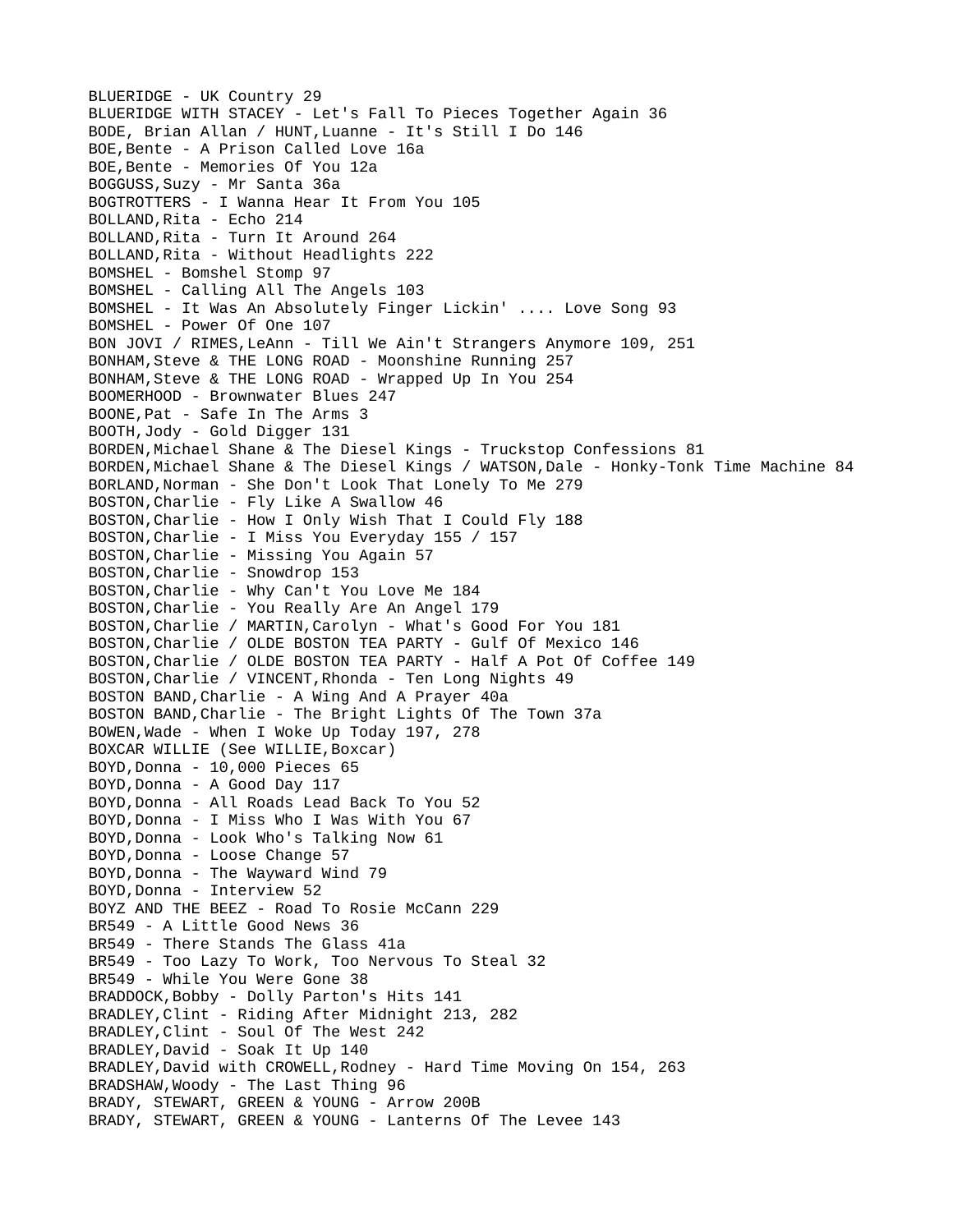BRADY, STEWART, GREEN & YOUNG - This Old House 140 BRADY, STEWART, GREEN & YOUNG - Too Deep Of Water 151 BRAGG,Dustin - One Way Ticket Home 206 BRANCH & DEAN - Glad She's Not An Angel 182, 272 BRANCH & DEAN - The Dash (Theron's Song) 175, 267 BRANCH & DEAN - The Forgetter 199 BRANCH & DEAN - Your Ol' Lady's Gone 165, 200B, 265 BRANCH & DEAN - Radio Special 167 BRANDED - Same Ole Train 6 BRANDT,Kel-Anne - Go Away Come Back 164 BRANDT,Kel-Anne - I Just Fall In Love Again 152 BRANDT,Kel-Anne - My Baby Loves Me 141 BRANDT, Kel-Anne - Rockin' With The Rhythm Of The Rain 147 BRANDT,Kel-Anne - Sometimes You Win When You Lose 143 BRANNEN,John - Still In The Game 140 BRANSON,Larry - Christmas Spirit 24a BRANSON,Larry - This Lonely Heart 26 BRANTLEY,Jennifer - The Little Things 139 BRAZILBILLY - Everybody Wants To Dance With My Girl 154 BREEN,Ann - Pal Of My Cradle Days 75 BRENNAN,Cherie - Life Is Fun 222 BRENNAN,Cherie - Mystery 224 BRENNAN,Cherie - You Be The Light 256 BRENNAN,Nick - Buck Naked 222 BRENNAN,Nick - C'mon & Dance 237 BRENNAN,Nick - I Met The Devil 260 BRENNAN,Nick - I Want A Girl 227 BRENNAN,Nick - It's A Good Time To Fall In Love 247 BRENNAN, Nick - Mermaid 255 BRENNAN,Nick - Not Goin There Again 242 BRENNAN,Nick - Simply Irrisistable 233 BREON,Roxanne - I'm Tired Of Your Lyin' 40a BRETT,Ann & Ray - When Your Heart's On Fire 65 BREWER,Charley Bob - A Teardrop In The American Eagle's Eye 45 BRIANIE - Butterfly In A Hurricane 120 BRIANIE - Daddy's School 113, 253 BRIANIE - I'm Not Ready Yet 122 BRIANIE - Half A Hallelujah 117 BRIANIE - Mama Tell Me 110 BRIANIE - Western Women 133 BRICE,Lee - Happy Endings 110 BRICE,Lee - She Ain't Right 105 BRIDGE,Rob - True Romance 264 BRITPICKERS, The - Don't Come Running Back To Me 270 BRITPICKERS, The - Queen Of The Waltz 273BRITPICKERS, The (with Dave Sheriff) - Forget Those Angry Words 226 BRITPICKERS, The (with Dave Sheriff) - Hey God 221 BRITPICKERS, The (with Dave Sheriff) - Supersonic Dancer 223 BRITT,Elton - Maybe I Was Wrong 134 BROADCASTER - Rollin' My Sweet Baby's Arms 42 BROADLEY,David - Baby Blue 89 BROADLEY,David - Flowers 81 BROADLEY,David - Your Love Amazes Me 82 BRODY,Lane - Any Other Heart 84 BRODY,Lane - Faster Than The Speed Of Love 48a BRODY,Lane - Over You 49a BRODY,Lane - Over You (2003) 59 BRODY,Lane - Plenty More Love 53a BRODY,Lane - That's Where Love Comes In 90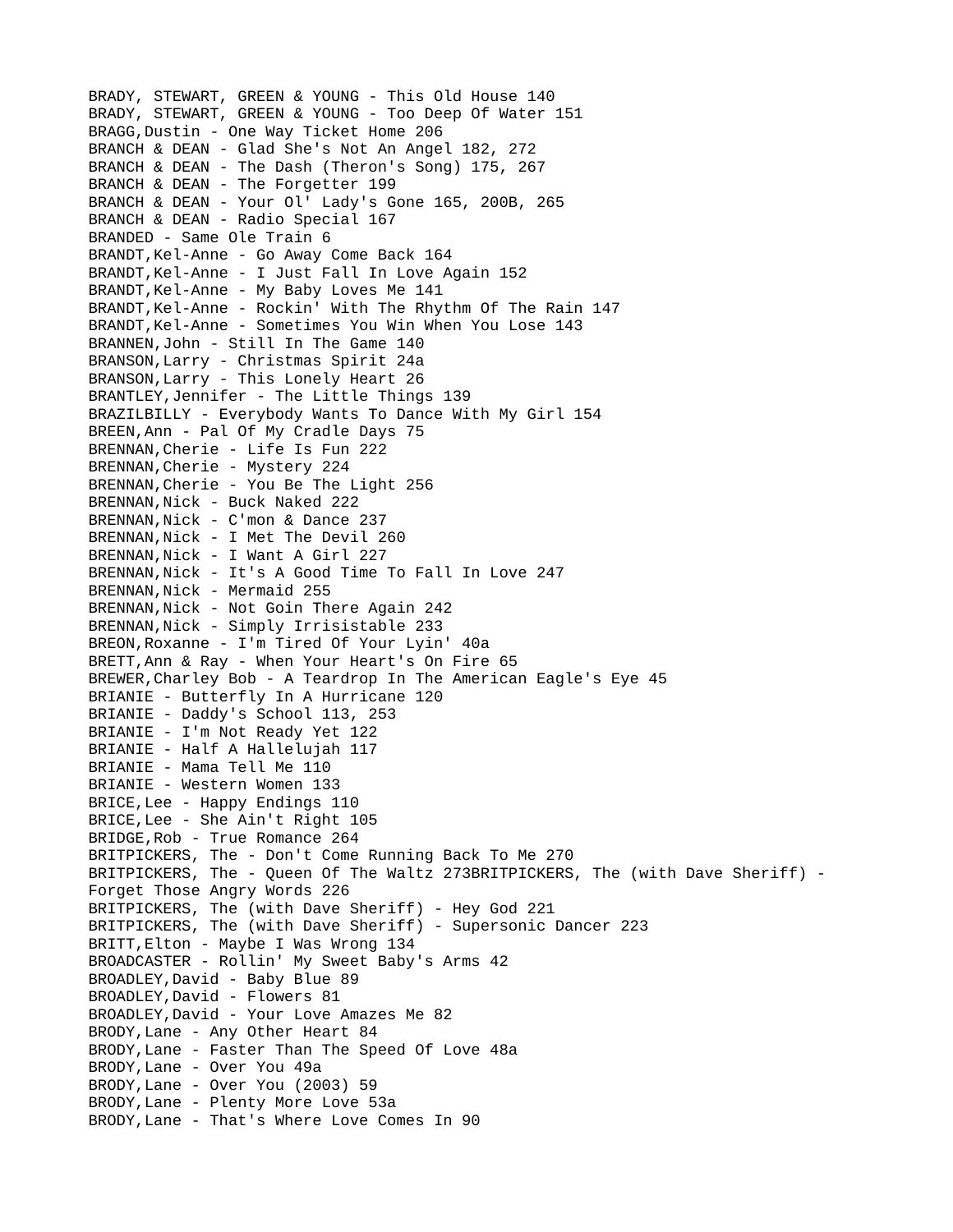BRODY,Lane - Till You Found Me 51a BRODY,Lane - Your Wildest Dreams 79 BRODY,Lane - Interview Part 1, 2 & 3 49a BRODY,Lane - Interview Part 4 & 5 50 BRODY,Lane / BAYERS,Eddie - All Shall Be Well 59a BRODY,Lane / CERRITO - South Of The Border 138 BRODY,Lane / LEE,Johnny - Yellow Rose 49a BROK,Navor - Can't Let It Get Out Of Hand 264 BROKOP.Lisa / BELLAMY BROTHERS & KETCHUM,Hal - Let Your Love Flow 77 BROOKLYN COWBOYS - Californ' 33a BROOKLYN COWBOYS - Hey Juanica 51 BROOKLYN COWBOYS - Learn How To Love Me 28 BROOKLYN COWBOYS - Presence Of God 40 BROOKLYN COWBOYS - Waycross Stables 55 BROOKLYN COWBOYS - You Must Be From Nashville (Live) 37 BROOKLYN COWBOYS - You Never Quit On Me 47 BROOKE,Erica - Daddy's Girl 35a BROOKE,Noel - Be Mine Tonight 186 BROOKE,Noel - Before The Next Teardrop Falls 210 BROOKE,Noel - One More Time 188 BROOKS,Dave - Jukebox Blues 31a BROOKS,Garth - Radio Feature Part 1 27 BROOKS,Garth - Radio Feature Part 2 28 BROOKS & DUNN - Beer Thirty 11 BROSNAN,Jon - Having No Regrets To Leave Behind 250 BROSNAN,Jon - I Believe In You 10 BROWN,Andy - When The Rodeo Is Over 25 BROWN,Cass - Yolanda Took My Panda 39a BROWN,Chip - Can You Drink Beer In Heaven? 42a BROWN,Gav - Artist Dream 245 BROWN,Gav - Merry-Go-Round 263 BROWN,Gav - Merry-Go-Round (Radio Edit) 264 BROWN,Gav - Railroad Track 248 BROWN,Gav - Road To You 251 BROWN,Gav - Send In The Clowns 273 BROWN,Gav - Step Into The Light 262 BROWN,Gav - Yellow Submarine 266 BROWN,Joe - On A Day Like This 2 BROWN,Joe - That's The Way That The World Goes Round 9 BROWN,Joe - You Were Everywhere 11 BROWN,Joe - Interview 2 BROWN,Junior - Highway Patrol 81 BROWN,Junior - Surf Medley 53a BROWN,Les - A Cowboy Song 6 BROWN,Les - A Hand To Hold 7 BROWN,Les - Night Owl (Remix) 16 BROWN,Les - Oh Me, Oh My 28 BROWN,Les - Riverboat Queen 11 BROWN,Les - The Winning Side 52 BROWN,Les / ROSE,Cindy - Let's Stick Together 9 BROWN,Marty - Umbrella Lovers 244 BROWN,Mike - The Eagle 35a BROWN, Molly Adele - Chug 223 BROWN,T Graham - I Wish That I Could Hurt That Way Again 58a BROWN,T Graham - Love And Broken Hearts 138, 259 BROWN,T Graham - Maybe Baby 197 BROWN,T Graham - Sip By Sip 153 BROWN,T Graham / CHRISTIAN,T Jae - Bag Of Bones 122, 255 BROWN,T Graham / PETRIE,Claire - He Would Be King 203, 216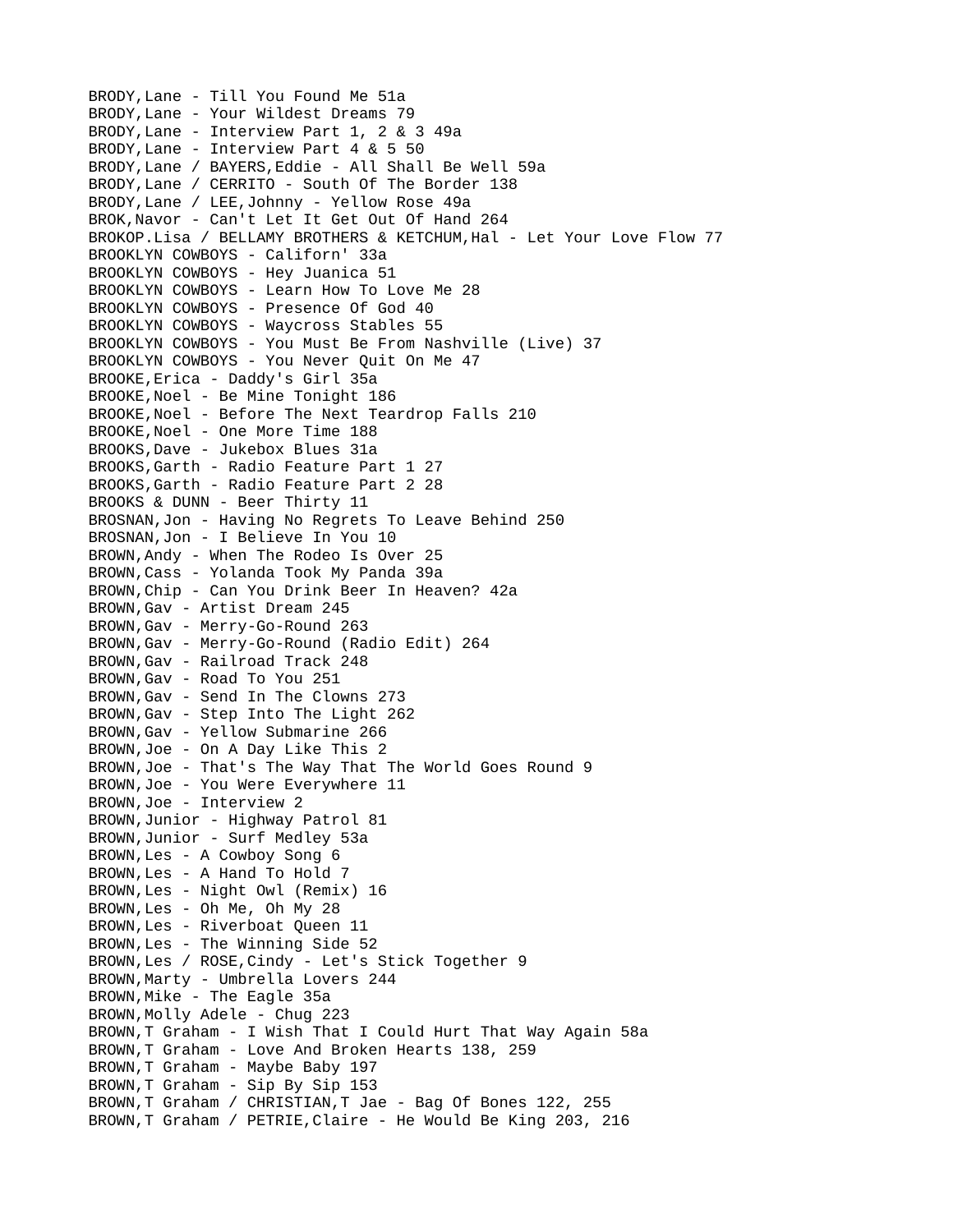BROUSSARD,Nicole / YATES,Billy - I'd Do It For You 141 BRUCE,Ed - After All 102 BRUCE,Ed - My First Taste Of Texas 103 BRUCE,Ed / JENKINS,Red - The Bartender 102 BRUMFIELD,Mark - It's Gonna Be A Great Day 42 BRUSHVILLE - Baby's Got Her Boots On 188 BRUSHVILLE - Dangerous 199 BRUSHWOOD - All I Want 23 BRUSHWOOD - I Feel Lucky (A Lusty Appetite) 80 BRUSHWOOD - I Miss You 17 BRUSHWOOD - I Miss You (Remix) 40 BRUSHWOOD - I'll Be There 27 BRUSHWOOD - Living In The Moment 21 BRUSHWOOD - Margaritas & Senoritas 25 BRYANT,Lynn - When You Get To Be You 80 BRYANT,Tonja West - Daddy's Love 210 BRYANT,Tonja West - Sugar And Spice 201 BRYCE,Celia - Life 107 BRYCE,Celia - Old Town Habits 109 BRYDEN,Pete - Feet Back On The Ground 13 BRYNA,Laura - Body First 282 BUCKLAND, Brett - Patiently Waiting 68 BUCKLAND, Brett - Sign Your Name 65 BUCKLAND,Brett / GARCIA,Dalia - When She Gets Drunk 70 BUCKLAND,Theresa - A Fence Between You And Me 11 BUCKLAND,Theresa - If Tomorrow Never Comes 6 BULLEoN - Rumours (Gettin' Me Down) 34 BULLEoN - You Gotta Dance 54 BUNCH,The - Joe And Rosalita 42 BUNCO KELLY - Best Of Times 51a BUNCO KELLY - Folsom Prison Blues 58 BUNCO KELLY - Roll On 55a BUNDY,Jim - I'll Hold You In My Heart 41 BUNDY,Jim - If You're Not Where You Want To Be 26 BUNDY,Jim - Just A Little Lovin' 44a BUNDY,Jim - Just Friends 29 BUNDY,Jim - Mr Moon 38 BUNDY,Jim - Packin' Heat Down In Texas 32 BUNDY,Jim - Papa (After All This Time) 47 BUNDY,Jim - You Made My Life A Song 35 BUPPERT,Tim - Angel's Eyes 69 BUPPERT,Tim - I Swear 168 BURCH,Brenda - Big Wide World 277 BURCH,Brenda - Blue Christmas 228 BURCH,Brenda - Crushin' 209 BURCH,Brenda - My World 223 BURCH,Brenda - Nowhere Else 215 BURCH,Brenda - Old Things 227 BURCH,Brenda - Rockin' Around The Christmas Tree 216 BURCH,Brenda - Sparks Will Fly 212, 282 BURCH,Brenda - Sugar Fix 218 BURCH,Brenda - Take Me Back 221 BURCH,Paul - Up On The Mountain 36 BURKE,Declan - Only 40 Acres 148 BURNETTE,Billy - Hot Rod Hillbilly 163 BURNETTE,Billy - My Love Will Not Change 168 BURNETTE,Billy - Only The River Knows 155 BURNETTE,Billy - Rock n Roll With It 152 BURNETTE,Billy - Rock n Roll In Christmas 156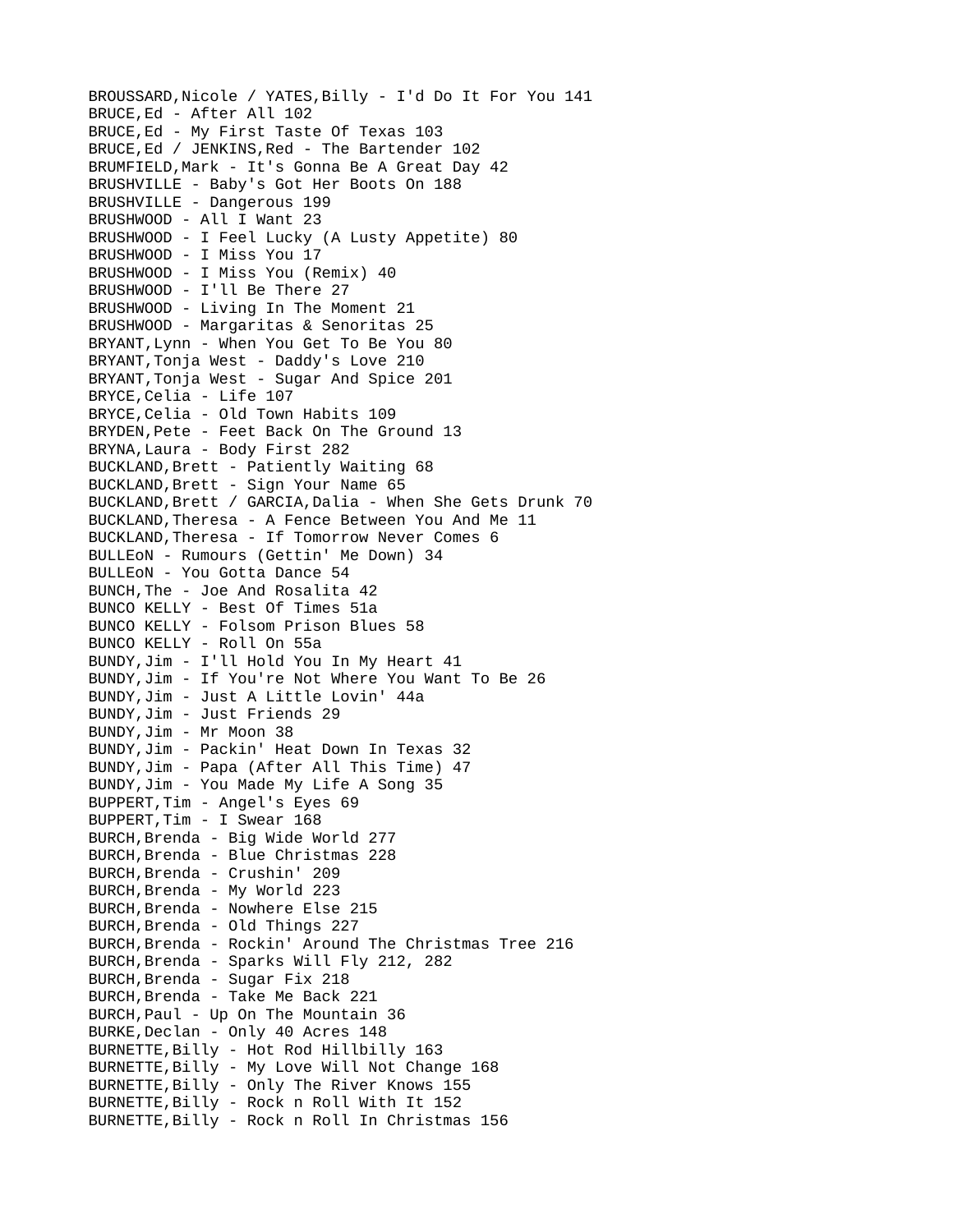BURNS,Billy Don - '49 Ford 98 BURNS,Billy Don - Down Her Memory Lane 43 BURNS,Billy Don - Hank Williams Woman 46a BURNS,Billy Don - I Was There 60 BURNS,Billy Don - Keith Whitley Blue 71 BURNS,Billy Don - Lonesome 77203 40 BURNS,Billy Don - Rock On 74 BURNS,Katie - Don't Turn Around 184 BURNS & POE - Second Chance 152 BURNT WATER - Here I Am Again 53 BURNT WATER - Lucky Old Colorado 45 BURR,Pauline - It's Not So Much A Heartache 2 BURR,Pauline - Overlander 192 BURR,Pauline - Overlander (Original Mix) 264a BURR,Pauline - Silent Night 24a BURRITO DELUXE - Encino 92 BURRITO DELUXE - Midnight At A Red Light 90 / 142 BURRITO DELUXE - Out Of The Wilderness 144 BURRITO DELUXE - Sun Will Rise 96 BUSBY,Darren - Arms Of Mary 26 BUSBY,Darren - If We Can't Have Forever 46 BUSH,Johnny / JENKINS,Red - Neon Bible 107 BUSH,Johnny / LAMMERS MEYER,Hermann - What's Wrong With The Way We're Doin' It Now 66 BUTTERILL,Kenny - Balsam Lake 28a BUTTERILL,Kenny - Canadian Road Trip 52 BUTTERILL,Kenny - Dead End Of The Dirt Road 193, 277 BUTTERILL, Kenny - Good Thing That Couldn@t Happen Here 211 BUTTERILL,Kenny - How Far Can We Go 40 BUTTERILL,Kenny - Is There More? 59a BUTTERILL,Kenny - My Austin Angel 49 BUTTERILL,Kenny - Old Man And The Kid 199 BUTTERILL,Kenny - The Townes You Left Behind 33 BUTTERILL,Kenny feat. LEITCH,Donovan - Gaia Blues 190 BYERS,Steve - Life On The Move 30a BYNUM,Hal - The Promise 44 BYNUM,Hal / CASH,Tommy - There Ain't No Good Chain Gang 42 BYRD,Beau - Bring Back My Honky Tonk 237 BYRD, Beau - Right Back Home 235 BYRD, Beau - Runnin' Thru The Corn 250 BYRD, Beau - They Say I'm Lucky 247 BYRD, Beau - Wanted Man 240 BYRD, Beau - You Make It So Easy 243 BYRD,Jerry - Danny Boy 44a BYRNE,Chrissy - Half Enough 106 BYRNE,Chrissy - Love Me A Little Bit Longer 109 CADIERE,Tim - Hop In My Truck 190 CAFCAE,Paul - I Ain't Shook 274 CAIRNS PROJECT,Justine - Under The Double Eagle 44a CAL - A Single Kiss 167 CAL - Peace 170 CAL - Ray Of Light 177 CALABRESE,Kayla - Happily Never After 209 CALABRESE,Kayla - Me Time 221 CALFORD,Ian - Times Between Bottles Of Wine 107 CALFORD,Ian (& THE BRAKEMEN) - When Papa Played The Dobro 28a CALI FEVER - Just To Be Close To You 54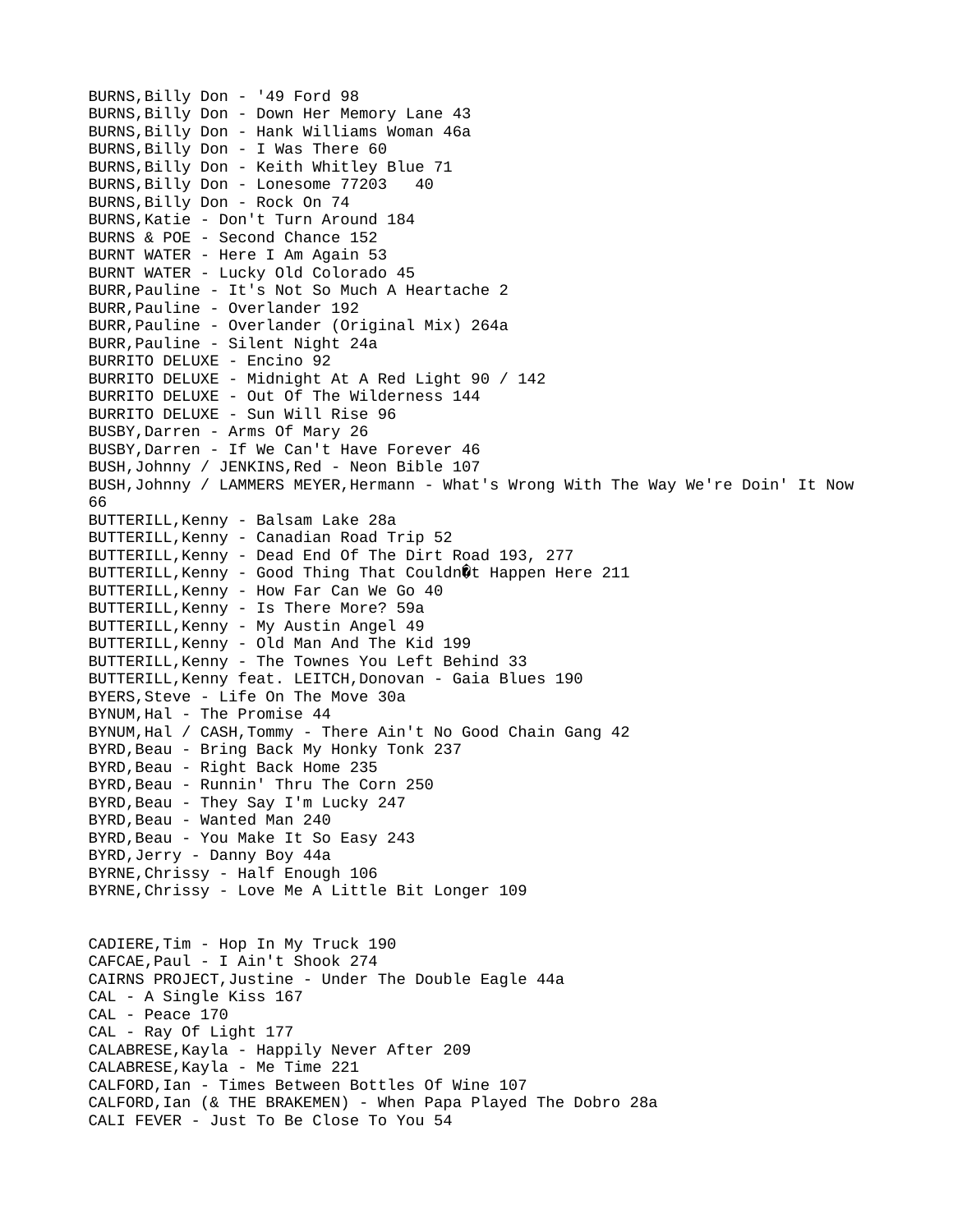CALLAHAN, M - A Smile Won't Hide The Pain 246 CALLAHAN, M - Baptized By Your Love 180 CALLAHAN, M - Checkout Boy 200A CALLAHAN, M - Chicken On A Chain 183, 272 CALLAHAN, M - God's Green Earth 186 CALLAHAN, M - Johnny Cash And Jesus Christ 238 CALLAHAN, M - Tell Me 262 CALLAHAN, M - This Ain't Right 194, 277 CALLAHAN, M - Wrecking My World 188 CALMER WAVE - Nice To Feel Wanted 208, 270 CAMERON,Alan - I'm Never Getting Drunk Again 6 CAMERON,Stuart / RYAN,Nikki - Yellow Rose 2 CAMERON-TROY - Just Kiss Me 189 CAMERON-TROY - With Your Hands 191 CAMPBELL,Bob - Hey Porter 211 CAMPBELL,Bob - On That Lost Highway 199 CAMPBELL,Bob - Raining On The Ocean 195 CAMPBELL,Bob - Texas-Born Man 197 CAMPBELL,Bob - The Christmas Son 204 CAMPBELL,Bob - When Love Is Real 208 CAMPBELL,Chris - Honky Tonk Lover 70 CAMPBELL,Gary - A Heart You'll Have To Face 95 CAMPBELL,Gary - Dance Till Dawn 58 CAMPBELL,Gary - Down In To Muddy Water 64 CAMPBELL,Gary - My First Million 149 CAMPBELL,Gary - We Can't Get Along 68 CAMPBELL,Gary - You're The Reason Why 80 CAMPBELL,Glen - Wichita Lineman 58a CAMPBELL,Stacey Dean - Honey I Do 43a CAMPBELL STATION - Already Gone 213 CANADIAN SUITE - A Letter From Home 36a CANADIAN SUITE - H'way #10 Out Of Tucson 39a CANNON,Belle - Between Now And Whenever 140 CANNON,Belle - Connemara 267 CANNON,Belle - Cornerstone 200B CANNON, Belle - Party 151 CANNON,Belle - Reel Me In 164 CANNON,Belle - The Covid Song (How Great Thou Art) 264 CANNON,Belle (See also BELLE) CANNON,Melonie / NELSON,Willie - Back To Earth 120 CANTRELL,Laura - The Whiskey Makes You Sweeter 36 CANTRELL,Laura - Too Late For Tonight 46a CANTRELL,Laura - Two Seconds 38 CAPALDI,Veronica - Back To The Honky Tonks 14 CAPALDI,Veronica - Nobody Cares 19 CAPALDI,Veronica / HOBBS.Lou - Until The End Of Time 63 CAPTAIN T (HUNNICUTT,Tom) - Sweet Warm Winds Of Arkansas 100 CARELLE,Michelle - Broken Arrow 67 CAREY,Eileen - Anything That Reminds Me Of You 239 CAREY,Eileen - Finally 251 CAREY,Eileen - Meet Me Halfway 246 CARLA / KIRK,Janey - First Of May 203 CARLISLE,Mike - Carina 29 CARNES,Cayley / COURTLAND,Larry - I Thought Of You With Love Today 32a CAROTHERS,James - New Country Singers 191 CAROTHERS,James - Trouble In Paradise 200A CAROTHERS,James / ARLENE - All Fall Down 253 CARPENTER,Cort - What Were We Drinking 220 CARPENTER,Mary Chapin - Almost Home 5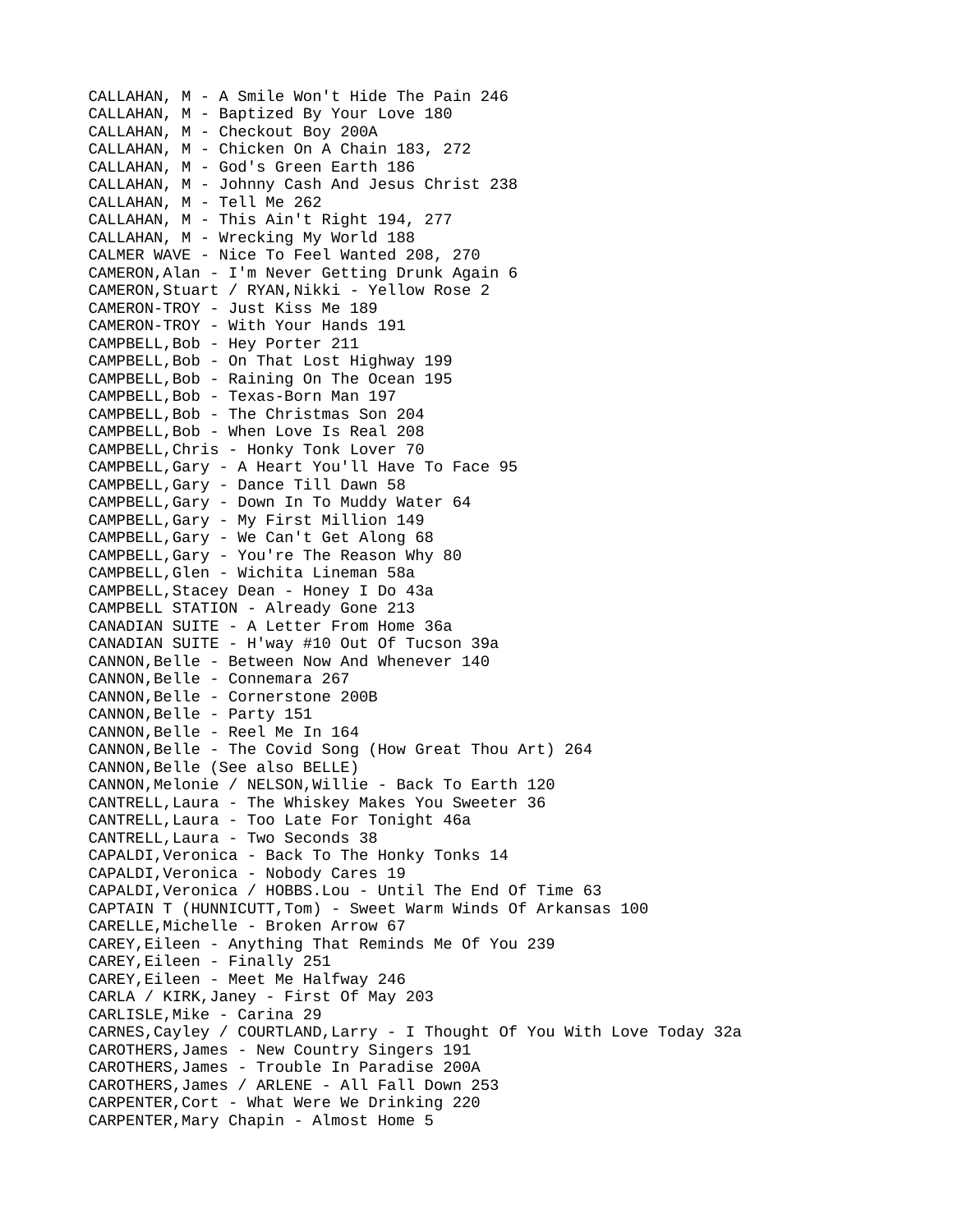CARPENTER,Mary Chapin - He Thinks He'll Keep Her 42a CARPENTER.Mary Chapin - How Do 71 CARPENTER,Mary Chapin - I Take My Chances 45a CARPENTER,Mary Chapin - Mellow Yellow 22 CARPENTER,Mary Chapin - Passionate Kisses 11 CARPENTER,Mary Chapin - The Bug 124 CARPENTER,Mary Chapin - The Hard Way 159 CARPENTER,Mary Chapin - The Simple Life 29 CARPENTER,Mary Chapin - This Is Me Leaving You 34 CARPENTER,Mary Chapin - What Would You Say To Me 66 CARPENTER,Mary Chapin - Wherever You Are 10 CARR,Eamonn - Lucky Cowboy 246 CARR,Eamonn - Spanish Stroll 248 CARROLL,Tim - I Think Hank Woulda Done It This Way 36 CARSON,Misty Rae - Woke Up One Day 186 CARTER & CARTER - Stand Tall 255 CARTER,Carlene - Every Little Thing 162 CARTER,Carlene - The Sweetest Thing 169 CARTER,Deana - Strawberry Wine 58a CARTER'S CHORD - A Little Less Comfortable 146 CARY,Tom - Something In The Whiskey 275 CASH,John Carter - Bitter Harvest 74 CASH,Johnny - A Thing Called Love 44a CASH,Johnny - I Won't Back Down 28 CASH,Johnny - Sugartime 139 CASH,Johnny - The Baron 40a CASH,Johnny - The Mercy Seat 31 CASH,Johnny - Wayfaring Stranger 34a CASH,Johnny - Without Love 43a CASH,Johnny - SPECIAL RADIO FEATURE (The Johnny Cash Story) 34a CASH,Johnny / CASH,June Carter - Jackson 54 CASH,Johnny / HAGGARD,Merle - I'm Leavin' Now 25 CASH,Johnny / RAYE,Collin - It Could Happen Again 24a CASH,Rosanne - Blue Moon With Heartache 43a CASH,Rosanne - I Don't Know Why You Don't Want Me 38a CASH,Rosanne - I Don't Want To Spoil The Party 59a CASH,Rosanne - Tennessee Flat Top Box 35a CASH,Tommy / BYNUM,Hal - There Ain't No Good Chain Gang 42 CASSAS,Fernand - The Road 91 CASWELL,Allan - Behind Bars 148 CASWELL,Allan - Black Jack Blues Again 39a CASWELL,Allan - On The Inside 35 CASWELL,Allan - Interview 148 CATES,Jessie Lee - Behind Your Back 194 CATES,Jessie Lee - Let Your Country Out 186 CATES,Jessie Lee - Scotland 181 CATHOUSE THURSDAY - Make A Little Heaven 146 CATHRIN,Unn - Changing Weather 64 CATHRIN,Unn - Float 68, 76 CATHRIN,Unn - Riding My Bicycle 86 CATHRIN,Unn - Thorn 77 CATTLE COMPANY - Let Me In 10a CAWOOD,Charlie - Can't Hurt Me Now 222 CAWOOD,Charlie - From A Darkness To An Awakening 234 CAWOOD,Charlie - Their Otherselves 225 CERRITO - Adios Mi Vida Adios 44 CERRITO - All I Want For Christmas Is Beer 144 CERRITO - Dona Carmela 100 CERRITO - Hot Pepper Doll 174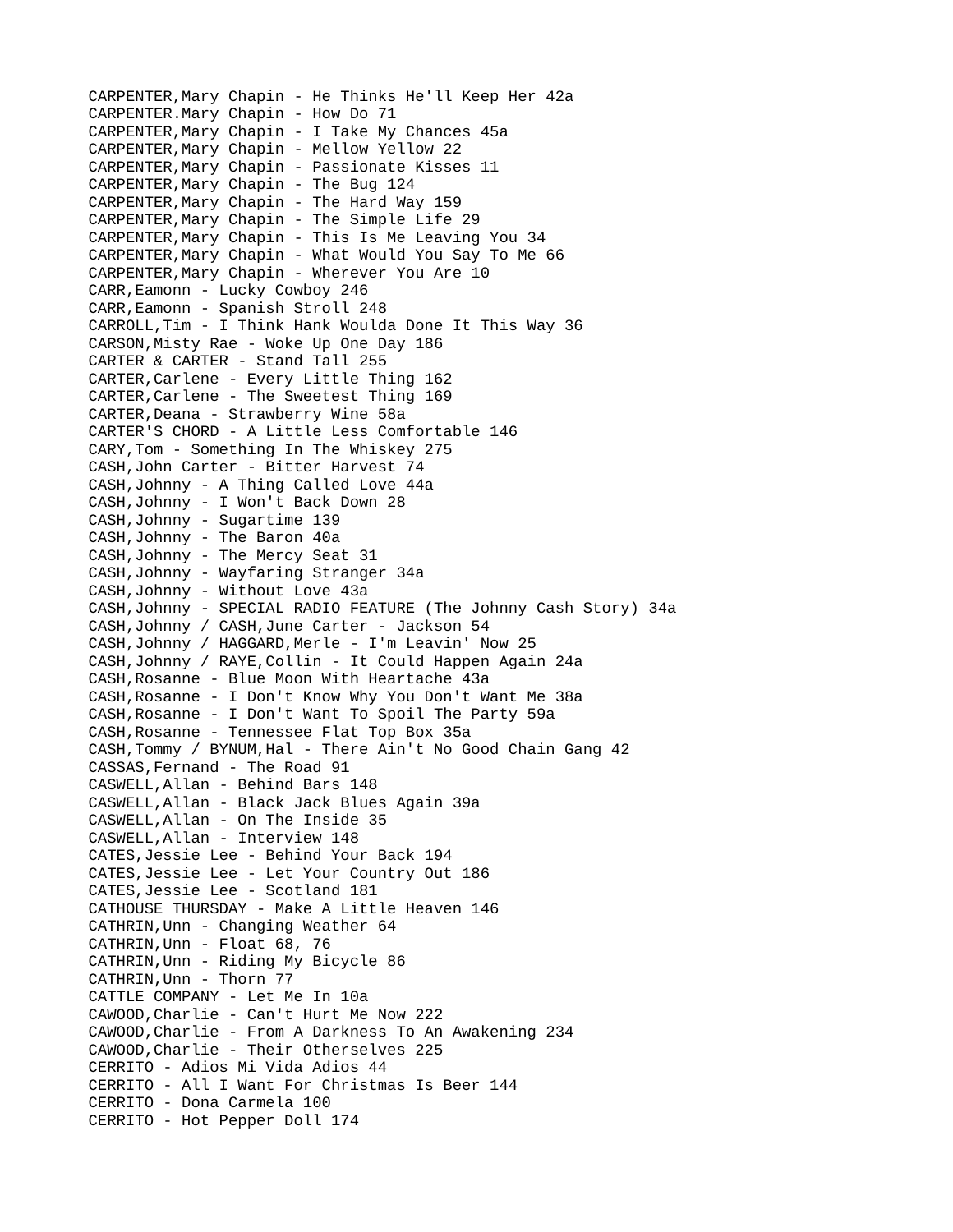CERRITO - IQLL Hold You In My Heart  $51$ CERRITO - Let  $\hat{\mathbf{g}}$ s Be Lonely Together 56 CERRITO - Manana (The Pajama Song) 187 CERRITO - Plain And Simple 40 CERRITO - Please Don't Let Me Love You 36 CERRITO - South Of The Border 88 CERRITO - Table For Two (Mesa Para Dos) 34a CERRITO - You Tell Me (Tu Dices) 32 CERRITO / ANDERSON,Lynn - Mexican Angel 160 CERRITO / BRODY,Lane - South Of The Border 138 CERRITO / COOK,Elizabeth - Table For Two 147 CERRITO / FRICKE,Janie - Stranger 67 CERRITO / WILLIAMS,Jett - Mansion On The Hill 77 CHADWICK,Chloe - Feels Like Home 213 CHADWICK,Chloe - Love Will Find A Way 222  $CHADWICK,$ Chloe - Summertime Lovin $\mathbf{\$}$  225 CHADWICK,Chloe - Summertime Lovin' (Unplugged) 229 CHADWICK,Chloe - Time Of Your Life (Unplugged) 229 CHADWICK,Chloe - Interview 229 CHAINSAW, SPROCKET, KNUCKLEHEAD & TANK - If I Lived Here 184 CHALKER,Bryan - A Daisy A Day 282 CHALKER,Bryan - Blue Ridge Mountain Blues 267 CHALKER,Bryan - Close Enough For Lonesome 7 CHALKER,Bryan - Give Me Your Love 269 CHALKER,Bryan - Handsome Molly 114 CHALKER,Bryan - High Noon (Do Not Forsake Me) 110 CHALKER,Bryan - I Can't Read The Thoughts In Your Mind 8, 272 CHALKER,Bryan - Long Black Veil 96 CHALKER,Bryan - Road To Chamalette 109 CHALKER,Bryan - Sourwood Mountain 274 CHALKER,Bryan - Strictly Cash 88 CHALKER,Bryan - What Will The Birds Do (Little Joe) 281 CHALKER,Bryan - When I Die, Just Let Me Go To Texas 277 CHALKER,Bryan - When Papa Played The Dobro 276 CHALKER,Bryan & LEGACY - I Got Stripes 104 CHALKER,Bryan & LEGACY - I'm Too Young To Marry 106 CHALKER,Bryan & LEGACY - Oh Florie 90 CHALKER,Bryan & LEGACY - Razorback Steak 100 CHALKER,Bryan & LEGACY - Truck Driver's Queen 108 CHALKER,Bryan & LEGACY - Widders Of Bowling Green 86 CHALKER,Bryan / HAZE,Felicity - Down In Louisiana 17 CHALKER,Bryan / HAZE,Felicity - Lili Marlene 275 CHALKER,Bryan / HAZE,Felicity - Seven Spanish Angels 280 CHALKER,Bryan / HAZE,Felicity - The Cotswolds 278 CHALKER,Bryan / CONNORS,Shag - Cold Winter's Night 112 CHALKER,Bryan / WOODEN,Ed - Life Gets Tee-jus, Don't It 102 CHALKER,Bryan / WOODEN,Ed - Little Boxes 105 CHALKER,Bryan / WOODEN,Ed - Wildwood Flower 111 CHAMBERS,Kasey - Cry Like A Baby 18 CHANCE,Larry - For Your Precious Love 144 CHANCE,Larry - God Gave Me The Talent 144  $CHANDLER, Cori - Finder ②s Keeper ③s 51a$ CHANDLER,Cori - Wherever 54 CHANGE OF KEY - Home Is Where My Heart Is 107 CHANGE OF KEY - I Want More 110 CHARLES,Ray / NELSON,Willie - Seven Spanish Angels 49a CHARLIE AND MONICA - Believin' Again 25a CHARLIE AND MONICA - Down To Earth Lovin' 23 CHARLIE AND MONICA - I'm Walkin' Out 38a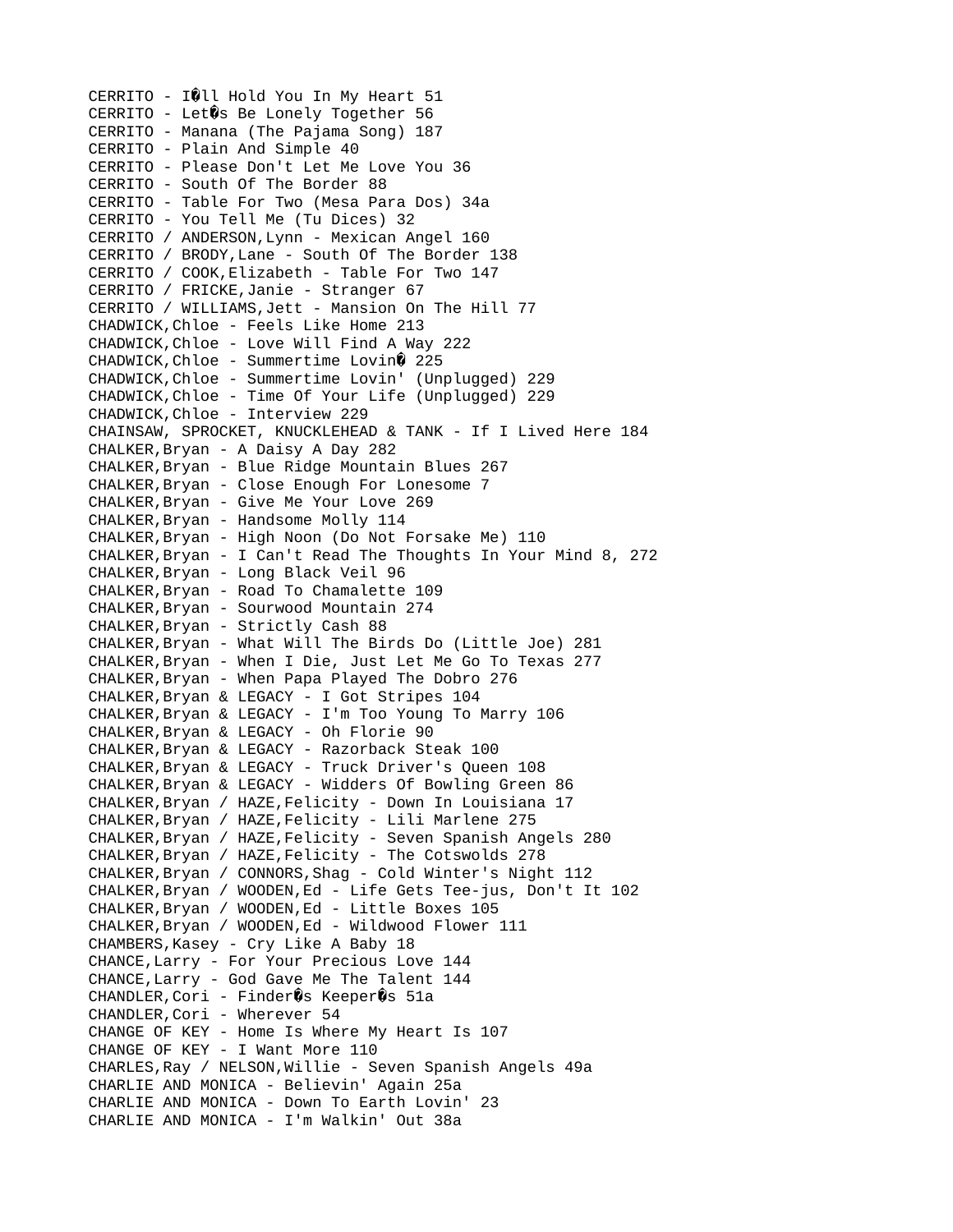CHARLIE AND MONICA - Let's Compromise 31 CHARLIE AND MONICA - Rhinestone Kisses 28a CHEERS,Steve - A Glass Half Full 227 CHEERS,Steve - Best Part Of The World 231 CHEERS,Steve - Chances 160 CHEERS,Steve - Raining In My Heart 154 CHEERS,Steve - Roger That 151 CHEERS,Steve - The Speed Of Love 147 CHEERS,Steve - Waving At Trains 236 CHEERS,Steve - Wrong That Night 157 CHEERS,Steve / JANSEN,Stephanie - Now's The Time To Let It Go 233 CHEEVERS,Bob - Large Marge 34 CHEEVERS,Bob - New Forest Rain 115 CHERELLE,Steve - You're My True North 35a CHERNOFF,Billy - Down At The Rodeo 69 CHERNOFF,Billy - Hard Living Cowboy 73 CHERNOFF,Billy - Nothing Became Bread 94 CHERNOFF,Billy - Stumble Stones 181 CHERNOFF,Billy - Thanks For Remembering Me, Lord 38 CHERNOFF,Billy - Yesterday's Child 186 CHESNUTT,Mark - Almost Goodbye 104 CHESNUTT,Mark - Heard It In A Love Song 97, 249 CHESNUTT,Mark - I Don't Want To Miss A Thing 9 CHESNUTT,Mark - I Want My Baby Back 47 CHESNUTT,Mark - I'm In Love With A Married Man 52 CHESNUTT,Mark - She Was 40 CHESNUTT,Mark - Somebody Save The Honky Tonks 73 CHESNUTT,Mark - That Good That Bad 100a CHESNUTT,Mark - The Lord Loves The Drinkin' Man 70 CHRISTIAN,T Jae - I Go Crazy 29 CHRISTIAN,T Jae - Ol' Sad Songs 152 CHRISTIAN,T Jae - The Vanishing Breed 104 CHRISTIAN,T Jae - The Yard Sale 71 CHRISTIAN,T Jae - When I Pray 157 CHRISTIAN,T Jae - When I Sang For The King 136, 258 CHRISTIAN,T Jae / BROWN, T Graham - Bag Of Bones 122, 255 CHRISTINA,Josh - Cry You A River 198 CHRISTINE CATHERINE - Feel Good Blues 71 CHRISTINE CATHERINE - I Can't Spend Forever Missing You 70 CHRISTINE CATHERINE - Ruby Slippers 76 CHRISTINE CATHERINE - Scarlet Thread 72 CHRISTMAS JINGLES - December 1999 12a CHRISTMAS JINGLES - December 2000 24a CHRISTMAS JINGLES - December 2001 36a CHRISTMAS JINGLES - December 2002 48a CHRISTMAS JINGLES - December 2003 60 CHRISTMAS JINGLES - December 2004 72 CHRISTMAS JINGLES - December 2005 84 CHRISTMAS JINGLES - December 2006 96 CHRISTMAS JINGLES - December 2007 108 CHRISTMAS JINGLES - December 2008 120 CHURCHWELL,Leslie - Take These Chains 49 CIMARRON - I Believe, She Believes 134 CIMARRON - My Green Eyes 127 CIRCUIT JUDGE - Meanwhile 46 CISSY - I Believe 72 CLARK-STEELMAN - A Matter Of Time 26 CLARK-STEELMAN - Ain't Got You 23 CLARK-STEELMAN - Country Band 20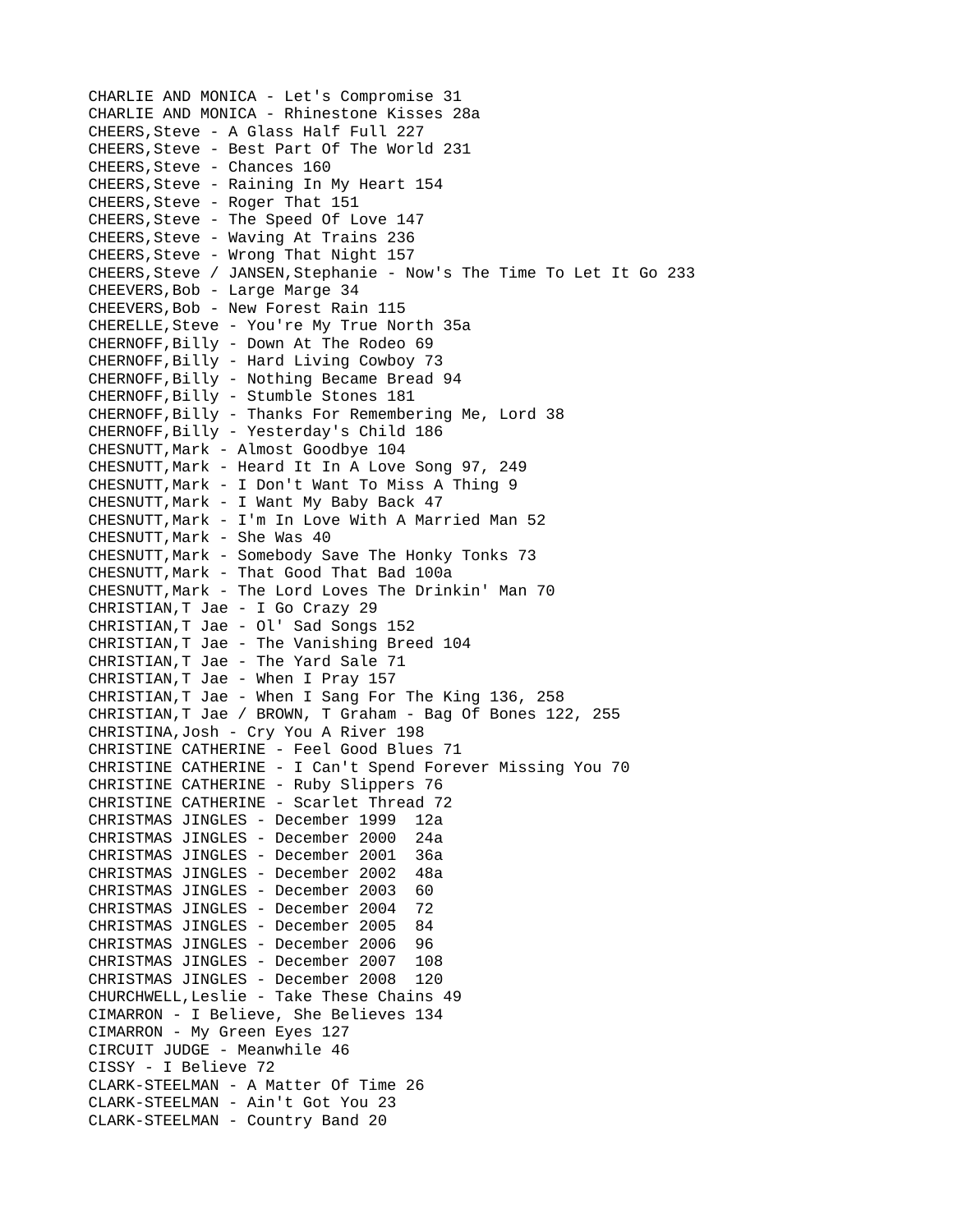CLARK-STEELMAN - Heaven In Your Heart 30a CLARK-STEELMAN - Over The Years 33a CLARK-STEELMAN - There's Nobody Else 40a CLARK,Colin - The Last Train Home To Georgia 43 CLARK,Colin - Those City Lights 8 CLARK,Guy - Picasso's Mandolin 208 CLARK,Guy - Ramblin' Jack & Mahan 208 CLARK,Guy - Too Much 208 CLARK,Graham - Angelyne 84 CLARK,Graham - Bad Moon Rising 259 CLARK,Graham - Crazy 69 CLARK,Graham - Friends And Family 176 CLARK,Graham - Have You Seen Her 245 CLARK,Graham - He's Back And I'm Blue 125 CLARK,Graham - Hey All Right 61 CLARK,Graham - I Don't Know How She Did It 94, 257 CLARK,Graham - I'm Not Inclined 168, 266 CLARK,Graham - Just A Memory 237 CLARK,Graham - Promise Me 64 CLARK,Graham - Solitary Man 273 CLARK,Graham - This Is Me Missing You 178 CLARK,Graham - What She's Doing Now 44 CLARK,Graham - Who's Gonna Hold Me 180 CLARKE,Jim - Renegades, Rebels & Rogues 2 CLARKE,Jim - The Country'Side Of Liverpool 220 CLARKE,Jim - The Linedance Lament 30a CLARKE,Jim - Two Worlds Apart 82 CLARKE,Jim / JACKSON,Paul - Honkytonkin's Killin' Me 232 CLARKE,Tony - Born In '55 210 CLARKE,Tony - Broken Like Me 235 CLARKE,Tony - Burning Red 221 CLARKE,Tony - Didn't We 213 CLARKE,Tony - Don't It Make You Wonder 198 CLARKE,Tony - Fight This Friday Night 256 CLARKE,Tony - Good Mornin' Mr Mornin' 216 CLARKE,Tony - Here Comes That Song Again 176, (Remix) 177 CLARKE,Tony - I Am What I Am 189 CLARKE,Tony - I'm A Country Star 172 CLARKE,Tony - I'm On The Outside 259 CLARKE, Tony - It  $\hat{v}$ s Like 207 CLARKE,Tony - It's Only Heartbreak 230 CLARKE,Tony - Little Old Christmas Tree 204 CLARKE,Tony - Meet Me By The River 224 CLARKE,Tony - Night Time Don't Come Easy 203 CLARKE,Tony - One Kind Of Story 170 CLARKE,Tony - One More Christmas 228 CLARKE,Tony - Only Heaven Knows 194 CLARKE,Tony - Put That Country Song On 187 CLARKE,Tony - Raise That Bar 191 CLARKE,Tony - Remember Who Loves You 281 CLARKE,Tony - Sweet Sound Of Country 174 CLARKE,Tony - The Snow Is Falling Down 192 CLARKE,Tony - Tomorrow Never Comes 196 CLARKE,Tony - Twisting And Turning 200B CLARKE,Tony - Walking Home To Christmas 264a CLARKE,Tony - Walking In The Sunshine 209 CLARKE,Tony - What Makes Us Go On 250 CLARKE,Tony - Who's Got The Right 227 CLARKE,Tony - You & Me 185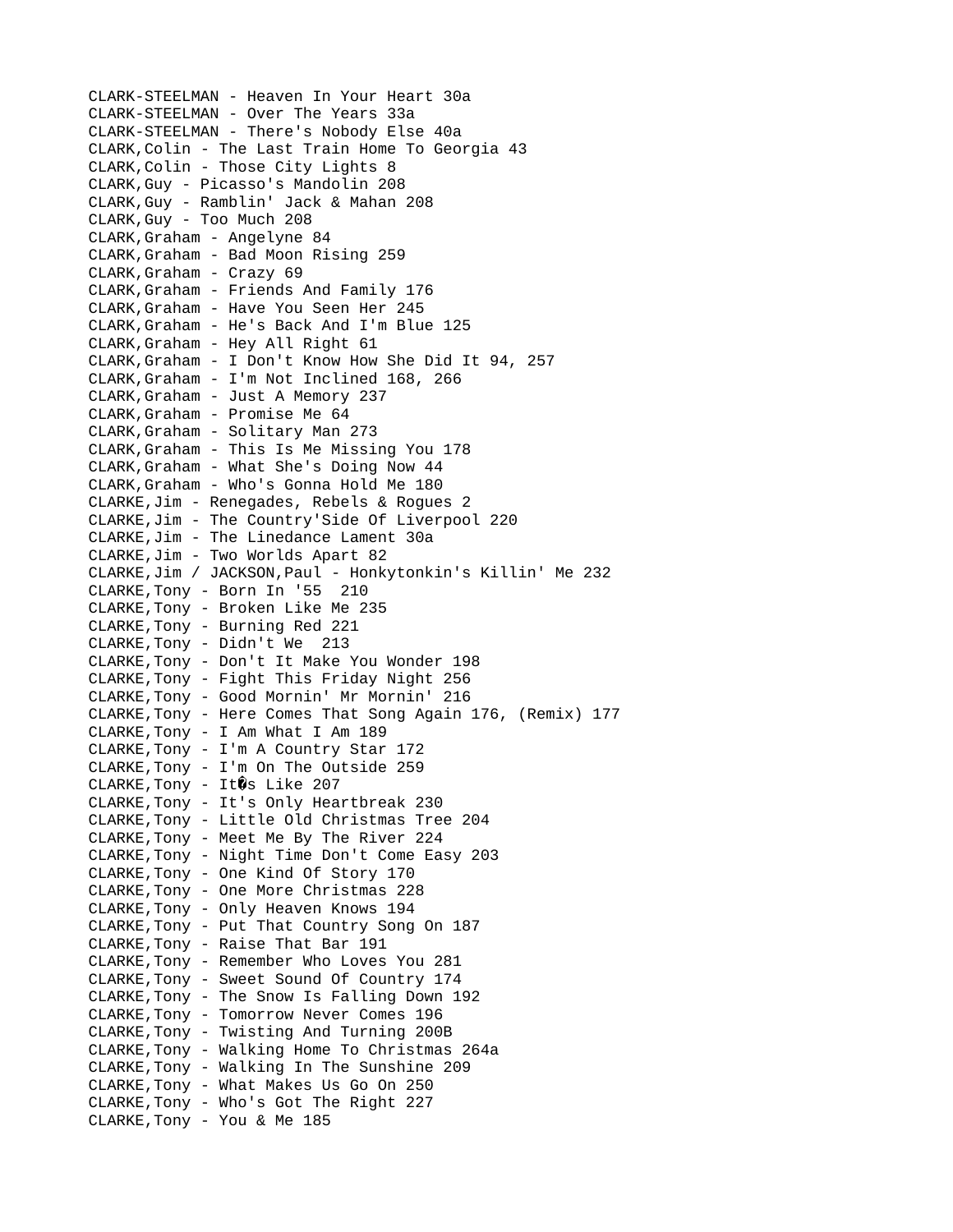```
CLARKSON,Joey - Go Right Now 210
CLARKSON,Joey - Loving You Is Breaking Me 200A
CLAYBORN,Jeff - Good Bar Attender 250
CLAYBORN,Jeff - Last Ones To Leave 243
CLAYPOOL,Philip - Circus Leaving Town 71
CLAYPOOL,Philip - Come On Back Home 189
CLAYPOOL,Philip - Feel Like Makin' Love 53a
CLAYTON,Jake - What Not To Do 203
CLAYTON,Kimber - I Know That Car 7
CLAYTON, Kimber - Jos0 Cuervo 6
CLAYTON,Kimber - Interview - Part 1 6
CLAYTON,Kimber - Interview - Part 2 7
CLAYTON,Kimber - Special Tribute 93
CLEGHORN,Gary - Pride Of The Borders 252
CLELLAND,Tom - Country Music Once Again 38
CLELLAND, Tom - I Wish That I Could Write Like 0\mathbf{1}\mathbf{\hat{V}} Guy Clark 42
CLEMENTS,Will - Cheatin' On A Cheater 70
CLEMENTS,Will - You Taught Me All I Never Knew 68
CLINE,Patsy - I Love You Honey 164
CLINE,Patsy - If I Could See The World (Through The Eyes Of A Child) 162
CLINES - Clear Texas Sky 55
CLINES - High $ Night 44
CLINES - I've Been Lookin' 37
CLINES - We Fell In Love Anyway 40
CLINTON,Ronnie - Home Game 198
CLINTON,Ronnie - Ride Of Our Lives 200A
CLIVE,Tony - Movie Queen 12a
COAL PORTERS - Fair Play, Virginia 75
COAL PORTERS - Yonder Over Canaan 77
COBB,Brent - Love On Me 167
COBBETT,Kelly - The Bottle 214
COCHRAN,Debbie - Before We Met The World 204
COCHRAN,Hank - He Little Thinged Her 45
COCHRAN,Hank - Livin' For A Song 38a
COCHRAN,Hank - Merry Christmas Songs 48a
COCHRAN,Hank - Something Unseen 41
COCHRAN,Hank - You Wouldn't Know Love 111
COCHRAN,Stephen - Pieces 163
COCHRAN,Tammy - Angels In Waiting 29
COCHRAN,Tammy - I Cry 37
COCHRAN,Tammy - Life Happened 43a
COCHRAN, Tammy - Love Won0t Let Me 51
COCHRAN,Tammy - Merry Christmas Darling 60
COCHRAN,Tammy - What Kind Of Woman Would I Be 55
COE,David Allan - Even After Forever 87
COE,David Allan - For Lovers Only Part 1 100a
COE,David Allan - For Lovers Only Part 2 100a
COE,David Allan - For Lovers Only Part 3 100a
COE,David Allan - For Lovers Only Part 4 100a
COE,David Allan - For Your Precious Love 83
COE,David Allan - Hello In There 83 / 117
COE,David Allan - I'm Gonna Hurt Her On The Radio 87
COE,David Allan - If That Ain't Country 47a
COE,David Allan - It's Great To Be Single Again 135
COE,David Allan - Jack Daniels If You Please 51a
COE,David Allan - Just Divorced 83
COE,David Allan - Mona Lisa Lost Her Smile 38a
COE,David Allan - My Elusive Dreams 127
COE,David Allan - My Girl 136
```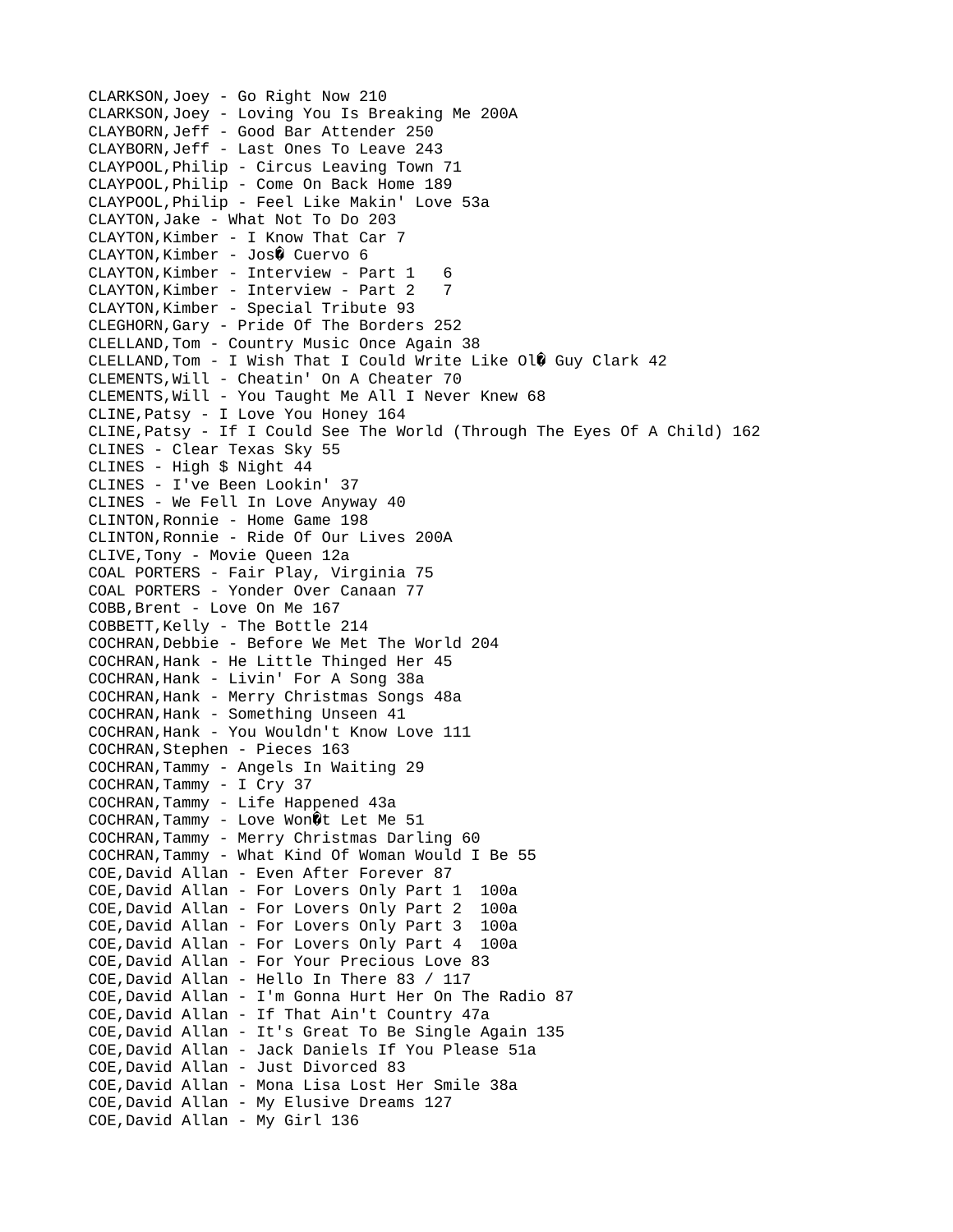COE,David Allan - Pledging My Love 28 COE,David Allan - Son Of A Rebel Son 85 COE,David Allan - Son Of The South 237 COE,David Allan - Stand By Your Man 43a COE,David Allan - The Ride 39a COE,David Allan - Thief In My Bedroom 126 COE,David Allan - Too Close To Home 134 COE,David Allan - Willie, Waylon & Me 40a COE,David Allan / JENNINGS,Waylon / NELSON,Willie / COLTER,Jessi - Storms Never Last 87 COLDIRON,Ronica - Chocolate, Coffee And Cowboys 137 COLDIRON,Ronica - How Girls Do It In The States 140 COLE,Beccy - This Heart 25a COLEMAN BROTHERS - Ghost Town 166 COLLARD,Mark W - Come With Me (The Barry Island Song) 264 COLLARD,Mark W - I Have Travelled Through Time 262 COLLARD,Mark W - In Days Gone By 266 COLLEEN,Allie - A Work In Progress 248 COLLINS,Brian - Enjoy The Ride 190 COLLINS,Brian - Never Really Left 187 COLLINS,Bryan Marshall - I Need Your Love 38 COLLINS,Tommy / JACK,Geordie & CALEDONIA - Crazy Celtic Music 51a COLLINS,Travis - Didn't We Love 114 COLLINS,Travis - It's Just My Heart 102 COLLINS,Travis - She Took The Ring 97 COLLINS,Travis - Slow Train Coming 88 COLLINS,Travis - Interview 89 COLPINS,The - Freedom 129 COLTER,Jessi / JENNINGS,Waylon / NELSON,Willie / COE,David Allan - Storms Never Last 87 COLTHERD,Milly - Every Little Thing 241 COLTHERD,Milly - Jolene (Live) 242 COLTHERD,Milly - Interview 242 COLVIN,Shawn - Bound To You 27 COLVIN,Shawn - I'd Say I'm Sorry 29 COMPANY,The - Another Victim Of Love 156 COMPANY,The - California Here I Come 148, 261 COMPANY,The - I Ain't Too Country To Rock And Roll 150 COMPTON,Keith - Inflatable Doll 139 CONER,Scott / TUCKER,Tanya - Maybe She Lied 163, 265 CONFEDERATE RAILROAD - She Treats Her Body Like A Temple 41 CONFEDERATE RAILROAD - That's What Brothers Do 34 CONFEDERATE RAILROAD - White Trash With Money 46a CONLEE,John - Bread And Water 206 CONLEE,John - Got My Heart Set On You 123 CONLEY,Earl Thomas - Holding Her And Loving You 170 CONLEY,Earl Thomas - I Have Loved You Girl 179 CONLEY,Earl Thomas - I Love The Way He Left You 181 CONLEY,Earl Thomas - Nobody Falls Like A Fool 181 CONLEY,Earl Thomas - Once In A Blue Moon 122 CONLEY,Earl Thomas - What I'd Say 169 CONLEY,Earl Thomas - What She Is 169 CONLON,Bill - Love, Me 65 CONN,Mervyn - Interview 143 CONN,Mervyn - Interview #2 155 CONNELL,Bart - Enough Ain't Enough 175 CONNELL,Bart - The Grass Ain't All That's Blue 171 CONNELL,Bart - What A Way To Go 181 CONNOLLY,Michael - Bakersfield 259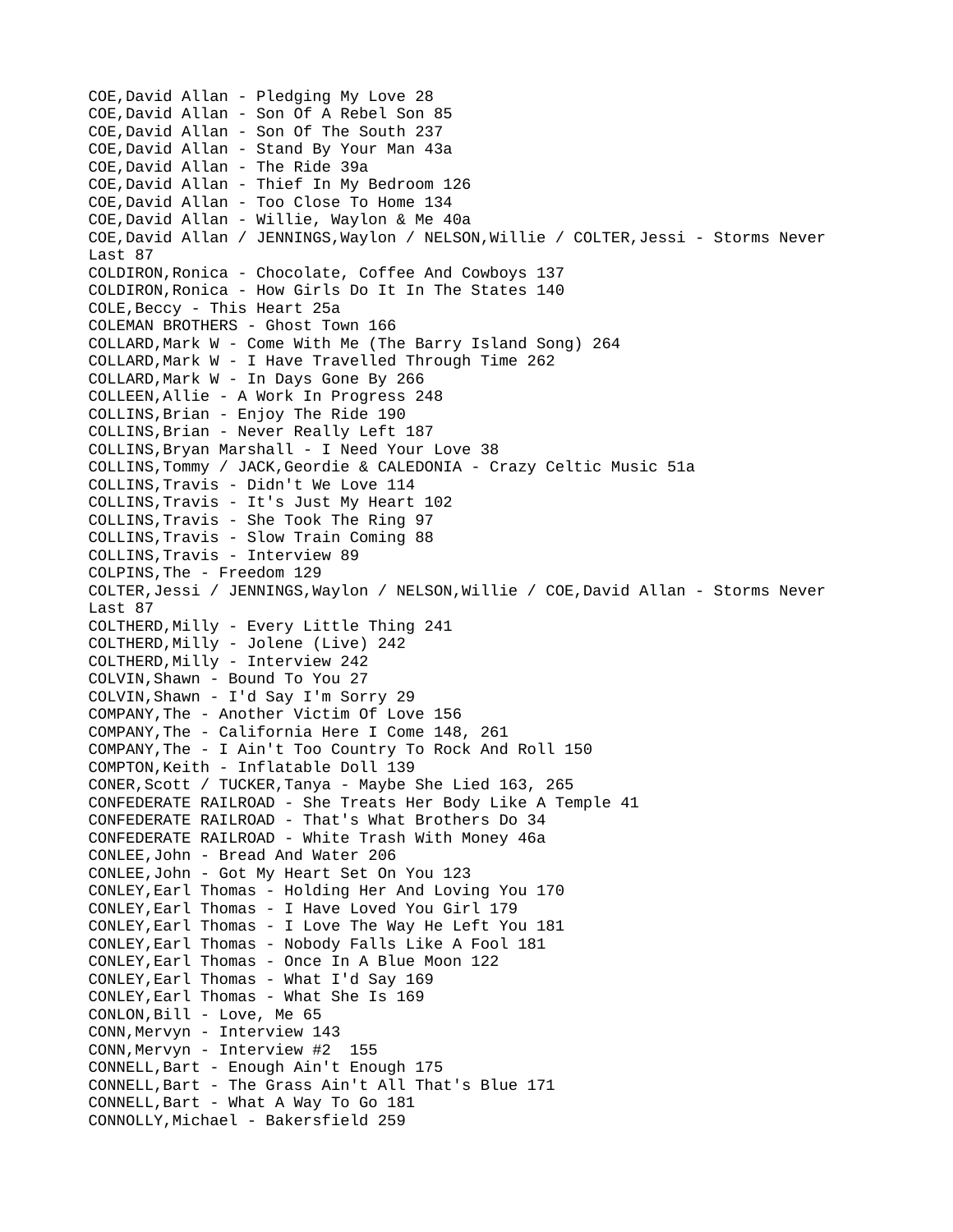CONNOLLY,Michael - Going Away 257 CONWAY,Liana - Callin' You Baby 158 CONWAY,Liana - You Baby 155 CONWAYS,The - No Surprise 78 COOK,Aly - Home 198 COOK,Aly - Message In A Cloud 209 COOK,Aly - Midnight Cowboys 202 COOK,Aly - Midnight Sun 158 COOK,Aly - No Phone, No Mail, No Internet 195 COOK,Aly - Ruby Jean (Unplugged) 154 COOK,Aly - Spend It 149 COOK,Aly - Western Line 219 COOK,Aly - Interview 154 COOK,Elizabeth / CERRITO - Table For Two 147 COOK,Ricky - Hangin' With My Country Peeps 246 COOK,Ricky - It's All In The Kiss 244 COOK Jr,Troy - A Few Old Broken Hearts 92 COOK Jr,Troy - Business As Usual 22 COOK Jr,Troy - Call Her Mexico 57 COOK Jr,Troy - Call In Well 85 COOK Jr,Troy - Deep In The Heart Of Dixie 24 COOK Jr,Troy - Farmers Prayer 96 COOK Jr,Troy - Forgive Me Darlin' 99 COOK Jr,Troy - Gambled Away Our Love 65 COOK,Jr,Troy - Grandpa For President 104 COOK Jr,Troy - Honky Tonk Family Man 90 COOK Jr,Troy - I Still Feel The Same 46 COOK Jr,Troy - I Wanna Girl Like That 100a COOK Jr,Troy - I'll Forgive You But I Can't Forget 41a COOK Jr,Troy - I'm Goin' Nowhere 29 COOK Jr,Troy - If Only I Were There 48 COOK Jr,Troy - It's All About Love 78 COOK Jr,  $Troy - ItQs$  Long Overdue 53 COOK Jr,Troy - Movin' Out, Movin' Up, Movin' On 35a COOK Jr,Troy - No Can Do 37 COOK Jr,Troy - Oceans Of Love 70 COOK Jr,Troy - Packing Up Old Memories 32a COOK Jr,Troy - Plain And Simple Country 94 COOK Jr,Troy - Pretty Paper 84 COOK Jr,Troy - Ready Or Not 39 COOK Jr,Troy - Red Georgia Clay 74 COOK Jr,Troy - Ruby Gets A Gold Rush 72 COOK Jr,Troy - Sad City 62 COOK Jr,Troy - She Loves Romance 52 COOK Jr,Troy - Sure Enough 67 COOK Jr,Troy - Talkin' About Love 82 COOK Jr,Troy - The Phantom 102, 249 COOK Jr,Troy - Watchin' 59 COOK Jr,Troy - Wine, Women & Song 86 COOK Jr,Troy - Woman With A Cold, Cold Heart 68 COOK Jr,Troy - You Bring Out The Love In Me 76 COOK Jr,Troy - You're No Ordinary Miracle 80 COOK Jr,Troy - You've Changed 44 COOK Jr,Troy - Interview Soundbites 68 COOK Jr,Troy / BEAVER,Jaime - Here Comes That Heartache Again 88 COOK Jr,Troy / HOUSTON,Tracey K - Our Hearts Are Holding Hands 108 COOK,Katie / KETCHUM,Hal - One Of The Things 103 COON, LJ - Knight In Blue Jean Armour 127 COONS,Paul Alan - When I Had It All 96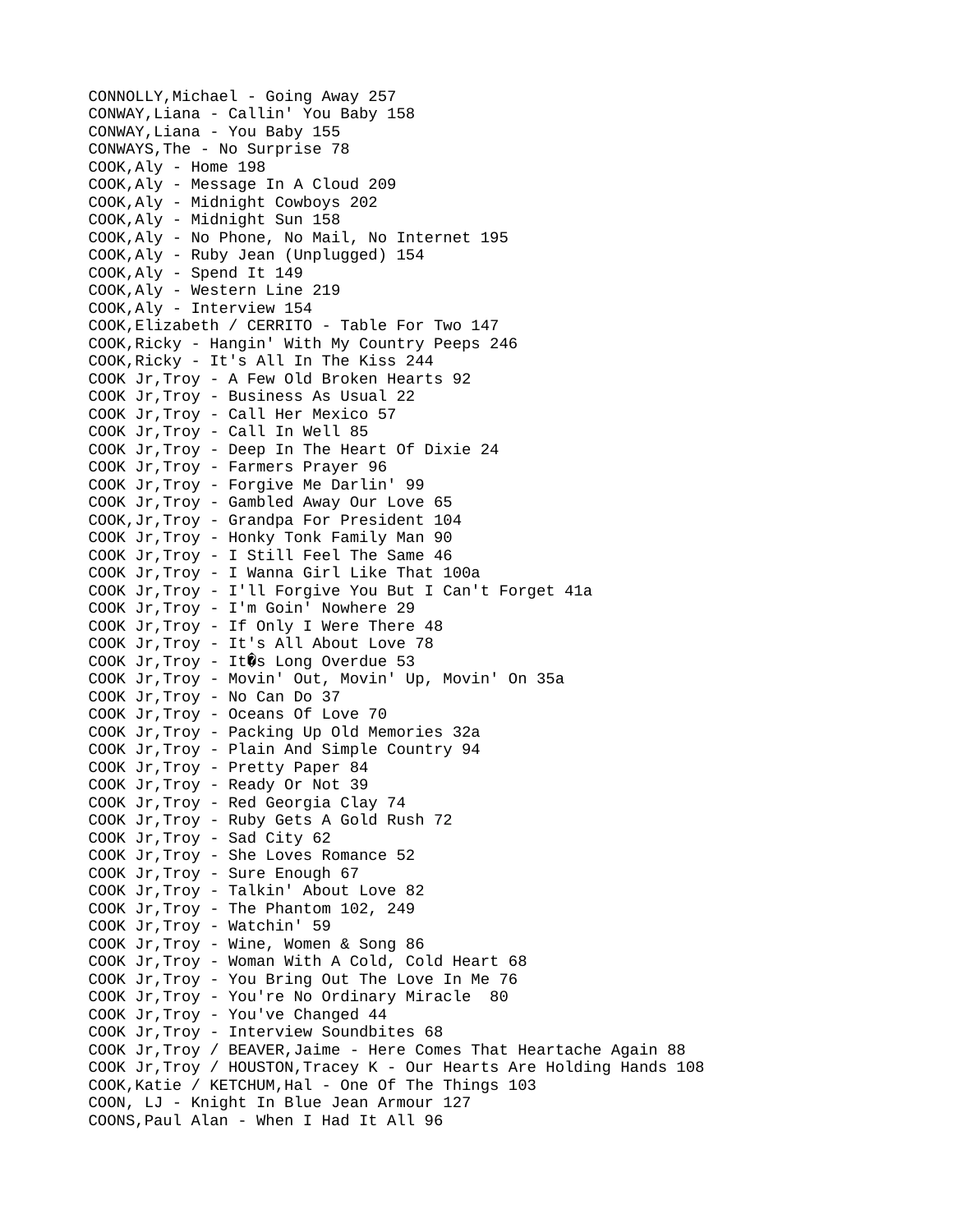COPESTAKE,Paul - I Remember Those Days 32a COPESTAKE,Paul - Jeannie 47 COPESTAKE,Paul - So Alive 29 COPESTAKE,Paul - Starting Today 239 COPPERHEAD - Lookin' High, Lookin' Low 1 CORBY,Allan - Sunshine 278 CORDLE,Larry - Murder On Music Row 16 CORDWOOD DRAGGERS - The Jukebox, You And Me Girl 114 CORNELIUS,Helen / FRIZZELL,David & FORTUNE,Jimmy - Everyday 194 CORNELIUS,Helen / MOORE & MOORE - Wine & Whine 218 COTE,Nathalie - Is She Really Going Out With Him 51a, 272 COTTER,Brad - Can't Tell Me Nothin' 71 COTTER,Brad - I Miss Me 72 COUNTERFIT,Johnny - A Couple Of Girls Ago 153 COUNTRY FRIENDS - Louisville Kentucky 220 COUNTRY ROAD - Don it Cry Big Girl 53 COUNTRY ROAD - Withered Leaves & Falling Petals 56 COUNTRY ROAD - You Can Try 51a COUNTRYPOLITANS - L.A. Turnaround 51a COUNTRYPOLITANS / AMES,Elisabeth - Anytime 97 COUNTRYPOLITANS / AMES,Elisabeth - Bound 97 COUNTRYPOLITANS / AMES,Elisabeth - Country Music 100 COUNTRYPOLITANS / AMES,Elisabeth - Lonely Receiver 98 COUNTRYPOLITANS / AMES,Elisabeth - Lucky In Your Tears 98 COUNTRYPOLITANS / AMES,Elisabeth - Yesterday 99 COURTLAND,Larry - Roses, Sweet Choc'lates And Wine 30a COURTLAND,Larry / CARNES,Cayley - I Thought Of You With Love Today 32a COUSTICS,The - Borderline 111 COVINGTON,Bucky - I Feel Ya 200A COWAN,Mike - April's Fool 118 COWBOY CRUSH - Hillbilly Nation 118, 253 COWBOY CRUSH - Tougher Than A Man 115 COWBOY CRUSH - Miss. Difficult 107 COWBOY CRUSH / BARNES,Trenna - Reach Out Your Hand 123 COWBOY CRUSH - Interview Soundbites 118 COWBOYS NIGHTMARE - Fools Gold 15 COWBOYS NIGHTMARE - If Only I Could Win Your Love 19 COWBOYS NIGHTMARE - Molly Maroon 49 COWBOYS NIGHTMARE - More Like Your Mama 14 COX,Corey - Wake Up Drunk 187 CRAB APPLE LANE - Hit The Ground Runnin  $\hat{Q}$  191 CRABTREE,Denzel - Anything Goes 73 CRAIG,Timothy - One Small Miracle 222 CRAIG,Timothy - You Got It 220 CRASH n RECOVERY - Anna Lee 171 CRASH n RECOVERY - If Only You Were Mine 198 CRASH n RECOVERY - Minefield 182 CRASH n RECOVERY - Since We Went To Sleep 192 CRAZY RIVER BAND - Chain Around The Jukebox 27 CRAZY RIVER BAND - Cowgirl Queen 25 CREA - A Little Bitty Tear 74 CRINION,Kathy - I Ain't Just A Pretty Face 213 CRINION,Kathy - Rock 'n' Roll Banjo 206, 280 CROOKS & STRAIGHTS - Red Robin 200 CROSBY,Rob - Love Built On Love 100a CROSBY,Rob / PERKINS,Carl - A Mile Out Of Memphis 98, 200B, 249 CROSS,Brandyn - If Money Talks (It Ain't On Speakin' Terms With Me) 137 CROSSFIRE - As Lonesome As It Gets 10 CROSSFIRE - Build A Better Fire 9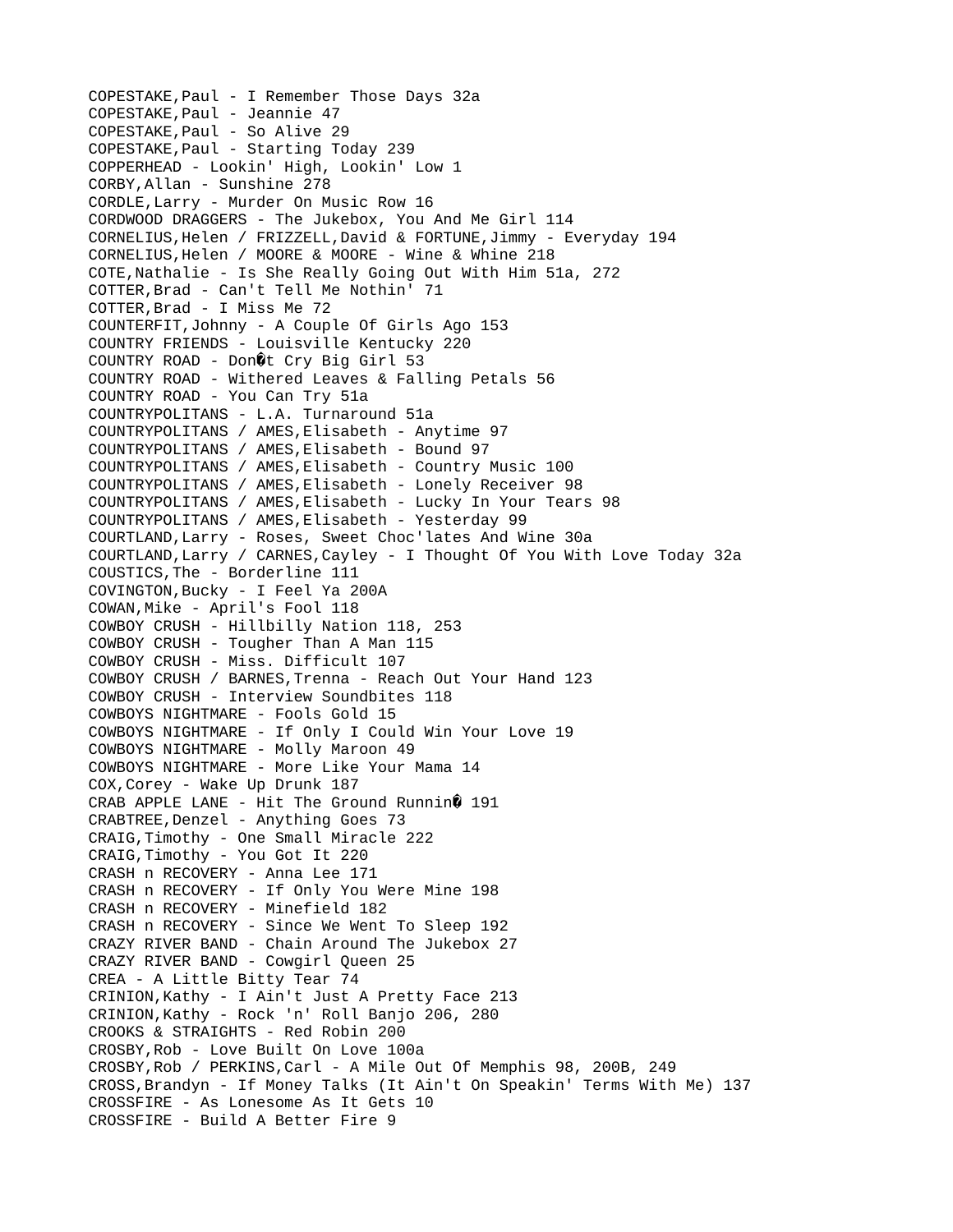CROSSFIRE - Drivin' Me Out Of Her Mind 12 CROSSFIRE - Perfect 16a CROUSE,Joel - If You Want Some 170 CROUSE,Joel - Why God Made Love Songs 180 CROW,Sheryl/HARRIS,Emmylou - Juanita 12 CROWELL,Rodney / BRADLEY,David - Hard Time Movin' On 154,263 CRUISE,Karen - Here We Are Again 28a CRUISE,Karen - Our Song 10a CRUISE,Karen - The Auctioneer 44 CRUISE,Karen - The Dream Lives On 16 CRUISE,Karen - The Real Thing 25 CRUISE,Karen - Why Did The Star Look Like A Cross 36a CRUISE,Karen - Your Heart Is Safe With Me 32a CULBERTSON,Clive - Broken Heart 173 CULBERTSON,Clive & NEW MOON - Waitin' For Love To Begin 260 CULBERTSON,Clive/McCORMICK,Nuala - Twelfth Of Never 102 CULPEPPER,Tim - Ghost 160, 200B, 265 CULPEPPER,Tim - One More For The Road 172 CULPEPPER,Tim - Pourin' Whiskey On Pain 162, 265 CULPEPPER,Tim - She Only Loves Me 233 CULPEPPER,Tim - Thirsty 236 CULPEPPER,Tim - Under The Influence 239 CULPEPPER,Tim - When Misery Finds Company 166 CUMMINGS,Crissy - At Christmas Time 60 CUMMINGS,Crissy - If I Were An Angel 62 CUMMINGS,Crissy - Lookin' Fine 57 CUMMINGS,Crissy - My Little Man 69 CUMMINGS,Crissy - When Love Looks Back 71 CUMMINGS,Crissy - Whole Lotta Life 63 CURTIS,David - After All These Years 267 CURTIS,David - Living The Waltz 270 CURTIS,Gary - Anything But Ordinary 119 CURTIS,Gary - Crazy Love 184 CURTIS,Gary - Cut Me Loose 138 CURTIS,Gary - Happy Hour 129 CURTIS,Gary - He Was There 132 CURTIS,Gary - I Don't Want Us To Be 125 CURTIS,Gary - If Every Day Was Like Christmas 168 CURTIS,Gary - If I Give My Love To You 116 CURTIS,Gary - Kentucky Rain 140 CURTIS,Gary - Let The Leaves Go Their Way 127 CURTIS,Gary - Life Is For The Living 160 CURTIS,Gary - Like I Know The Rain 142 CURTIS,Gary - Lying In Bed 123 CURTIS,Gary - My Heart's Lost Its Mind 136 CURTIS,Gary - Too Good To Be Mine 134 CURTIS,Gary - Waitin' On The Weekend 184 CURTIS,Gary / NOLAN,Anne - Why 211 CURTIS,Gary / SWAN,Billy - Billboard Moving Picture Show 131, 257 CURTIS,Gary / SWAN,Billy - I Can Help 121 CURTIS,Lesley - Why Am I Still Waiting 65 CURTIS,Perley / PERRY,Brenda Kaye - Ringgold Georgia 225 CYRUS,Billy Ray - Back To Memphis 55 CYRUS,Billy Ray - Burn Down The Trailer Park 26 CYRUS,Billy Ray - Crazy 'Bout You Baby 29 CYRUS,Billy Ray - Southern Rain 31 CYRUS,Billy Ray - You Won't Be Lonely Now 22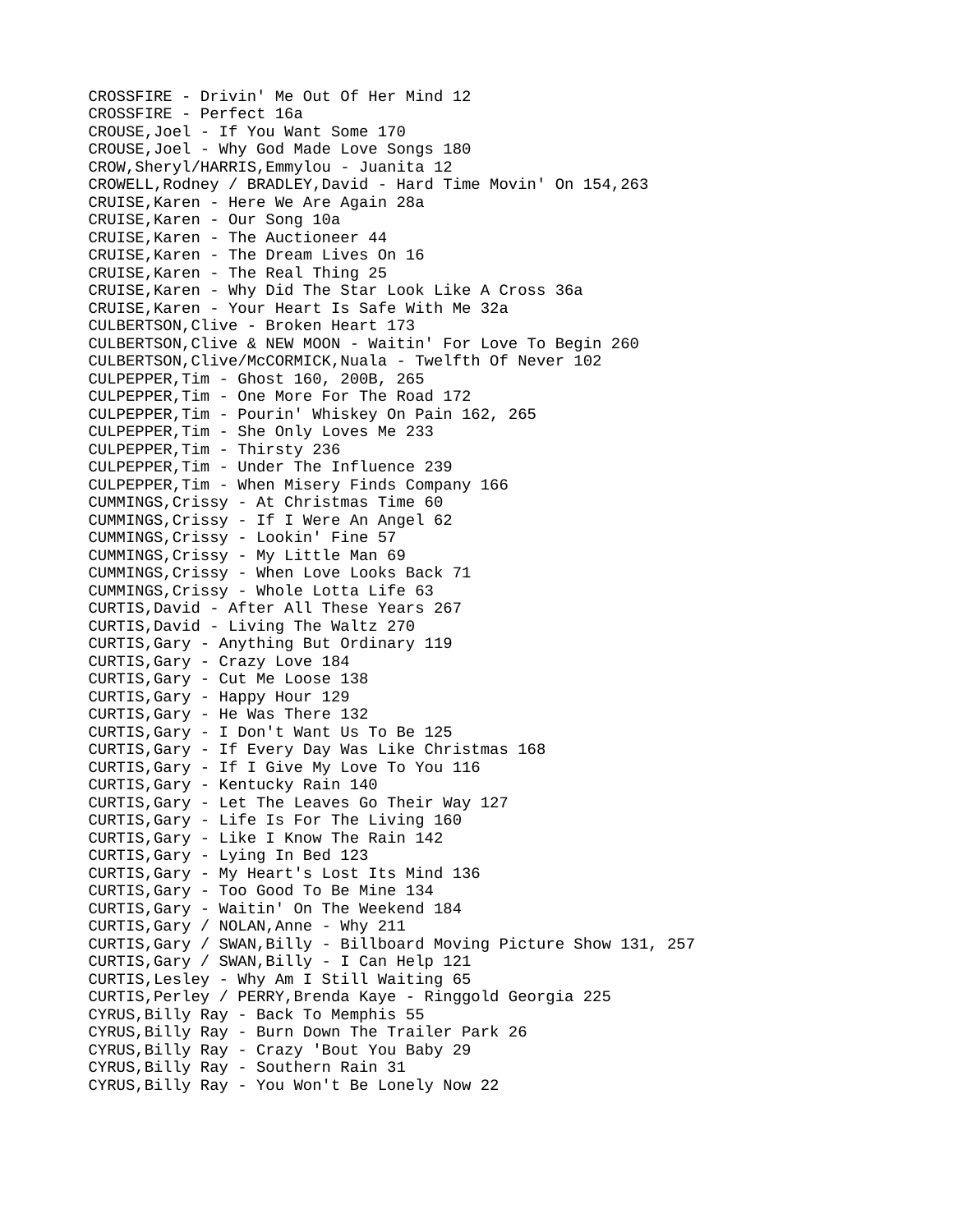DALLAHACHIE BOYS - The Man 39 DALLEY,Amy - Good Kind Of Crazy 103 DALLEY,Amy - Men Don't Change 64 DALTON,Jac - I Want Love 119 DALTON,Lacy J - 16th Avenue 127 DALTON,Lacy J - Everybody Makes Mistakes 51a DALTON,Lacy J - Hard Times 28a DALTON,Lacy J - Takin' It Easy 199 DANA - Little Things Mean A Lot 160 DANFIELD,Chelsey - Headlights 211 DANIEL, RJ - 98.6 Degrees And Falling 223 DANIEL, RJ - For All We Know 229 DANIEL, RJ - I Can't Drink Her Off My Mind 226 DANIEL, RJ - Uptown Downtown 236 DANIELS BAND,Charlie - Rock This Joint 64 DANIELS BAND,Charlie - The Intimidator 69 DANIELS, Charlie / TRITT, Travis - Southern Boy 49 DARLIN' AND ROSE - Don't Make A Cowboy Cry In Texas 43 DARLIN' AND ROSE - House Of Dreams 50 DARLIN' AND ROSE - She Started Drinkin' 39a DAVE & SHAYENNE - Christmas Is Coming 36a DAVE & SHAYENNE - She...Who Must Be Obeyed 35 DAVE & WHITNEY - Alibi 205 DAVIDSON,Tracee / MITCHELL,Phil Band - Rescue Me 126 DAVIES,Gail - Love Love Love 42a DAVIS,DK - 65 Chevy 79 / 111 DAVIS,DK - As One 33 DAVIS,DK - Broken Down In Tiny Pieces 165 DAVIS,DK - Get Me Out 37 DAVIS,DK - Goodbye Is The Wrong Way To Go 157 DAVIS,DK - I Need A Miracle 150 DAVIS,DK - In My Arms Again 147 DAVIS,DK - Late Movies And Memories 145 DAVIS,DK - My Secret Love 62 DAVIS,DK - Old Dreams 162 DAVIS,DK - Old Enough To Know Better 230 DAVIS,DK - Once A Fool, Always A Fool 172 DAVIS,DK - Pick Pocket 77 DAVIS,DK - Return To Sender 40a DAVIS,DK - Suspicion 100 DAVIS,DK - Suspicious Minds 128 DAVIS,DK - Take It All 234 DAVIS,DK - The Search Is Over 64 DAVIS,DK - These Beautiful Eyes 178 DAVIS,DK - Waitin' On The Weekend 184 DAVIS,DK - Walking My Baby Back Home 125 DAVID,DK - When You're Ready To Fall 194 DAVIS,DK - You're In The Country 206 DAVIS,DK & THE SHARKS - Don't Cha Know 54 DAVIS,DK & THE SHARKS - Rag Top Down 68 DAVIS,Mac - Baby Don't Get Hooked On Me 124 DAVIS,Peyton - Nowhere America 212 DAVIS,Skeeter - I Forgot More Than You'll Ever Know 196 DAVIS,Skeeter - The End Of The World 196 DAVIS,Stu - Land, Sky And Water 135 DAVIS,Tanya - Home Again 216 DAVIS,Wes - O Holy Night 108 DAVIS,Wes - The First Night Of Christmas 132 DAVIS,Wes - This Husband Loves His Wife 12a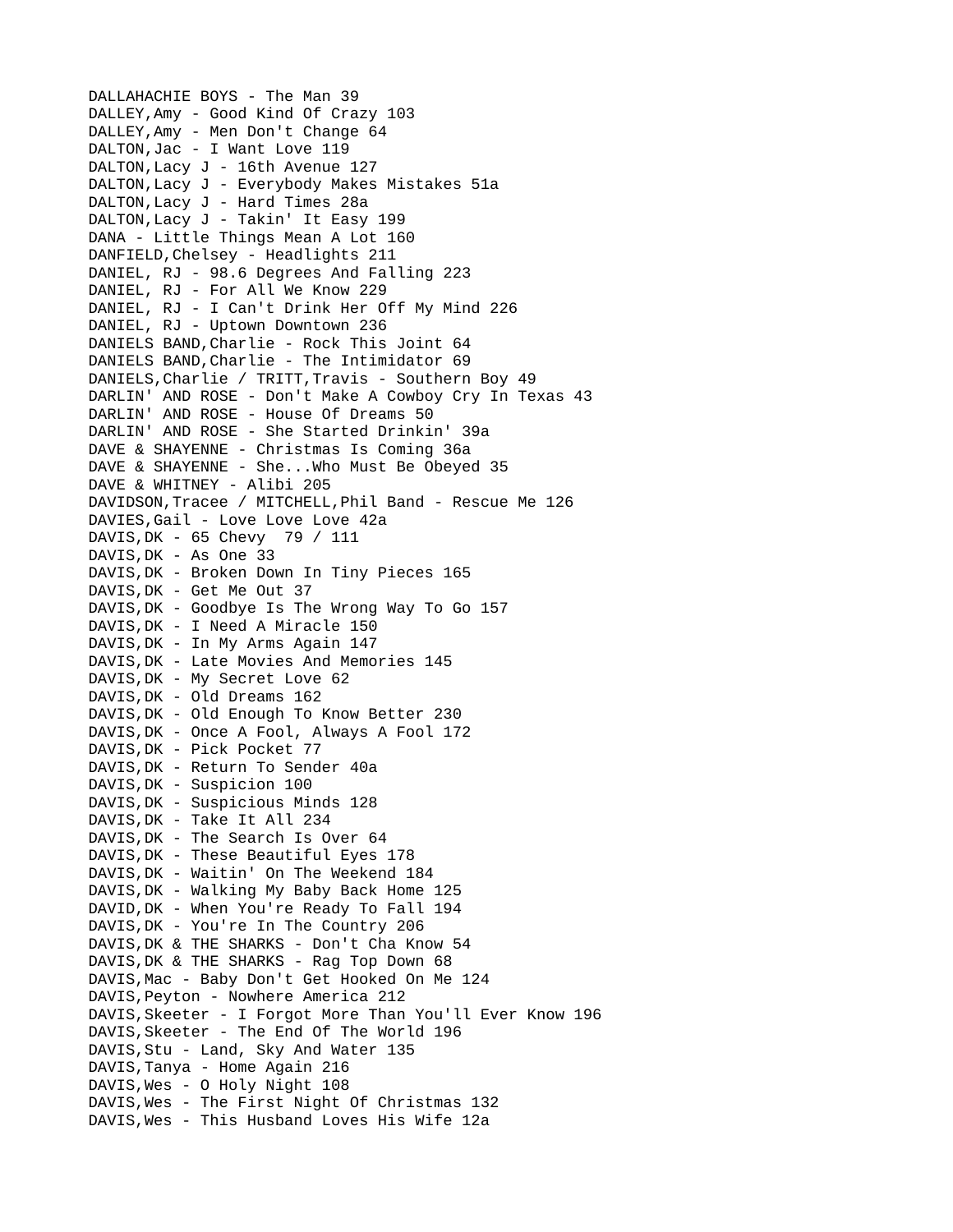DAWGS - Givin' Water To A Drowning Man 140 DAWSON, Scott - Country Girl 74 DAWSON,Scott - Marry Me Or Bury Me 77 DE LANE, Sandie - Please Mr Please 3 DEAL,Don - Lyin' Again 35  $DEAN$ , Andrew - She $\mathcal{O}_S$  Really Gone 53 DEAN,Andrew (& The Farm Machine) - A Dozen Red Roses 93 DEAN,Andrew (& The Farm Machine) - Goodbye Memory 82 DEAN,Billy - If There Hadn't Been You 58a DEAN, Billy - Let Them Be Little 74 DEAN,Billy - Race You To The Bottom 81 DEAN,Billy - Somewhere In My Broken Heart 136 DEAN,Billy - This Is The Life 78 DEAN, Billy / PARTON, Dolly - Silent Night - 108 DEAN, Jimmy - IOU 75 DEAN,Niki - Cross The Battleline 16a DEAN, Niki - Interview 16a DEAN,Tyler - Built For Bluejeans 98 DEAN BROTHERS - The Three Bears 11 DEANNE - A Soft Place To Fall 41 DEBISON,Aselin - Driftwood 47 DEBRAE - Don't Walk In Here 28a DEBRAE - Making The Most Of Goodbye 38 DEBRAE - Take Me Now 41 DEBRAE - Why Do You Have To Be So Nice 31 DEBRAE - Interview (2 parts) 31 DEE,Karen - It's The Woman Behind The Man 33a DEE,Karen - Little Gold Angel 48a DEES, Bill - Goodnight 48 DEES, Bill - Oh Pretty Woman 46 DEES,Bill - The Hurting Game 82 DeFOREST,Doug - Redneck Hauler 100 DEKLE, Mike - Ode To Bob Dylan 127 DELANEY,Jackson - Shotgun Wedding 173 DELIVERANCE - Stupid Smile 53 DELK,Darrell - If It's Up To Me 42 DELKO,Jamie - Like Only A Cowboy 135 DeLON - Family Farm 52 DeLON - Rodeo Life 55 DENNIS,Tanya - Apartment #9 66 DENNIS,Tanya - I Can't Feel A Thing 68 DENVER,Mike / NERNEY,Declan / FLAVIN,Mick / O'DONNELL,Matthew - Sing For Philly 228 DERAILERS - Bar Exam 40 DERAILERS - Genuine 53 DERAILERS - More Of Your Love 35 DERAILERS - Your Guess Is Good As Mine 38a DERRINGER - My Own Man 43 DESERT HEAT - Gone (But Not Forgotten) 90 DESERT HEAT - Summer 92 DESERT ROSE BAND - Come A Little Closer 53a DeVANEY, Yvonne - I $\hat{\mathbf{Q}}$ m Just Fool Enough 55 DEXETER - I Hope It Hurts 220 DIABLOS, The -  $Ain@t$  So Bad 197 DIABLOS,The - Bad Chrome Job 180 DIABLOS,The - Banks Of The Vilaine 201 DIABLOS,The - Continental 160 DIABLOS,The - Dunno How She Done It 115 DIABLOS,The - East Coast Run 222 DIABLOS,The - Get Her Back 199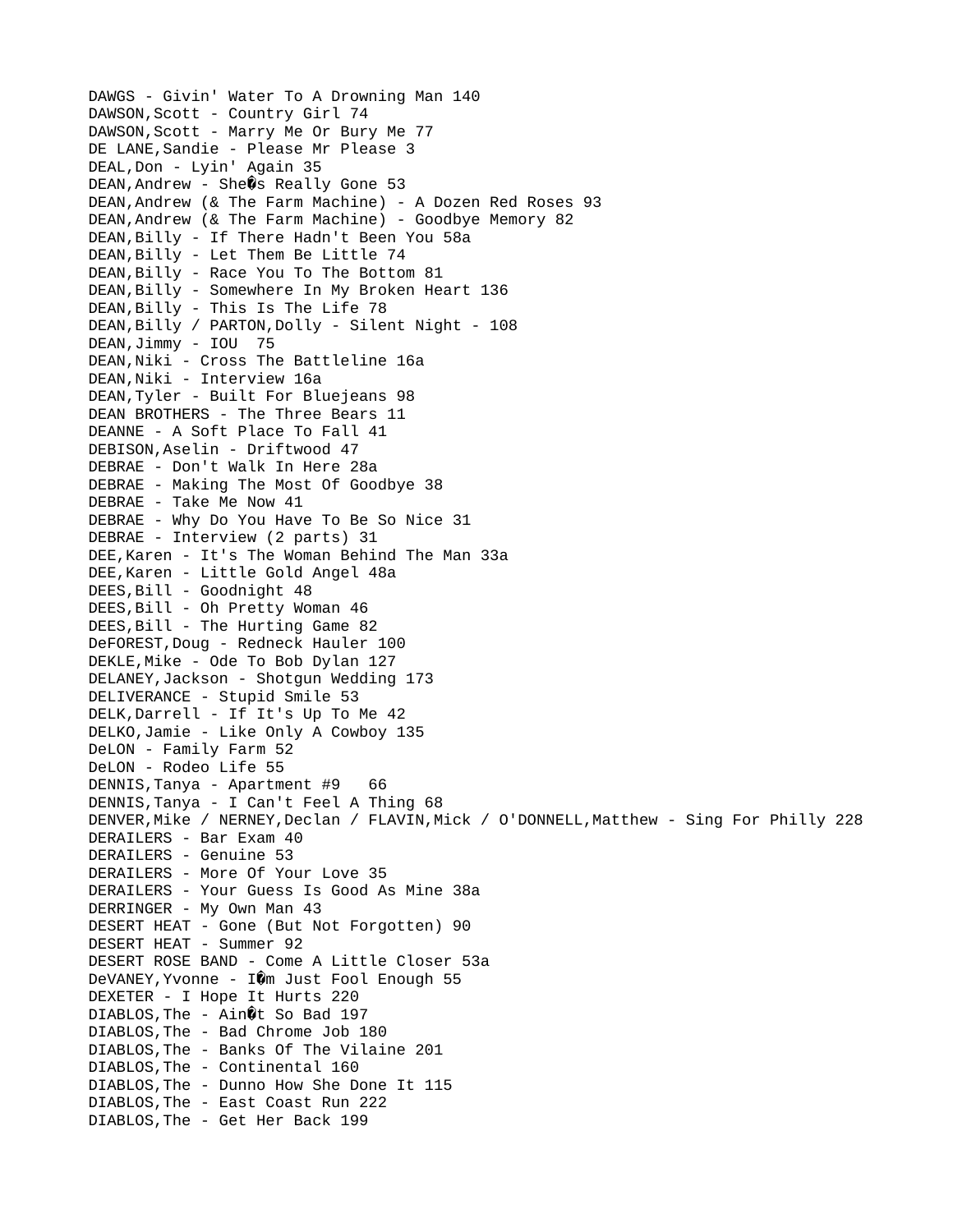DIABLOS,The - Head To The Heart 232 DIABLOS,The - I Don't Like Country (Full Version) 162 DIABLOS,The - I Don't Like Country (Radio Edit) 162DIABLOS,The - Jessica (Live) 218 DIABLOS,The - Just To Be Your Man 177 DIABLOS,The - Leaving Santa Rosa 254 DIABLOS,The - Keep Calm And Carry On 130 DIABLOS,The - Making Grown Men Cry 192 DIABLOS,The - My Wandering Heart 203 DIABLOS,The - Right By Your Side 189 DIABLOS,The - Sleep A Whole Lot Easier 166 DIABLOS,The - The Ballad Of Johnny & Mary Part 2 279 DIABLOS, The - The Devil $\hat{Q}$ s Ride 206 DIABLOS,The - The Same Old Moon 230 DIABLOS,The - Truth And Consequences 157 DIABLOS,The - Whisky, Women & Wine 112 DIABLOS,The - Will I Get To Sleep 175 DIABLOS,The - Wrong Guy 173 DIABLOS,The - You're In There Somewhere (Radio Mix) 208 DIAMOND,Ace - Bad-Ass Hillbilly Band 175 DIAMOND,Ace - Baddest Gunslingin' Man 186, 200 DIAMOND,Ace - Break It Easy, Easy To Me 153 DIAMOND,Ace - Don't The Girls All Get Prettier At Closing Time 189 DIAMOND,Ace - Elvis, Jerry Lee And Me 193 DIAMOND,Ace - Flat Out Of Gas 160 DIAMOND,Ace - Get Your Boogie Woogie Workin' 179 DIAMOND,Ace - Gimme That Rockabilly Music 184 DIAMOND,Ace - I've Got The Gasoline Blues 149 DIAMOND,Ace - Last Night I Drank So Hard 167 DIAMOND,Ace - Little Cabin By The Sea 201 DIAMOND,Ace - Me And Bobby McGee 152 DIAMOND,Ace - Party Doll 173 DIAMOND,Ace - Repossession Song 167 DIAMOND,Ace - There She Was, Gone 157 DIAMOND,Ace - Unload That U-Haul 165 DIAMOND,Ace - Rock My Baby Doll 177 DIAMOND,Ace - Rockabilly Man 169 DIAMOND,Ace - Tennessee Hillbilly Man 171 DIAMOND,Ace - Trucker's Boogie 181 DIAMOND,Ace - Workin' Overtime 155 DIAMOND,Ace - You Put The Love 162 DIAMOND,Bob - For The Good Times 7 DIAMOND,Bob - Make The World Go Away 21 DIAMOND,Bob - Return To Me 12 DIAMOND, Bob - Things 44 DIAMOND, Bob - Together Again 8 DIAMOND,Bob - True Love Ways 20 DIAMOND,Lucie - Did He Mention My Name 85 DIAMOND,Lucie - Don't Even Think About It 93 DIAMOND,Lucie - I Wanna Be Rich 105, 249 DIAMOND,Lucie - I Wish I Could Re-Write The Ending 109 DIAMOND,Lucie - Kilimanjaro (That's What You Do For Me) 76 DIAMOND,Lucie - Let Me Be Me (Unplugged) 77 DIAMOND,Lucie - Make Some Time To Love Me 139 DIAMOND,Lucie - Take It Or Leave It Alone 123 DIAMOND,Lucie / KARLSEN,Arly - Always On My Mind 81 DIAMOND,Lucie / LEE,Albert - What I Like About You 73 DIAMOND,Lucie - Interview Parts 1 & 2 77 DIAMOND,Neil / ATKINS,Chet - Blue Highway 33a DIAMOND STUDIOS feat. PETE DYMOND - You Smiled 173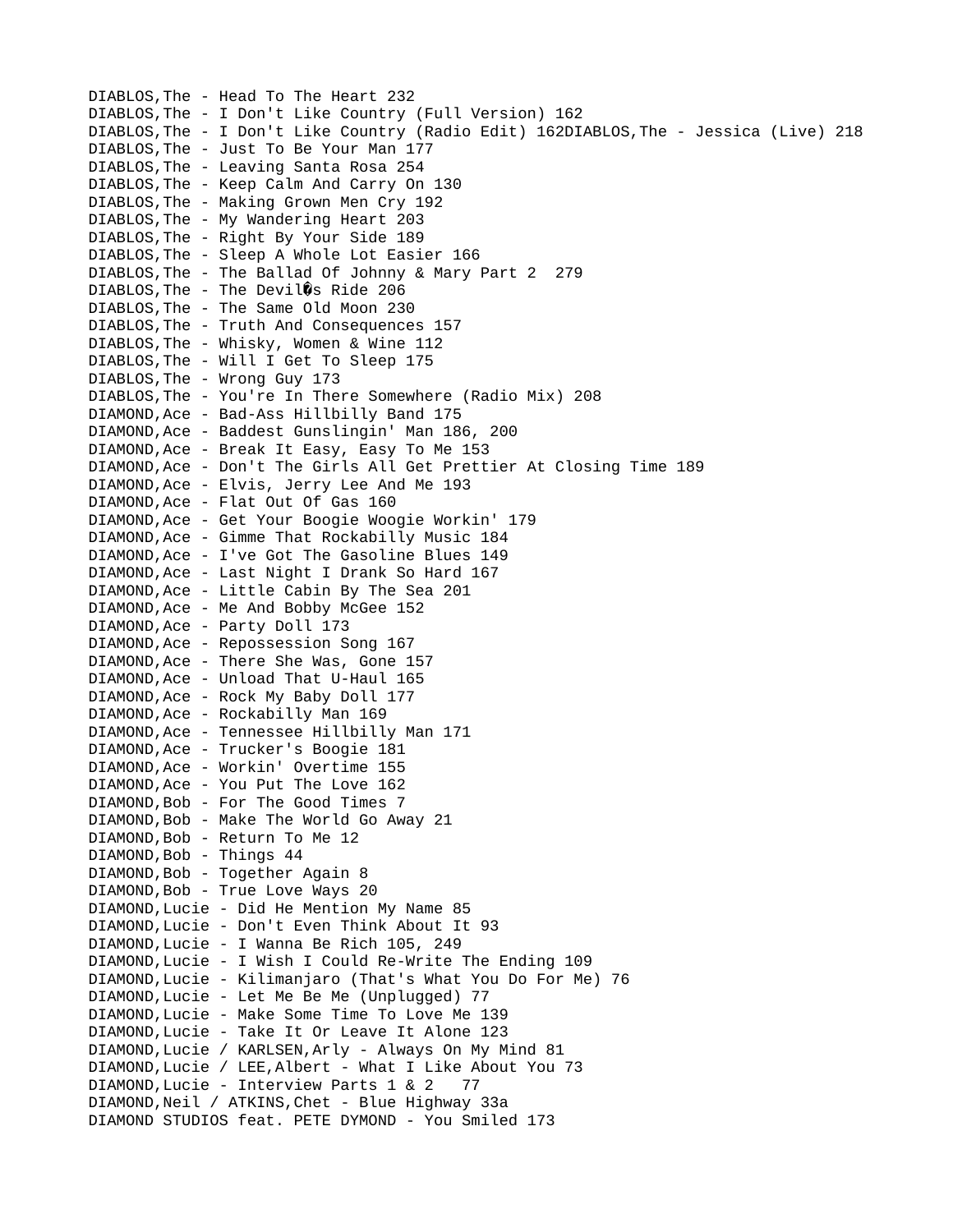DIARIO - Texas Girl 33 DICKINSON,Kim - No Account Man 22 DICKINSON,Kim - They're Watching Their Love Slip Away 121 DICKINSON,Kim - This Time 130 DIEDRICH,Mark - True Love Ways 28a DIFFIE,Joe - Behind Closed Doors 45a DIFFIE,Joe - In Another World 33 DIFFIE,Joe - It's Always Somethin' 17 DIFFIE,Joe - So Help Me Girl 46a DIFFIE,Joe - The Pretender 41 DIFFIE,Joe - Third Rock From The Sun (Remix) 34a DIFFIE,Joe - Wrap Me In Your Love 24a DIFFIE,Joe / PETER & THE ROWERS - Long Gone Loner 112 DIGBY,Amber / JENKINS,Red - A Violin That Never Has Been Played 106, 251 DILLON,Lauren - End Of The Road 72 DILWORTH,Casey - A Place To Fall Apart 132 DILWORTH,Casey - Anything But You 147 DILWORTH,Casey - Goodbye Goodhue Country 130 DILWORTH,Casey - Lovers And Liars 128 DILWORTH,Casey - That's The Way It Goes 126 DIXIE CHICKS - Cold Day In July 20 DIXIE CHICKS - Cowboy Take Me Away 14 DIXIE CHICKS - Godspeed 59 DIXIE CHICKS - Goodbye Earl 16a DIXIE CHICKS - Heartbreak Town 32 DIXIE CHICKS - If I Fall You're Going Down With Me 28a DIXIE CHICKS - Landslide 47 DIXIE CHICKS - Landslide (Sheryl Crow Remix) 48 DIXIE CHICKS - Let 'Er Rip 5 DIXIE CHICKS - Long Time Gone 44 DIXIE CHICKS - Ready To Run 11 DIXIE CHICKS - Some Days You Gotta Dance 36 DIXIE CHICKS - Travelin@ Soldier 51 DIXIE CHICKS - Truth #2 55 DIXIE CHICKS - Wide Open Spaces 10a D'LYNN,Shea - Unbroken 48 DOBBINS,Anna Marie - So Long Goodbye 155 DOBBINS, Dean - Children & Games 53a DOBBINS BAND,Dean - He Can Dance 48 DOBBINS BAND, Dean - One More For The Road 56 DOBBINS BAND, Dean - Writers And Pickers 51 DODD, Deryl - Honky Tonk Champagne 45 DODD,Deryl - One Ride In Vegas 37 DODD, Deryl - Pearl Snaps 43 DODD, Deryl - Sundown 10a DODD,Laura - 10,001 52 DODD,Laura - Wow 48 DOLE,Sarah Lucy - New Day In North Freedom 142 DOLPH,Brian - Cedric The Christmas Elf 24a DOLPH,Brian - Christmas In My Mind 84 DOLPH,Brian - He Died For Love 82 DOMINO - All We Need Tonight 184 DOMINO - One More Kiss 203 DOMINY,DeeAnn - I Still Believe 146 DONAHEW,Casey - Feels This Right 208 DONAHEW,Casey - Kiss Me 216 DONAHEW,Casey - Let's Make A Love Song 246 DONAHEW,Casey - Lovin' Out Of Control 186 DONAHEW,Casey - That Got The Girl 234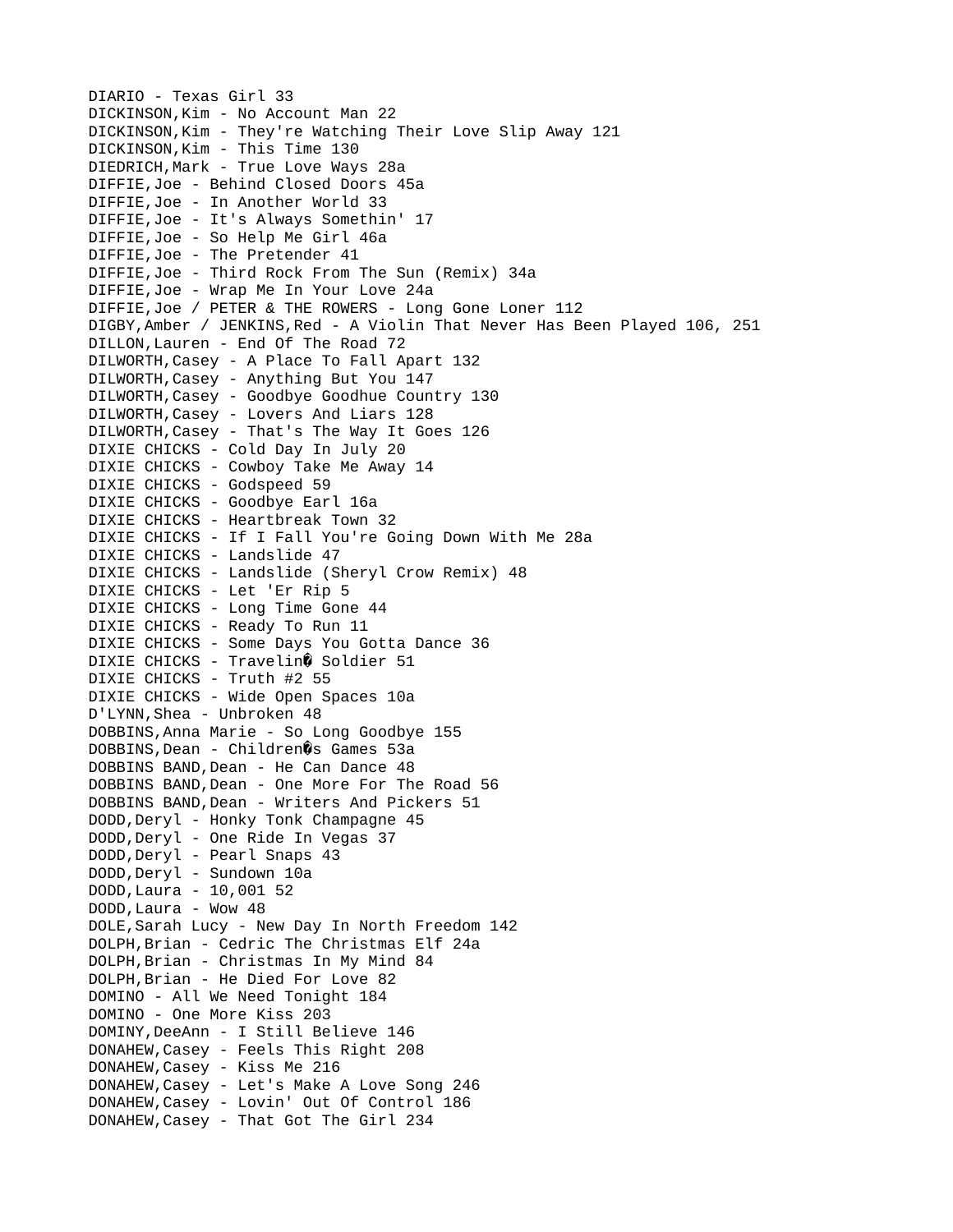DONAHEW,Jerry / KIRK,Janey - Streets Of Loneliness 188 DONEGAN,Peter - Ode To A Friend 230 DONEGAN,Peter - Superman 227 DONEGAN,Peter - Thank You Texas 261 DONEGAN,Peter - Interview 261 DONNEL BAND, Mike - Down To Ride 191 DONNELLY BAND,Kerr - A Haunted House On A Broken Hearted Hill 36 DONNELLY BAND, Kerr - A Little Unfair 16a DONNELLY BAND,Kerr - As The Curtain Falls 12a DONNELLY BAND, Kerr - Cannock Calling 81 DONNELLY BAND,Kerr - Don't Fool A Fool 67 DONNELLY BAND, Kerr - Heartache Heartache 30 DONNELLY BAND, Kerr - Homewrecker 24 DONNELLY BAND,Kerr - House Of Pain 97 DONNELLY BAND,Kerr - I Came Home And Cried 145 DONNELLY BAND,Kerr - I Can't Bear To See You Cry 117 DONNELLY BAND,Kerr - I Taste Goodbye On Your Lips 129 DONNELLY BAND,Kerr - If I Knew Then What I Know Now 20 DONNELLY BAND, Kerr - In The Spotlight 161 DONNELLY BAND, Kerr - It's Him Again 73 DONNELLY BAND,Kerr - Keeper Of The Key To My Heart 58 DONNELLY BAND,Kerr - Partying In The Doghouse 55 DONNELLY BAND,Kerr - Ride A Dark Stallion 85 DONNELLY BAND,Kerr - Rockin' Into Christmas 48a DONNELLY BAND,Kerr - The Day The Clown Cried 43 DONNELLY BAND,Kerr - The Nights Are So Lonely 109 DONNELLY BAND, Kerr - Tina's Tears 92 DONNELLY BAND, Kerr - Valentine Card 61 DONNELLY,Martin - Life's Too Short 15 DONOVAN,Lynne Taylor - Am I Dreaming 213 DONOVAN,Lynne Taylor - Angel In Your Eyes 27 DONOVAN,Lynne Taylor - Dear Santa 132, 180 DONOVAN,Lynne Taylor - I Don't Wanna Mention Any Names 35a / 220 DONOVAN,Lynne Taylor - Lies 79 DONOVAN,Lynne Taylor - Soft Place 58 DONOVAN,Lynne Taylor - Sooner Or Later 225 DONOVAN,Lynne Taylor - Speechless 50 DONOVAN,Lynne Taylor - Strong One 208 DONOVAN,Lynne Taylor - Sugar Lake 163 DONOVAN,Lynne Taylor - Talk To Me 56 DONOVAN,Lynne Taylor - Tennessee Whiskey 268 DONOVAN,Lynne Taylor - Turn To Stone 45, 72 DONOVAN,Lynne Taylor - Interview 59a DONOVAN,RF - Tennessee Honey 233 DORFF,Steve / MATHER,Leslie Cours - Another Christmas Loving You 216 DOUGLAS,Dean - Rich Man 146 DOUGLAS, John - Didn $\hat{Q}$ t We Dance 52 DOUGLAS,John - She Danced 44a DOWNING,Big Al - A Cigarette, A Bottle & A Jukebox 58  $DOWNING, Biq Al - Joe  $Q$ s **Truck Stop (Radio Edit)** 56$ DOWNTOWN ROUNDABOUT - Road To Nowhere 273 DOYLE,Gemma - Permission To Breathe 88 DR FRY'S TEXAS MEDICINE BAND - Blow Ye Wind 93 DR FRY'S TEXAS MEDICINE BAND - Her Goodies Aren't As Good As Mine 22 DR FRY'S TEXAS MEDICINE BAND - Judy Lou 20 DR FRY'S TEXAS MEDICINE BAND - Mr Heavy 16 DR FRY'S TEXAS MEDICINE BAND - Oh Maria 39 DR FRY'S TEXAS MEDICINE BAND - Only Car In Your Garage 25a DR FRY'S TEXAS MEDICINE BAND - The Reason 28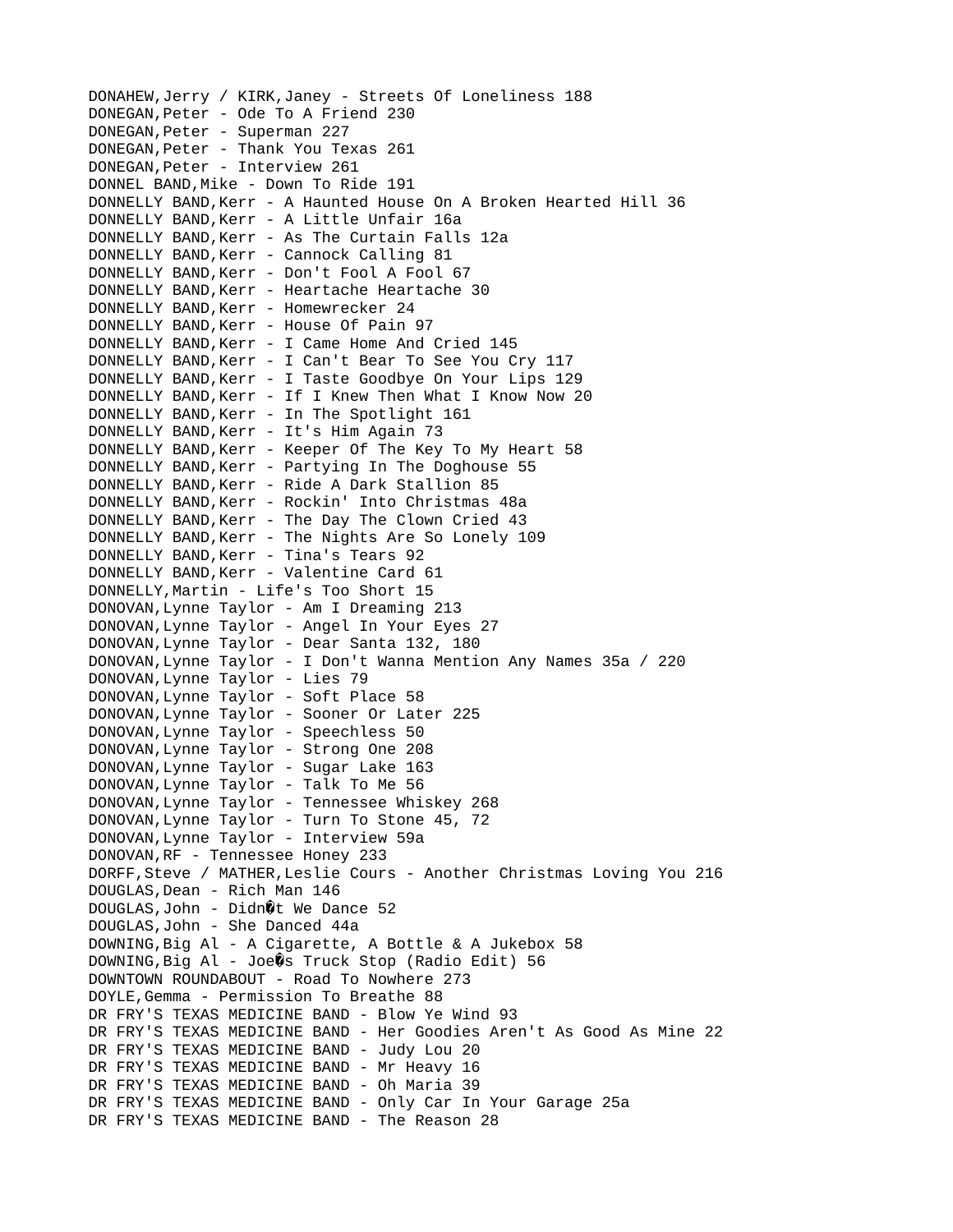DR FRY'S TEXAS MEDICINE BAND - Them Rabbits Go Dancing 41a DR HOOK - A Little Bit More 58a DR HOOK - I Don't Want To Be Alone Tonight 95 DR HOOK - More Like The Movies 58a DR HOOK featuring DENNIS & RAY / JONES,George - I Still Hold Her Body 218 DRIVE,The - A Day Last Night 30a DRIVE,The - It's All Over Now 33 DRUSKY,Roy - No One Will Ever Know 202 DUFF,Mary - Can't Find A Reason 213 DUFF,Mary - Mr Noble 208 DUFF,Mary - Promise Me 113 DUFF,Mary / O'DONNELL,Daniel - Save Your Love 107 DUKE,Anthony - Are We 160 DUKE,Anthony - Gold To Me 154 DUKE,Anthony - I Recall A Gypsy Woman (Unplugged) 155 DUKE,Anthony - May You Be Loved 157 DUKE,Anthony - Stain 151 DUKE,Anthony - Wichita Lineman (Unplugged) 158 DUKES,Debbie - Don't Touch Me 25a DULA,Peter & The Rowers / RYAN,Billy - Succeed 126, 256 DUNCAN,Johnny / FRICKE,Janie - Come A Little Bit Closer 38a DUNFORD,Todd - Downside Of The Blues 40a DUNFORD,Todd - Gotta Have You Loving Me 43 DUNFORD,Todd - Hannah 33 DUNFORD,Todd - Heart So True 35a DUNFORD,Todd - Lonely Don't Come Close 37 DUNFORD,Todd - So Far Apart 275 DUNFORD,Todd - 'Til I Can Hold You Again 50 DUNFORD,Todd - What Still Lives In My Mind 31 DUNFORD,Todd - When I Found You 60 DUNN,Keith - Do You Believe In Love 83 DUNN BAND,Sarah - Backwoods Party 204 DUNN BAND,Sarah - Bye Bye 196 DUNN BAND,Sarah - Dirty 212 DUNN BAND,Sarah - Figure It Out 219 DUNN BAND,Sarah - You Or The Whiskey 186 DUPRE,James - Stoned To Death 214 DURHAM,Bill - Folsom Prison Blues 67 DURHAM,Bill - Hey Good Lookin' 76 DURHAM,Bill - Honey Who Do You Love 109 DURHAM,Bill - I'm Putting My Love Inside Your Heart 145 DURHAM,Bill - I've Got The Song 119 DURHAM,Bill - My Own Sweet Time 134 DURHAM,Bill - Pink Cadillac 64 DURHAM,Bill - Pink Cadillac (2005) 77, 100a DURHAM,Bill - Southern Lady 138 DURHAM,Bill - Teardrops In My Tequila 124 DURHAM,Bill - That's All She Wrote 130 DURHAM,Bill - The Comeback Trail 140 DURHAM,Bill - Well, All Right 91 DURHAM,Bill - You Ain't Foolin' Nobody 84 DUSTIN,Clay - I'll Take That Job 156 DYER,David Glenn - Big Jes 70 DYER,David Glenn - Ustacould 72 DYER,David Glenn / MORRISON,Shana - They Don't Know What They've Got 82 DYER,Melanie Rose - I Can't Cross That Line 161 DYER,Melanie Rose - Too Fast For Traffic 158 DYKE, Cornel - Come On Home 80 DYKE, Cornel - She Don't Know It 78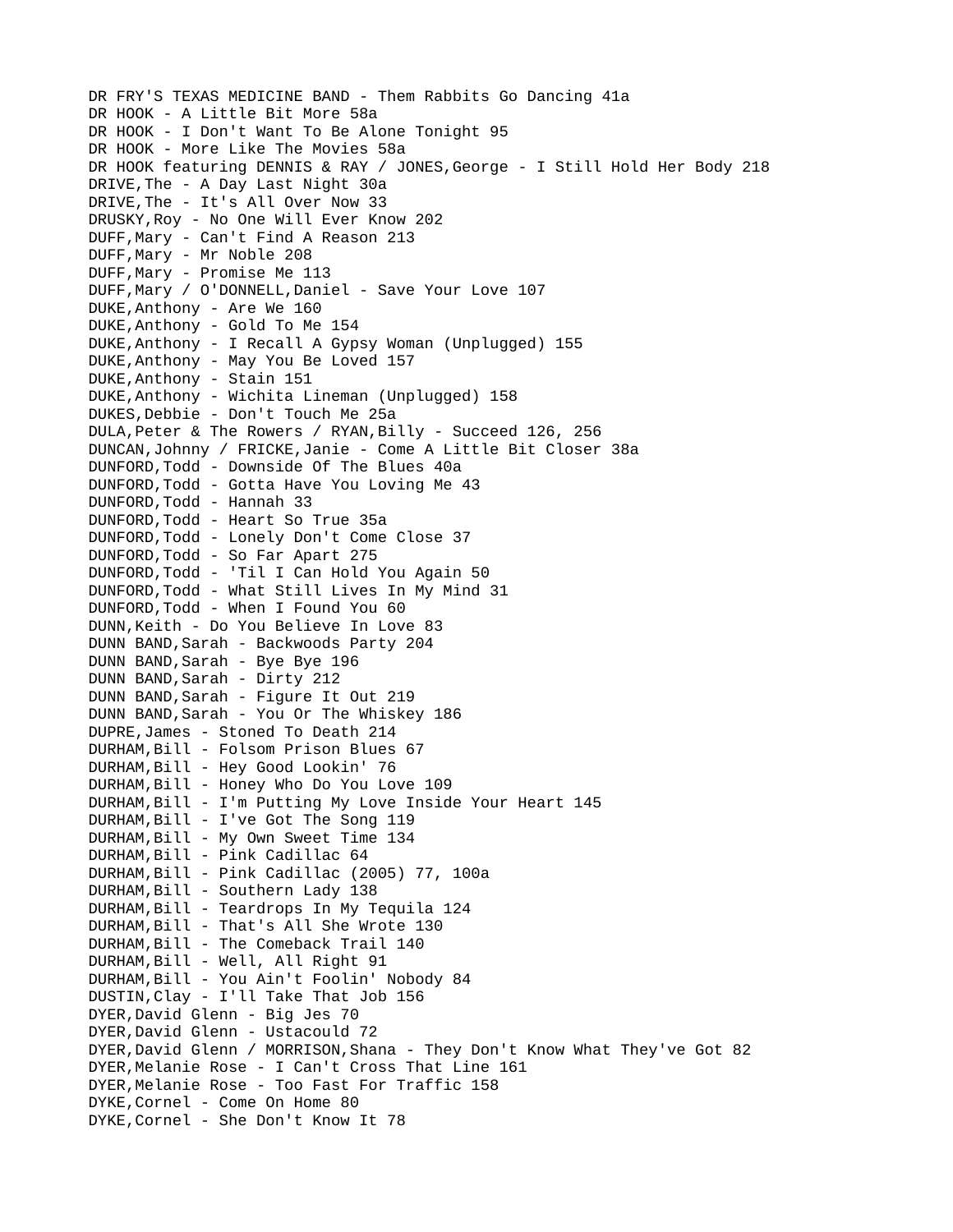DYMOND,Peter - Christmas Snow 192 DYMOND,Peter - Daddy Knew Johnny Cash 177 DYMOND,Peter - Serves Me Right 189 DYMOND, Peter - The Country Singer 183 DYMOND,Peter - The Night Before Christmas 228 DYMOND,Peter - You Smiled 173 DYMOND,Peter / SUMMERS,Marcie - Christmas Snow 180 DZIK,Tony - Nebraska Rose 54 EARL,Billy Bob - Clearwater Mississippi Rendezvous 175 EARLE,Steve - Another Town 22 EARLE,Steve - Some Dreams 42a EARLE,Steve - The Galway Girl 27 EAST LONESOME DRIFTERS - Another Hard Luck Hard Drinking Song 234 EASY RIDER - Crazy Little Thing Called Love 9 EASY RIDER - Falling To Pieces 4 EASY RIDER - From Tense To Loose To Slack 75 EASY RIDER - Gather Round 16 EASY RIDER - Gift Of Love 12a EASY RIDER - How I Miss You Now 8 EASY RIDER - Love Never Die 8 EASY RIDER - Memories 5 EASY RIDER - Travel Along 7 EASY RIDER - Yes I Remember 3 EDWARDS,Claire - Get Out Tonight 268 EDWARDS,Stu & GONE COUNTRY - My Kind Of Music 176 EDWARDS,Suzanne - A Small Star 131 EDWARDS,Suzanne - Faraway 153 EDWARDS,Suzanne - Goodwill Girl 128 EDWARDS,Suannee - I'm Waiting For You 150 EDWARDS,Suzanne - Let Your Life Lead You Where You Need To Go 123 EDWARDS,Suzanne - Long Before We Met 138 EDWARDS,Suzanne - Love That She Never Got From Daddy 125 EDWARDS,Suzanne - Stayed Too Long In Town 165 EDWARDS,Suzanne - The Arms Of A Good Woman 141 EDWARDS,Suzanne - Tulip's Dream 144 EDWARDS,Suzanne - Window Shoppin' 135 EDWARDS,Suzanne - W.O.M.E.N.S Referral Service USA 147 ELLEN,Katie - Can We Just Be Friends 222 ELLIOTT,Kyle - Come On Over 260 ELLIOTT,Tim - Boom 208 ELLIOTT, Tim - What $\hat{Q}$ s Not To Love 215 ELLIOTT,Todd - I'm Gonna Live 112 ELLIOTT,Alecia - I'm Diggin' It 14 ELLIS,Johnny - Allis 80 EMORY,Collin - You Run Me Under 82 ENGLISH,Mary - In The End 278 ENGLISH, Michael - Snowbird 13 ENGLISH,Robin - A Girl In Love 37 ENNIS,Fhiona & MAGUIRE,Thomas - When The Mornin' Comes 112 ESPLIN,Kyle - Folsom Prison Blues 51 ESPLIN,Kyle - She Sure Makes Leaving Look Easy 31 ESPLIN,Kyle - You Don't Know Me 46a ESPLIN,Kyle - Interview 51 ESTON,Michael - Raise A Glass 211 EVANGELINE - Cowboy Song 76 EVANGELINE - Dirt Track Road 74 EVANGELINE - If I Could Only Have You 75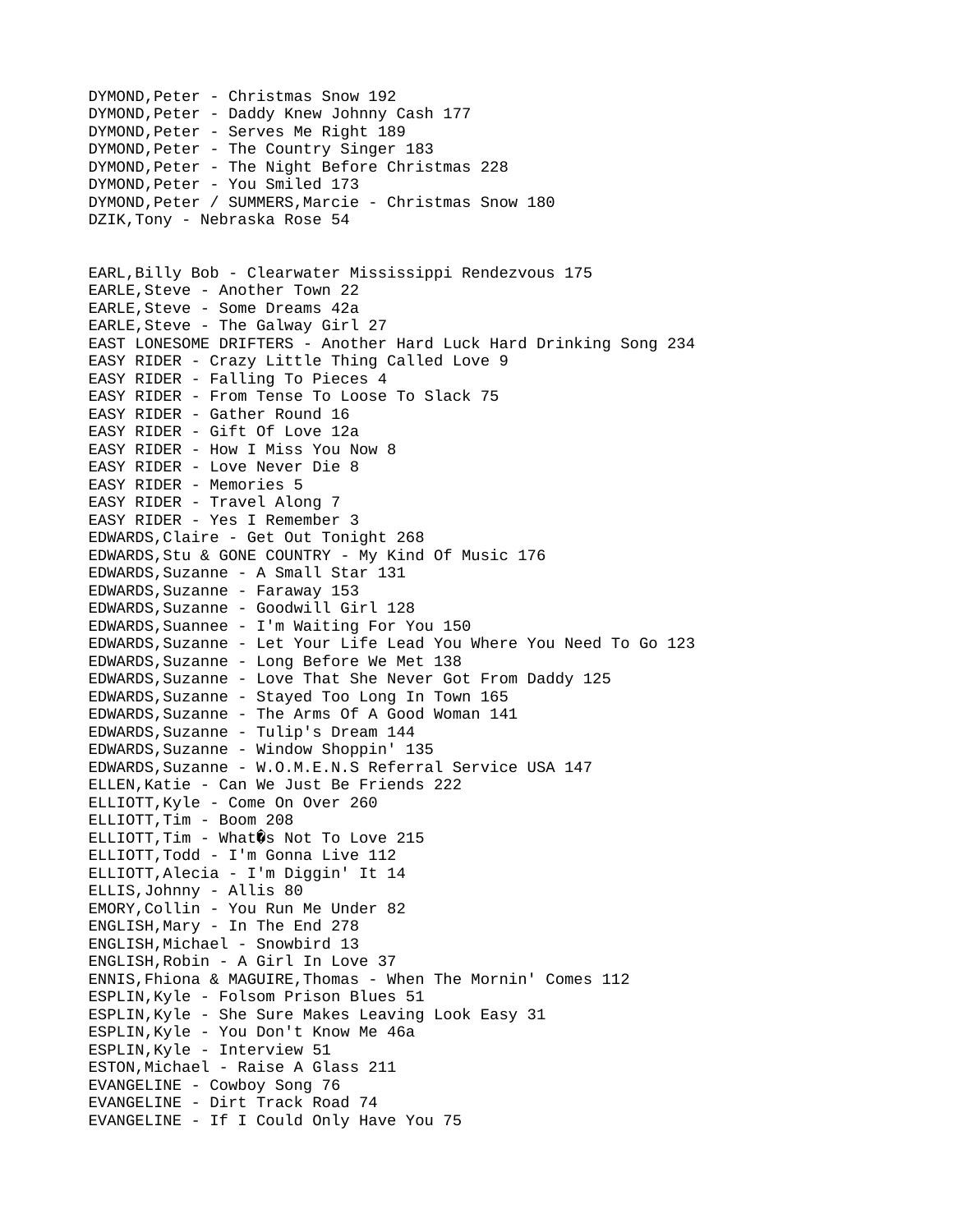EVANGELINE - Run With The Devil 52 EVANGELINE - You@re Already Gone 55a EVANS,Bob - Make Your Mind Up 175 EVANS,Sara - Cryin' Game (International Mix) 10a EVERETT,Jace - Bad Things 136 EVERETT,Kim / WOOD,David - Can't Dance To The Blues 170 EVERETTE,Leon - Hurricane 224 EVERETTE,Leon - I Could'a Had You 224 EVERETTE,Leon - If I Keep On Going Crazy 224 EVERETTE,Leon - My Lady Loves Me 224 EVERETTE,Leon - Over 224 EVERLY BROTHERS - Watching It Go 193 EVERLYS EXPERIENCE - Like Strangers 110 EVERLYS EXPERIENCE - Love Of My Life 108 EVERLYS EXPERIENCE - Paradise 46 EVERLYS EXPERIENCE - Release Me 77 EXILE - Give Me One More Chance 30a EXILE - Kiss You All Over 28 EZZCAPE - What Lies Beneath 183 FAIRFIELD - A Long Time Ago 181 FAIRFIELD - Christmas Is Coming 180 FAIRFIELD - Turn To You 179 FAIRWEATHER,Gemma - For The Good Times 54 FAIRWEATHER,Gemma - Waltz Across Texas 58 FAIRWEATHER, Gemma / KING, Billy 'Bubba' - In Another's Eyes 48 FALCONE,Anna-Maria - A Little Change 246 FALCONE,Anna-Maria - Forgiven And Free 240 FALCONE,Anna-Maria - Hangin' On For The Ride 242 FALCONE,Anna-Maria - I Can't Help It (If I'm Still In Love With You) 266 FALCONE,Anna-Maria - Little Blue Matchbook 251 FALLEN HORSES - Heart Of Stone (Live) 24 FALLEN HORSES - Whistle To Blow 30 FAMILY & FRIENDS - We Will Not Fall 41 FARAM HALE - Southbound 243 FARGO, Donna - Don't Forget To Remember 95 FAULDS,Delaney - Letting Go 267 FAULDS, Delaney - Live On The Moon 278 FAYER,Michael - Time And Again 102 FEARON,Kerry - Bing Bang Boom 216 FEARON,Kerry - Ford Econoline 256 FEARON,Kerry - I'll Be Your San Antone Rose 241 FEARON,Kerry - If The Devil Don't Want Me 238 FEARON,Kerry - Storms Never Last 218 FEARON,Kerry - To Ramona 248 FEARON,Kerry - What Would Dolly Do? 213 FEARON,Kerry / MOGEY,Jordan - Red River Valley 222 FEILICH,Jacqueline - I Got A Thing About You 251 FELTS,Bub - Ruby's Red Lips 117 FELTS, Narvel - Away 75 FELTS,Narvel - Before You Have To Go 136 FELTS,Narvel - Begging To You 121 FELTS,Narvel - Blue Darlin' 17 FELTS,Narvel - Christmas Is Everywhere 60 FELTS,Narvel - Crying 30 FELTS,Narvel - Don't Do It Darlin' 52 FELTS,Narvel - Drift Away 44a FELTS,Narvel - Earth Angel 98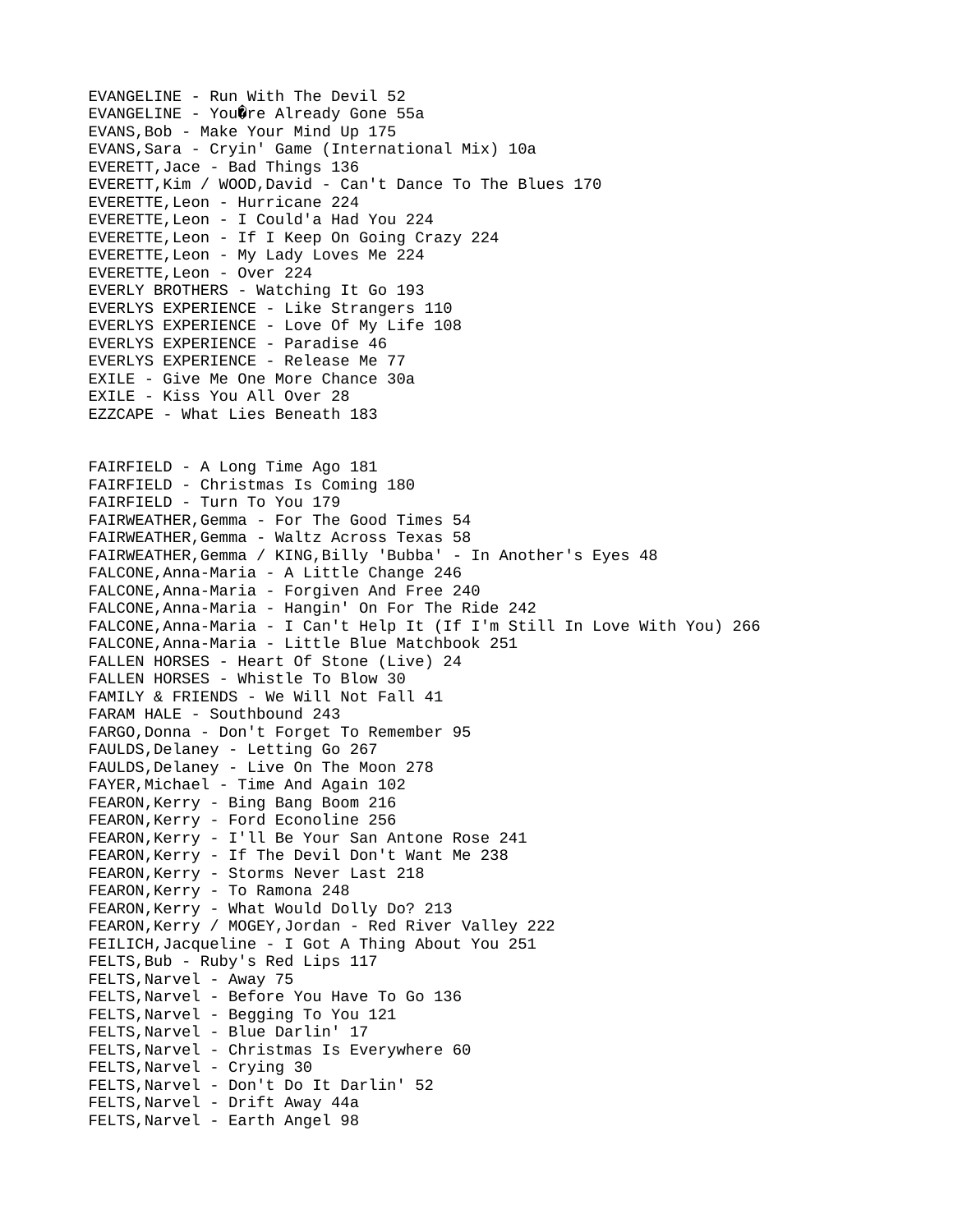FELTS,Narvel - Even Now 46 FELTS,Narvel - Foggy Misty Morning 23 FELTS,Narvel - Four Seasons Of Life 107 FELTS,Narvel - Fraulein 111 FELTS,Narvel - I'm Headin' Home 26 FELTS,Narvel - I'm Just That Kind Of Fool 20 FELTS,Narvel - If Ever Two Were One 160 FELTS,Narvel - Johnny B Goode 114 FELTS,Narvel - Lonely Teardrops 38a FELTS,Narvel - Loretta 101 FELTS,Narvel - On This Merry Christmas Night 72 FELTS,Narvel - Pink & Black Days 13 FELTS,Narvel - Reconsider Me 34a FELTS,Narvel - Season's Greetings 96 FELTS,Narvel - Since I Don't Have You 5 FELTS, Narvel - Sonny Man 9 FELTS, Narvel - Stranger On The Shore 49 FELTS,Narvel - Tally-Ho 55a FELTS,Narvel - The Little Drummer Boy 12a FELTS,Narvel - You Can't Have A White Christmas (When You've Got The Blues) 36a FELTS, Narvel - You Don't Know Me 148 FELTS,Narvel - Interview (4 parts) 47a FELTS,Narvel / HOBBS,Lou - Ballad Of Narvel Felts 3 FELTS,Narvel / HOBBS,Lou - Ballad Of Narvel Felts (2003) 52 FENDER, Freddy / BELLAMY BROTHERS - Vertical Expression 17 FENN,Jo - A Healing Touch 45 FENN,Jo - Let Me Down Gently 47a FENN,Jo - Queen Of The Same Old Same 49 FENN,Jo - Interview 47a FENTON'S MATCHBOX,Graham - Lonesone Fugitive 17 FERGUSON,Duncan - Big Whisky 85 FERNAUX,Candy - Beauty Don't Come Cheap 219 FERNAUX,Candy - Gone Fishin' 224 FERRARI,John Michael - My Heart Can't Breathe 274 FEW MILES SOUTH - Doggone 281 FEW MILES SOUTH - Let Me Come Back Home 255 FEW MILES SOUTH - On Down The Road 221 FIELDS,Richie - Devil In The Mirror 119 FIELDS,Richie - Losing You 131 FIELDS,Richie - When You Love Someone That Much 127 FILT,Anni / McCOY,Charlie - Baby Ride Easy 67 FINCH,Scout - Play It By Heart 86 FINCH,Scout - Right Back Here For You 84 FINCH, Scout - Soulmate 89 FINE,Kenny Davin - 40 Days & 40 Nights 164 FINE,Kenny Davin (& The Tennessee Texans) - Ballad of the Tennessee Texans 213 FIREBIRDS - Down The Road 6 FISHER,Kevin - Beer Blue Sky 236 FISHER,Kevin - Beer Me 232 FISHER,Kevin - Beer Thirty 229 FISHER, Kevin - Better Beer 240 FISHER,Kevin - Broken In 203 FISHER,Kevin - I Wish You Were Beer 227 FISHER,Kevin - What I Want 200A FISK,Donna - Still In Love With You 195 FITZMAURICE,Anthony - Tempted 103 FLAHERTY,Fergal - Everything You Do 97 FLAHERTY,Fergal - Hey Son 182, 272 FLAHERTY,Fergal - I Won't Let You Down 177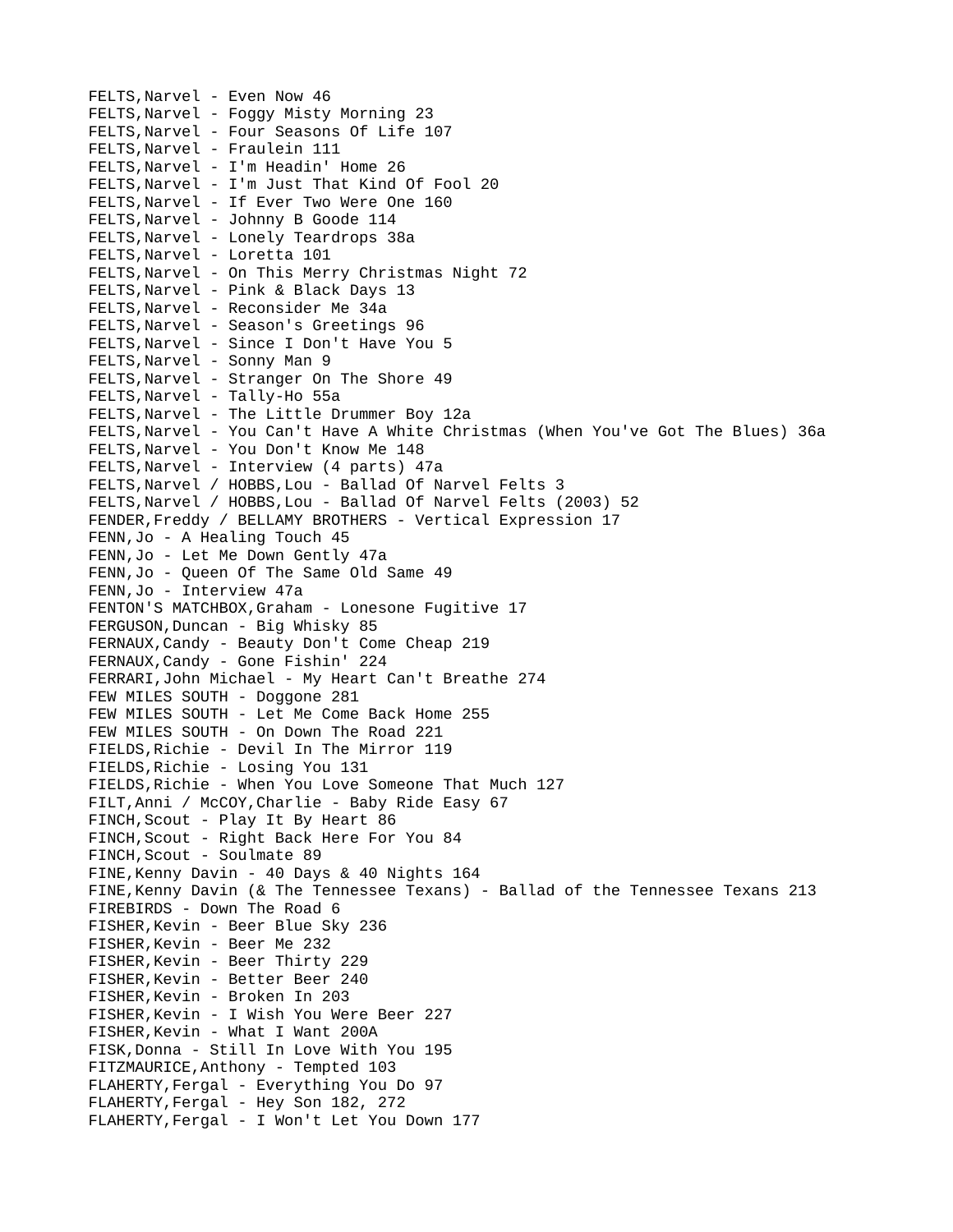FLAHERTY,Fergal - No. 1s In Heaven 132 FLAHERTY,Fergal - Remember Me 132 FLAVIN,Mick / NERNEY,Declan / O'DONNELL,Matthew / DENVER,Mike - Sing For Philly 228 FLEGG,Mirika / KEYWORTH,Reg - 18 Wheels 146 FLINT,Berni - I Don't Want To Put A Hold On You (2008) 117 FLORES,Rosie / JORDANAIRES,The - I Ain't Never 42a FLYNN,Karen - Honkytonkified 18 FLYNN, Noel - Country Playing Band 211 FLYNN,Noel - Picture In A Frame 214 FOGELBERG,Dan - The Higher You Climb 31a FOLEY,Barry P / ADKINS,Doug - Pretty Girls 189 FOLLETT,Damian - Long As You're A Good Man 148 FOLLETT,Damian - One Of These Days 153 FOOT C, FOOT C - Alice's Boots 15 FORD,Gerry - Another Chance To Dance 80 FORD,Gerry - Don't Play Faded Love 33a FORD,Gerry - Family Bible 63 FORD,Gerry - I Wish That I Could Fall In Love Today 18 FORD,Gerry - Lonely Farmer's Daughter 46 FORD,Gerry - The Chance To Live Another Day 82 FORD,Jenn / BARROW,Todd - Fun In Mexico 266 FORESTER,Julie - Feelin' The Fall 130 FORSYTH,Brooks - Everlasting Love 282 FORTUNE, Jimmy / FRIZZELL, David & CORNELIUS, Helen - Everyday 194 FOSSON,Mark - Little Darlin' 101 FOSTER,Jon Dean - Born Survivor 33a FOSTER,Jon Dean - Born Survivor (2002 Nashville Version) 45 FOSTER,Jon Dean - Mystified 37 FOX,Markus - I'm Still Coming 184 FRANCANI,Rhea - Dizzy 196 FRANCIS,Cleve - I Won't Let You Walk Away 58a FRANCIS,Cleve / AUSTIN,Patty - We Fell In Love Anyway 58a FRANKLIN,Barbi / REEVES,Jim - How's The World Treating You 188, 273 FRANKZ,Richard - A Soldier's Christmas 108 FRANKZ,Richard - Dear Baby 96 FRANKZ, Richard - Highway 107 FRANKZ,Richard - I Ask (Amanda) 103 FRANKZ,Richard - Just Being Me 109 FRANKZ,Richard - Knew You At All 95 FRANKZ,Richard - Lost In Time 57 FRANKZ,Richard - Loved You So 106 FRANKZ,Richard - Midwestern Skies 112 FRANKZ, Richard - My Someday 114 FRANKZ,Richard - No One Else To Blame 104 FRANKZ,Richard - One Step Forward 111 FRANKZ,Richard - Over And Over 99 FRANKZ,Richard - Point Of View 100 FRANKZ,Richard - Run Like The River 101 FRANKZ,Richard - Southern Summer Nights 113 FRANKZ,Richard - Still Loving Me 110 FRANKZ,Richard - Tell Me Why 55 FRASHER,Bryan - Drive On 36 FRENCH,Billy Joe - Deep Water 90 FRENCH,Stuie / TE NAHU,Camille - The First Time 183 FRICKE,Janie - But Love Me 31a FRICKE,Janie - Do Me With Love 39a FRICKE,Janie - Enough Of Each Other 35a  $FRICKE, Janie - He\hat{Q}S$  A Heartache 193 FRICKE,Janie / CERRITO - Stranger 67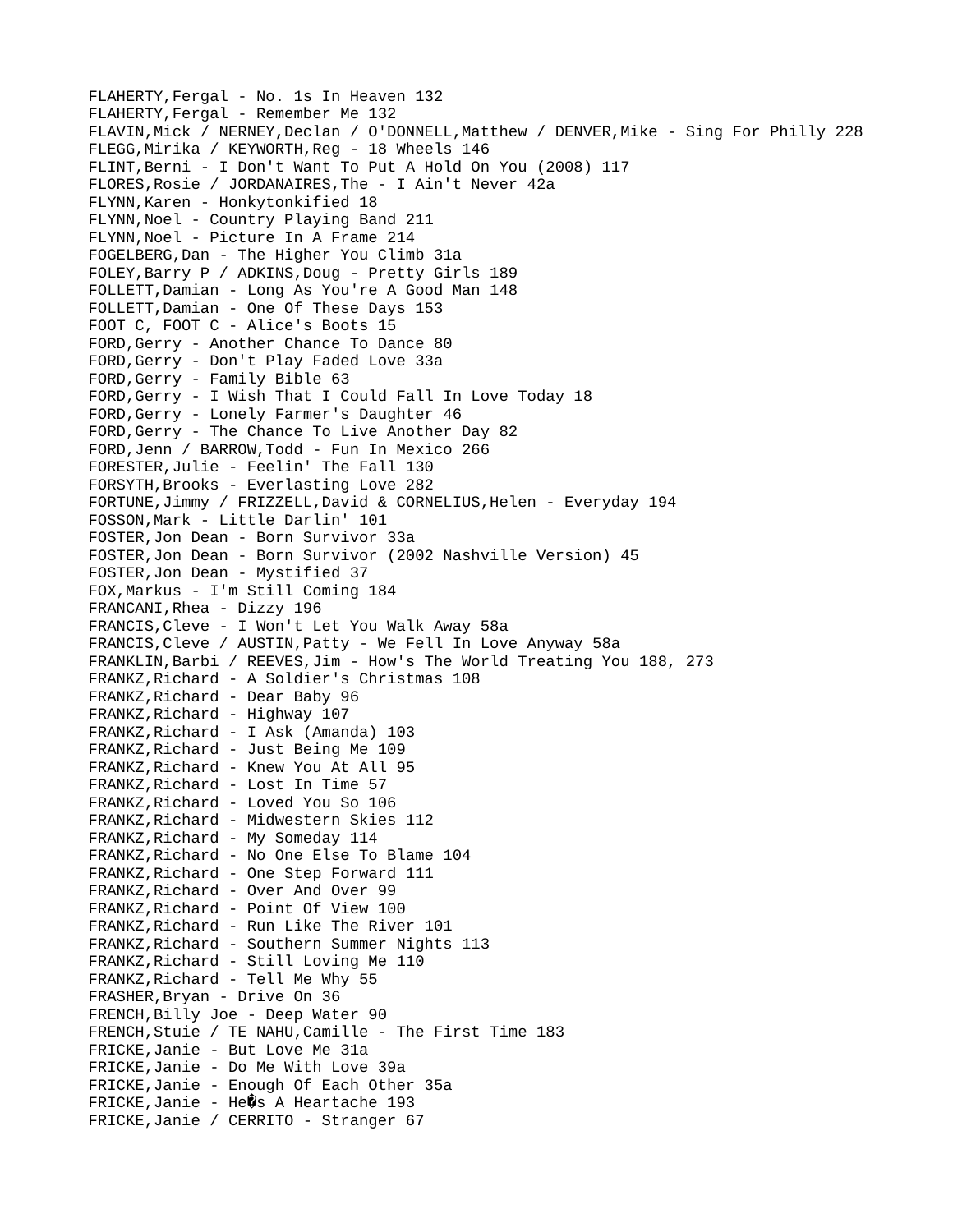FRICKE,Janie / DUNCAN,Johnny - Come A Little Bit Closer 38a FRIEDMAN,Kinky / JONES,Kacey - Marilyn & Joe 23 FRITSCH,Todd - Bob Wills Song 85 FRITSCH,Todd - Calls I Haven't Made 161 FRITSCH,Todd - First Date (For The Last Time) 108, 251 FRITSCH,Todd - Friends Behind Bars 90 FRITSCH,Todd - I Don't Live Here Anymore 88 FRITSCH,Todd - I Got Mexico 79 FRITSCH,Todd - Mary Had A Little Boy 96 FRITSCH,Todd - Small Town Radio 81 FRITSCH,Todd - Texas Talkin' 119, 253 FRITSCH,Todd - What's Wrong With Me 97 FRITSCH,Todd / NUNN, Gary P. - Every Honky Tonkin' Hero 94 FRITSCH,TODD / SPARTZ,Doug - Name On The Wall 96 FRIZZELL & WEST - Cajun Invitation 195 FRIZZELL & WEST - Husbands And Wives 199 FRIZZELL & WEST - You're The Reason God Made Oklahoma 185, 273 FRIZZELL,David - Ain't No Hank 4 FRIZZELL,David - First To Say Goodbye 5 FRIZZELL,David - I Ain't Going If There Ain't No Hank (Remix) 32a FRIZZELL, David - IOm Gonna Hire A Wino 190 FRIZZELL,David - I'm Gonna Hire A Wino (New Version) 3 FRIZZELL,David - Lil Burro 240 FRIZZELL,David - Lost My Baby Blues 193 FRIZZELL,David - Maybe There's Love After You After All 188 FRIZZELL,David - Mother Mary 216, 228 FRIZZELL,David - Where Are You Spending Your Nights These Days 185 FRIZZELL,David - You've Just Been Robbed By Jesse James 29 FRIZZELL,David - Interview 190 FRIZZELL,David / FORTUNE,Jimmy & CORNELIUS,Helen - Everyday 194 FRIZZELL, David / FORTUNE, Jimmy & CORNELIUS, Helen - Remember Me 200A FRIZZELL,David / HAGGARD,Marty - Lefty, Merle And Me 233 FRIZZELL,David / WATSON,Gene - Long Black Veil 218 FRIZZELL,David / WEST,Shelly - Cajun Invitation 195 FRIZZEll,David / WEST,Shelly - Husbands And Wives 199 FRIZZELL,David / WEST,Shelly - You're The Reason God Made Oklahoma 185 FRIZZELL,Lefty - I Want To Be With You Always 39a FROGGATT,Raymond / HAMILTON IV,George - Me & My Old Guitar 89 FROST,Donna - Do You Hear What I Hear 36a, 48a, 84, 204, 240, 264a FROST,Donna - Gettin' Younger 32 FROST,Donna - Jacksonville 126 FROST,Donna - Runaway Train (Radio Edit) 128 FROST,Donna - What If 34a FROST, Donna / TRAVERS, Beth - Holdin' On To Pieces Of The Pain 49a FROST,Tony - Hell Raiser 10 FROST,Tony - No Luck 39a FULLER,Beau - Dang Girl 204 FUREYS & DAVEY ARTHUR - The Old Man 126 GAGE,Mark C - Angels Play Guitars 37a GARCIA,Dalia / BUCKLAND,Brett - When She Gets Drunk 70 GARDNER,Denae - Sound Of A Woman Saying Goodbye 177 GARDNER,Ken - Hurts Every Time 166 GARFUNKEL,Art - Why Worry 53a GARLAND,Lily - I'm Coming For You 222 GARRETT,Pat - Old Timers 35 GARRY,Angela - Fly Me High 172 GARTON,C.J. - Away I Go 197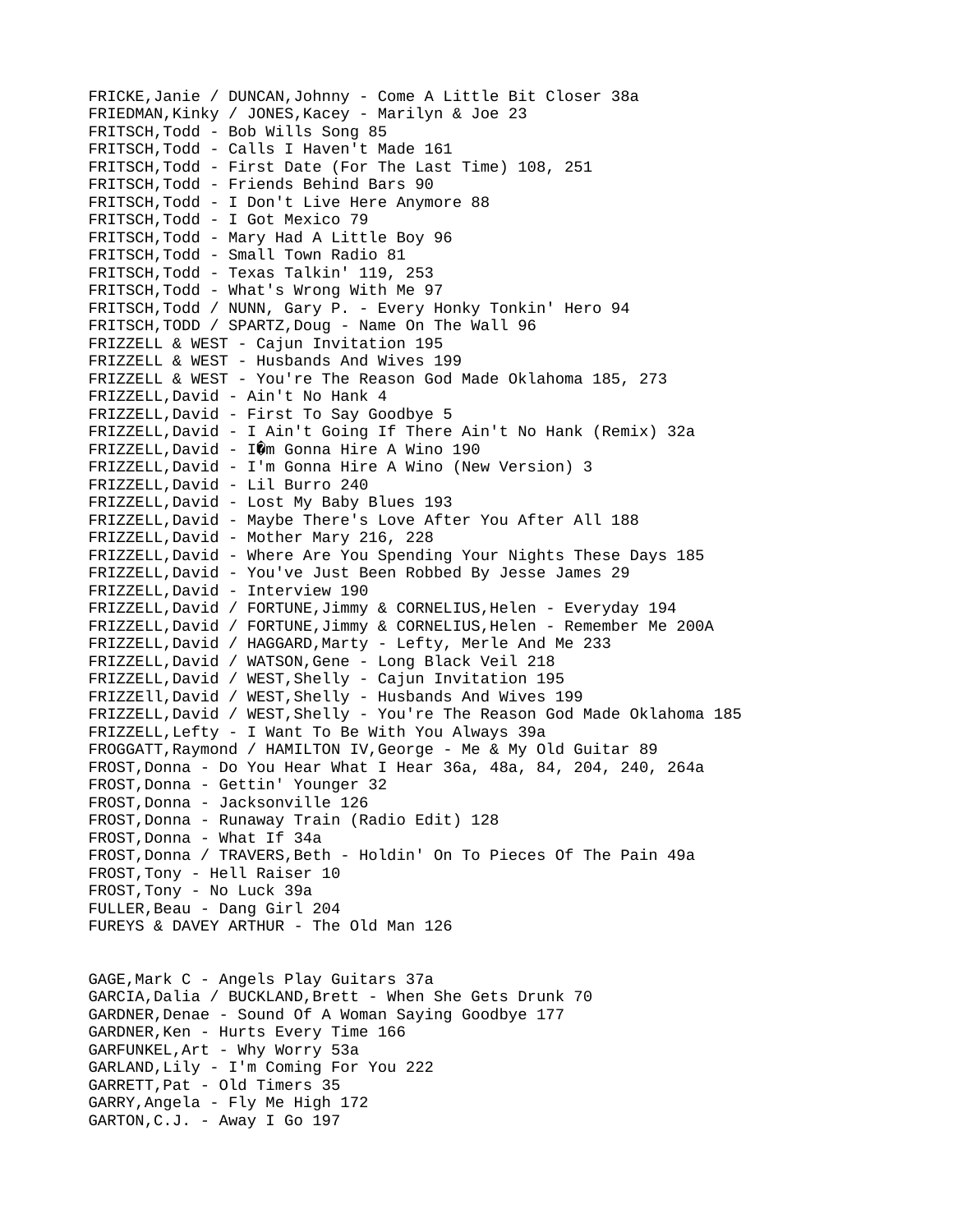GATEHOUSE THURSDAY - Nashville Baby 143 GATES,David - Love Is Always Seventeen 159 GATES,David - Heart It's All Over 159 GATLIN,Larry & THE GATLIN BROTHERS BAND - All The Gold In California 37a GATLIN,Larry & THE GATLIN BROTHERS BAND - Houston 122 GAUTHIER,Laura - I'm In Love With A Man 54 GAUTHIER,Laura - I'm Late 62 GAUTHIER,Laura - The Year Of Goodbyes 58 GAUTHIER,Laura - You Bring The Best Out In Me 68 GAYLE, Crystal - More And More 42a GAYLE,Crystal - River Road 167 GAYLE,Crystal / JORDAN,Lorraine - Ready For The Times To Get Better 205 GAYLE,Crystal / LYNN,Sherry - Beautiful Life 174 GAYLE,Crystal / RABBITT,Eddie - You And I 58a GAYNOR,Claire - Let Me Drink Again 67 GAYNOR,Claire - Storm Clouds 65 GAYNOR,Claire - That's Why He's Late 91 GELLATLY,Sandra / HINSHELWOOD,John - Hear Your Voice 130 GEORGE BROTHERS - Walkin' Down A Country Road 154 GERARD,Dylan - Golden 239 GIBB,Maurice - Hold Her In Your Hand 50 GIBBS,River - (I'm Checking In) To The Lost And Found 53 GIBSON,Carl - China Doll (Live) 139 GIBSON,Carl - Cowboys Ain't Supposed To Be Cry (Live) 139 GIBSON,Carl - Ghost Riders In The Sky 35a, 164 GIBSON,Carl - Ghost Riders In The Sky (Live) 139 GIBSON,Carl - Johnny Remember Me (Live) 139, 171, 281 GIBSON,Carl - Rose Marie (Live) 139 GIBSON,Carl - That's What Life Is For 38a, 162 GIBSON,Carl - The Bandit (Live) 2, 139 GIBSON,Carl - The Bandit (Live)(Radio Edit) 165 GIBSON,Dave - A Little Less Beautiful 207 GIBSON,Dave - The Frog Song 202, 279 GIBSON,Dave - What Happened To The Dinosaurs 205 GIBSON,Dave / HMB PLAYERS - Amarillo By Morning 282 GIBSON,Lana - Crazy Arms 172 GIBSON,Lana - I'm Movin' On 175 GIBSON,Lana - Old Love Lingers 179 GIBSON,Scott - Make Ready (Radio Edit) 59 GIBSON,Scott - Sunday Social (Radio Edit) 56 GIBSON/MILLER BAND - Big Heart 32a/34a GIBSON/MILLER BAND - Mammas Don't Let Your Babies Grow Up To Be Cowboys 46a GIBSON/MILLER BAND - Stone Cold Country 40a GIBSON/MILLER BAND - Texas Tattoo 38a GILBERT,Elijah - Alcohol Abuse 135 GILHEANEY,John - The Truth Walked In 246 GILL,Kent - Let Not Those Songs Be Wasted 249 GILL,Kent - Love Don't Just Happen 254 GILL,Kent - Your Pretty Hazel Eyes 241 GILL,Vince - Loving You Makes Me A Better Man 15 GILL,Vince - Nothing Like A Woman (Live) 163 GILL,Vince - That's All Right 31a GILL,Vince / SCOTT,Marlee - Train Wreck 158 GILL,Vince / STREISAND,Barbra - If You Ever Leave Me 10 GILL,Vince / WATSON,Gene - Let Me Be The First To Go 110, 251 GILLEY,Mickey - Lonely Nights 171 GILLEY,Mickey - Put Your Dreams Away 35a GILLEY,Mickey - Room Full Of Roses 33a GILLEY,Mickey - Stand By Me 38a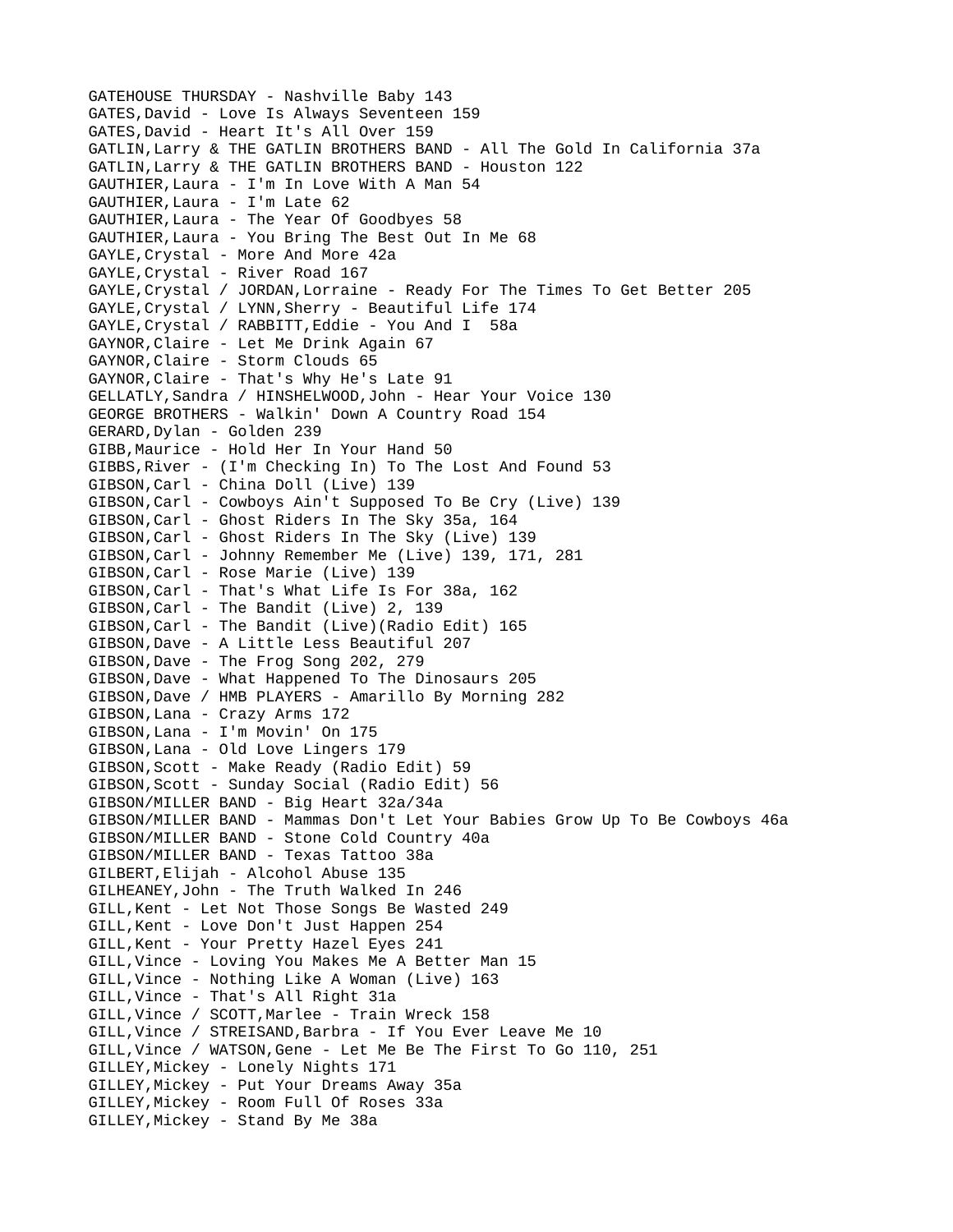GILLEY,Mickey - Talk To Me 40a GILLEY,Mickey - You Really Got A Hold On Me 37a GILLIE - See LARSEN,Gillie GILLIS,Nicki - Ballad Of Lucy Jordan 146 GILLIS,Nicki - Be A Star 134, 258 GILLIS,Nicki - Honey I Don't Have Time 143 GILLIS,Nicki - I'll Go My Own Way 173 GILLIS,Nicki - In The Daylight 224 GILLIS,Nicki - Leaving You For Myself 118 GILLIS,Nicki - Remember Me 126 GILLIS,Nicki - The Night They Drove Old Dixie Down 150 GILLIS,Nicki - Watch The Wild Flowers Grow 122 GILLIS,Nicki - Watch The Wild Flowers Grow (Unplugged) 128 GILLIS,Nicki - Interview 118 / 123 / 128 GILLIS,Nicki / HOWE,Bob - Chasing Cars 129 GILLIS,Nicki / HOWE,Bob - It Doesn't Matter Anymore 131 GILLIS,Nicki / HOWE,Bob - Slipping Away 177 GILLIS,Nicki / IFIELD,Frank - I Remember You 137 GILLIS,Nicki / POTGER,Keith - I'll Never Find Another You 228 GILLIS,Nicki - Interview by Frank Ifield 137 GILMAN,Billy - Elisabeth 34 GILMAN,Billy - Oklahoma 24 GILMAN,Billy - One Voice 20 GILMAN,Billy - She's My Girl 31 GILMAN,Billy - There's A Hero 37a GLACKIN,Anton - Don't Rock Where The Alligators Roll 231 GLACKIN,Anton - Dust Clouds 224 GLACKIN,Anton - My Queen Of The May 273 GLACKIN,Anton - That Dark Horse 144 GLACKIN,Anton - The Day Hank Williams Died 237 GLACKIN,Anton / SYKES,Alex - Thoughts Of Christmas 228 GLASER,Jim - When You're Not A Lady 202 GLASER,Jim - You Got Me Running 200B GLASER,Tompall / JORDANAIRES - What A Friend We Have In Jesus 76 GLASER,Tompall / MILLER,Clint - Glory Train To Heaven 74 GLASMIRE,Mark Wayne - Everything Is Gonna Be Alright 131 GLASMIRE,Mark Wayne - Going Home 154 GLASMIRE,Mark Wayne - I Like You 151, 262 GLASMIRE,Mark Wayne - I Like You (Radio Edit) 152, 200B GLASMIRE,Mark Wayne - I've Got A Feeling 236 GLASMIRE,Mark Wayne - Now I Believe 141 GLASMIRE,Mark Wayne - You Opened My Eyes 137, 259 GLEASON,DJ - Tell Me A Lie 46 GLG BAND - At The Tone 167 GLG BAND - Ava's Song 193 GLG BAND - Dear Mary 190 GLG BAND - He Was My Friend 175 GLG BAND - Number Three 178 GLG BAND - Without A Doubt 172 GOLD,Andrew - Love Made Me Do It 21 GOLD,Andrew - Sorry To Let You Down 25 GOLD,Andrew - Wind Beneath My Tyres 22 GOLD,Andrew - Interview Part 1 22 GOLD,Andrew - Interview Part 2 23 GOLD,Chilli - Every Time You Leave 104 GOLD,Chilli - Out Of My Mind 106 GOLD,Chilli - Out Of My Mind (2008 Remix) 116 GOLD,Chilli - Tennessee 108 GOLD,Chilli - Waterfalls 111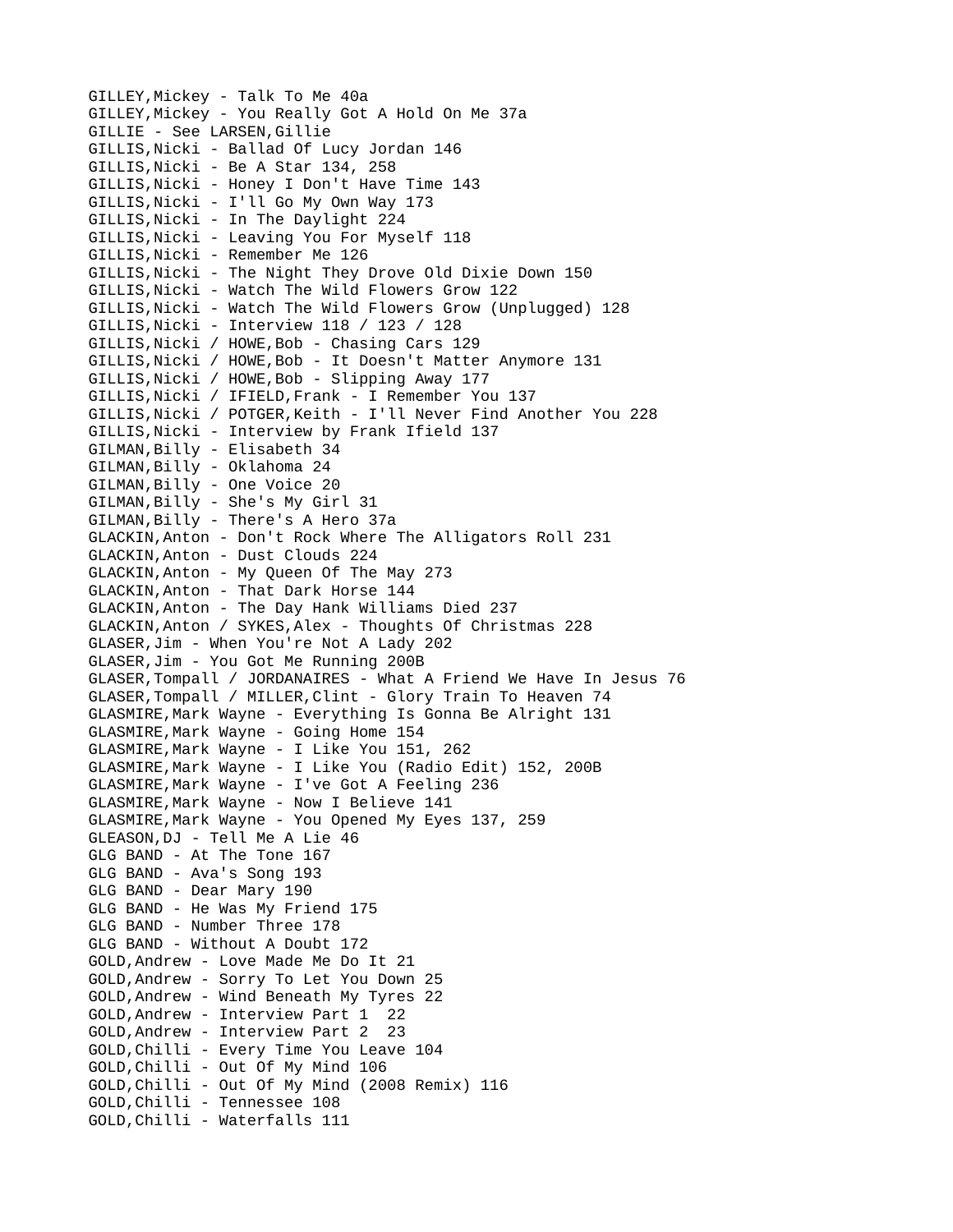GOLDEN,Jeff - Mama's Song 28a GOLDEN,Jeff - No More Tears 30a GOLDEN,Jeff - Rockin' In The Country 26 GONE COUNTRY (See EDWARDS,Stu & GONE COUNTRY) GOOD BROTHERS - Honey Why 200A GOOD INTENTIONS - Dark Stranger 161 GOOD INTENTIONS - Everybody Loves A Drinking Man 158 GOOD INTENTIONS - Gone So Long 156 GOOD OLE BOYZ,The - Did I Catch You 47a GOODACRE,Tony - 50th Anniversary Medley (Exclusive Hotdisc Session Cut) 97 GOODACRE,Tony - A Woman's Touch 23 GOODACRE,Tony - Goodnight Kisses 26 GOODACRE,Tony - Interview 26 GOODACRE,Tony / HAMILTON IV,George - Interview 151 GOODFELLOW,George & THE GLG BAND - See GLG Band GOODLETT,Josh - I Don't Usually Do This 208 GOODLETT,Josh - Leaving Indiana 205 GOODLETT,Josh - Why You Gotta Be That Way 197 GOODVIN,Aaron - Woman In Love 214 GORE,Gabrielle - I See You 271 GORE,Gabrielle - My Mustang 269 GORE,Gabrielle - Style 274 GORE,Gabrielle / KIMES,Royal Wade - The Owner 278 GOUDY,Mitch - Ain't My Fault 186 GRAHAM,Eve - Slipping Away 241 GRANT,Isla / HAMILTON IV,George - Spending Time With Friends 109 GRANT,Justin J - Break The Wing 152 GRANT,Justin J - Could You Cry For Me 142 GRANT,Justin J - The Devil's At Your Door 149 GRANT,Manson (& The Dynamos) - Gonna Go Fishin' 112GRASCALS - Last Train To Clarksville 140, 260 GRASCALS & FRIENDS - I Am Strong 144 GRAVES,Steven - Back To Love 160GRAVES,Steven - Lightning Medicine Cloud 164 GRAVES,Steven - Mr Sunshine 158GRAY,Mark - It Ain't Real (If It Ain't You) 202 GRAY,Mark / WYNETTE,Tammy - Sometimes When We Touch 30a / 218 GREAT DIVIDE,The - Lost In The Night 47a GREEN,Bill / JENKINS,Red - Honky Tonkin' Round 109 GREENWOOD,Lee - Christmas To Christmas 24a, 84, 264a GREENWOOD,Lee - Hearts Aren't Made To Break 102 GREENWOOD,Lee - Just Like Me 135 GREENWOOD,Lee - The Wind Beneath My Wings 122 GREENWOOD,Lee - When A Woman's In Love 62 GREENWOOD,Lee / JORDAN,Lorraine - Dixie Road 199 GREGG,Ricky Lynn - Can You Feel It 51 GREGG,Ricky Lynn - I Wanna Be Loved By You 51 GREGG, Ricky Lynn - If I Had A Cheatin  $\hat{\mathbf{\theta}}$  Heart 51 GREGG,Ricky Lynn - No Place Left To Go 51 GREGG,Ricky Lynn - Three Nickels And A Dime 51 GREGORY,Drew - Truck. Beer. Girl. 176, 270 GREY,David / ALBRITTON,Lisa - We're Out Of Here 185 GREY BEARD BANDIT - Barstool 168 GREY BEARD BANDIT - Run Little Mustang 170 GREY,Mim - Christmas Kiss 264a, 276 GREY,Mim - Just As You Are 259 GREY,Mim - No Emergency 263 GREY,Mim - The Ways Of Love 186 GREY,Mim - Travelling Star 189 GRIEGO,Danny - The Coast Is Clear 185 GRIFF,Ray - Bring It On 125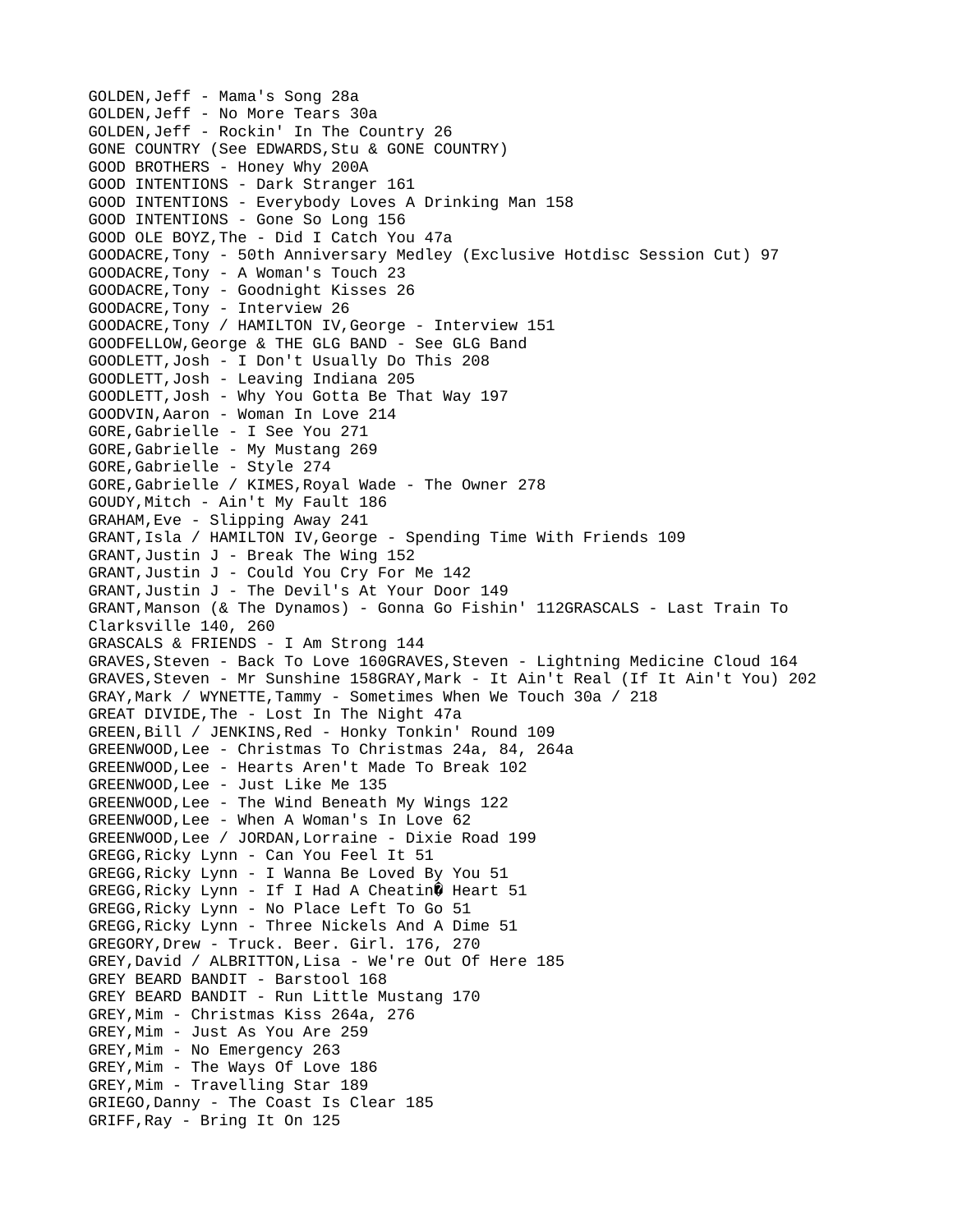GRIFFIN,Sid - The Last Kentucky Waltz 82 GRIFFIN,Sid - Wearing Out My Welcome With The Blues 85 GRIFFITH,Jeff - Dip Me In Beer 126 GRIFFITH,Jeff - Fishin' Forever 115, 253 GRIFFITH,Jeff - Hard Road Paved With Blues 154 GRIFFITH,Jeff - I'm Your Radio 109 GRIFFITH,Jeff - She's All I Ever Drink About 184 GRIFFITH,Jeff - She Makes God Smile 152 GRIFFITH,Jeff - She Reminds Me Of You 122, 255 GRIFFITH,Jeff - She's Killing Me 180 GRIFFITH,Jeff - Texas Music State Of Mind 173 GRIFFITH Jr,Jeff - I'm Just Hurting 190 GRIGGS,Andy - Are You Sure Hank Done It This Way 178 GRIGGS,Andy - I Don't Let Go 174 GRIGGS,Andy - Lady Down On Love 156 GRIGGS,Andy - Ramblin' Man 181 GRIGGS,Andy / JENNINGS,Waylon - Shine On 12 GRIZZARD,Jefferson - Since You Came Around 159 GUDIM,Dougal / NEASON,Terry - Give It Up 272 GUDIM,Dougal / NEASON,Terry - I'm At Home With Me 275 GULF STREAM RIDERS - Another Day 237 GULF STREAM RIDERS - Caroline 249 GUNN,Ricky - Livin' Like Me 200A HADDAD,Rodrigo - Goodbye 104 HADDAD,Rodrigo - Someday 85 HADDOCK,Durwood - I'll Trade All My Tomorrows 80 HAGEE,Matthew - I Don't Wanna Get Adjusted 183 HAGGARD,Marty / FRIZZELL,David - Lefty, Merle And Me 233 HAGGARD,Marty / MOORE & MOORE - Follow The Star 216 HAGGARD,Merle - Always Wanting You 16 HAGGARD,Merle - Are The Good Times Really Over 148 HAGGARD,Merle - Going Where The Lonely Go 148 HAGGARD, Merle - My Favourite Memory 148 HAGGARD, Merle - Remember Me 200A / 209 HAGGARD,Merle - That'll Be The Day 191 HAGGARD, Merle - That's The Way Love Goes 129 HAGGARD,Merle - Time Changes Everything 44a HAGGARD,Merle - What Am I Gonna Do 148 HAGGARD,Merle / CASH,Johnny - I'm Leavin' Now 25 HAGGARD,Merle / NELSON,Willie - Pancho And Lefty 169 HAGGARD,Merle / JONES,George - I Think I've Found A Way 179 HAGGARD,Merle / JONES,George - Must've Been Drunk 181 HAGGARD, Merle / JONES, George - No Show Jones 175 HAGGARD,Merle / JONES,George - Silver Eagle 181 HAGGARD, Merle / JONES, George - Yesterday's Wine 176 HAGGARD, Merle / SMITH, Chester - When The Whole World Stands Together 41a HAGGARD, Merle / SMITH, Chester - Wreck On The Highway 37 HAGUE,Mel - Corner Of My Mind 34 HAKIM,Sammy - Empty Bottle 196 HAKIM,Sammy - Fearless 189 HALAND,Bjoro - Am I Losing You 135 HALAND, Bjoro - Country Is 237 HALAND,Bjoro - The Talking Walls 237 HALEY,Becky / PAGE,Stu - Easy Words 25 HALEY & MICHAELS - Just Another Love Song 192, 273 HALEYS - Blue Songs On A Red Guitar 12 HALL,Tom T - We're All Through Dancing 145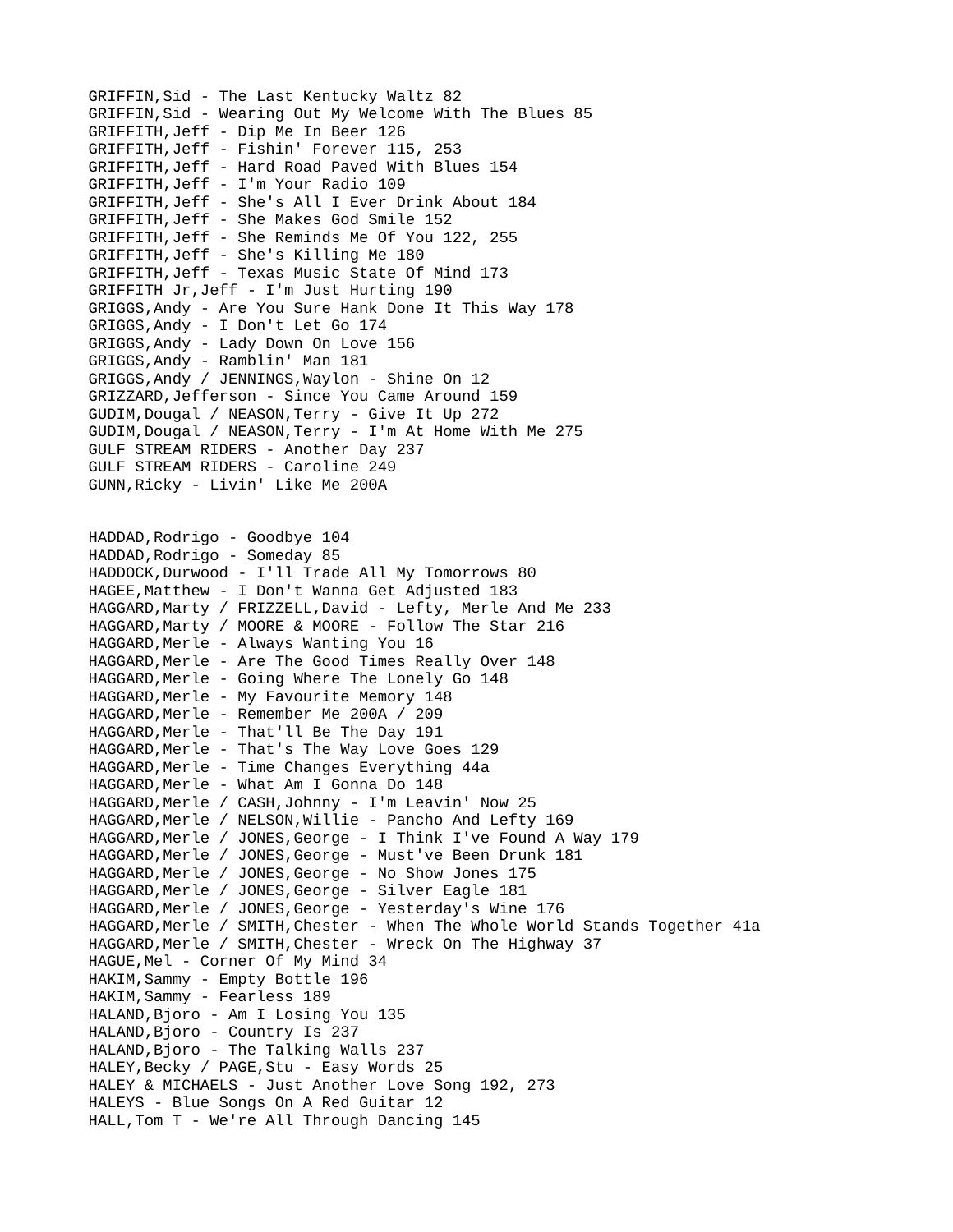HALLUR - Give My Love To Rose 114 HALLUR - I Got Stripes 136 HALLUR - Peach Picking Time Down In Georgia 117 HALLUR - Seven Spanish Angels 120 HAMILTON,Chris - Day After Day 234 HAMILTON,Doug - I Think I'm Falling 48 HAMILTON IV,George - 50th Anniversary Medley (Exclusive Hotdisc Session Cut) 95, 190 HAMILTON IV,George - Mull Of Kintyre 79 HAMILTON IV,George - Out Behind The Barn 91 HAMILTON IV,George - Ragged Old Flag / Glory, Glory Hallelujah 112 HAMILTON IV,George - Silent Night (With Narration) 108 HAMILTON IV,George - The Old Homestead 4 HAMILTON IV,George - When I Dream 113 HAMILTON IV,George / FROGGATT,Raymond - Me & My Old Guitar 89 HAMILTON IV,George / GOODACRE,Tony - Interview 151 HAMILTON IV, George / GRANT, Isla - Spending Time With Friends 109 HAMILTON IV,George / JACK,Geordie & CALEDONIA - Making Friends 49a HAMILTON IV,George / KELLY,Sandy - We Will Meet Again 39 HAMILTON IV,George / KELLY,Sandy - When The Rain Comes 42a HAMILTON IV, George / McKENZIE - Ice Road Truckers 123 HAMILTON IV,George / OIL SPOTS - Gasoline 118 HAMILTON V,George - Gone Gone Gone 58 HAMILTON V,George - Take My Advice 55a HAMLIN,Katye - Love Is Like Rain 197 HAMPTON, R W - Cowboy's Prayer 140, 260 HAMPTON, R W - Crazy Little Thing Called Love 145 HAMPTON, R W - Driftin' Again 142, 200B, 260 HAMPTON, R W - Oklahoma Hills 122 HAMPTON, R W - Shortgrass 149, 261 HAMPTON, R W - The Everlasting Hills Of Oklahoma 119 HAMPTON, R W - We've Taken Bob Back To Tulsa 125, 256 HANCOCK,Chuck - Just Can't Get The Texas Out Of Me 175 HANCOCK,Chuck - Sometimes Me And My Conscience Disagree 183 HANCOCK,Chuck - Too Drunk To Drive 172 HANK III - If The Shoe Fits 16a HANK III - Low Down 89 HANK III - Straight To Hell 88 HANNAH,Emma - I'll Walk Beside You 159 HANNYTA - 17 (Radio Version) 280 HANSSEN, O J - Cowboys Don't Get Lucky All The Time 68 HANSSEN, O J - Deja-Vu 15 HANSSEN, O J - Too Much Money Business 20 HANSSEN, O J - What's It Gonna Take 38a HANSSEN, O J - White Christmas 24a HARDEE,Michael - There's Nothing On Earth Without You 29 HARRIS,Chris - I Ain't Coming Back 77 HARRIS,Chris - I Think I'm Falling In Love 89 HARRIS,Chris - Where Did I Go Wrong 80 HARRIS,Danny Ray - Livin' The Life Of A Haggard Song 242 HARRIS,Emmylou - Wondering 41a HARRIS,Emmylou - Interview 8 HARRIS,Emmylou / CROW,Sheryl - Juanita 12 HARRIS, Emmylou / SEALS, Dan - Lullaby 85 / 113 HARRISON,Gracia - Jezebel 187 HARRON,Ally - Marians Road 178 HARRON,Ally - Walking In The Sun 140 HARRON,Ally - Wild Irish Rose 137 HART,Freddie - This Time Of Year 240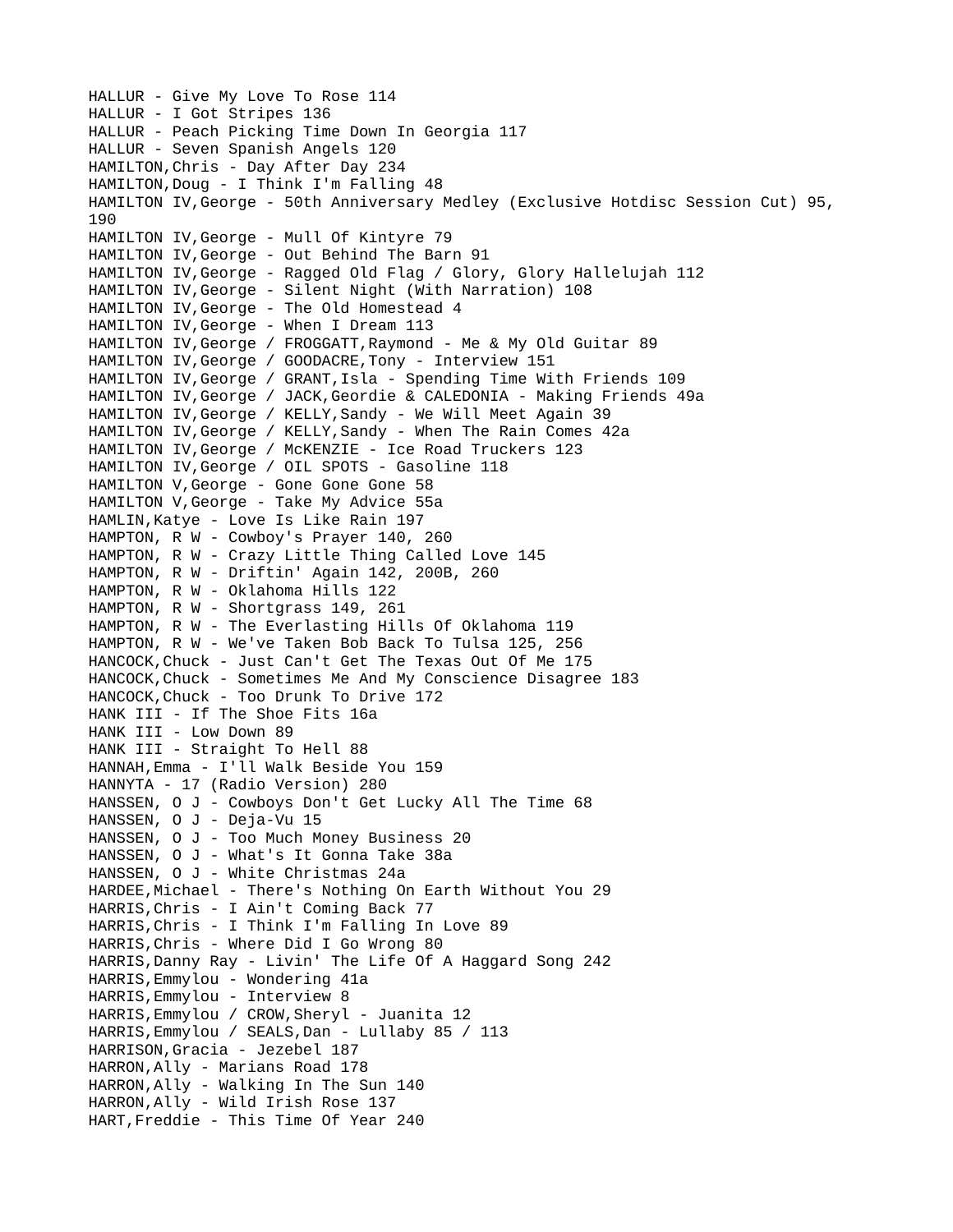HART,Rhonda - Tell Me Something About My Baby 78 HART,Tara Lynn - Stuff That Matters 13 HART,Tara Lynn - That's When You Came Along 20 HARTER,J Michael - Playing With Fire 201 HARTLEY,David J - County Fair 150 HARTLEY,David J - Hard Times In Boredom Town 146 HASSLER,Carrie - The Distance 161 HASSLER,Carrie & HARD RAIN - Country Strong 122 HASSLER,Carrie & HARD RAIN - I Can Go Back Anytime 116 HATFIELD,Vince - American Oil From American Soil 208 HATFIELD,Vince - How Long Will I Love You 196 HATFIELD,Vince - I'm Gonna Right A Great Country Wrong 203  $HATFIELD, Vince - Okie From Muskogee<sup>o</sup>$  Headed Home 210 HATFIELD,Vince - Rattlesnakes And Tornadoes 230 HATFIELD,Vince - You Don't Look Good In Blue 183 HATFIELD,Vince / McCOY,Charlie - The Hatfields And McCoys 215 HATCHET - Make My Day Tonight 30 HAUGE,Heidi - I'm Gonna Be A Country Girl 35 HAUGE,Heidi - Take Me Back 40a HAUGE,Heidi - Turn It On, Turn It Up, Turn Me Loose 47 HAYBELLE MOYSES BLUEGRASS FORUM - Time After Time 133 HAYES,Leo - Hardcore Redneck Hillbilly Trailer Trash Queen 86 HAYES,Wade - Goodbye Is The Wrong Way To Go 19 HAYES,Wade - Up North 17 HAYES,Wade - What's It Gonna Take 25a HAYES,Wade - Wichita Lineman 45a HAYS,Gary - American Redneck Dream 60 HAYSEED DIXIE - My Best Friend's Girl 43 HAZE,Felicity / CHALKER,Bryan - Down In Louisiana 17 HAZE,Felicity / CHALKER,Bryan - Lili Marlene 275 HAZE,Felicity / CHALKER,Bryan - Seven Spanish Angels 280 HAZE,Felicity / CHALKER,Bryan - The Cotswolds 278 HAZEN,Janey - Doin' Me Wrong 21 HAZEN,Janey - The Man In The House 42 HEADLEY,John - Don't Give Me Grief 19 HEADRICK,Mike - Gallopin' Golashers 41 HEADRICK,Mike - Pride Gets In The Way 33 HEADRICK,Mike - Steel Rails 19 HEAP,Johnny - Treasures Untold 206 HEARTFIELD - Looking For An Angel 1 HEARTFIELD - Singer-Songwriter 17 HEARTLAND featuring LAWRENCE,Tracy - I Loved Her First 248 HEATHER MIXTURE - Country Lullaby 31 HEATHERLY,Eric - Judging Beauty 76 HEDGES,Susan - Have Yourself A Merry Little Christmas 48a HEDGES,Susan - Jerusalem Syndrome 33 HEDGES,Susan - Rose Tinted Memory 46 HEDGES,Susan - When She Cries 37 HEERS,Chris - Beyond 136 HEERS,Chris - Cow Or Cowboy 134, 258 HEERS,Chris - Dirt Rich 130 HEERS,Chris - Nowhere Train 152 HEERS,Chris - Sarah The Butterfly 154 HELLER,Andrew - Houston, Houston, Houston 150 HELMS, Don / THOMPSON, Randy - Further On 120 HEMARA,Johanna - Big Girl Now 139 HEMINGWAY,Keri - Lonesome 7-7203 142 HENDERSON,Brice - Welcome Home 46 HENSLEY,Tari - Words From Your Heart 195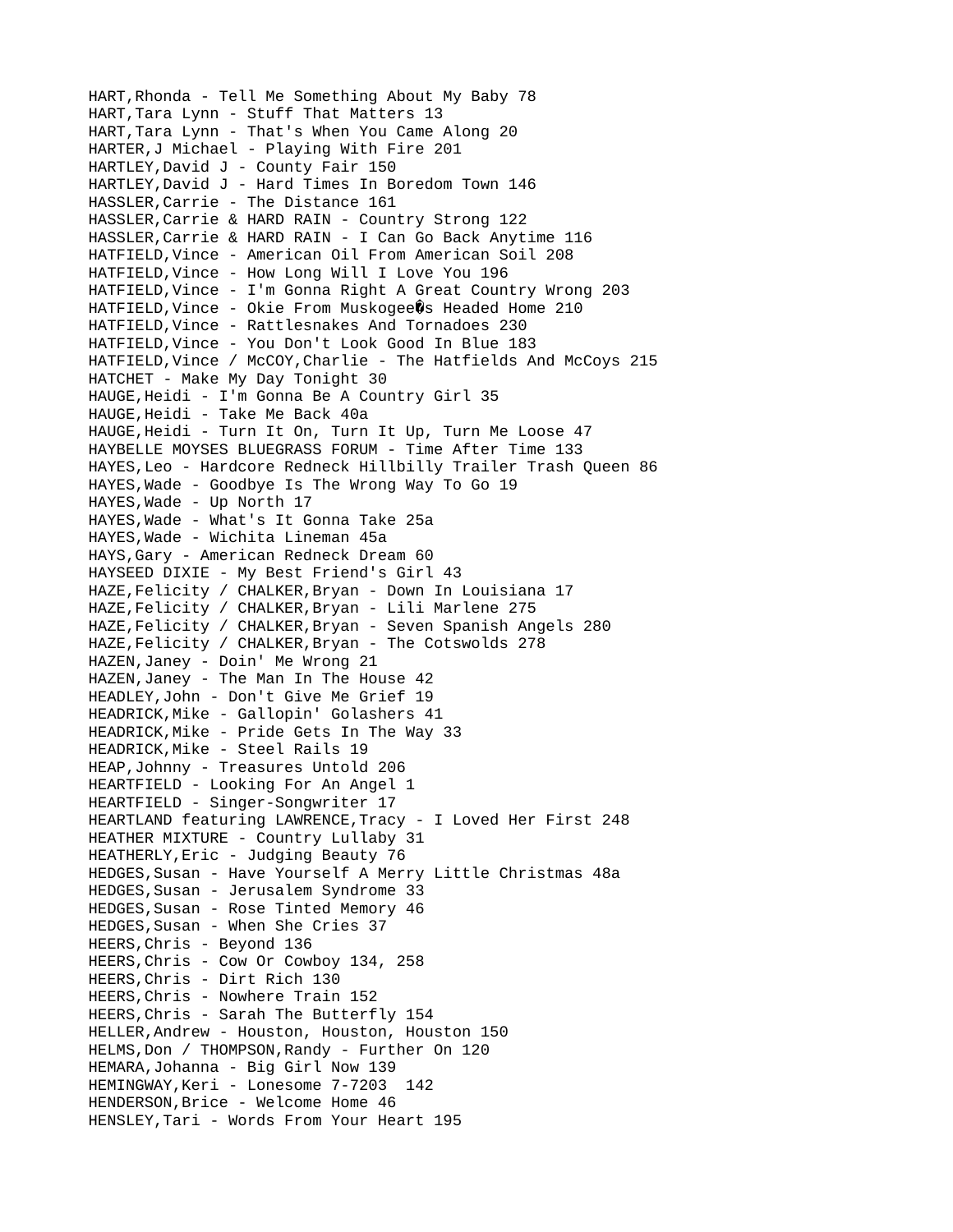HENTON,Tara - Now That You're Gone 274 HERALD,John - Hitch Hike Fever 36 HERNANDEZ,Kadin - Life's Rodeo Trails 208 HERNANDEZ,Kadin - What A Ride 215 HERNDON,Ty - A Few Short Years 44 HERNDON,Ty - Heather's Wall 38a HETHERTON,Caroline - What's Gonna Happen 69 HICKMAN, Mary Heather - Treasure 268 HICKMAN,Susan - All Wrapped Up In Me 118 HICKMAN,Susan - Friday At The Latest 126 HICKMAN,Susan - Hell Still Ain't Frozen Over 121 / 136 HICKMAN,Susan - Listenin' For Angels 89 HICKMAN,Susan - Moth To A Flame 199 HICKMAN,Susan - Sunday Paper 114 HICKMAN,Susan - Whipping Post 133 HICKMAN,Susan - Wounded Heart 145 HICKMAN,Susan - You Just Missed The Train 111 HICKS - Bad Call After All 174 HICKS - Hayride 169 HICKS - I Belong To You 200 HICKS - Mama's Kitchen 158 HICKS - Stomp A Little Louder 215 HICKS - Unreachable Dream 178 HICKSON,Brent - Always Miss Me 235 HICKSON,Brent - The Past (Ain't Just The Past) 232 HICKSVILLE BAND - Me Too 176 HICKSVILLE BAND - She Don't Know 182 HICKTOWN BREAKOUT - Born To Be Free 279 HICKTOWN BREAKOUT - Get Your Boots On 265 HIGBEE,Chris - A Beer Drinking Song 199 HIGBEE,Chris - Fiddles Rock 175, 270 HIGBEE,Chris - Living The Dream 177, 270 HIGBEE,Chris - Living The Dream (Album Version) 178 HIGBEE,Chris - Wild And Crazy 182 HIGGINS,Bertie - Cowboys Of The Caribbean 187, 273 HIGGINS,Bertie - Just Another Day In Paradise 183, 272 HIGGINS,Bertie - Key Largo 185 HIGGINS,Bertie - The Flag's On Fire 194 HIGGINS,Bertie - The World's Greatest Lover 198 HIGGINS,Bertie - Interview 183 HIGHLAND, Ian - Carmen 157 HIGHLAND,Ian - Much Too Young (To Feel This Damn Old) 166 HIGHLAND, Ian - Pass Me By 159 HIGHLAND,Ian / JENNINGS,Frank - Pride 190 HIGHWAY 25 - Firewater 250 HIGHWAY DAVE & THE VARMINTS - Folsom Prison Blues 115 HIGHWAY DAVE & THE VARMINTS - Missed You 112 HIGHWAY DAVE & THE VARMINTS - Mountains To The Sea 109 HIGHWAY DAVE & THE VARMINTS - Ride The Lion 106 HIGHWAY DAVE & THE VARMINTS - Tangy Honey Thang 52 HIGHWAY DAVE & THE VARMINTS - What $\hat{Q}$ cha Gonna Do? 54 HIGHWAY DAVE & THE VARMINTS - You Ain't Nothin' Yet 103 HIGHWAYMEN - Silver Stallion 30a HIGHWAYMEN - The Highwaymen 39a, 171 HILGENFELDT PROJECT,David - Boot Scootin' Santa 204 HILGENFELDT PROJECT,David - Fresno Silver Mine 187 HILGENFELDT PROJECT,David - Georgia Pine 200B HILGENFELDT PROJECT,David - Lawyer Hotline 197 HILGENFELDT PROJECT,David - Memphis Buzz 191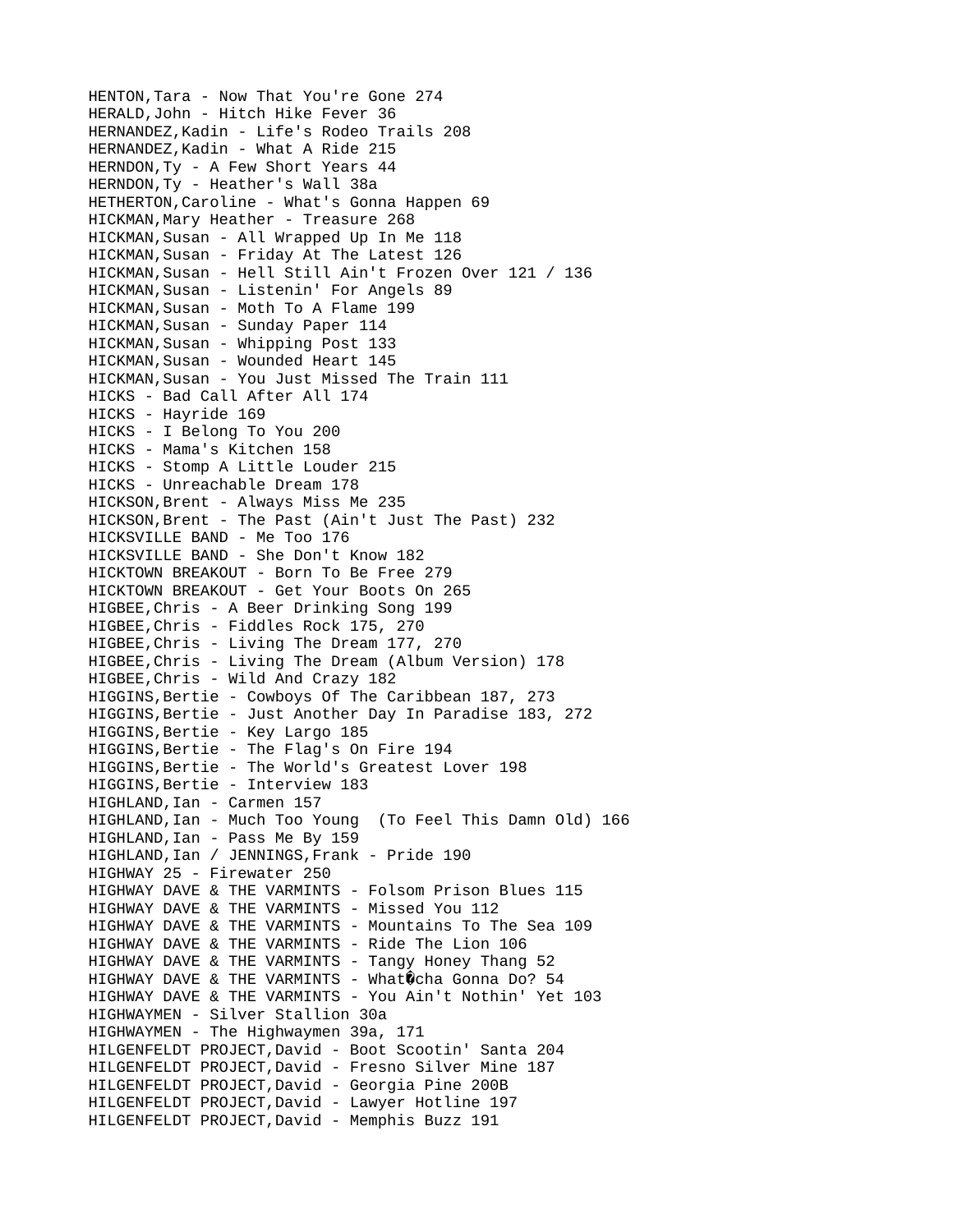HILGENFELDT PROJECT,David - Powder Keg 189 HILGENFELDT PROJECT,David - Santa's Dossier 204 HILGENFELDT PROJECT,David - Summer Fray 195 HILGENFELDT PROJECT,David - Vacation Gravity 193 HILL,Byron - After You're Gone 138 HILL,Byron - Blame It On Kristofferson 127, 256 HILL,Byron - Could Have Stayed 256 HILL,Byron - Good News 193 HILL,Byron - Guarded Heart 250 HILL,Byron - I'm Crushed 105 HILL,Byron - Like A Country Song 75 HILL,Byron - Now And Then 85 HILL,Byron - Once You've Been To The Moon 129 HILL,Byron - Stay A While 123 HILL,Byron - The Pages Of My Mind 88 HILL,Byron - Way Too Long 147, 261 HILL,Byron - You Ain't Chet Yet 125, 256 HILL,Faith / McGRAW,Tim - I Need You 103 HILL,Michael - Gypsy Passion 21 HILL,Nik - Blue Jeans Over Diamonds 198 HILL,Nik - One Of The Lucky Ones 200A HILL,Thorne - All My Days 180 HILL,Thorne - Come Undone 147 HILL,Thorne - Help Me Find The Strength 166 HILL,Thorne - Open Road 208 HILL,Thorne - Tomorrow 179 HILL,Warren / RESTLESS HEART - Tell Me What You Dream 237 HILLBILLY VEGAS - Something To Do With A Woman 243 HINCKS,Darren (The Rider) - Blind Man At The Wheel 115 HINCKS,Darren (The Rider) - By Your Side 86 HINCKS,Darren (The Rider) - Chasin' Butterflies 112 HINCKS,Darren (The Rider) - Doing Fine Y'all 88 HINCKS,Darren (The Rider) - Hello Brown Eyes 91 HINCKS,Darren (The Rider) - Let's Get Down To It 79 HINCKS,Darren (The Rider) - One Step Away 94 HINCKS,Darren (The Rider) - Sail Away 99 HINCKS,Darren (The Rider) - Southern Signs 106 HINCKS,Darren (The Rider) - Still Want You 83 HINSHELWOOD,John - What's Left (Is What's Right) 184 HINSHELWOOD,John - Your Move 44a HINSHELWOOD,John / GELLATLY,Sandra - Hear Your Voice 130 HINTON,Bob - Working Man 7 HIPPY N HARPY - Alberta USA 243 HIPPY N HARPY - Baby You Are The One 244 HIPPY N HARPY - Comin Home 237 HIPPY N HARPY - One Step Closer Tonight 248 HIPPY N HARPY - Summertime 235 HMB PLAYERS - Good Time Charlie's Got The Blues 280 HMB PLAYERS / GIBSON,Dave - Amarillo By Morning 282 HOBBS, Becky - Another Man In Black 83 HOBBS,Becky - From Oklahoma With Love 65 HOBBS,Becky - I Can't Say Goodbye To You 66 HOBBS,Becky - No More War 70 HOBBS, Becky - Interview Part 1 65 HOBBS, Becky - Interview Part 2 65 HOBBS,Becky - Interview Part 3 66 HOBBS, Becky - Interview Part 4 66 HOBBS,Lou - Another Place, Another Time 48 HOBBS,Lou - Back To Missouri 10a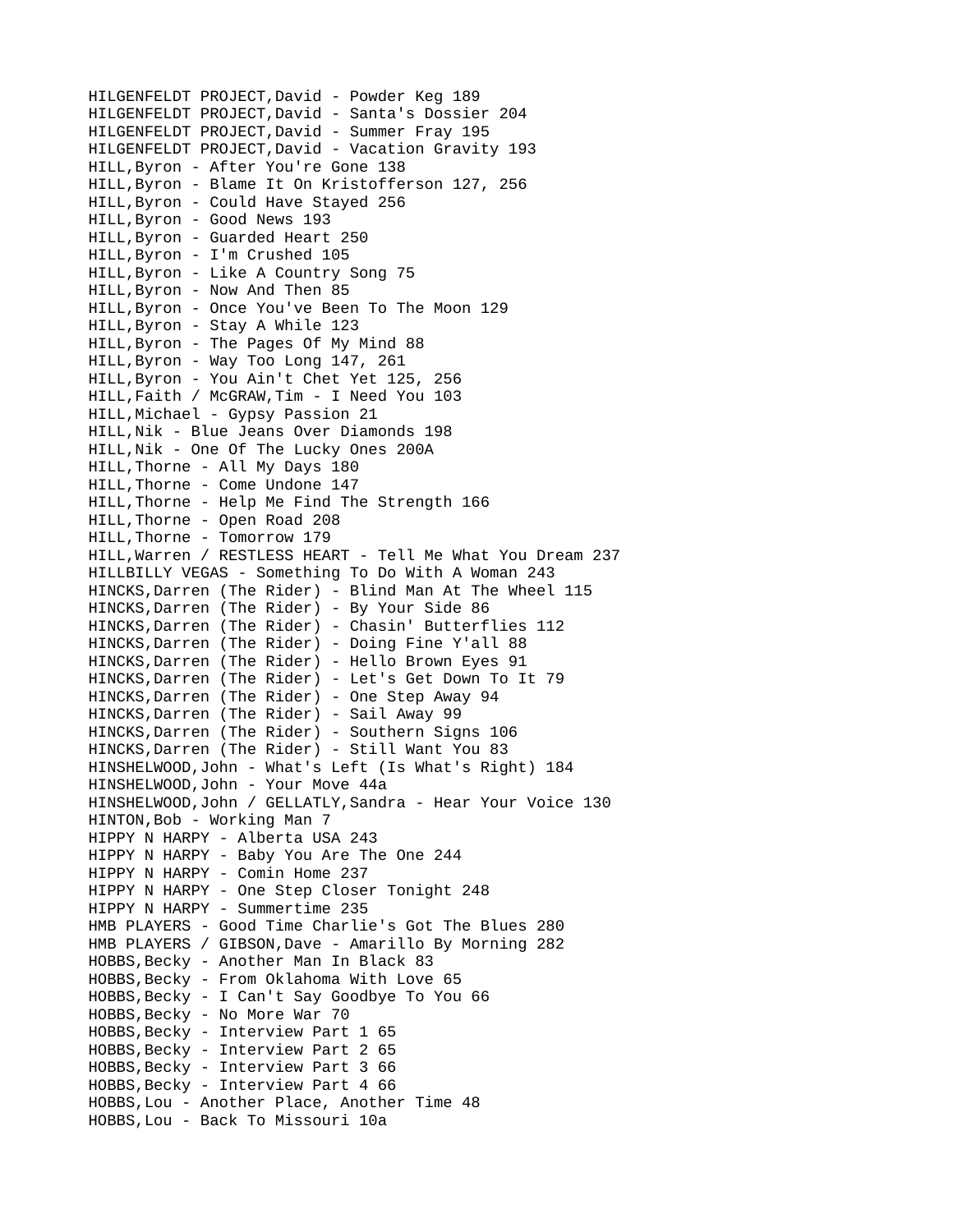HOBBS,Lou - Carl Perkins Made Sun Rise 16 HOBBS,Lou - Corpus Christi's Calling Me 13 HOBBS,Lou - Cry 8 HOBBS,Lou - Hey Bartender 28 HOBBS,Lou - I Don't Want To Want You 25 HOBBS,Lou - I Want To Go Back To Hemsby 17 HOBBS,Lou - Jones On The Jukebox 30 HOBBS,Lou - I'll See You At Americana 20 HOBBS,Lou - Lady Lost In The Spirit 18 HOBBS,Lou - Livin' On The New Madrid Fault Line 12 HOBBS,Lou - Loving You Was All I Ever Needed 47 HOBBS,Lou - Main Street USA 15 HOBBS,Lou - My Sweet Nancy 9 HOBBS,Lou - Parkinson's Disease Blues 19 HOBBS,Lou - Passion Hit Me 33a HOBBS,Lou - Rockabilly Baby 46a HOBBS,Lou - Somebody Shoot The Jukebox 7 HOBBS,Lou - Still Your Fool 55a HOBBS,Lou - Without Your Love 50 HOBBS,Lou - You Sure Scared The Love Into Me 36 HOBBS,Lou - Zydobilly 14 HOBBS,Lou / CAPALDI,Veronica - Until The End Of Time 63 HOBBS,Lou / FELTS,Narvel - Ballad Of Narvel Felts 5, 279 HOBBS,Lou / FELTS,Narvel - Ballad Of Narvel Felts (2003) 52 HOBBS,Louis Boyd - You Got Sweet Love All Over Me 43 HODGES,Cody Joe - Hellbent On Loving You 207 HODGES,JT - Goodbyes Made You Mine 159 HODGES,JT - Sleepy Little Town 166 HOEKSTRA,Doug - Here And Now 17 HOGAN,Alison - This Time 234 HOGAN,Brooke - Girlfriend 200 HOGE,Lucas - Dirt 93 HOGE,Lucas - Dirty South 238 HOGE,Lucas - Power Of Garth 235 HOJGAARD,Olavur a.k.a. OLIVER - Guess I've Fallen In Love 119 HOJGAARD,Olavur a.k.a. OLIVER - Promises To Break 94 HOLANDES,Tejay - Johnny Black 22 HOLANDES,Tejay - Learning 12a HOLANDES,Tejay - The Cherrygrove 37a HOLANDES,Tejay - Walk Your Boots Outside The Door 14 HOLANDES,Tejay - Wild Turkey Chasers 33a HOLCOMB,Kenny - Turn Up The Music 95 HOLCOMB,Kenny - White Line Fever 98 HOLDIN,Rick - For Christmas 72 HOLDIN,Rick - I Do 64 HOLDIN,Rick - No More Tears 89 HOLIDAY,Doc - I Can't Take My Heart Anywhere 40 HOLLIDAY,Jolie - Hungry Side Of Love 28 HOLLOWAY ROAD - Where We Are Tonight 213 HOLLYMAN,Sam - One Minute More 185 HOLLYMAN,Sam - Where I Wanna Be 181 HOLLYWOOD HILLBILLIES - Weaver Of Dreams 2 HOLMES & BOND - Ring Of Fire 178 HOLMES & BOND - The Man In Black 153 HOLMES,Kari - When I See You Smile 276 HOLY,Steve - Brand New Girlfriend 94 HOLY,Steve - Come On Rain 98 HOLY,Steve - Men Buy The Drinks (Girls Call The Shots) 100a HONEST HAL & THE CAPERS - Springtime 155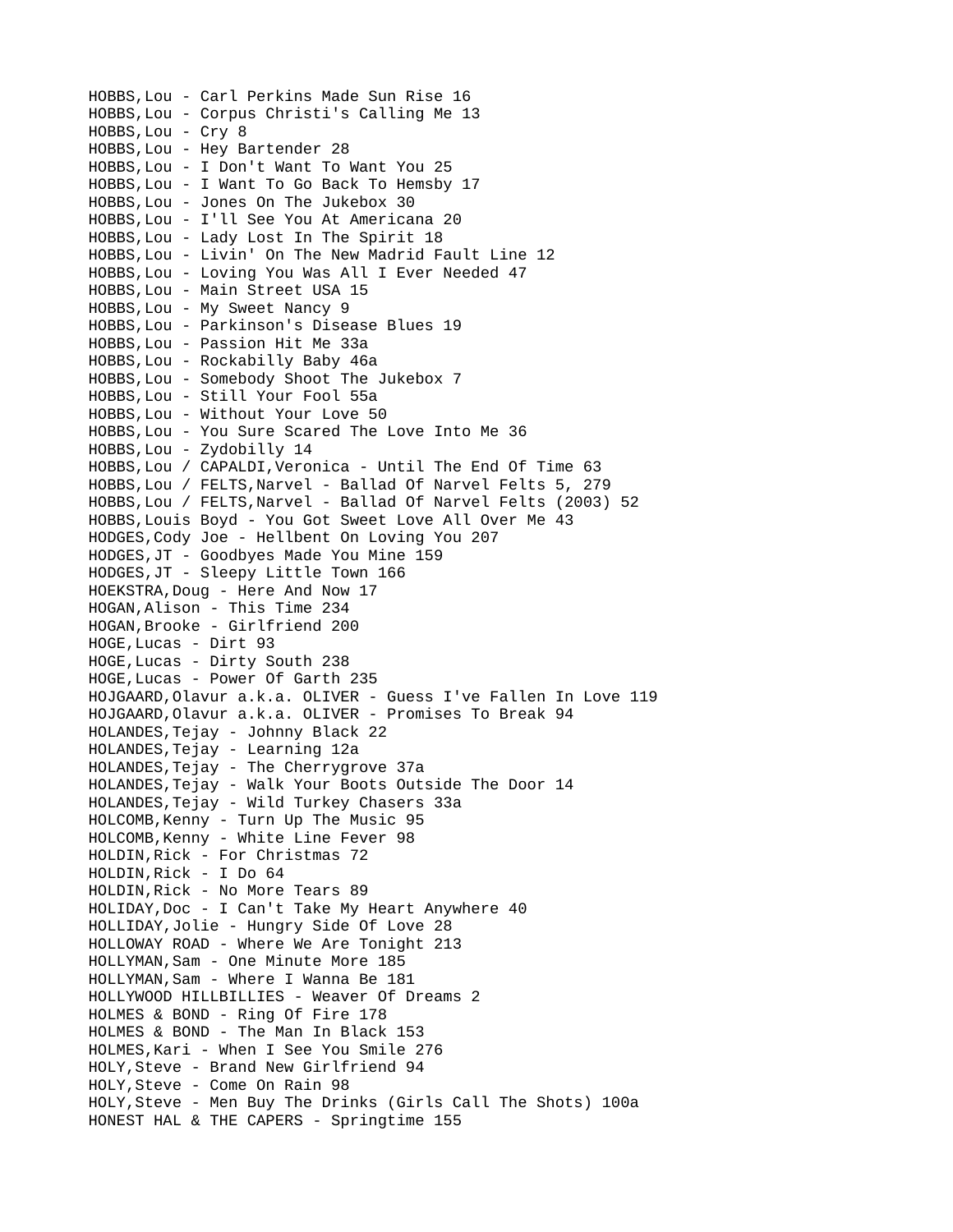HONEST HAL & THE CAPERS - Stolen Moments 155 HONKY TONK CONFIDENTIAL - Your Trailer Or Mine 45 HOPKINS,Pamela - Back When 274 HOPKINS,Tim - Lucie's Got Diamonds 93 HOPSON,Andrew - New To Neon 263 HOPSON,Andrew - Stronger Than That 256 HORNE,Rosie - Biker Chick 127 HORNE, Rosie - Closer 124 HORNE, Rosie - This Old Town 122 HORNE,Rosie - Travelin' Soldier 131, 257 HORNSBY,Jim - Look Who's Talkin' 47 HORNSBY,Jim - When Friday Comes Around 37 HORSBURGH,Wayne - Bouquet Of Roses 136 HORSBURGH,Wayne - Can You Hear Those Pioneers 76 HORSBURGH,Wayne - September's Sweet Child 37 HORSBURGH,Wayne - Sing A Sad Song 93 HORSBURGH,Wayne - Interview 37 HOSKING,Rebecca - A Cold Heart Never Melts 204 HOSKING,Rebecca - No Reason 200 HOSKING,Rebecca - Riding Shotgun 217 HOSKING,Rebecca - The Other Side Of Good 210 HOSKING,Rebecca - Tonight 202 HOUCK,Joe - Sugar Cane 36 HOUSE,James - Every Time It Rains 185 HOUSE,James - Train Wreck (Radio Edit) 187 HOUSE,James / NOONE,Natalie - Over Getting Over You 195, 277 HOUSTON,J.W. - Mess Me Around 45 HOUSTON,J.W. - Plug My Heart Into The Jukebox 20 HOUSTON,Stacy / WOODS,Larry - Two Of A Kind 207 HOUSTON,Tracey K - Just The Way I Am 117 HOUSTON,Tracey K / COOK Jr,Troy - Our Hearts Are Holding Hands 108 HOWARD,Charlotte - English Country Girl 141 HOWARD,Charlotte - Together 176 HOWARD,Rebecca Lynn / RAYE,Collin - Fallin' 132 HOWE, Bob / GILLIS, Nicki - Chasing Cars 129 HOWE, Bob / GILLIS, Nicki - It Doesn't Matter Anymore 131 HOWE, Bob / GILLIS, Nicki - Slipping Away 177 HOWE, Bob / IFIELD, Frank - Interview 77 HOWE,Frank D - He's Got A Way With Women 170 HOWELL,Owen - Let's Start A Party 187 HUDSON BAND,Jack - Buster The Linedancing Dawg 41 HUGGINS,Rob - Bar Billy Women 3 HUGHES,Brian - 41 Going On 17 99 HUGHES,Brian - Damascus Road 142, 260 HUGHES,Brian - Home By Ten (Radio Edit) 148 HUGHES,Hoyt - Happy Ending 174 HUIZELING,Albert - Crisis 141 HUIZELING,Albert - Jesus Came Right In Front Of Me 138 HUMPHREY,David Scott - Girls That Drive Trucks 75 HUNNICUTT,Tom (CAPTAIN T) - Sweet Warm Winds Of Arkansas 100 HUNT,Luanne - Bluer Than The Bluegrass 198 HUNT,Luanne - Christmas Without You 156 HUNT,Luanne - If I Love You 189 HUNT,Luanne - Solace In The Wind 151 HUNT,Luanne - The Christmas Gift 204 HUNT,Luanne / BODE, Brian Allan - It's Still I Do 146 HURRICANE HIGHWAY - All Time Favourite 278 HURRICANE HIGHWAY - Heart Condition 260 HURRICANE HIGHWAY - If It Gets You Where You Wanna Go 262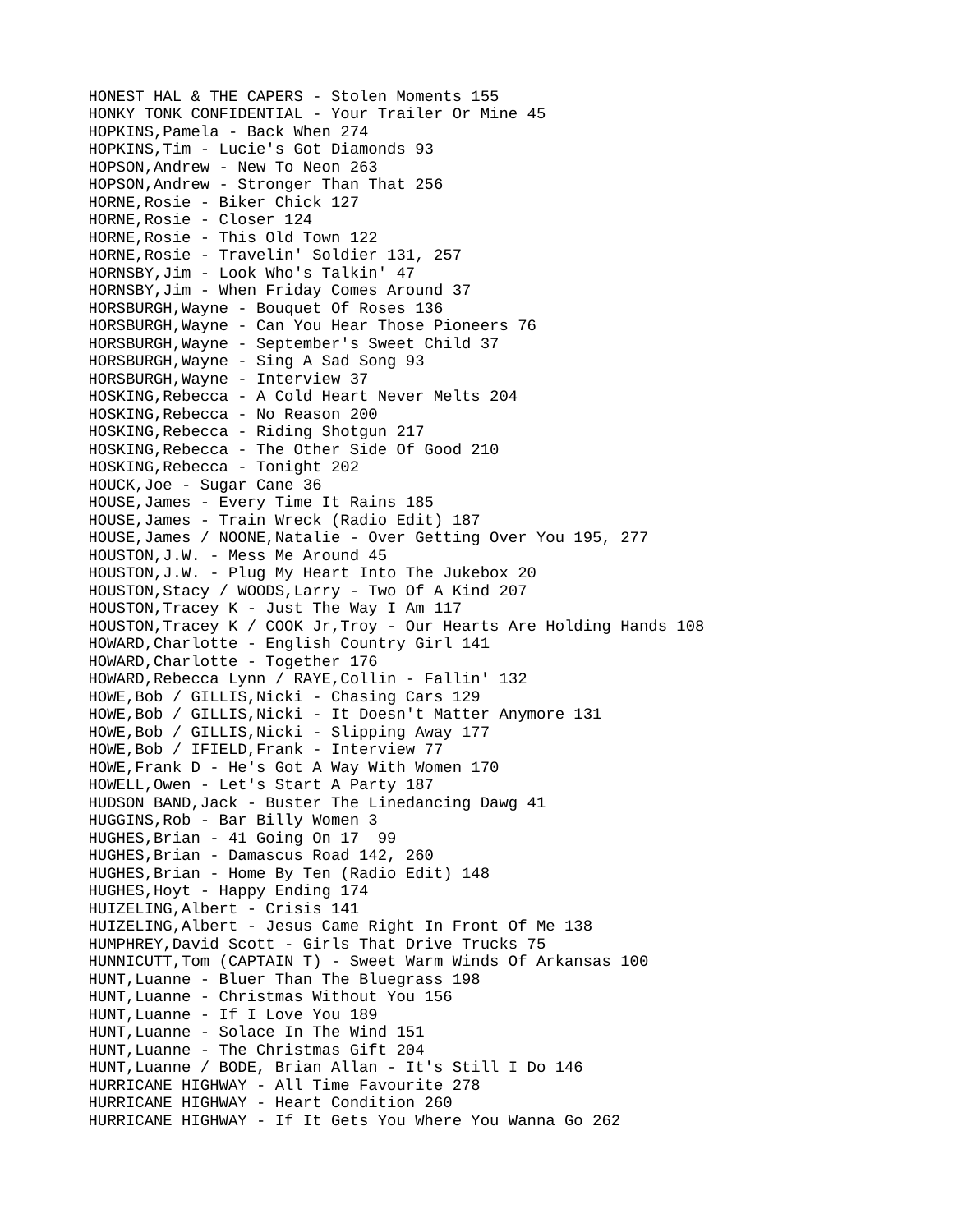HURRICANE HIGHWAY - If This Is Goodbye 274 HURRICANE HIGHWAY - Plain Beautiful 258 HURRICANE HIGHWAY - Ride This Road 266 HURRICANE HIGHWAY - Sha La La 270 HURRICANE HIGHWAY - Spin Dizzy 272 IFIELD,Frank - Angry At The Big Oak Tree 95 IFIELD,Frank - Forgettin' About You 149 IFIELD,Frank - Crystal 103 IFIELD,Frank - Give Myself A Party 169 IFIELD,Frank - I Remember You 2005 77 IFIELD,Frank - I'm Saving All My Love (For You) 83 IFIELD,Frank - Just Let Me make Believe A While 173 IFIELD,Frank - No One Will Ever Know 87 IFIELD,Frank - Roses From A Stranger 171 IFIELD,Frank - Yesterday Just Passed My Way Again 115 IFIELD,Frank / GILLIS,Nicki - I Remember You 137 IFIELD,Frank / HOWE,Bob - Interview 77 IGLESIAS,Julio - Crazy 53a IGLESIAS,Julio / NELSON,Willie - To All The Girls I've Loved Before 34a IGLESIAS,Julio / PARTON,Dolly - When You Tell Me That You Love Me 53a INDIANS - Sweet Gentle Mother Of Mine 38 INGLIS,George - A Horse Called Bob 185 INGLIS,George - Bar Stool Cowboy 141 INGLIS,George - BMW 154 INGLIS,George - Border Man 175 INGLIS,George - Children Of The 60s 161 INGLIS,George - Dear John (Lennon) 216, 280 INGLIS,George - Flowers Of Dunblane 267 INGLIS,George - I Am The Train 201 INGLIS,George - Leavin' Memphis 159 INGLIS,George - Missing You 210 INGLIS,George - Smoke Filled Room 163 INGLIS,George - Still Think I'm Gonna Win 157 INGLIS,George - The Braes O' Gala Hill 245 INGLIS,George - The Glasgow Grand Ole Opry 253 INGLIS,George - The Man In Black 143 INGLIS,George - The Man In Black (Unplugged) 147 INGLIS,George - The Old Time Rock n' Roll 170 INGLIS,George - The Old Time Rock n' Roll (Dance Mix) 170 INGLIS,George - Took A Train 152 INGLIS,George - Interview 147 INGRAM,Jack - One Thing 45 IRVING,Amy / NELSON,Willie - You Show Me Yours (And I'll Show You Mine) 66 IRWIN,Keith - Country Truck Drivin' Man 79 IRWIN,Keith - I Ain't Going To Work Today 77 IRWIN,Keith - You Better Do It Right 81 ISABELLA,Ali - What If 159 IVAN D - Christmas At Home 96 IVAN D - Come Over To Ireland 111 IVAN D - The Reason For The Season 108 IZAK & WEST - It Doesn't Matter To Me 67 JACK,Amy - Bounce Back 220

JACK,Amy - Got Lonely Too Early 225 JACK,Geordie & CALEDONIA - Mountain Man 51 JACK,Geordie & CALEDONIA / COLLINS,Tommy - Crazy Celtic Music 51a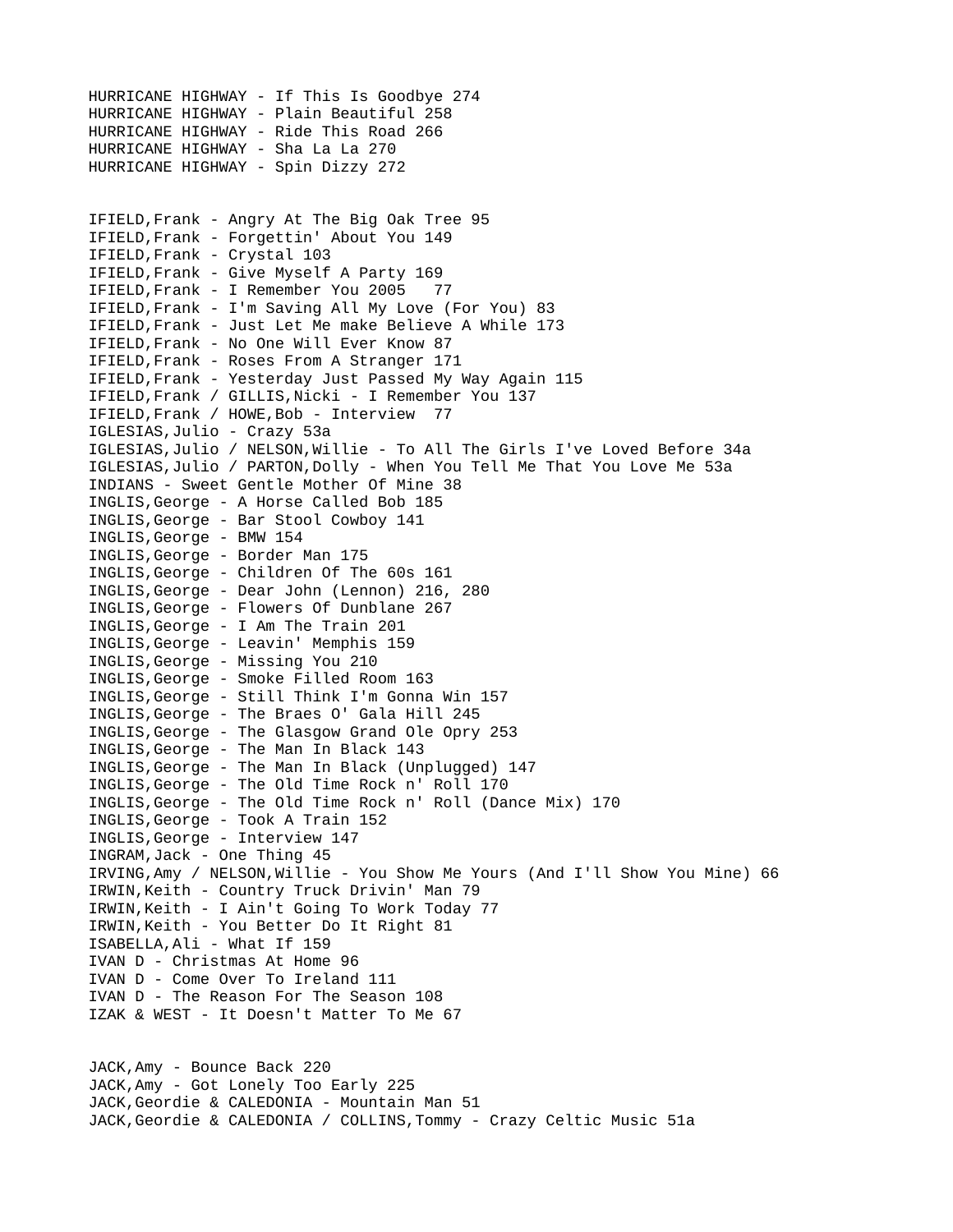JACK,Geordie & CALEDONIA / HAMILTON IV,George - Making Friends 49a JACKALOPE JUNCTION - Just Drive 47a JACKALOPE JUNCTION - Sheila 50 JACKED UP - But 4 Now 133 JACKED UP - One Of Those Guys (The Arrogant Song) 129 JACKED UP - Staring At The Light 137 JACKSON,Alan - Pop A Top 12 JACKSON,Alan / BELLAMY BROTHERS - I Ain't Just Whistlin' Dixie 78 JACKSON,Cindy - Fire I Can't Put Out 17 JACKSON, Cindy - Grandpa 15 JACKSON,Cindy - That's When The City Crossed A Country Mile 14 JACKSON, Paul / CLARKE, Jim - Honkytonkin's Killin' Me 232 JACOBSON,Shelley - Do I Ever 65 JACOBSON, Shelley - Get Gone 61 JACKSON, Stonewall / RICHMOND, Donny - Jesus Is My Lifeline 210 JAMES,Allen - Goodbye 3 JAMES,Allen / PRICE,Emma - When You Say Nothing At All 4 JAMES,Anthony Michael - Heroes For Christmas 72 JAMES, Anthony Michael - Sweet Sarah 66 JAMES,Chris - The Old Man Spoke To Me 216 JAMES, Colin - Billy The Kid 114 JAMES, Colin - Welcome To My World 117 JAMES, Dee D - Slow Down Girl 150 JAMES, Dee D - Texas Front Porch Swing 159 JAMES,Jessie - Military Man 161 JAMES,Jessie - When You Say My Name 159 JAMES,Joseph - Christmas In My Hometown 84 JAMES,Joseph - Nice To Be With You 16 JAMES,Joseph - One Track Mind 11 JAMES,Joseph - One Track Mind (Dance Mix) 12 JAMES,Joseph - The Honky Tonk Cafe 35a JAMES,Lee Roy - A Little Prayer 24 JAMES,Lee Roy - The Fool 18 JAMES, Lee Roy / NORMAN SELL, Amanda - You're The One 21 JAMES, Lily - Child Of God 248 JAMES, Lily - Don't Go Away 231 JAMES, Lily -  $I\hat{\mathbf{Q}}$ m Leaving You 220 JAMES, Lily - It Ain $\mathsf{\textcircled{t}}$  Easy Lovin $\mathsf{\textcircled{t}}$  Me 225 JAMES, Lily - Mean And Cruel 259 JAMES,Lily - Remember Me 200 JAMES,Lily - Spirit Of Love 179 JAMES,Lily - When We Were Young 212 JAMES, Linda & Arthur - The Rose 7 JAMES,Linda & Arthur - Three Generations Of Love 3 JAMES, Scotty - Toes 200 JAMES, Spencer - Commitment 39 JAMES, Stephanie - Shoes 171 JAMES,Sue - Baby You (And Your Baby Blues) 18 JAMES, Sue - Given Time 7 JAMES, Sue - In The United State 28 JAMES, Sue - Love And Cars 10a JAMES,Sue - Slow Down For A While 21 JAMES/DEAN - Fire Red Thunderbird 61 JAMES TWINS - Glimpses 11 JAMES, Chris - Stronger 172 JANSEN,Frank - A Dream That Can't Come True 44a JANSEN,Frank - Wrong State Of Mind 14 JANSEN, Stephanie - Risky 174 JANSEN,Stephanie - Running From The Blues 176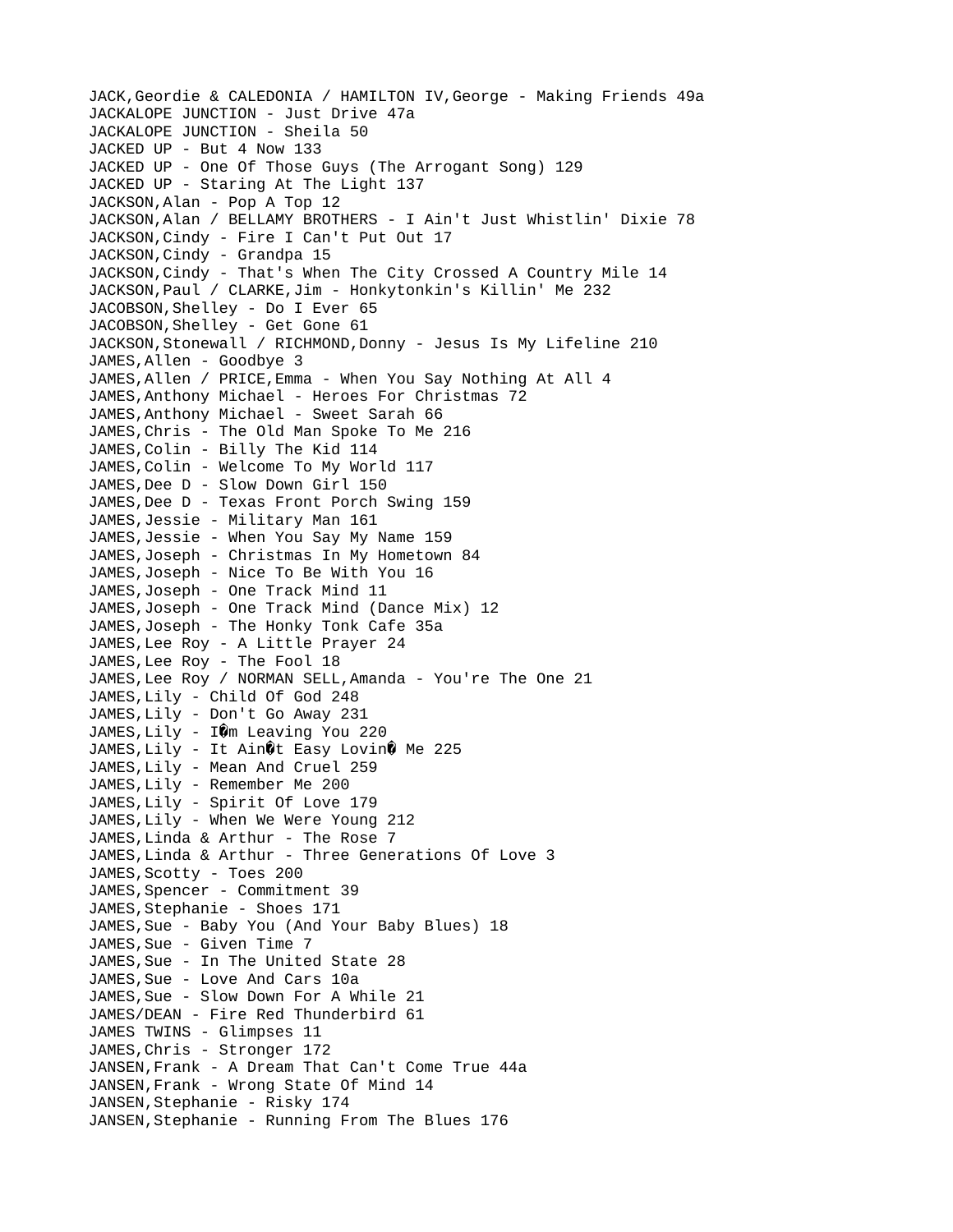JANSEN,Stephanie / CHEERS,Steve - Now's The Time To Let It Go 233 JANZ,Chris / VINCENT,Rhonda - One Life 202 JARDINE, Marc - Long Ride Home 73 JARDINE, Marc - Photographs & Memories 65 JASON - You'll Never Know 8 JAY,Ashley - Make It Hurt 27 JAY,Ashley - Interview 27 JAY,Norman - So Damn Distant 60 JAYHAWKS - I'm Gonna Make You Love Me 18 JAYMES, Steven - Anzac Day 255 JAYMES, Steven - Going Back To Mexico 254 JAYMES, Steven - You Won't See Me Again 252 JD featuring ATLANTA & FRIENDS CHOIR - Can't Wait For Christmas 276 JEFF & THE KIDS - Come To Our House This Christmas 36a JEFFERSON,Paul - Hellfire 200A JEFFERSON,Paul - Nothing Down That Road 217 JEFFERSON,Paul - Yesterday 225 JENAI - Written On My Heart 45a JENKINS,Jody - When It Comes To Love 33 JENKINS,Red / BRUCE,Ed - The Bartender 102 JENKINS, Red / BUSH, Johnny - Neon Bible 107 JENKINS,Red / DIGBY,Amber - A Violin That Never Has Been Played 106, 251 JENKINS,Red / GREEN,Bill - Honky Tonkin' Round 109 JENKINS,Red / SEARS,Dawn - The Town Where You Live 119 JENKINS,Red / YATES,Billy - Easier Said Than Done 100a JENNIFER LOUISE - What Goes Around Comes Around 99 JENNINGS,Frank - Born And Raised In Black And White 168, 266 JENNINGS,Frank - Here I Am In Nashville 205 JENNINGS,Frank - Living In Loving 194, 223 JENNINGS,Frank - Matamoros 155, 263 JENNINGS,Frank - Me And My Guitar 202 JENNINGS,Frank - My Sweet Senorita 56 JENNINGS,Frank - Old Songs 248 JENNINGS,Frank - Rose Of El Paso 199, 279 JENNINGS,Frank - Silent Night 144 JENNINGS,Frank - Thibodeaux And His Cajun Band 196 JENNINGS,Frank - Three Days 152 JENNINGS,Frank - What You See Is What You Get 59 JENNINGS,Frank - You'll Drive Me Back In Your Arms Again 164 JENNINGS, Frank / HIGHLAND, Ian - Pride 190 JENNINGS,Waylon - Hits Medley 141 JENNINGS,Waylon - The Eagle 36a JENNINGS,Waylon / GRIGGS,Andy - Shine On 12 JENNINGS,Waylon / TRITT,Travis - I've Always Been Crazy (Live) 25 JENNINGS,Whey - Gypsy Soul 263 JENSEN,Gordon - Beautiful Body, Ugly Heart 199 JENSEN,Gordon - Christmas Each Day Of The Year 216 JENSEN, Gordon - I $\hat{Q}$ ll Inherit The Sky 226 JENSEN, Gordon - Miranda In The Moonlight 191 JENSEN,Gordon - Ocean Of Emotion 196 JENSEN,Gordon - Parallel Universe 244 JENSEN,Gordon - Temporary Joy 211 JENSEN,Gordon - The Sweetest Song 219 JENSEN,Gordon - Time Quickly Goes By 200 JENSEN,Gordon - Until The Tears Are Yours 225 JENSEN,Gordon - Who Needs Armageddon 194 JESSE & NOAH - Buried In Blue Jeans 151 JESSE & NOAH - Dirty With A Southrn Drawl 146 JESSE & NOAH - First Call After Last Call 140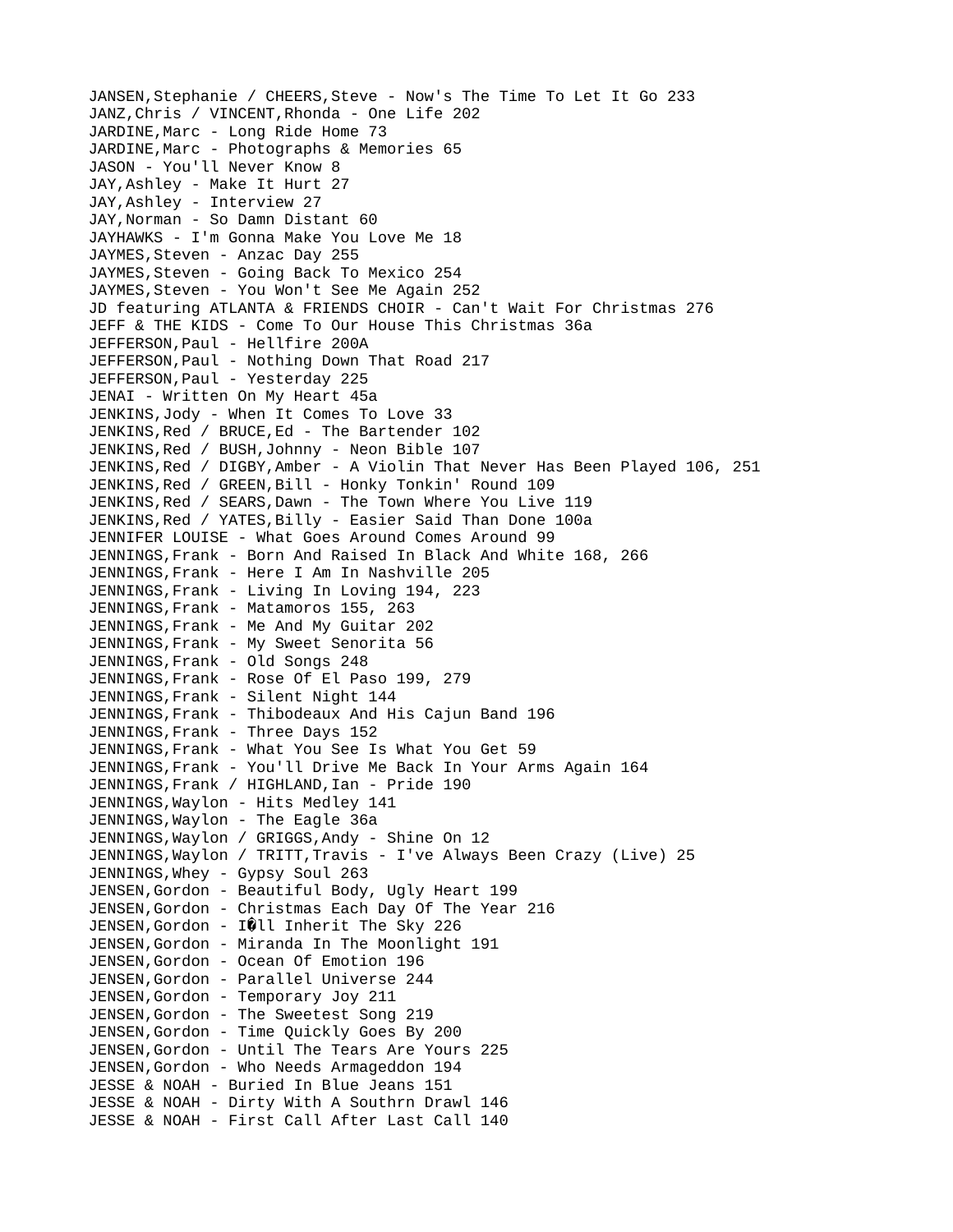JESSICA MARIE - Don't Let It Bring You Down 195 JESSICA MARIE - It's All About You 203 JETHRO & BODEAN - The Dress 5 JETTY ROAD - Run To You 87 JEWELL,Buddy - Jesus, Elvis & Me 156, 263 JEWELL,Buddy - One Step At A Time 67 JEWELL,Buddy - Sweet Southern Comfort 61 JEZEBEL - Jezebel 66 JILLIAN MARIE - Can't Thank 'Em Enough 44a JILLIAN MARIE - Concrete Cowgirl 47a JILLIAN MARIE - Headin $\hat{\mathbf{Q}}$  In The Right Direction 51a JILLIAN MARIE - Talkin' About Love 46 JILLIAN MARIE - The Queen Of Broken Hearts 42 JILLIAN MARIE - You Can Bet Your Boots 40 JINDER - Hill Country 88 JINDER - Life 100a JINDER - Waiting Line 78 JODELL - Flying Colours 81 JODELL - More Than I Ever Dreamed 91 JODELL - That's The Way Love's Supposed To Be 86 JOENSEN,Hallur - Give My Love To Rose 114 JOENSEN,Hallur - I Got Stripes 136 JOENSEN,Hallur - Peach Picking Time Down In Georgia 117 JOENSEN,Hallur - Seven Spanish Angels 120 JOEY & RORY - Cheater Cheater 130, 257 JOHANNA - Impression 255 JOHANSEN,Ottar 'Big Hand' - Blue Angel Highway 245 JOHANSEN,Ottar 'Big Hand' - Just Like In The 50s 200 JOHANSEN,Ottar 'Big Hand' - Long Stretch Of Freedom 211 JOHANSEN,Ottar 'Big Hand' - Starting All Over Again 198 JOHANSEN,Ottar 'Big Hand' / BENONI,Arne - Good Ol' Boys 215 JOHANSEN,Ottar 'Big Hand' / BENONI,Arne - The Life And Times Of A Singing Cowboy 219 JOHANSEN,Ottar 'Big Hand' / KVAM,Linda - Baby Don't Ask 234 JOHANSEN,Ottar 'Big Hand' / SCOTT,Claudia - Missing Out On Me Missing You 242 JOHN,Clive - A Brand New Beginning 258 JOHN,Clive - Bad Man 235 JOHN,Clive - Bad Man (Radio Edit) 236 JOHN,Clive - Beautiful Lie 112 JOHN,Clive - Big Things Are Happening Today 232 JOHN,Clive - Cigarettes & Coffee 150 JOHN,Clive - City Of New Orleans 158 JOHN,Clive - Daddy Sang Bass 169 JOHN,Clive - Devil's Hands 106 JOHN,Clive - Every Cloud 242 JOHN,Clive - Excuse Me If I Cry 156 JOHN,Clive - Frankie And Johnny (Live in Aberdeen) 233 JOHN,Clive - Hurt (Live In Aberdeen) 233, 241 JOHN,Clive - I Hope You Dance 116 JOHN,Clive - I Still Want You 23 JOHN,Clive - I Think We've Got It Right 61 JOHN,Clive - In A Whisper 26 JOHN,Clive - In A Whisper (Unplugged) 119 JOHN,Clive - Make The Most OF Every Day 121 JOHN,Clive - Nocturnal 108 JOHN,Clive - On Nights Like These 130 JOHN,Clive - Purple Sky 153 JOHN,Clive - Running Away Again 44 / 144 JOHN,Clive - September 229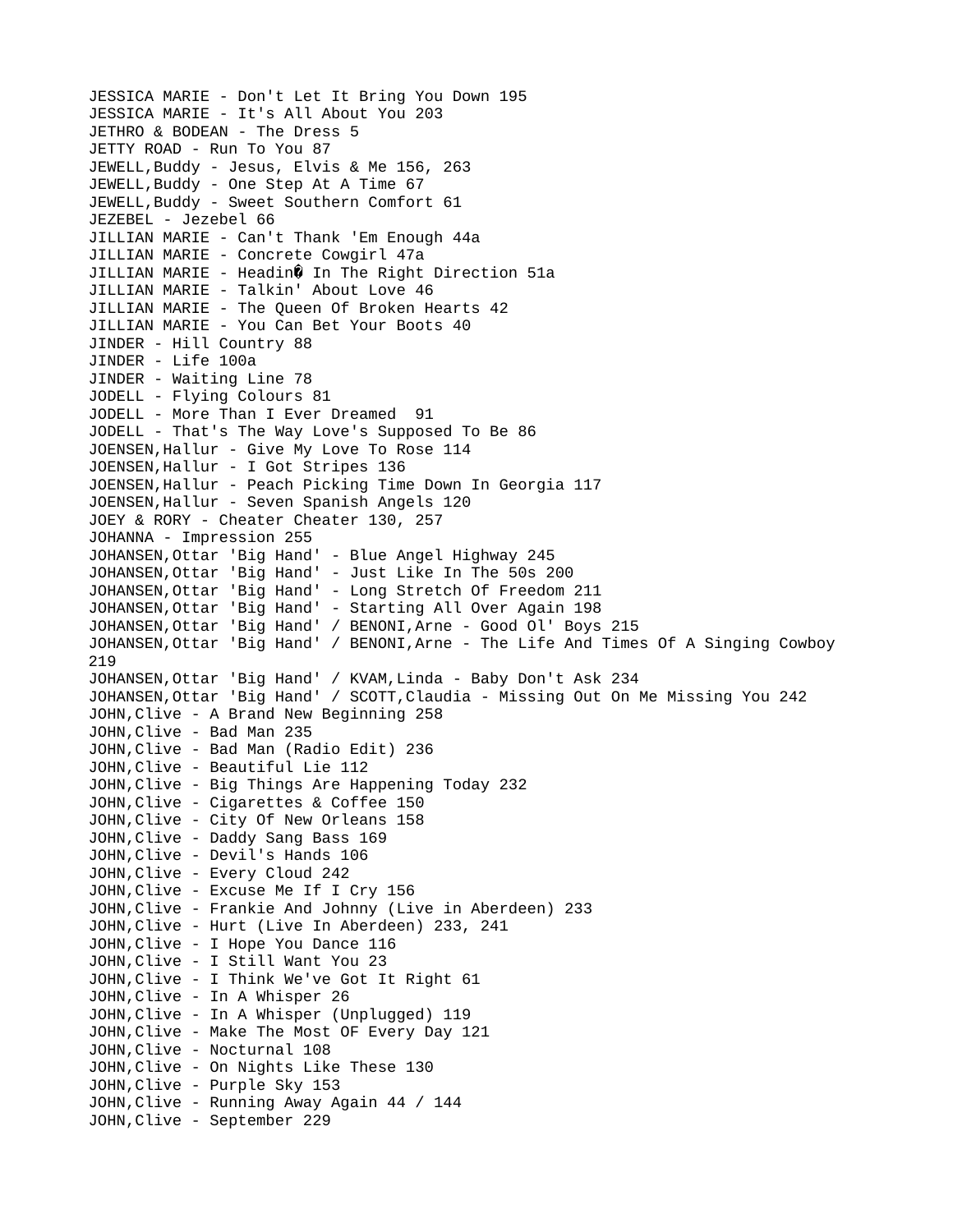JOHN,Clive - September (Live in Aberdeen) 233 JOHN,Clive - Streets Of Laredo 273 JOHN,Clive - Takes Two To Tango 127 JOHN,Clive - The Battle Hymn Of Love 110 JOHN,Clive - The Lucky One 30 JOHN,Clive - The Reason 104 JOHN,Clive - The Spirit (Radio Edit) 146, 261 JOHN,Clive - The Trouble Is... 41 JOHN,Clive - The Wolves Cry 33 JOHN,Clive - These Hills 124 JOHN,Clive - Time 114 JOHN,Clive - Understanding Man 161 JOHN,Clive - Interview 233 JOHN,Clive / SCHOONJANS,Jill - Fools In Love 148 JOHN PROJECT,Lawrence - Bluegrass, Bourbon and Barbecues 179 JOHN PROJECT,Lawrence - Bluer Than A Bluebird 169 JOHN PROJECT,Lawrence - Country Girl 175 JOHN PROJECT,Lawrence - Country Music's In My Blood 144, 260 JOHN PROJECT, Lawrence - Heavenly 148 JOHN PROJECT,Lawrence - Highway To Hell or Stairway To Heaven 163 JOHN PROJECT,Lawrence - Hurricane By Name 142 JOHN PROJECT,Lawrence - I Wish I Could Sing 157, 263 JOHN PROJECT,Lawrence - It's Christmas Time 156 JOHN PROJECT,Lawrence - It's Christmas Time (Remix) 168 JOHN PROJECT, Lawrence - Lexington 146 JOHN PROJECT,Lawrence - Louisiana Love 173, 267 JOHN PROJECT, Lawrence - Love Story Of The Year 171 JOHN PROJECT, Lawrence - Oh Mary 150 JOHN PROJECT,Lawrence - Sunny Day In Nashville 153, 263 JOHN PROJECT,Lawrence - The Lady Is Driving Me Crazy 160 JOHN PROJECT,Lawrence - We're Keepin' It Country 165 JOHN PROJECT,Lawrence - We're On Our Way To Heaven 177 JOHN,Mitchell - Absolutely Positively Might Be 128 JOHN,Mitchell - Faith Ain't Faith 90 JOHN,Mitchell - Find Peace In The Little Things 125 JOHN, Mitchell - Hell On Saturday Night 88 JOHN,Mitchell - I'll Have To Say I Love You In A Song 151 JOHNNY & THE JAILBIRDS - It Ain't Me 28 JOHNNY & THE JAILBIRDS - Lone Star Boogie 22 JOHNNY & THE JAILBIRDS - Red Eye To Memphis 24 JOHNNY & THE JAILBIRDS - Roll On (Clickety Clack) 26 JOHNS,Helen - Till You Love Me 10 JOHNS,J.J. - Nothin' Wrong With Me 25a JOHNS,J.J. - Old Memory 33 JOHNS,J.J. / ASHWORTH,Ernie - Holed Up In Some Honky Tonk 50 JOHNS,J.J. / MYLES,Heather - United We Fall 56 JOHNSON,Curtis E. - Vicious Circle 4 JOHNSON,Dean - The Dream Lives On 114 JOHNSON,Donald Wayne - Back In The Mainstream 54 JOHNSON,Donald Wayne - Back In The Mainstream (2005 Version) 74 JOHNSON, Donald Wayne - One More Day 56 JOHNSON,Donald Wayne - Wild Woods Man 59 JOHNSON,Hannah - Morning Cocktail 228 JOHNSON,Hannah - Never No More 239 JOHNSON,Hannah - Three Days 235 JOHNSON,Hannah - Your Girlfriend Hates Me 226 JOHNSON,Kenny - City Lights 43a JOHNSON,Kenny - Down On The Bayou 55a JOHNSON, Kenny - Today 43a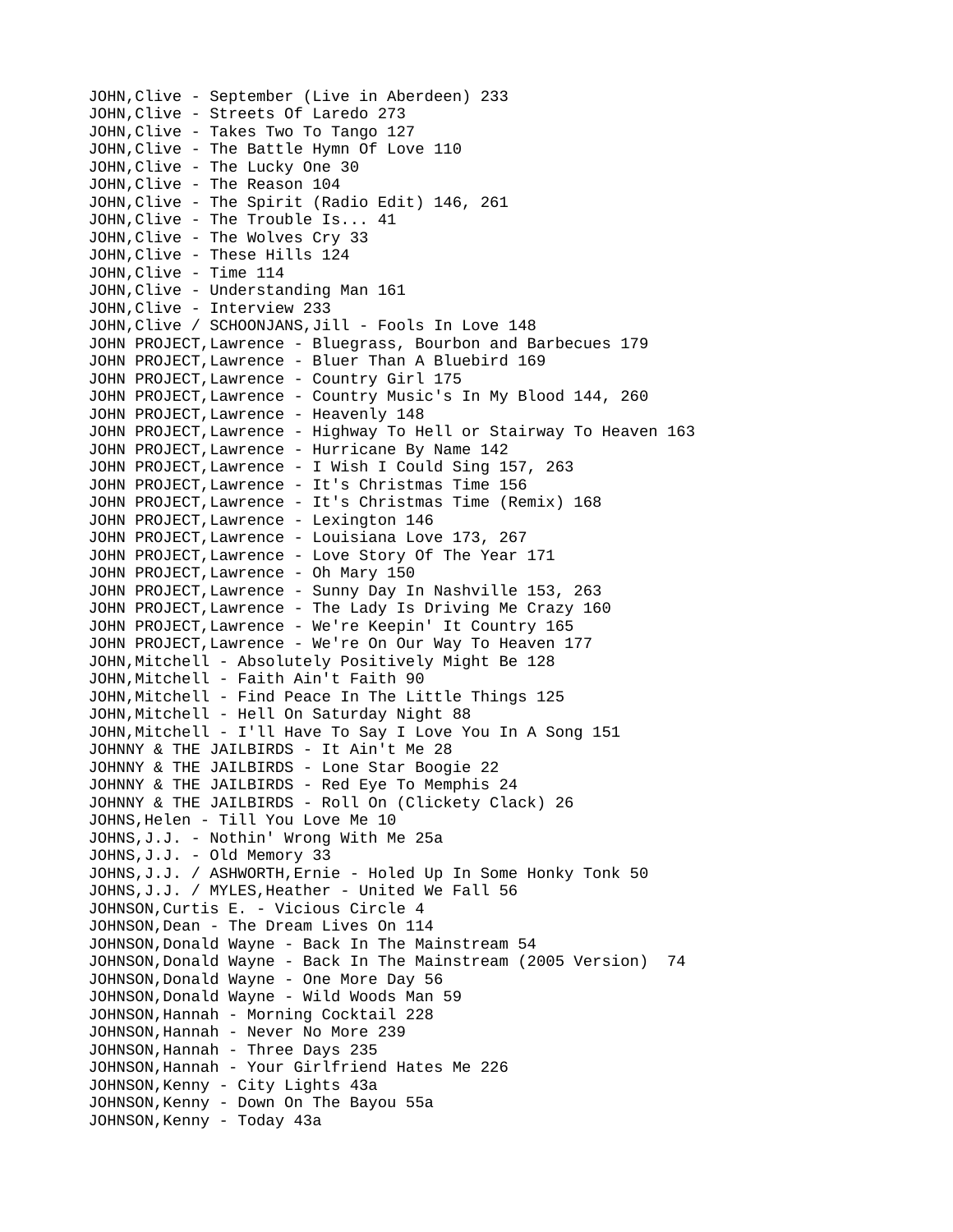JOHNSON, Mallory - Tupelo 213 JOHNSON, Reagan - Broken In 225 JOHNSON,Reagan - Kaleidoscope 218 JOHNSON,Reagan - Leaving Home 209 JOHNSON,Reagan - Out On The Lake 203 JOHNSON,Reagan - Stand By My Man 221 JOHNSON, Reagan - There 0s Only One 207 JOHNSON,Reagan - With Love 201 JOHNSTONS - The Reasons I Am Me 83 JOKERS WILD BAND - And The Rain 99 JOKERS WILD BAND - In Just One Night 132 / 133 (Radio Edit) JOKERS WILD BAND - Please Catch Me 103 JOLIET JAKE - Guilty 8 JOLLEY,Jay - High And Mighty 186 JONES,AC - Castle 255 JONES,AC - Losin' Less 258 JONES,AC - Watch The Grass Grow 261 JONES,Amanda - Ready To Fall 221 JONES,Cairo - All I Want For Christmas 24a JONES,Doug - I Can Always Use A Beer 80 JONES,George - A Picture Of Me (Without You) 49a JONES,George - He Stopped Loving Her Today 40a JONES,George - Hello Darlin' 127 JONES,George - Her Name Is... 47a JONES,George - High Tech Redneck 124 JONES,George - Honky Tonk Myself To Death 8 JONES,George - I Always Get Lucky With You 55a JONES,George - I've Still Got Some Hurting To Do 129 JONES,George - Radio Lover 30a JONES, George - She@s My Rock 53a JONES,George - Shine On 42a JONES,George - The One I Loved Back Then 39a JONES,George - Who's Gonna Fill Their Shoes 31a JONES,George - Wino The Clown 176 JONES,George - Ya Ba Da Ba Do 134 JONES,George - Yes I Know Why 41a JONES,George / BELLAMY BROTHERS - Sugar Daddy 88 JONES,George / DENNIS & RAY FROM DR HOOK - I Still Hold Her Body 218 JONES, George / HAGGARD, Merle - I Think I've Found A Way 179 JONES, George / HAGGARD, Merle - Must've Been Drunk 181 JONES,George / HAGGARD,Merle - Silver Eagle 181 JONES, George / HAGGARD, Merle - No Show Jones 175 JONES, George / HAGGARD, Merle - Yesterday's Wine 176 JONES,George / LOVELESS,Patty - You Don't Seem To Miss Me 46a JONES,George / PAYCHECK,Johnny - Along Came Jones 175 JONES,George / WYNETTE,Tammy - Near You 55a JONES,George / WYNETTE,Tammy - We're Gonna Hold On 138 JONES, George / YATES, Billy - Choices 100, 249 JONES,Georgette / OLIVER,Graham - God Bless The Day 280 JONES,Gladys - Flight Of Mercy Train 44a JONES,Kacey - Christmas Card From A Hooker In Minneapolis 24a JONES,Kacey - Every Man I Love Is Either Married, Gay Or Dead 29 JONES,Kacey - I Thought He Was Mr Right (But He Left) 42 JONES,Kacey - I Wanna Be A Sweet Potato Queen 39 JONES,Kacey - Lie To Me Darlin' 98 JONES,Kacey / FRIEDMAN,Kinky - Marilyn & Joe 23 JONES,Kacey / McCLINTON,Delbert - You're The Reason Our Kids Are Ugly 24 JONES,Sarah Ann - Cry Just A Little Bit 2, 277 JONES,Sarah Ann - Gypsy Lover 194, 278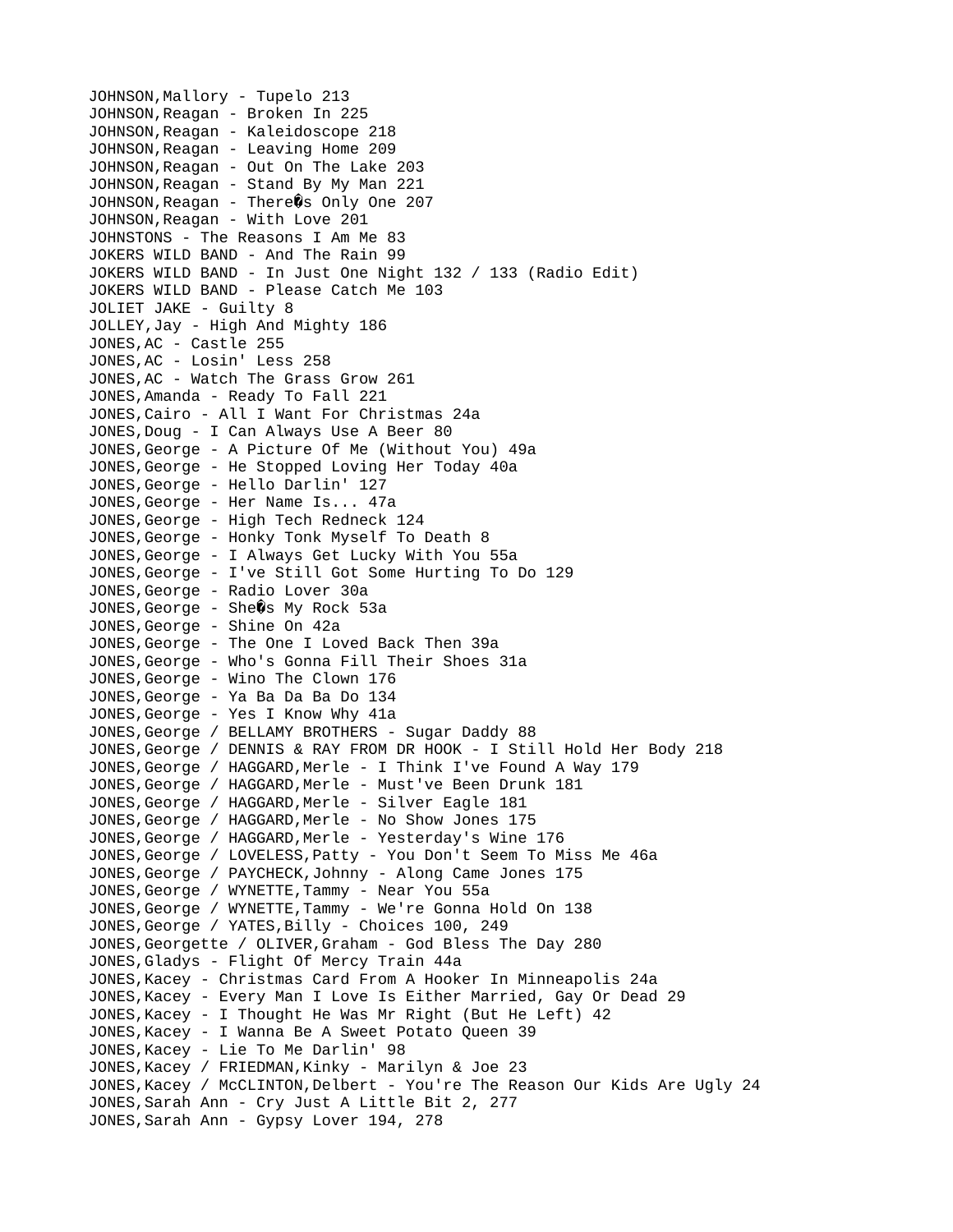JONES,Stephanie Urbina - I Wanna Dance With You 208 JORDAN,Larry - Interview 187 JORDAN,Lorraine / GAYLE,Crystal - Ready For The Times To Get Better 205 JORDAN,Lorraine / GREENWOOD,Lee - Dixie Road 199 JORDAN,Lorraine / WHITLEY,Jess Keith - Don't Close Your Eyes 202 JORDAN,Maria - Better Than Nothing 165 JORDAN, Ron - Lonesome 7-7203 25a JORDAN,Ron - That's Where My Daddy Lives 41 JORDANAIRES,The / FLORES,Rosie - I Ain't Never 42a JORDANAIRES,The / GLASER,Tompall - What A Friend We Have In Jesus 76 JORDANAIRES,The / RICHMOND,Donny - I Wouldn't Trade My Shamrock 139 JORDANAIRES,The / RICHMOND,Donny - King Of O'Connell Street 138 JORDANAIRES,The / RICHMOND,Donny - Next Times 90 JORDANAIRES,The / TILLIS,Pam - No Love Have I 41a JORDANAIRES,The / WATSON,Dale - In The Jailhouse Now 39 JORGENSEN,Ole - Soft And Slow 37 JORGENSEN,Ole - Watching Your Blue Eyes At Play 30a JORY, Sarah - Interview Part 1 7 JORY,Sarah - Interview Part 2 8 JOSEDANIEL - You Didn't Teach Me To Do Goodbye 61 JOY,Casi - Single Key 252 JOY,Casi - Single Key (Remix) 254 JOYCE-MERE - Are You For Real 34 JOYCE-MERE - Gonna Make Love To You 30a JOYCE-MERE - Gonna Steal You Away 39a JOYCE-MERE - Honky Tonk Bar 24 JOYCE-MERE - I Don't Want Another Heartache 42a JOYCE-MERE - I Want You To Play Me 61 JOYCE-MERE - Love Like A River (Radio Edit) 27 JOYCE-MERE - Take You Home 48 JOYCE-MERE - Today's Heartache 44a JOYCE-MERE - Wild Women 32a J.P. & CASH - The Ballad Of Davey Jones 103 JUBE,James - Easterlight 88 JUBILLEE - Bed Of Lies 264 JUBILLEE - Don't Make Me Look Into Your Eyes 262 JUDD,Wynonna & Naomi - Flies On The Butter 63 JUDDS - Big Bang Boogie 15 JUDDS - Stuck In Love 18 JUDDS - Why Not Me (Live) 19 JUICY J / STRICKLAND,Denny - Don't You Wanna (New Pop Mix) 242 JULIE & DAN / PARTON,Dolly - The Seeker 282 JUNA N JOEY - Mary Did You Know 252 JUNA N JOEY - Paperheart 254 JUNA N JOEY - Til Your Heart Breaks 280 JUNIOR BROWN - See BROWN,Junior JUPE,Paul - Standing Strong 269 JUSTICE,Paul - A Touch Of Yesterday 25 JUSTINE,Leah / BLACK,Rod - When The Morning Comes 243 K8DT - Toast And Coffee 154 KALEIGH - Country Class 239 KALYN,Kristi - My Heart Has Swinging Doors 149 KARL,Allen - Carmella 144 KARLSEN,Arly - I'm Bound For Home 59a KARLSEN,Arly - Johnny Here's To You 60 KARLSEN,Arly - The Day I Found You 101 KARLSEN,Arly - Interview 60 KARLSEN,Arly / DIAMOND,Lucie - Always On My Mind 81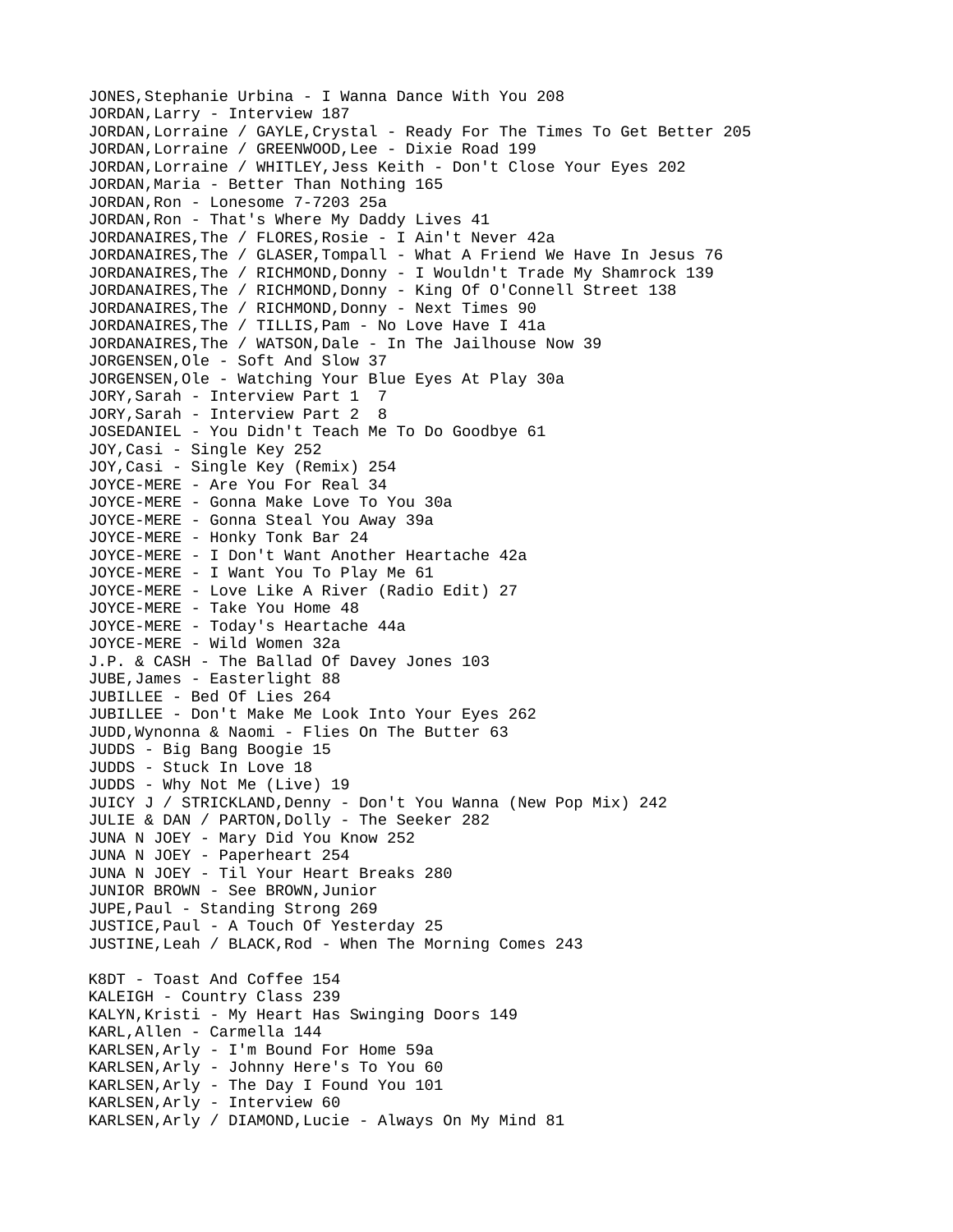KARLSEN,Arly / LANE,Red - I Wish It Was That Easy 63 KARLSEN,Arly / RODEN,Pat - Please Don't Stop Loving Me 63 KARLY C - I Was Gonna Love You 281 KAYE,Mary - Come Gather Round The Angel Tree 180 KAYLYN - Show You Around 213 KCee - All Those Things You Never Say 82 KCee - What's Love 89 KEARNEY,Ramsey - Cattle Call 36a KEATING,Ronan - I Hope You Dance 70 KEATING,Ronan - She Believes In Me 62 KEATING,Ronan - The Long Goodbye 53a KEATING,Ronan / RIMES,LeAnn - Last Thing On My Mind 65 KEELEY,Karen - As Long As Forever Lasts 3 KEELEY,Karen - In Broad Moonlight 7 KEELEY,Karen - Look What You Made Me Do 14 KEITH,Toby - Beers Ago 161 KEITH,Toby - Bullets In The Gun 142 KEITH,Toby - Drinks After Work 177, 270 KEITH,Toby - Drunk Americans 191, 273 KEITH,Toby - Hope On The Rocks 170 KEITH,Toby - I Like Girls That Drink Beer 166, 266 KEITH,Toby - Red Solo Cup 156 KEITH,Toby - Rockin' Around The Christmas Tree 168, 264a KEITH,Toby - Shut Up And Hold On 180 KEITH,Toby - Somewhere Else 150 KEITH,Toby - Interview 130 / 131 KEITH,Toby - Soundbites 132 KELLER,Joanne - I Want One 27 KELLY,Audrey - Don't Call Me Darlin' 88 KELLY,Audrey - Eyes Of A Child 100a KELLY,Audrey - Give Me One Good Reason 94 KELLY,Audrey - If That's So Wrong 98 KELLY,Audrey - Something Funny Goin' On 84 KELLY,Audrey - This May Be Life 86 KELLY,Audrey - Interview 86 KELLY,Audrey / LAVERTY,Tom - Silver Bird 91 KELLY,Kris - Everybody Needs Somebody To Love 194 KELLY,Kris - Love Shine A Light On Me 1 KELLY,Lee Ann - Fall Before You Fly 251 KELLY,Ned - Me On The Radio 105 KELLY, Ned - The Other Man 103 KELLY,Sandy / HAMILTON IV,George - We Will Meet Again 39 KELLY,Sandy / HAMILTON IV,George - When The Rain Comes 42a KELLY&ELLIS - Anyone Who Isn't Me Tonight 220 KELLY&ELLIS - Tennessee Whiskey 218 KEMP,Troy - How We Roll Around Here 221 KEMP,Troy - Small Town Girl 219 KENNEDY,Pete - Crazy Country Girl 200 KENNEDY, Pete - Find My Way 266 KENNEDY,Pete - I Am The One 166 KENNEDY,Pete - If Tomorrow Never Comes 169 KENNEDY,Pete - Love Like That 178 KENNEDY,Pete - Love Like That (Remix) 179 KENNEDY,Pete - Until The Lights Go Out 161 KENNEDY,Pete - Yellow 156 KENNEDY,Pete - You See Me 159 KENNON,Gary - Circle Of Stone 6 KENNON,Gary - Cape Town Country 22 KENNON,Gary - Magic Ground 5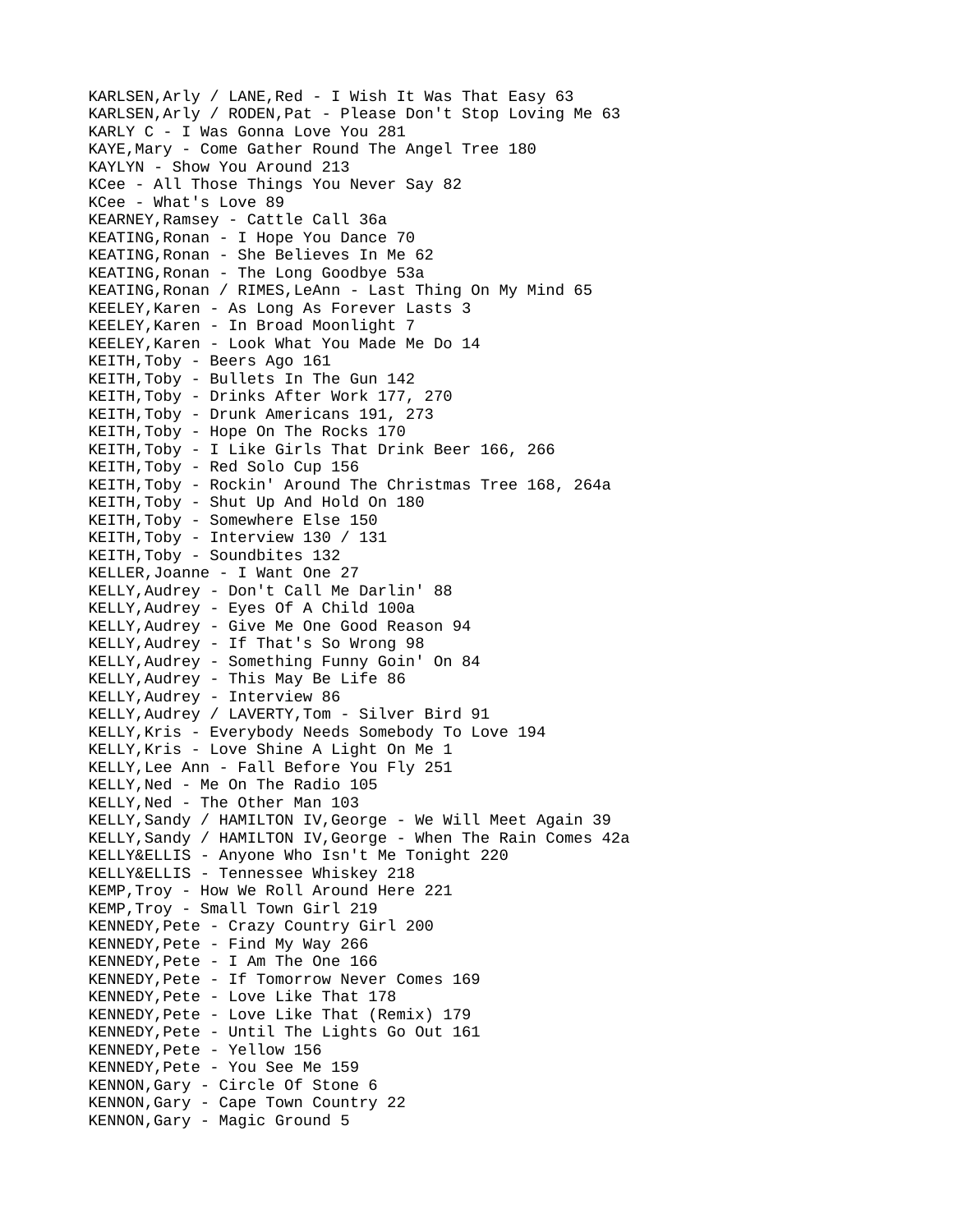KENNON,Gary - Nanci 12a KENNON,Gary - One Silver Dollar 10a KENNON,Gary - Timeless 12 KENNON, Matt - Awful Good 177 KENNY,Sean - Everything I Ain't 30 KENTUCKY HEADHUNTERS - Jessico 30 KERSHAW,Sammy - Beer, Bait & Ammo 59 KERSHAW,Sammy - I Want My Money Back 51a KERSHAW,Sammy - Tennessee Girl 91 KERSHAW,Sammy - Third Rate Romance 85 KETCHUM,Hal - 5 O'Clock World 53a KETCHUM,Hal - Every Time I Look In Your Eyes 45a KETCHUM,Hal - In Front Of The Alamo 105 KETCHUM,Hal - Just This Side Of Heaven 100a KETCHUM,Hal - One More Midnight 98 / 109 KETCHUM,Hal / BELLAMY BROTHERS / BROKOP,Lisa - Let Your Love Flow 77 KETCHUM,Hal / COOK,Katie - One Of The Things 103 KEYWORTH,Reg - Back To The Country 57 KEYWORTH,Reg - Georgia 38a KEYWORTH, Reg - Heart Caf 0 66 KEYWORTH,Reg - Once Again 29 KEYWORTH,Reg - Dead Man's Wash 85 KEYWORTH,Reg / FLEGG,Mirika - 18 Wheels 146 KEYWORTH BAND,Reg - Seamus Finn 188 KICKIN' COUNTRY - Rock It (2 Radio Mixes) 5, 179 KICKIN' COUNTRY - Rock It Megamix (Full Version) 3 KIEFER,Katy - Rainmaker 113 KIMES,Royal Wade - 500 Miles Away From Home 152 KIMES,Royal Wade - Another Man's Sky 164, 265 KIMES,Royal Wade - Cold Country 158 KIMES,Royal Wade - Cowboy On The Loose 223 KIMES,Royal Wade - Cut The Line 229 KIMES,Royal Wade - Faster Gun 105 KIMES,Royal Wade - Healer Of Hearts 220 KIMES,Royal Wade - I'll Leave The Leaving Up To You 226 KIMES,Royal Wade - I'm An Ole Song 147 KIMES,Royal Wade - In The Eyes 164 KIMES,Royal Wade - Lonesome 197 KIMES,Royal Wade - Sweet Memories 233 KIMES,Royal Wade / GORE,Gabrielle - The Owner 278 KING,Billy \*Bubba\* - One Of Those Days 53 KING,Billy \*Bubba\* / FAIRWEATHER,Gemma - In Another's Eyes 48 KING COUNTRY - Five Star Dive Bar 53 KINLEYS - I'm In 24 KINLEYS - My Heart Is Still Beating 10a KINLEYS - She Ain't The Girl For You 18 KINLEYS - You're Still Here 32a KINSEY,Erin - Come On With Me 209 KINSEY,Tim - Leanin' On Me 119 KIRA MAC - Storm On The Horizon 217 KIRK,Janey - 53 140 KIRK,Janey - Another Woman's Man 137 KIRK,Janey - Foolin Good Company 97 KIRK,Janey - If You Want Me 62 KIRK,Janey - Live For Your Love 148 KIRK,Janey - Wreckless Reputation 129 KIRK,Janey - Sweetheart Darling Of Mine 61 KIRK,Janey - What Did Love Ever Do To You 92 KIRK,Janey / CARLA - First Of May 203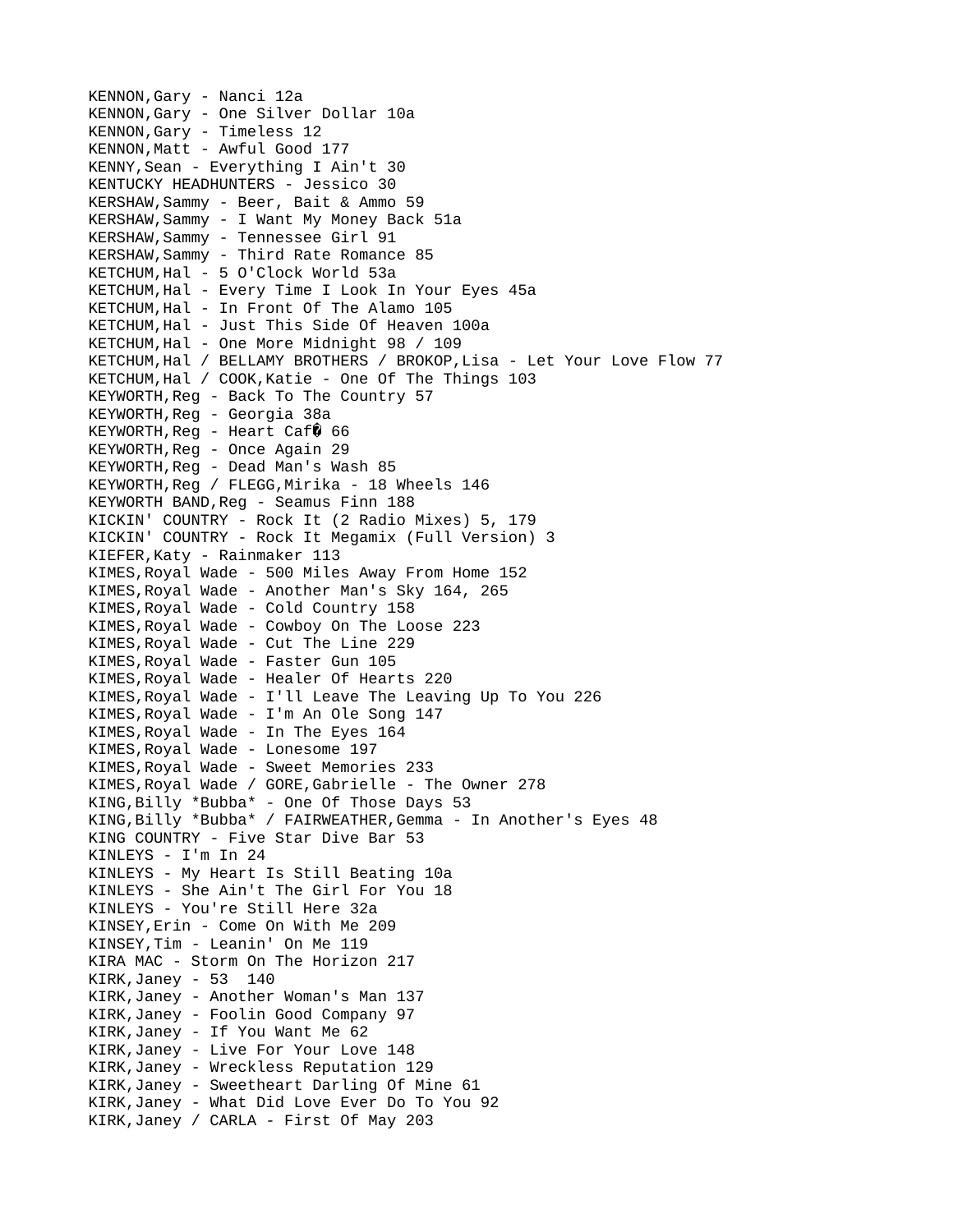KIRK,Janey / DONAHUE,Jerry - Streets Of Loneliness 188 KIRWAN,Barry - I Think She Only Loves Me For My Willie 226 KIRWAN,Barry - The Dance 230 KIRWAN,Barry - Whenever You Come Around 223 KIRWAN,Barry - Why Don't You Spend The Night 233 KIRWAN,Colm - Good To Go To Mexico 130 KIRWAN,Colm - Never Alone 170 KIRWAN,Colm - Warm Me Sugar 168 KIRWAN,Colm / SHAW,Victoria - I Love The Way You Love Me 170 KIRWAN,Dominic - Buy Me A Rose 28 KIRWAN,Dominic - These Lips Don't Know How To Say Goodbye 130 KIRWAN,Dominic - Unconditional Love 11 KISS,Vonn - She Don't Know Who I Am 197 KLASS,Judy - Country Girl 203 KLASS,Judy - Hazy, With A Chance Of Rain 207 KLASS,Judy - My Pain Ain't News 205 KLUG,Hillary - Le Petit Chat Gris 236 KNIGHT,Amie - Two Guys 228 KNOTT,Roger - Autograph 118 KNOX Jr,Buddy - Long Tall Good Looking Love Machine 107 KOZELSKY,Darren - Good Day To Get Gone 120 KOZELSKY,Darren - Running Kind 105 KOZELSKY,Darren - Seven Vern Gosdins Ago 126 KOZELSKY,Darren - She Got Me There 115 KRISTIAN,Marty - Cool Hand 274 KRISTIAN,Marty - Stranger To The Truth 280 KRISTIAN,Marty - Timing 262 KRISTIAN,Marty / ARLENE - Bring The Curtain Down 259 KRISTIAN, Marty / ARLENE - Grand Ole Opry 277 KRISTOPHER,Sean - Jack & Coke Night 93 KULUKUNDIS,Christina - Big Baby Blues 196 KULUKUNDIS,Christina - Too Long In The Country 194 KUSTER,Mike - King Of The Honky Tonk 281 KVAM,Linda / JOHANSEN,Ottar 'Big Hand' - Baby Don't Ask 234 LA-BROOY,Kerrigan - Country-City Unity 26 LA-BROOY,Kerrigan - Holding On 30 LA-BROOY,Kerrigan - Just A Little Talk With Jesus 258 LA-BROOY,Kerrigan - Oh Lonesome Me 260 LA-BROOY,Kerrigan - Photograph Of You 193 LA-BROOY,Kerrigan - Thank You Lord For Your Blessings On Me 263 LA-BROOY,Kerrigan - Together Tonight 150 LAINE,Frankie - Champion The Wonder Horse 119 LAINE,Frankie - I Believe 134 LAINE,Frankie - Rawhide 28 LAMBERT,Lisa - Come On Home 182 LAMBERT,Lisa - Living Room Waltz 184 LAMBERT,Tom - A Truckers Tribute To Red Sovine 9 LAMBERT,Tom - Big Rig Blues 32a LAMBERT,Tom - Country Sound 45a LAMBERT,Tom - Honky Tonk And Lovin' 14 LAMMERS MEYER,Hermann - Damn Near Ruined Blues 44 LAMMERS MEYER,Hermann - Death Of A Clown 71 LAMMERS MEYER, Hermann - Don 0t Forget To Remember 54 LAMMERS MEYER, Hermann - Highway Heroes 59a LAMMERS MEYER,Hermann - I'd Rather Be 96 LAMMERS MEYER,Hermann - Just When I Needed You Most 62 LAMMERS MEYER,Hermann - No, I'm Not Leaving 92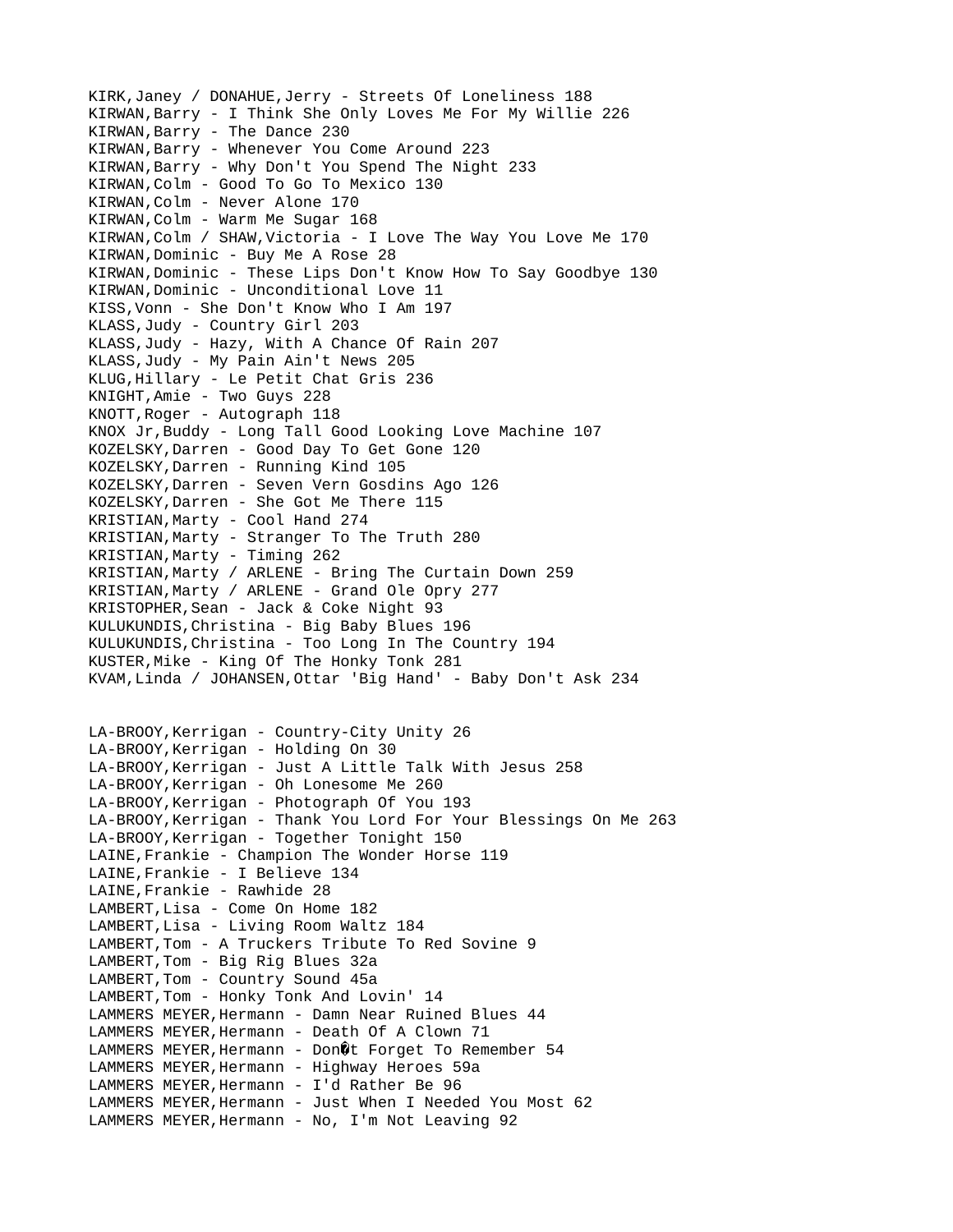```
LAMMERS MEYER,Hermann - Rose Of San Antone 89
LAMMERS MEYER, Hermann - The Drink 63
LAMMERS MEYER,Hermann - Yesterday Once More 86
LAMMERS MEYER,Hermann / BUSH,Johnny - What's Wrong With The Way We're Doin' It Now 
66
LAMONT, Mary - Ontario 58
LANCINI,Kieran - I Need You 262
LANDSBOROUGH,Chralie - Australia In My Heart (Unplugged) 133
LANDSBOROUGH, Charlie - I Still Can't Say Goodbye 9 / 10
LANDSBOROUGH,Charlie - I Will Love You All My Life (Unplugged) 133
LANDSBOROUGH,Charlie - My Forever Friend (Live) 25a
LANDSBOROUGH,Charlie - One True Love 13
LANDSBOROUGH,Charlie - Put The Hand In The Hand 94
LANDSBOROUGH,Charlie - Speak To Me Darling 109
LANDSBOROUGH,Charlie - Interview 133
LANDSBOROUGH,Charlie - Interview Soundbites 94
LANE,Emma - Little Bit Of Somethin' 201
LANE, Mike - Kaleidoscope 215
LANE,Red / KARLSEN,Arly - I Wish It Was That Easy 63
LANN,James - Every Kiss Goodnight 142
LANSDALE,Kasey - Sorry Ain't Enough 186
LANTANA - Country As A City Girl Can Be 93
LANTANA - Let Somebody Love You 97
LARKINS - O Holy Night 60
LARKINS / PARTON, Dolly - 1993 62
LARKMAN,Steve - A Chance To Prove My Love 97
LARRABEE,Robert - Middle Of Something 174
LARSON,Bruce - Fishin' Pole Dancin' 189
LARSON,Gillie - Broke My Own Heart 96
LARSON,Gillie - Heads I Win, Tails You Lose 81
LARSON,Gillie - Nothing I'd Rather Do 86
LASCELLES,James - Reels Of Iris 232
LATHAM,Amanda Jayne - My Little Girls 123
LAVERTY,Tom - Don't Think Twice, It's Alright 88
LAVERTY,Tom - Living Hard And Easy 92
LAVERTY,Tom - One Red Rose 135
LAVERTY,Tom - Ridin' Out The Storm 86
LAVERTY,Tom - Searching 137
LAVERTY,Tom / KELLY,Audrey - Silver Bird 91
LAVERTY,Tom / MacASKILL,Paula - Love And Happiness 107
LAW,Wayne - 22 Hours A Day 117, 253
LAW,Wayne - Friend 115
LAW,Wayne - Two Ton Chance 41a
LAW,Wayne - Interview 41a
LAWLER,Lindsay - Goodbye Go 199
LAWRENCE,Gemma - Why Not Me 57
LAWRENCE,Tracy - Cold Beer 108
LAWRENCE,Tracy - Find Out Who Your Friends Are 97
LAWRENCE,Tracy - I See It Now 159
LAWRENCE,Tracy - The Singer 152
LAWRENCE,Tracy / HEARTLAND - I Loved Her First 248
LAWRENCE JOHN PROJECT - See JOHN PROJECT,Lawrence
LAYNE, Heather - Back Roads 147
LAYNE, Heather - Close Your Eyes 142
LE DOUX,Chris - Look At You Girl 136
LEBLANC,Ashley - The Luckiest Girl In The World 247
LECLAIR,Janine - Bullet Proof 174
LEDBETTER,Dennis - Face Down In The Mud And Falling Further Down 255
LEDBETTER,Dennis - I'll Let The Bottle Kill Me 246
```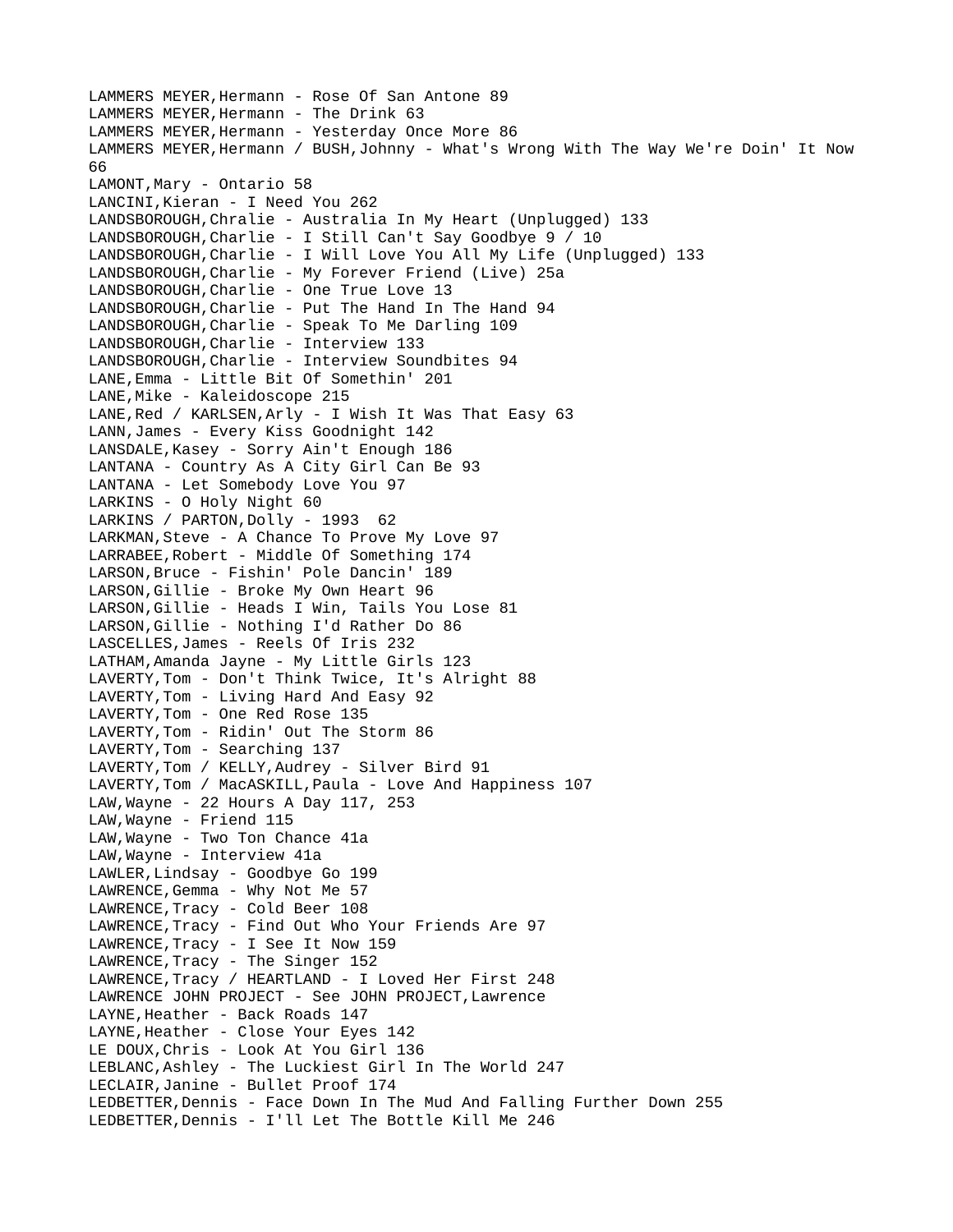LEDBETTER,Dennis - It Might Be The Whiskey 240 LEDBETTER,Dennis - JD's My Whiskey (Not My Name) 235 LEDBETTER,Dennis - Opposite Walls 250 LeDOYT,Travis - Fakin' Love 94 LeDOYT,Travis - That Girl 98 LEE,Albert (with Kelly Lee) - Stay 115 LEE,Albert (with Lucie Diamond) - What I Like About You 73 LEE,Clayton - Between Here And There 67 LEE,Clayton - Broke Again 64 LEE,Clayton - Freedom To Stay 74 LEE,Donovan - 10 Minutes From Little Rock 206 LEE,Donovan - She Stays 213 LEE,Erica Sunshine - Drinking And Driving Me Crazy 179 LEE,Erica Sunshine - Georgia For This 186 LEE,Erica Sunshine - What It Takes To Be A Country Man 154 LEE,Gavin - All You Gotta Do Is Dance 282 LEE,Johnny / BRODY,Lane - Yellow Rose 49a LEE,Kelly - Lightning 118 LEE,Kelly (with Albert Lee) - Stay 115 LEE,Mary - Hungry Side Of Love 87 LEE,Mikayla - Ghetto Cowgirl 119 LEE,Mikayla - Might As Well Be Me 116 LEE,Mike - First Class Fool 81 LEE,Mike - I Love To Feel The Wind 102 LEE,Mike - Lover's Triangle 76 LEE,Mike - Texas Tea 78 LEE, Mike - Through And Through 83 LEE,Richard - That Ol' Church 58 LEE,Russell - Amazing 246 LEE,Russell - Do You Hear What I Hear 240, 252 LEE,Russell - Heartache 242 LEE,Russell - High And Low 221 LEE,Russell - I Don't Know Why 244 LEE,Russell - I Often Wonder 228 LEE,Russell - Little Toy Trains 228 LEE,Russell - Meant To Be 225 LEE,Russell - Picture 218 LEE,Russell - The Little Drummer Boy 240 LEE,Russell - Time Of Your Life 239 LEE,Russell - What Do I Do 224 LEE BAND,Russell - First Time 233 LEE,Steve - Whenever 65 LEECE,Sherry - No Better Than This 47a LEFROY - Another Day 242 LEFROY - Close Your Eyes 259 LEFROY - Knockin' On Heaven's Door 227 LEFROY - Mexican Getaway 232 LEFROY - No Rain 242 LEFROY - Through The Night 255 LEFROY,Leslie Ann - Walking On Sunshine 259 LEFT HAND DRIVE - Cowboy Movies 85 LEFT HAND DRIVE - Drivin' Tennessee 33a LEFT HAND DRIVE - Left Hand Drive 28 LEFT HAND DRIVE - My Weakest Point 31a LEHMAN, Ren - Diamonds In The Rain 70 LEHMAN, Ren - The Arms of Love 68 LEHMAN, Ren - Thorny Garden 80 LEHMAN, Ren / OSTLER, Marie - Honey Coloured Frame 59 LEIGH,Danni - Longneck Cigarettes 25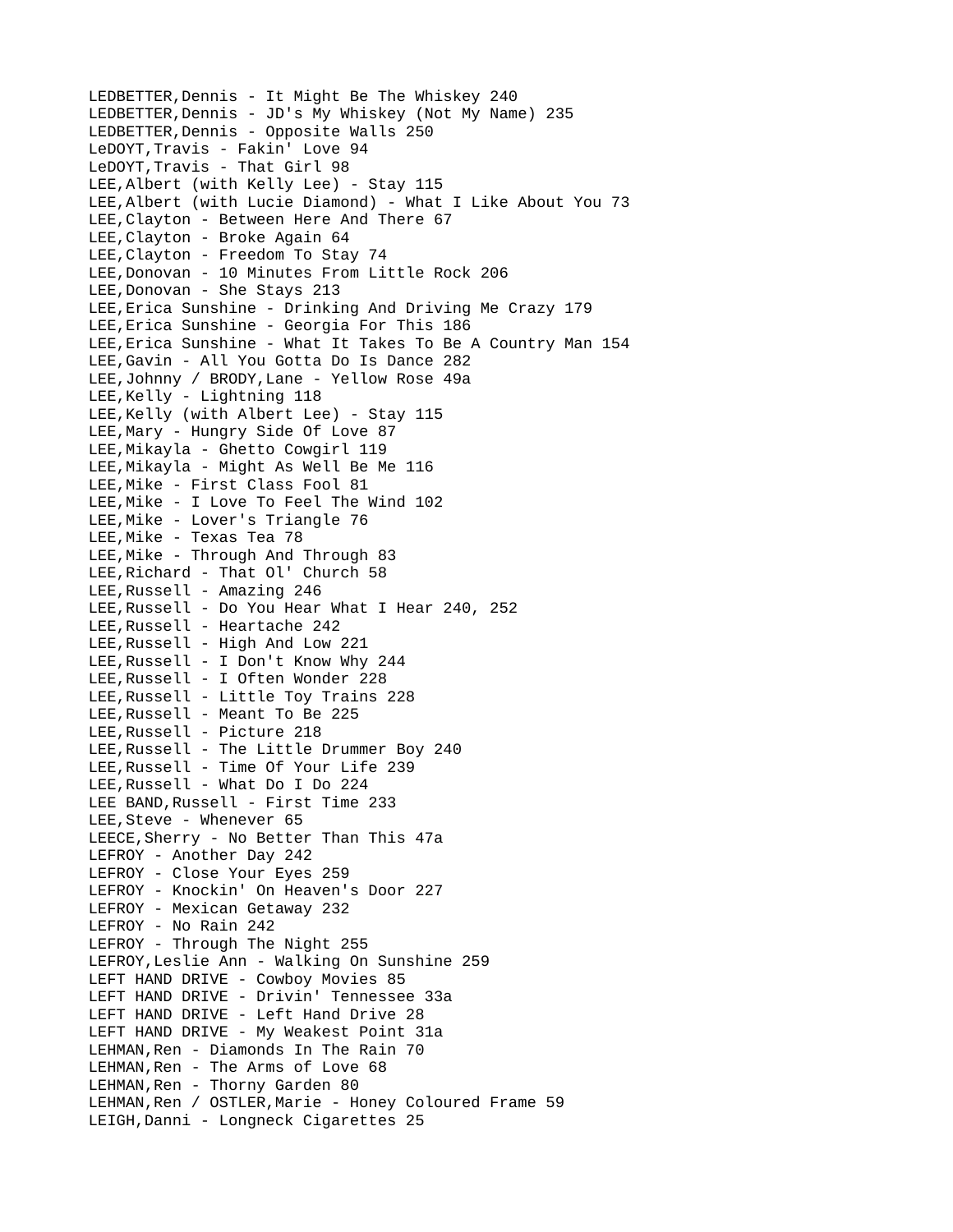LEIGH,Danni - Honey I Do 18 LEIGH,Danni - Honey I Do (VIDEO) 39 LEIGH,Danni - House Of Pain 44 LEIGH,Danni - I Don't Feel That Way Anymore 20 LEIGH,Danni - Interview & Documentary (VIDEO) 39 LEIGH,Danni - Last Train To San Antone 51a LEIGH,Danni - Quarter Over You 101 LEIGH, Danni - Sometimes 39 LEIGH,Danni - Little Things 28 LEIGH,Sonia - Ain't Dead Yet 163 LEIGH,Sonia - Put It In Your Pocket 188 LEIGH,Heather - Eventually 22 LEITCH,Donovan / BUTTERILL,Kenny - Gaia Blues 190 LEN,Johnathan - A Woman Like That 268 LEONARD,Fred - Back Roads 57 LEONARD,Fred - Cincinatti Town 55 LEONARD,Fred - Eye To Eye 61 LEONARD,Fred - Grandad's Favourite Song 66 LEONARD,Fred - Paula Jane 63 LEONARD,Fred - Playing Country Music 53 LEONARD,Fred - You Are The One That I Love 59 LESLIE ANN - Dream Is You 241 LEVY,Julie - Freedom For Sale 35 LEWINGTON,Brian (& VISION) - It's The Wrong Name Beneath The Picture 200 LEWINGTON,Brian (& VISION) - Walk On The Outside 2 LEWIS,Linda Gail - Baby I'm In Love 44a LEWIS,Linda Gail - Dancin' 'Round And 'Round 10 LEWIS,Linda Gail - Here Ever After 6 LEWIS,Linda Gail - Interview - Part 1 10 LEWIS,Linda Gail - Interview - Part 2 11 LEWIS,Linda Gail - Interview - Part 3 & 4 12 LEWIS,Linda Gail / MORRISON,Van - Let's Talk About Us 23 LEWIS,Lorraine & SPROCKETT - Love Every Time 118 LEWIS,Lorraine & SPROCKETT - Love Is 115 LEWIS,Tony - Bad Case Of Love 20 LEWIS,Tony - You Are The Dream 13 LIDIN,Angela - Hearts May Be Broken 55a LIDIN.Angela - Sweet Love 51 LILLY OF THE WEST - If Wishes Were Horses 35a LILLY OF THE WEST - My Window Faces The South 163 LILLY OF THE WEST - Rescue 68 LILLY OF THE WEST - Who Knows What Tomorrow May Bring 160 LILY - (See JAMES,Lily) LINDEEN,Ally - Teardrops Dry 185 LINDSAY,Jim - I Believe In Angels 167 LINE DANCE HEAVEN - Alien Line Dance 7 LINO - I Won't Stand In Your Way 169 LISBERG,Jens - You Shouldn't Walk 104 LISSET,Ashliegh - Target On My Heart 189 LITTLE,Donna - Can't Laugh Away The Tears 23 LITTLE,Donna - Straight From The Heart 16 LITTLE BIG TOWN - Don't Waste My Time 41 LITTLE BIG TOWN - Everything Changes 45 LITTLE SISTER - Something To Talk About 2 LITTLE TEXAS - God Blessed Texas 227 LITTLE TEXAS - My Love 238 LITTLE TEXAS - This Time It's Real 238 LITTLE TEXAS - What Might Have Been 229 LITTLE TEXAS / ROSS,Andy - Back On The Backroads 216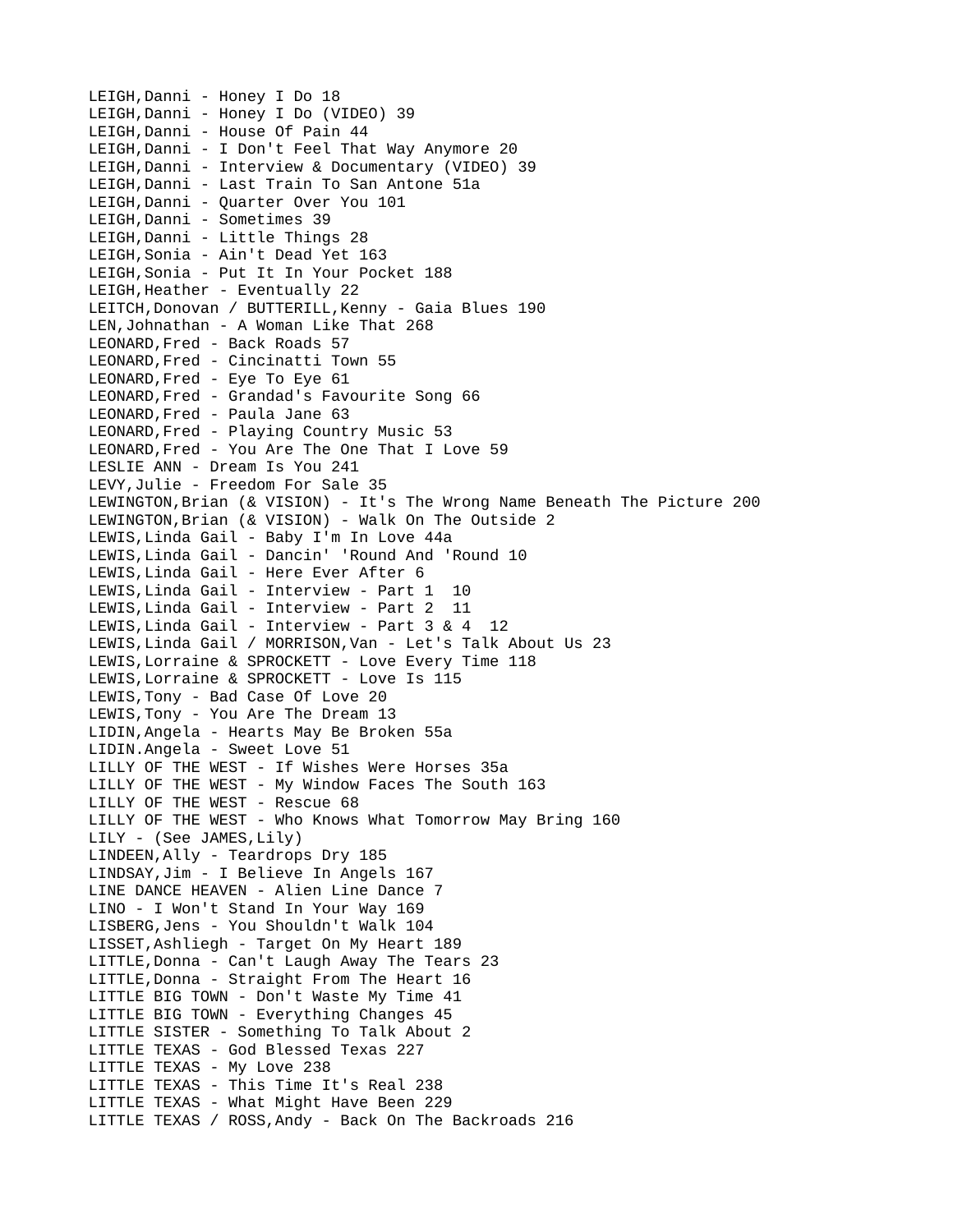LIVE ISSUE - Vacation 166 LIVERPOOL EXPRESS - Games People Play 226 LIVEWIRE - Heart Burn 150 LIVEWIRE - Lies 168 LIVEWIRE - Tater Fed 154 LLOYD,Craig - One Last Time 259 LLOYD, Craig - They Know 264 LLOYD,Samantha - Catch A Ride 211  $LLOYD$ , Samantha - Now That You $\hat{Q}$ re Gone 209 LOBO - I Don't Want To Want You 100 LOBO - I'd Love You To Want Me 101 LOBO - Me And You And A Dog Named Boo 101 LOBO - Interview 101 LOCATION OF INCIDENT - Hometown Hottie 191 LOCKLIN,B.J. - Hogtied 54 LOCKSLEY,Andy - Too Many Miles 30a LOCORRIERE,Dennis - Passion Street 16a LOCORRIERE,Dennis - Shine, Son 19 LOCORRIERE,Dennis - Interview 16a LOEY - One More Try 173 LOGAN,Travis - Down To Earth Kinda Man 106 LOGAN,Travis - Fishing For Your Dreams 122 LOGAN,Travis - I Wouldn't Want To Live 89 LOGAN,Travis - Kitchen Table 126 LOGAN,Travis - Ride Into Tomorrow 144 LOGAN,Travis - The Girl Who Made This Cowboy Cry 121 LOLENE - Clean Up 55 LOLENE - Slow Burn 39 LOLENE - The Man I Love 42 LOLITA - Ladytown 66 LONESOME BOB - Heather's All Bummed Out 42 LONESTAR - Amazed (Acoustic Version) 212 LONESTAR - Amazed (Captain's Mix) 10a / 16a / 212 LONESTAR - Amazed (Original Version) 11 / 212 LONESTAR - I Want A Love 212 LONESTAR - Never Enders 209 LONESTAR - Interview 17 LONG AND SHORT OF IT,The - Twin Flames 164 LOREN,Gina - Though You're Gone 11 LOS PISTOLEROS - Guaran-Damn-Tee 41 LOS PISTOLEROS - Break For The Border 25a LOS PISTOLEROS - Swingin' With The Chickens 20 LOST HOLLOW - Drifting 177 LOST HOLLOW - Heaven Knows 180 LOST HOLLOW - Ten Thousand Ways 188 LOST HOLLOW - Water And Oil 182 LOTZ,Brityn - Back To Lafayette 99 LOUDERMILK,John D - The Language Of Love 164 LOUDERMILK,John D - Tobacco Road 165 LOUNIBOS,Mike - Dance Little Jo-Jo 102 LOUNIBOS,Mike - Ring In Time 106 LOUNIBOS,Mike - This Old Guitar 103 LOVE AND THEFT - Candyland 216 LOVE,Stephen A. - Never Be Anyone Else But You 155 LOVEJOY,Aubrey - All I Have To Offer You Is Me 140 LOVEJOY,Aubrey - California Blues 118 LOVEJOY,Aubrey - It Was Almost Like A Song 143 LOVEJOY,Aubrey - My Heart Is Not What It Used To Be 120 LOVEJOY,Aubrey - Neon Moon 134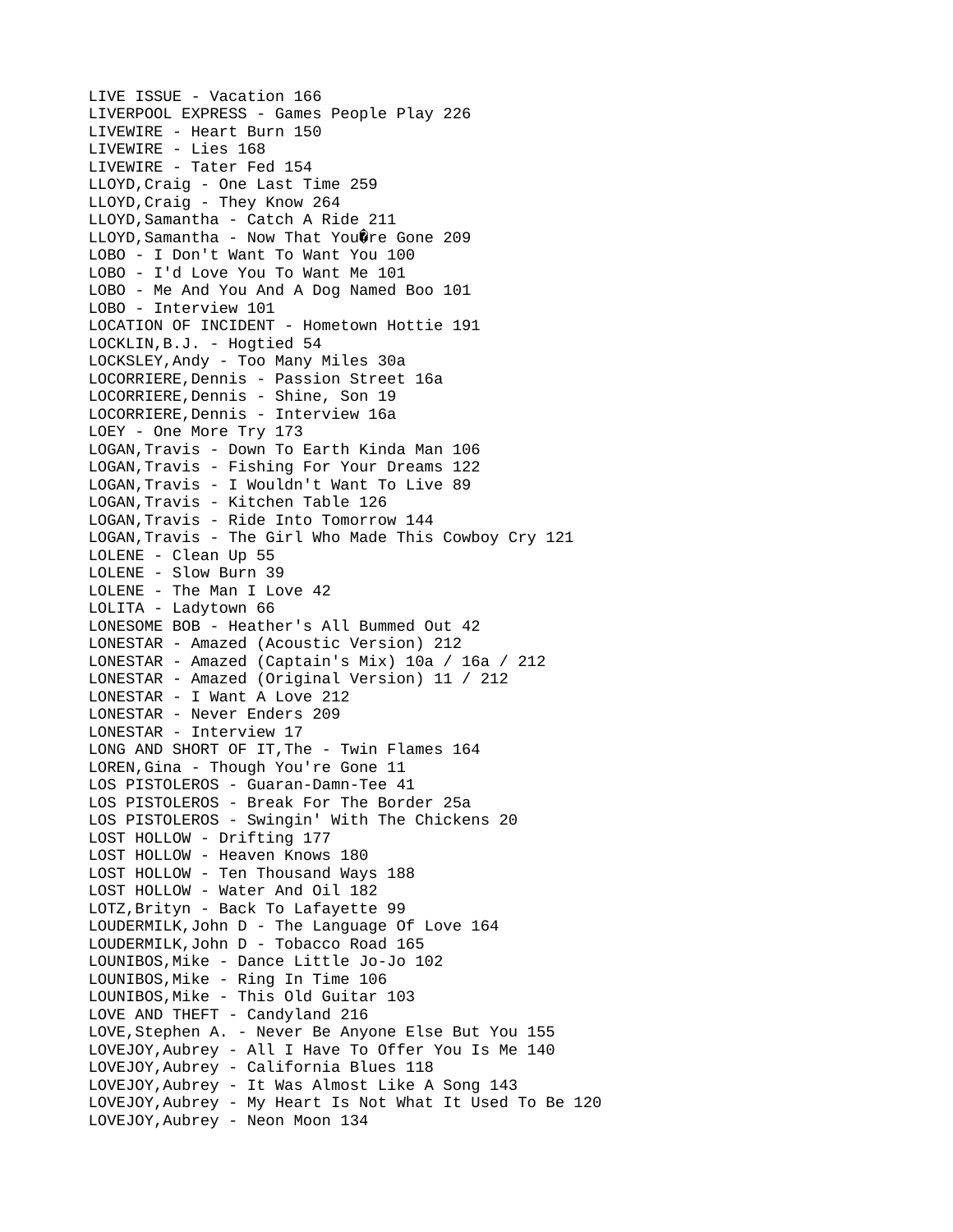LOVEJOY,Aubrey - Silence In The Wind 137 LOVEJOY,Aubrey - The Cheating Kind 126 LOVEJOY,Aubrey - There's No Getting Over You 200B LOVEJOY,Aubrey - Watchin' Robin Like A Hawk 145 LOVEJOY,Aubrey - Why Don't You Spend The Night 131 LOVELESS,Patty - Bluegrass, White Snow 60 LOVELESS, Patty - Can $\hat{\mathcal{C}}$ t Get Enough 51a LOVELESS,Patty - Cheap Whiskey 38 LOVELESS,Patty - Christmas Time's A-Comin' 72 LOVELESS,Patty - How Can I Help You Say Goodbye 35a LOVELESS,Patty - I Try To Think About Elvis 34a LOVELESS,Patty - I Wanna Believe 66 LOVELESS, Patty - Lovin $\hat{\mathbf{\theta}}$  All Night 55 LOVELESS,Patty - My Heart Will Never Break This Way 25a LOVELESS,Patty - On Your Way Home 61 LOVELESS,Patty - That's The Kind Of Mood I'm In 21 LOVELESS,Patty - The Boys Are Back In Town 35 LOVELESS,Patty - The Last Thing On My Mind 26 LOVELESS,Patty / JONES,George - You Don't Seem To Miss Me 46a LOVELESS,Patty / TRITT,Travis - Out Of Control Raging Fire 32a LOVELY IS TO THE BONE - Sunshine 232 LOVETT,Lyle - If I Had A Boat (Live) 9 LOVVORN,Freddy - Take The Smile From Your Face 63 LOWTHIAN.Leonard Wayne - Brand New Head 56 LOWTHIAN,Leonard Wayne - Hank Drank 47 LOWTHIAN,Leonard Wayne - Make It Across 50 LOWTHIAN,Leonard Wayne - That's Life 44 LUCAS - Ain't It Beautiful 113 LUCAS,Matt - I'm Moving On 14 LUCY ANGEL - Crazy Too 200, 279 LUCY ANGEL - Only Woman Left 142 LUCY ANGEL - Yard Sale 231 LUGE,Harry - Ain't Your Fault 236 LUKE,David / RONELLE,Biddy - Let The Music Play 261 LUKE & MEL - Bad Habit 214 LUKE THE RENEGADE - If It Feels Good 7 LUKE THE RENEGADE - One More Bar 1 LUKE THE RENEGADE - Whisky To Wine 3 LUMAN,Bob - Let's Think About Living 160 LUSK,Michael - High Class 161 LUSK,Michael - My Best Friend 191 LUSK,Michael - Stone Cold Embers 50 LUSK, Michael - Try 169 LYNAE, Rachele - Fishin' For Something 176 LYNAM,Ray / BEGLEY,Philomena - She Sang The Melody 230 LYNAM,Ray / BEGLEY,Philomena - The Fire Of Two Old Flames 184 LYNCH,Richard - A Better Place 208 LYNCH,Richard - Country Music Isn't Country Music Anymore 233 LYNCH, Richard - Grandpappy 274 LYNCH,Richard - Hurtin Cheatin Lyin Country Song 269 LYNCH,Richard - It's All In My Head 201, 279 LYNCH,Richard - Keyboard Cowboy 245 LYNCH,Richard - Pray On The Radio 238 LYNCH,Richard - Rodeo Town 267 LYNCH,Richard - You Show Me Yours 205 LYNCH,Richard / YATES,Billy - She's Got Me Drinkin' Again 198, 278 LYNCH,Tayler - New Day 201 LYNN,Bobbie - Kiss Me Where I Stand 49a LYNN,Diana - My Prayer 37a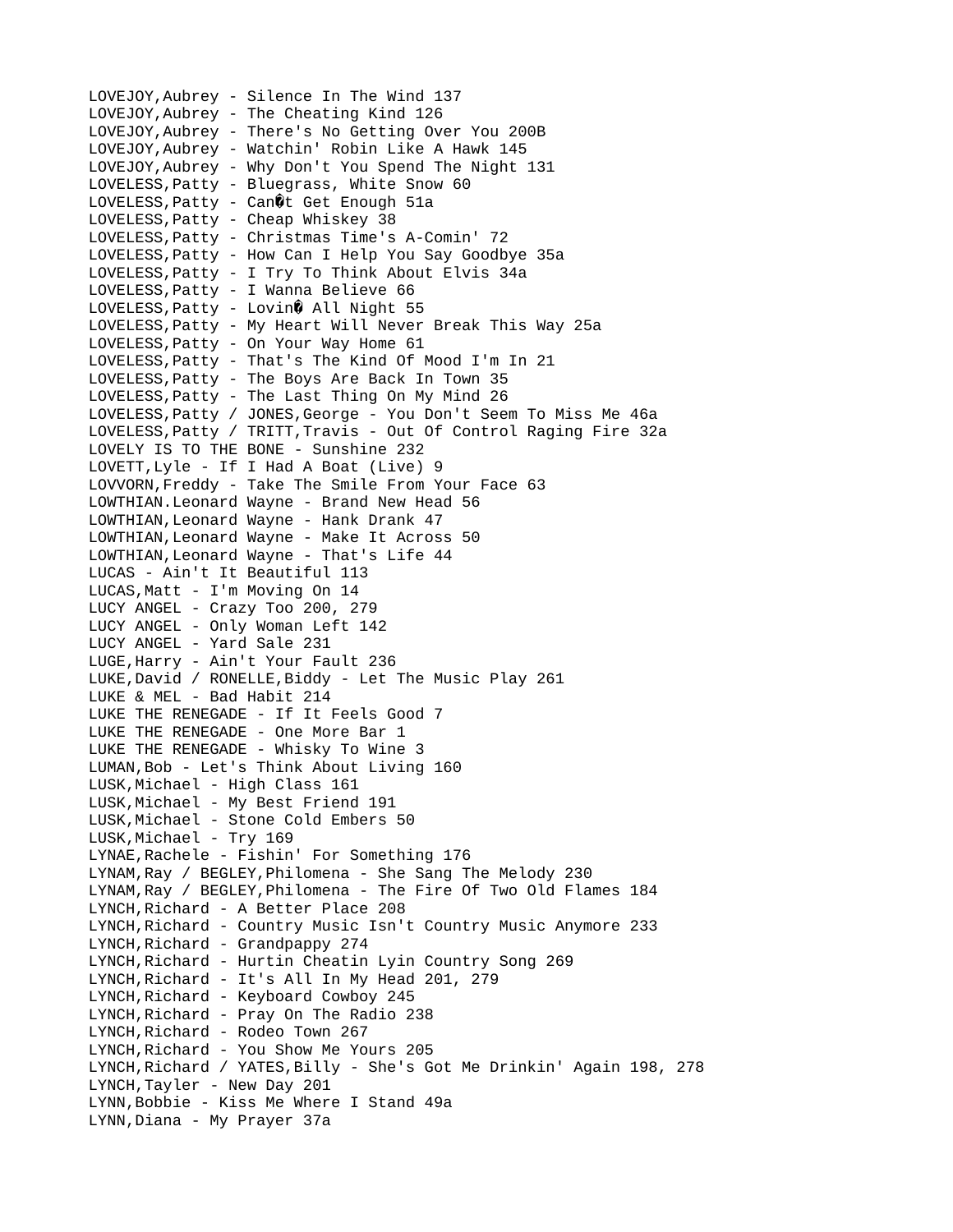LYNN,Laura - Cross That Line 93 LYNN,Loretta - I Can't Hear Music 30 LYNN,Loretta / BATES,Jeff - After The Fire Is Gone 195 LYNN,Matrasa - The Cowgirl Rides 256 LYNN,Sherry - Girls Will Be Girls 185 LYNN,Sherry - Wrong Train 87 LYNN,Sherry / GAYLE,Crystal - Beautiful Life 174 LYNNE,Karen - Blue Mountain Rain 99, 249 LYNNE,Karen - Little Mountain Church House 175 LYNNE, Karen - The Man I Love 54 LYNNE, Karen - This Ring 79 LYNNE, Karen - Unbreakable Heart 154 LYNNE,Karen - Walk Slow 177 LYNNE, Karen - Interview 99 LYNNE,Kassidy - Baby Just Cruise 235 LYNNE, Michael - Missing You 222 MAC & O - You Were Never Too Far From My Mind 104 MAC GILLAVRY, Maureen - All Love Is 254 MacASKILL,Paula - A Mother's Place 46 MacASKILL,Paula - A Single Yellow Rose 43a MacASKILL,Paula - Back In Love By Monday 20 MacASKILL,Paula - Don't Go Away Mad 8 MacASKILL,Paula - Dreaming Of The 50s 87 MacASKILL,Paula - Eighteen Wheels & A Dozen Roses 90 MacASKILL,Paula - Higher Ground 104 MacASKILL,Paula - How's The World Treating You 166 MacASKILL,Paula - I Miss Who I Was With You 12 MacASKILL,Paula - I'll Never Find Another You 113 MacASKILL,Paula - Lay Down Beside Me 92 MacASKILL,Paula - Like We Never Had A Broken Heart 17 MacASKILL,Paula - Lonestar State Of Mind 10a MacASKILL,Paula - One More Goodbye 6 MacASKILL,Paula - Part Of The Journey 56 MacASKILL,Paula - Say You Love Me 52 MacASKILL,Paula - Setting The Woods On Fire 169 MacASKILL,Paula - Someone Is Looking For Someone Like Me 84 MacASKILL,Paula - That's What I Like About You 15 MacASKILL,Paula - Interview 56 MacASKILL, Paula / LAVERTY, Tom - Love And Happiness 107 MACK,Hayley - Falling 228 MACKEY, Bobby - Johanna 5, 171 MacWATT,Malcolm - Raining Down In Nashville 262 MADELEINE - Golden Room 28a MADISON STATION - Back In The Day 210 MADS T - I'll Be There 196 MADS T - In My Dreams 194 MAE,Caitlin - A Candle For Christmas 264a MAGEE,Curtis - Daddy's Boy and Momma's Baby 78 MAGEE,Curtis - It Takes An Irish Man To Sing An Irish Song 116 MAGEE,Curtis - Making Friends 124 MAGEE,Curtis - Picture Of Jesus On The Wall 138 MAGEE,Curtis - Sun In The Morning 42 MAGEE,Curtis - Titanic 161 MAGEE,Curtis & Natasha - Daddy And Me 149 MAGIC CAR - Night So Blue 48 MAGIC CAR - Phobic Phoebe 43 MAGIC CAR - Three Cornered Hat 36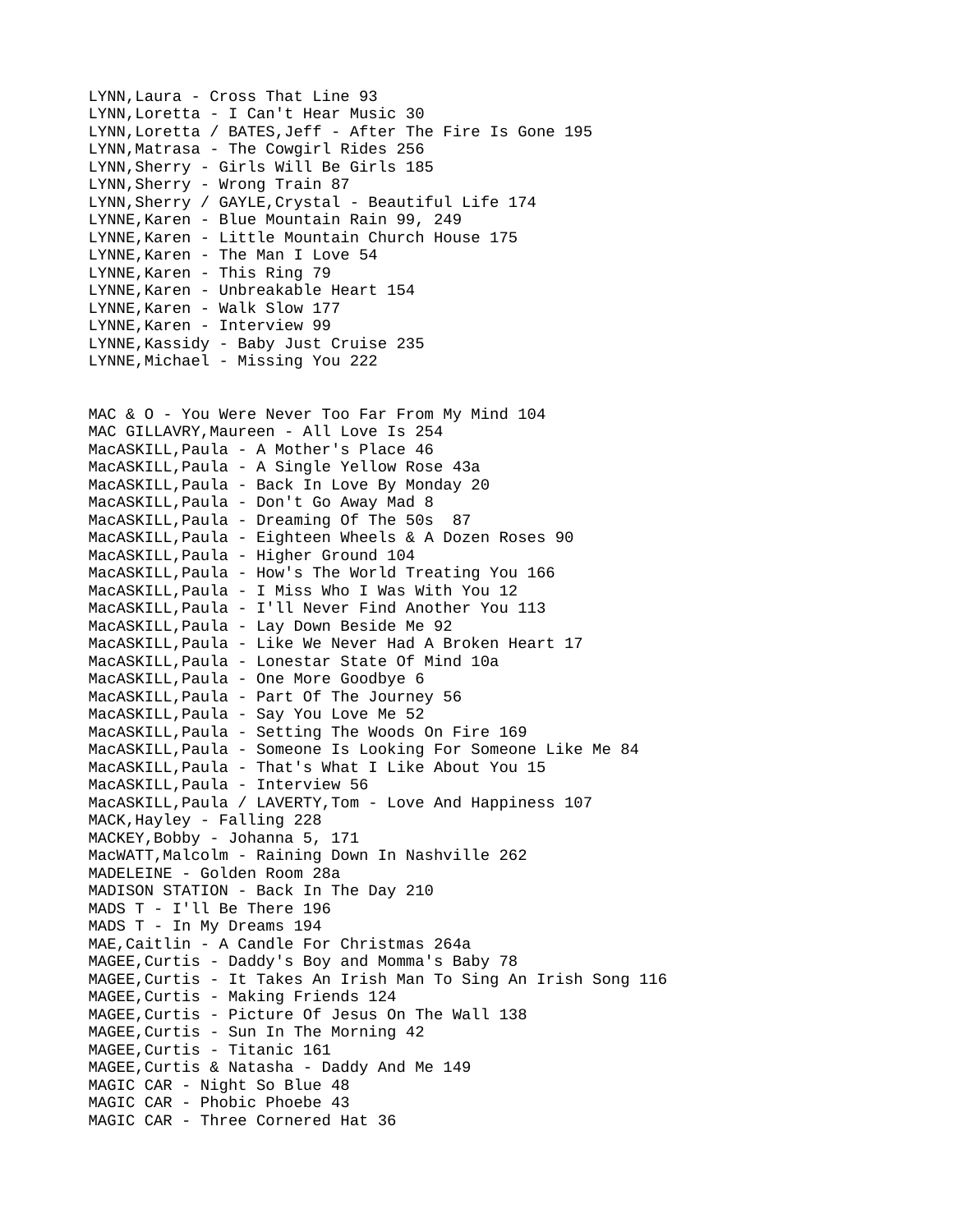MAGIC CAR - Too Lonesome Cowboy 39a MAGILL - Mother 45a MAGS - Bump 238 MAGS - Emotional Honesty 250 MAGS - I Never Believed In Santa Claus 240 MAGS - Light Of A Clear Blue Morning 255 MAGS - Run 234 MAGS - Strong Enough 236 MAGUIRE,Thomas - Where Did We Go Wrong 10 MAGUIRE,Thomas & ENNIS,Fhionna - When The Mornin' Comes 112 MAINES Jr,John - Bottle In My Hand 166 MAINES Jr,John - When I Look Into Your Eyes 172 MAIR,Wallace - Forever Dreamin' 248 MAJOR DUNDEE - The Song 38 MAJORS,Lee - The Unknown Stuntman (Theme To The Fall Guy) 223 MALLOY, Mitch - If It Was Up To Me 71 MALO,Tony - Where Geronimo Died 34 MAKENNA & BROCK - Burnin' The Night Down 203 MAKEPEACE,Dennis - Words Can't Wait 59a MANDY - See STROBEL, Mandy MANIFOLD,Keith & Louise - You Are 12 MANSER,Vicki - Could If I Wanted To 263 MANTZ BROTHERS - One Kiss At A Time 212 MAPHIS,Joe - Fire On The Strings 145 MAPHIS,Joe - Jubilo 44a MARIETTA STATION - Can't Make You Care 45 MARIETTA STATION - Not Over Yet 51a MARIETTA STATION - Running On Love 18 MARIETTA STATION - Same Old Homesick Me 23 MARIETTA STATION - Wind Of Change 57 MARKIN,Allan - Cowboy Mid-Life Crisis Blues 217 MARKIN,Allan - Gonna Love 'Em To Death (If It Kills Me) 214 MARKIN,Allan - I Believe (In Loving You) 255 MARKIN,Allan - I'm Still Standing 221 MARKIN,Allan - Sickle Moon 212 MARKIN,Allan - Too Late Now 219 MARKLEY,Scott - The Good Days Are Over 82 MARKLEY,Scott - Unconditional Love 79 MARKWELL,Lee - Believin' Again 43 MARKWELL,Lee - You're The Angel 15 MARKWELL,Lee & WILDWOOD - Countrified 12 MARKWELL,Lee & WILDWOOD - Let The Mystery Be 13 MARKWELL,Lee & WILDWOOD - My Lady And Me 10 MARRO, Dan - After All This Time 41 MARRO,Dan - Getting Over You 37a MARSHALL-PETRONE - Grab Your Beer 113 MARSHALL,Sonny - Marriage On The Rocks 32a MARSHALL,Sonny - Sally In Dallas 25 MARSTON FERRY - Big Boned Baby 18 MARSTON FERRY - Do You Want To Make Love (Or Fight Tonight) 53 MARSTON FERRY - Honey 27 MARSTON FERRY - I Ain't Changed A Bit 55 MARSTON FERRY - Mexican Boxing Glove 25a MARTIN,Andy - More... 81 MARTIN,Andy - You Give My Heart A Beatin' 40 MARTIN,Brad - Before I Knew Better 39a MARTIN, Carolyn / BOSTON, Charlie - What's Good For You 181 MARTIN,Chance - We're All Here 90 MARTIN,Craig J. - Let Him Walk You Home 100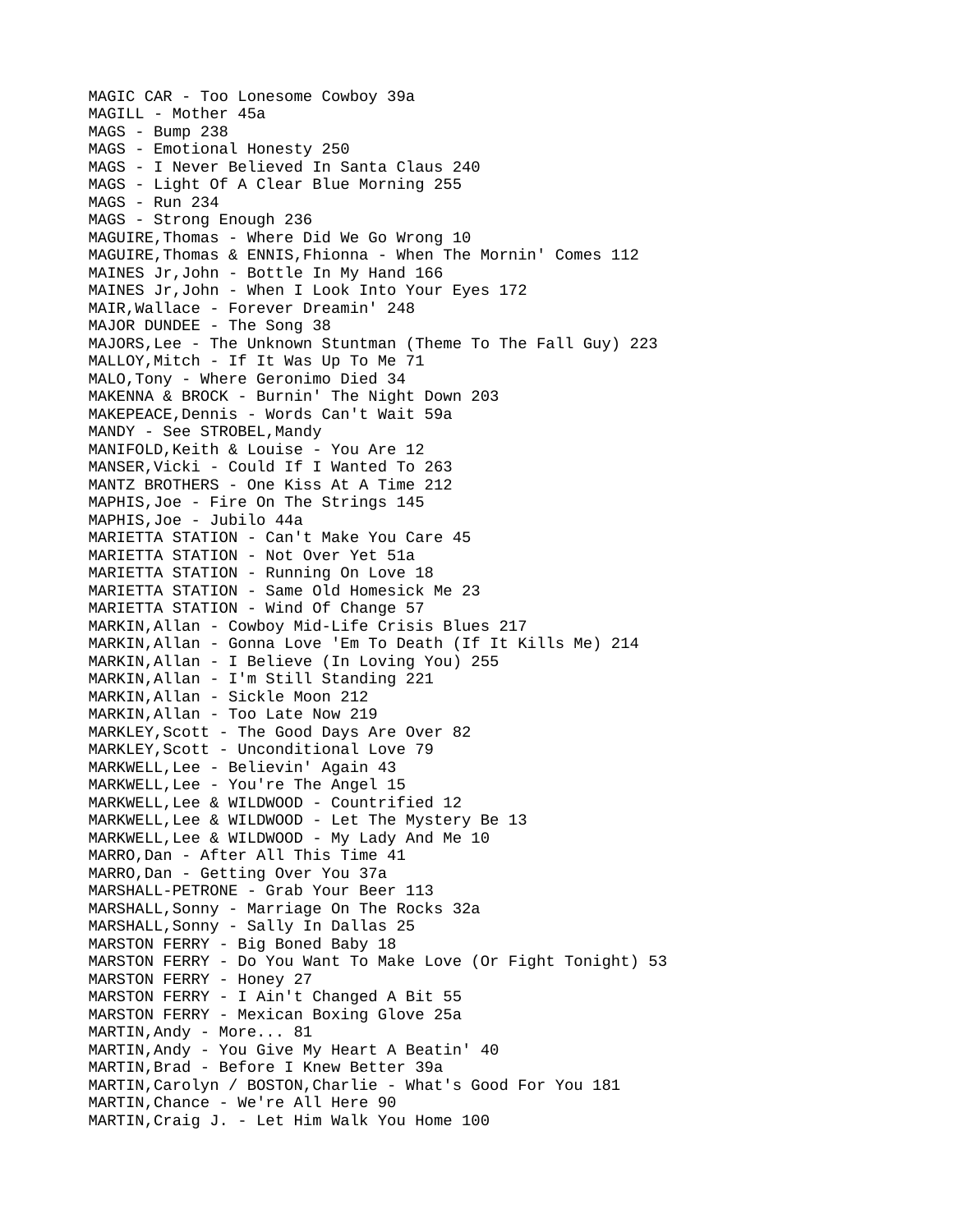MARTIN,Macy - Baby What Ya Doing 202 MARTIN, Michael - Country Music Has Gone To Hell 109 MARTIN,Michael - Played The Game 11, 163 MARTIN, Michael - That Old Truck 48 MARTIN, Michael - Woman On The Run 28 MARTIN,Robert - The Patience Of Job 70 MARTIN,Roy - In A Moment Of Weakness 76 MARTIN,Roy - The Way You Move My Heart 72 MARTIN,Roy I'm Gonna Be There 96 MARTIN,Wendy - Eyes Of The Children 252 MARTINDALE, Wink - Deck Of Cards 134 MARTINEZ,John Arthur - Rio Grande Rodeo Night 101 MASON - 48 Now To Each Day 141 MASON - It Was Me Who Left Her 147 MASON - My Country Home 144 MASON - When Freedom Comes 138 MASON,Mila - Run Like A Girl 197 MASON,Peter - Lorraine 4 MASON,Peter - Older Man 115 MASON,Peter - Paradise 112 MASON,Peter - Somebody Help Me 100 MASON,Peter - Time So Far Away 120 MASON,Peter - Walking On A Tightrope 1 MASON,Peter - Interview 138 MASTERS,Rip - Big Red '57 6 MASTRO, Maura McKinney - Nashville 94 MASTRO, Maura McKinney - So Good 90 MATASSA,Lisa - I Won't Ask 172 MATASSA,Lisa - Somebody's Baby 167 MATASSA,Lisa - The Christmas Song 168 MATEKI,Paul - Sedona 25 MATEKI,Paul - Standing On The Rock 38 MATEKI,Paul & Helen - Christmas Dreamin' 48a MATEKI,Paul & Helen - We've Got A Love 46 MATEKI,Paul / ASHWORTH,Ernie - Ernie & Paul 26 MATEKI,Paul / ASHWORTH,Ernie - Female Champion Wrestler From Texas 37 MATHER,Leslie Cours - Countrified 199 MATHER,Leslie Cours - Hell Hath No Fury 202 MATHER,Leslie Cours - Santa Baby (You'll Be Mine) 204 MATHER,Leslie Cours - That Was The Whiskey 206 MATHER,Leslie Cours - We Should Try Again 232 MATHER,Leslie Cours / Dorff,Steve - Another Christmas Loving You 216 MATHEWS,Blair - Fabulous Day 187 MATHEWS,Blair - Ride 201 MATSON,T. Paul - I Won't Fall Down 42 / 43 MATSON,T. Paul - If I'd Been There 152 MATSON,T. Paul - Little Miss Heartache Can 88 MATSON,T. Paul - So Alone 85 MATSON,T. Paul - This Time Around 150, 262 MATSON,T. Paul - This Time Around (Remix) 151 MATSON,T. Paul - While I Am Still Here 187 MATTEI,Re - Country Love 186 MAURO, A.P. - Unfaithfully 191 MAVERICKS - Hot Burrito #1 10 MAY, Holly - Go Big Or Go Home 187 MAY,Tony - Mother Earth 4 MAY,Tony - What The Hell's Going On 92 MAY,Willemijn - I Will Fall 195 MAYER,Bryan - This Is Me 186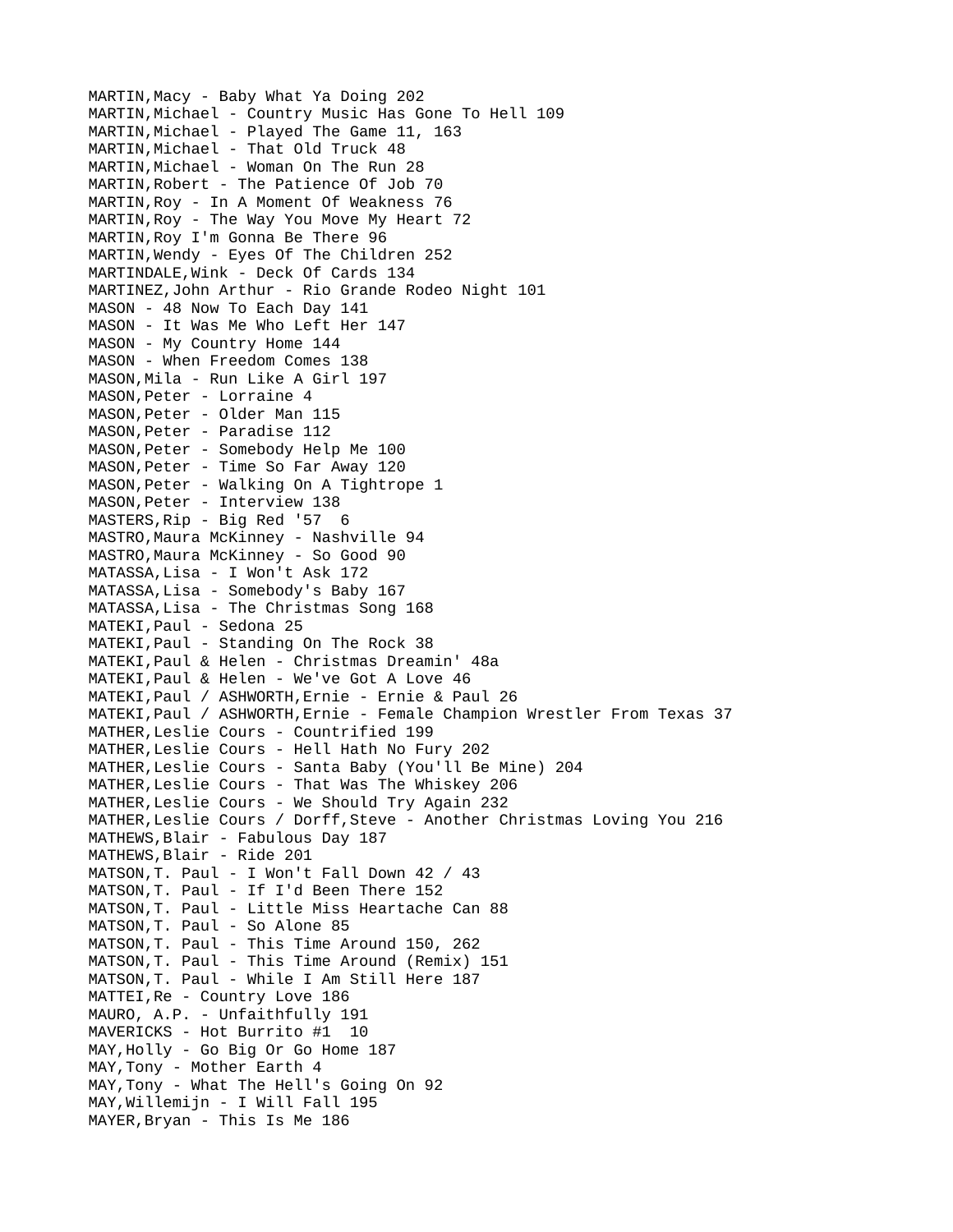MAYTON,J.P. - El Toro Pu Pu 124 MAYTON,J.P. - Kisses From The Dog 120 MAYTON,J.P. - No Lonely Like The Lonely 123 MAYTON,J.P. - Old Forgotten Dad 126 MAYTON,J.P. - Seat Belts On The Bar Stool 87 MAYTON,J.P. - Today I Started Loving You Again 122 McALLEY, Nick - This Hat 43 McALLISTER,Jason - Fallen Angel 118 McALLISTER,Jason - Right Beside Your Heart 122 McALLISTER,Jason - You Can't Break A Broken Heart 125 McANTHONY,George - Bluegrass Saturday Night 45 McANTHONY,George - Dust Off My Boots 146 McANTHONY,George - Great Spirit (Radio Edit) 69 McANTHONY, George - Horseman 148 McANTHONY,George - I'm Not Afraid 124 McANTHONY,George - Italian Linedance Crowd 127 McANTHONY,George - Mexico Medley 144 McANTHONY,George - Mississippi River Dance 22 McANTHONY,George - Nashville Calling 150 McANTHONY,George - Never Give Up 97 McANTHONY,George - Put Me Down 25 McANTHONY,George - Seed Of Change 99 McANTHONY,George - Show Me The Way 152 McANTHONY,George - Steve The Hawk 142 McANTHONY,George - Twenty Years On The Road 122 McANTHONY,George - Waiting For You 133 McANTHONY, George / VAN ALTENA, Dick - Mother Nature 130 McANTHONY,George / VAN DER GRIENDT,Jacqueline - Bridge To El Dorado 120 McBRIDE,Martina - I Love You 11 McBRIDE,Martina - Let It Snow, Let It Snow, Let It Snow 12a McBRIDE,Martina / PRICE,Ray - An Affair To Remember 190, 273 McBRIDE & THE RIDE - Anything That Touches You 40 McBRIDE & THE RIDE - Squeeze Box 43 McCABE,John - Stranger In My House 57 McCALL, C. W. - Roses For Mama 75 McCALL,Michael - Meant To Love You 235 McCANE,John - Fall Down A Tramp, Stand Up A Lady 30 McCANE,John - High Fashion Queen 33 McCANE,John - Running Round In Circles 60 McCANE,John - 'Scuse Moi My Heart 27 McCANE,John - Who's Gonna Hold Me 68 McCANE,John - Wrap My Arms Around The World 40 McCANE,John - You Close The Door & I'll Get The Lights 25a McCANN, Susan - Adalida 192 McCANN,Susan - Christmas In Ireland 252 McCANN,Susan - Christmas In Ireland (Remix) 264a McCANN,Susan - Love Is Supposed To Be 129 McCANN,Susan - Never Too old To Love 125 McCANN,Susan - Old Man On The Porch 198 McCANN, Susan - Teach Your Children 244 McCARTHY,Nicholas & THE YELLOWSTONE PICNIC BAND - Break Away For The Freedom 112 McCARTHY,Nicholas & THE YELLOWSTONE PICNIC BAND - Ready For The Times To Get Better 110 McCARTHY, Nicholas & THE YELLOWSTONE PICNIC BAND - The Three Bells 106 McCARTHY, Nicholas & THE YELLOWSTONE PICNIC BAND - Tumbling Tumbleweeds 111 McCLAIN,Charly - Sentimental Ol' You 127  $McCLAIN, Charly - Who@s Cheatin' Who 55a$ McCLINTOCK,Cathy-Anne - Crazy 'Bout You 128 McCLINTOCK,Cathy-Anne / DOYLE,Alan - No Matter What 131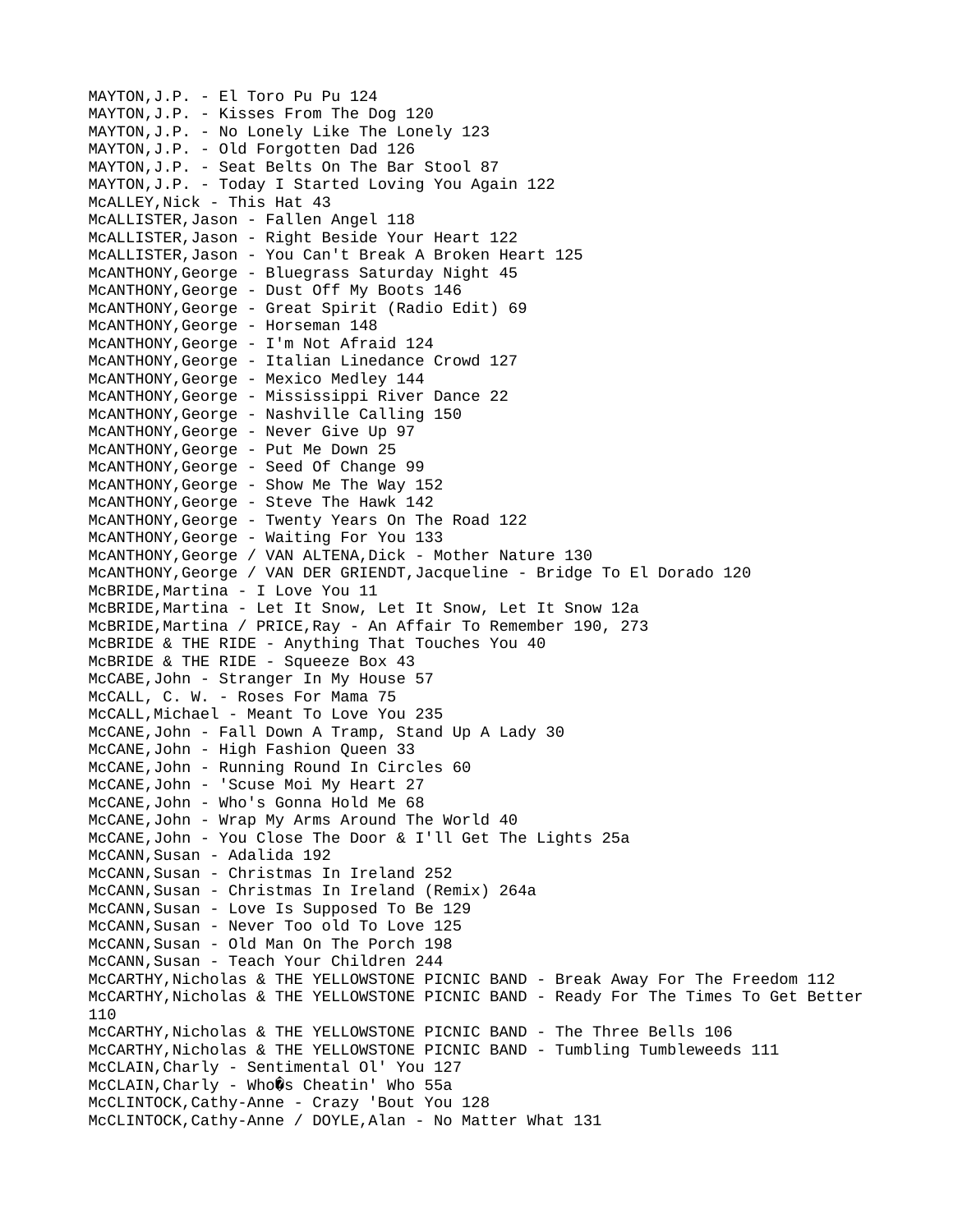McCLINTOCK,Cathy-Anne / O'BRIEN,Tim - I Doubt If It Does To You 125 McCLINTOCK,Steven - I've Seen The City Of New Orleans 85 McCLINTOCK,Steven - I've Seen The City Of New Orleans (Remix) 91 McCLINTOCK, Steven - Knock Knock 19 McCLINTOCK,Steven - My Turn To Cry 33a McCLINTOCK,Steven - Xmas Needs Love To Be Xmas 36a McCLINTOCK,Steven/WHITWORTH,Cathy-Ann - Loved By You 12a McCLINTON,Clay - Oughta Know 157 McCLINTON,Delbert - Come Together 59a McCLINTON, Delbert - When Rita Leaves 31 McCLINTON,Delbert / JONES,Kacey - You're The Reason Our Kids Are Ugly 24 McCOURY BAND, Del/MILLER, Clint - It 0s Too Late 54 McCORMICK,Nuala - Living On Dreams 100a McCORMICK,Nuala / CULBERTSON,Clive - Twelfth Of Never 102 McCOY,Billy - The Hero The Country Laid To Rest 23 McCOY,Charlie / FILT,Anni - Baby Ride Easy 67 McCOY,Charlie / HATFIELD,Vince - The Hatfields And McCoys 215 McCOY,Fran - My Last Farewell 254 McCREADY,Travis - Waltz Across Texas 2, 253 McCULLOCH, Alan - Going My Way 35 McCULLOCH,Alan - Hey Mr Sunshine, Hello 21 McDADE - Jenny Too Hot 219 McDANIEL, Mel - Jukin' 129 McDANIEL, Mel - Plastic Girl 87 McDANIEL,Mel - Real Good Feel Good Song 134 McDANIEL,Mel - She's A Lover Of Lost Causes 135 McDANIEL, Mel - Shoe String 223 McDANIEL,Mel - Take Me To The Country 144 McDANIEL,Mel - Tribute featuring Shoe String & Baby's Got Her Blue Jeans On 149 McDONALD,Jasmine Sean - One Black Rose 255 McDONALD,Tim - Dad 223 McDONALD,Tim - Night Like That 216 McDOWELL,Ronnie - In A New York Minute 42a McELROY,Dave - Closer To God 227 McELROY,Dave - Nowhere With You 231 McELROY,Dave - Without You 223 McENTIRE,Reba - What Do You Say 11 McENTIRE,Reba / RIMES,LeAnn - When You Love Someone Like This 107 McGLYNN,Charlie - Johnny From Tennessee 34 McGLYNN,Charlie - Mexico Way 5 McGOWN,Gene - Knee Deep In The Blues 149 McGRAFF,Tia - Abigail 271 McGRAFF,Tia - Baby's Got A Banjo 196 McGRAFF,Tia - Catfish Deacon (Exclusive Live Hotdisc Session Cut) 86 McGRAFF,Tia - Crazy Beautiful 206 McGRAFF,Tia - Eyes Of My Eyes 82 McGRAFF,Tia - Go Your Own Way 273 McGRAFF,Tia - It Can't Rain Every Day (Unplugged) 210 McGRAFF,Tia - Love-Lies-Bleeding 76 McGRAFF,Tia - Movin' The Smoke Away 210 McGRAFF,Tia - Nineteen 220 McGRAFF, Tia - Strong 268 McGRAFF,Tia - The One I Waited For 198 McGRAFF,Tia - What A Heart Must Do 202 McGRAFF,Tia - Wing Walker 217 McGRAFF,Tia - Interview 86, 210 McGRAW,Sean Patrick - Coming Home With Me 194 McGRAW,Sean Patrick - Fiona 81 McGRAW,Sean Patrick - My So Called Life 145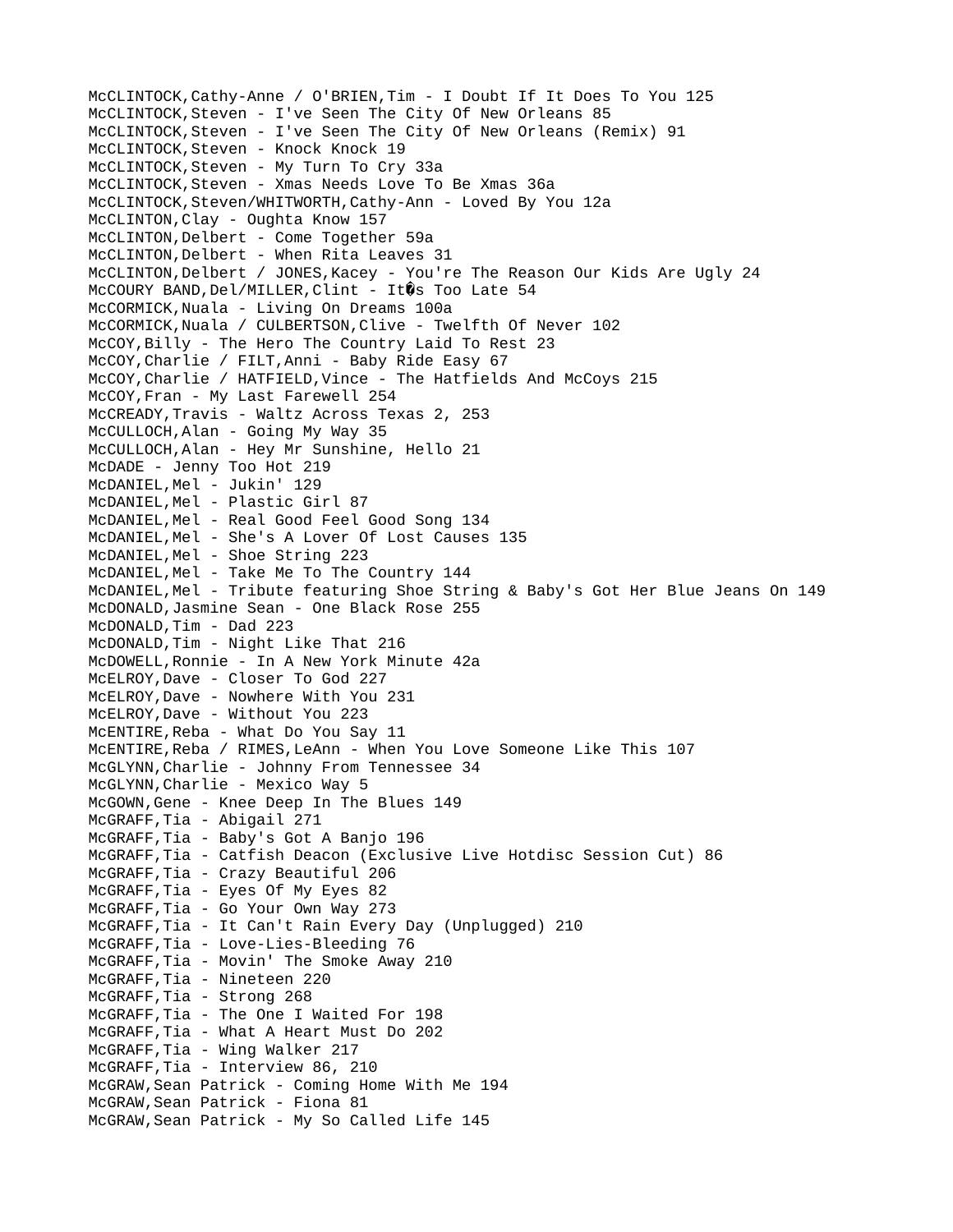McGRAW,Sean Patrick - Rockstar 99 McGRAW,Sean Patrick - Too Far Gone 124 McGRAW,Jim - A Case Of Beer Away 46a McGRAW,Jim - Times Have Changed 42a McGRAW,Tim - Back When 71 McGRAW,Tim - Do You Want Fries With That 79 McGRAW,Tim - Don't Take The Girl 52 McGRAW,Tim - Drugs Or Jesus 77 McGRAW,Tim - How Bad Do You Want It 74 McGRAW,Tim - I've Got Friends That Do 92 McGRAW,Tim - If You're Reading This (Live) 105 McGRAW,Tim - Kristofferson 101, 249 McGRAW,Tim - Last Dollar (Fly Away) 100 McGRAW,Tim - Live Like You Were Dying 69 McGRAW,Tim - My Little Girl 95 McGRAW,Tim - My Old Friend 83 McGRAW,Tim - Please Remember Me 10a McGRAW,Tim - Real Good Man 55 McGRAW,Tim - Suspicions 109 McGRAW,Tim - Tiny Dancer 51a McGRAW,Tim - Watch The Wind Blow By 62 McGRAW,Tim - When The Stars Go Blue 89 McGRAW,Tim / HILL,Faith - I Need You 103 McHUGH,Caroline - Time Has Come 75 McKAY,Tim - Baby Makin' Music 135 McKAY,Tim - Feels Like Home 153 McKAY,Tim - Just This Side Of Heaven 146 McKAY,Tim - Your Song 149 McKEARY BAND, Noel - Fire Still Burning 228 McKEARY BAND, Noel - Just Seeing You 232 McKEARY BAND, Noel - One Way Train 219 McKEARY BAND,Noel - Pretty Girl 225 MCKEARY BAND, Noel - When  $I\hat{\mathbf{Q}}$ m With You 222 McKELLAR,Helen Jayne - Last Minute 241 McKELLAR,Helen Jayne - Twisted 247 McKENZIE - Goldrush 112 McKENZIE - I Can't Sleep 135 McKENZIE / HAMILTON IV,George - Ice Road Truckers 123 McLEAN,Kim - Ain't No Glory 125 McLEAN,Kim - Cracks In The Concrete 128 McLELLAND,Sandy - Cross The Line 243 McLELLAND,Sandy - I Believe In You (Unplugged) 252 McLELLAND,Sandy - I've Ever Known 249 McLELLAND,Sandy - We Always Will 240 McLELLAND, Sandy - Interview 252 McLENNAN, Boomer - Arizona Sunsets 19 McLENNAN,Boomer - Every Beat Of My Heart 55a McLENNAN,Boomer - Keeper Of The Key 26 McLENNAN,Boomer - Ride Cowboy Ride 30 McLENNAN, Boomer - She's My Lady 15 McLENNAN, Boomer - What A Wonderful Night 12a McLEOD,A J - Mary ('Til The Cows Come Home) 248 McLERNON,Chris - Dylan And Old John Prine 126 McLERNON,Chris - Old Log Cabin 128 McLERNON,Chris - Restless Ramblin' Man 123 McLERNON,Chris - Steal My Heart Away 31a McLERNON,Chris - Won't Look Back Again 28a McLOUD,Sara - Sometimes 119 McMILLAN,Michael - A Better Place 249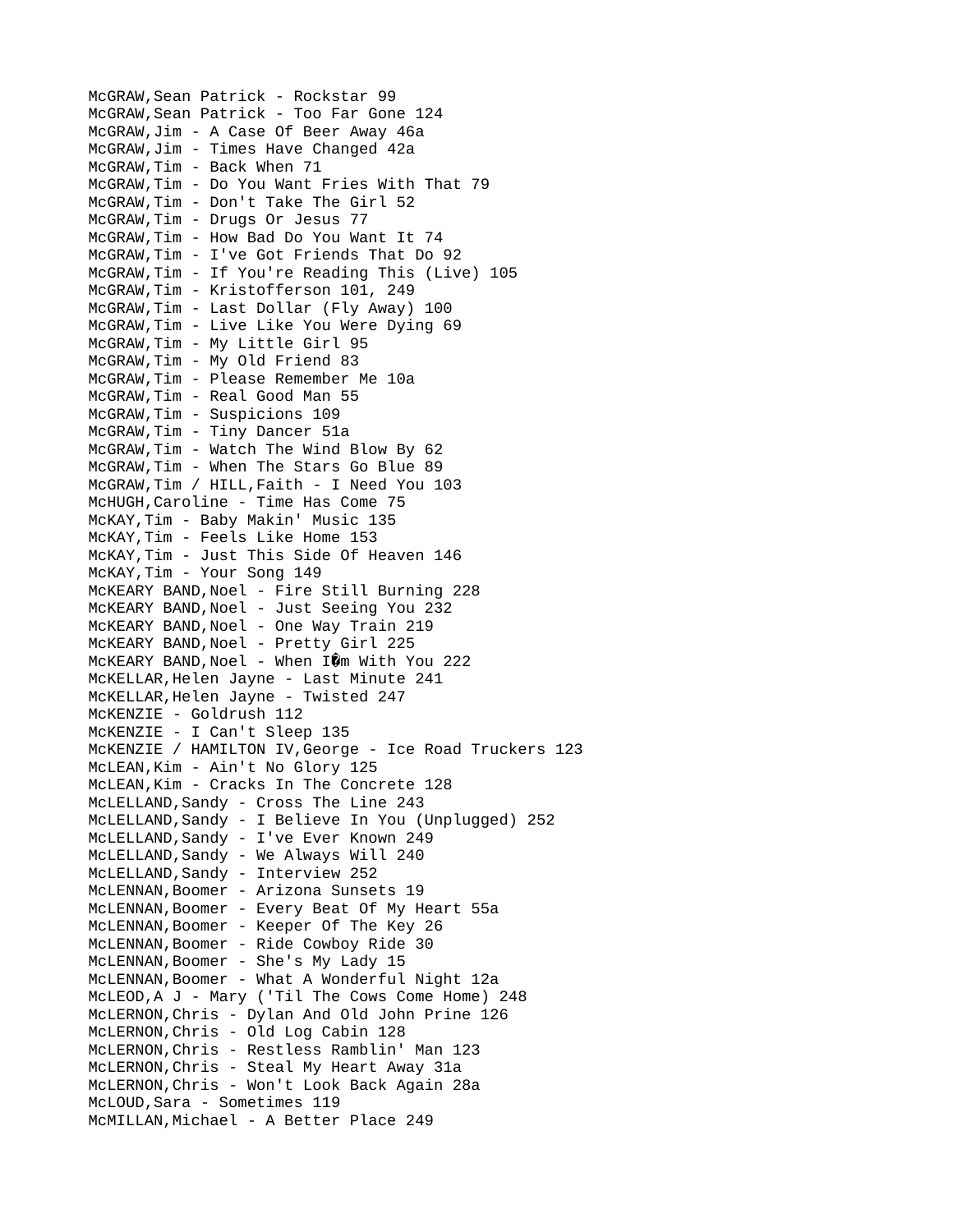McMILLAN, Michael - Alive Again 231 McMILLAN,Michael - All About You 271 McMILLAN, Michael - Another Highway 275 McMILLAN, Michael - Coming Home 247 MCMILLAN, Michael - Covers 264 MCMILLAN, Michael - Death By Broken Heart 237 McMILLAN, Michael - I Love You 266 McMILLAN, Michael - Scars And Stripes 234 McMILLAN, Michael - So Many Thorns 258 McMILLAN, Michael - Sticks And Stones 158 McMILLAN, Michael - The Storm 273 McMILLAN, Michael - Three's A Cloud 240 McMILLAN,Michael - Until We Meet Again 269 McMILLAN, Michael - Wait For Me 254 McMILLAN, Michael - We Don't Listen 251 MCMILLAN, Michael - You Are 256 McMILLAN,Michael - You Don't Know Jack 268 McNIECE,Nicholle - Over You 1 McPHEE,Daniel - Faded Love 109 McVEIGH,Sasha - When I'm Over You 214 MEDFORD,Jody - I'd Rather Be Fishing 270 MEDFORD,Jody - She Can't Cook And I Don't Care 278 MEDFORD,Jody / SOUTHERN HALO - Moonshine 253 MEHAFFEY,Derrick - The Roses Will Bloom Again 23 MELAMED,Vince - Walkaway Joe 136 MELAMED,Vince - What Mattered Most 139 MELLENCAMP, John / TRITT, Travis - What Say You 71 MELLONS,Ken - Jukebox Junkie 34a MELLONS,Ken - Workin' For The Weekend 53a MEMARIE - Cry Like Memphis 94 MERINEY,Melanie - Lifeboat 223 MERINEY,Melanie - Mixed Drink 227 MERINEY,Melanie - Sober You 245 MERV & MARIA - Beatin' My Head Against The Wall 18 MERV & MARIA - Gentle Warm And Kind 25a MERV & MARIA - Life Is Just A Journey 32a MERV & MARIA - Never Be Anyone Else But You 16 MERV & MARIA - Somewhere In My Broken Heart 47a MESSER,Dwain - Cowboys And Rednecks Like Me 272 MESSER,Dwain - It Goes So Fast 270 MESSINA,Jo Dee - Because You Love Me 16 MESSINA,Jo Dee - Biker Chick 105 MESSINA,Jo Dee - Bye Bye 55a MESSINA,Jo Dee - Delicious Surprise 80 MESSINA, Jo Dee - HeOs Messed Up!!! 191 MESSINA,Jo Dee - I'm Done 112 MESSINA,Jo Dee - It's Too Late To Worry 93 / 95 MESSINA,Jo Dee - Lesson In Leavin' 10a MESSINA,Jo Dee - Let It Snow, Let It Snow, Let It Snow 60 MESSINA,Jo Dee - My Give A Damn's Busted 77 MESSINA,Jo Dee - Not Going Down 84 MESSINA,Jo Dee - Stand Beside Me 4  $MESSINA,$  Jo Dee - That  $\emptyset$ s The Way 53a MESSINA,Jo Dee - Who's Crying Now 78 / 91 MEXICAN JOE WALKER - See WALKER,Mexican Joe miQa.El - 99 Guns 282 MICALLEF,Chuck - Blues In E 103 MICALLEF,Chuck - English Style Loving 47 MICALLEF,Chuck - Loving You 44a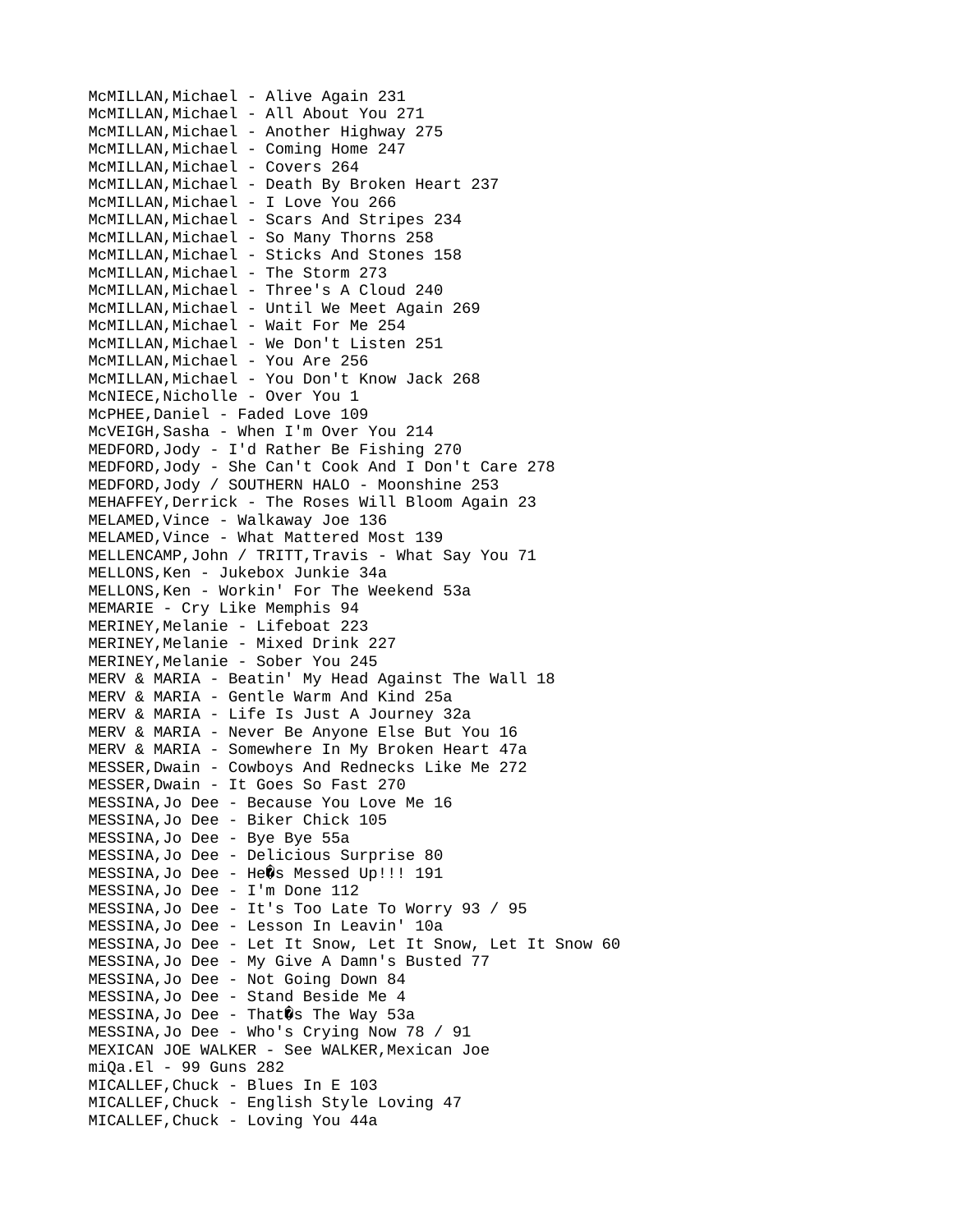MICALLEF,Chuck - The Moon, The Stars And The Sun 57 MICHAEL, Jeremy - Talk 221 MICHAELLS,Gina - Jesus Heard Every Word (I Never Said) 116 MICHAELLS,Gina - Wild Horse 116 MICHAELS,Duane - Heartbreak Highway 57 MICHAELS,Duane - (If It Weren't For Country Music) I'd Go Crazy 53 MICHAELS,Duane - Love You For The Things You Don't Do 48 MICHAELS,Duane - Oh Well, What The Hell 45 MICHAELS,Jon - Check Please 266 MICHAELS,Jon - Jesus 252 MICHAELS,Jon - The World Goes On 268 MICKEYS - Old Kentucky Wind 58 MICKEYS - Smoke & Mirrors 55 MIDNITE CREEPERS - Honest 104 MILAM,Kenny - I Threw Away My Rose 112 MILLAR,Sam - Getting Nowhere 125 MILLAR,Sam - Guardian Angels 149 MILLAR,Sam - House Full Of Love 132 MILLAR,Sam - I Can See Clearly Now 158 MILLAR,Sam - I Can't Take Anymore 4 MILLAR,Sam - Just Give Me One Beautiful Girl On A Horse With Some Lemonade 139 MILLAR,Sam - Same Roots, Different Fruits 153 MILLAR,Sam - Saturday Night 128 MILLAR,Sam - Thank You Very Much 118 MILLER,Alex - Through With You 279 MILLER,Allan Craig - Between Saturday And Sunday 197 MILLER,Allan Craig - Cornfields 185 MILLER,Allan Craig - Let's Get Gone 177 MILLER,Brant - Country As I'm Ever Gonna Get 34 MILLER, Brant - Country Jazz 31 MILLER, Brant - Cowboy Christmas 36a MILLER,Brant - I Left Those Things 39 MILLER,Brant - This Train 37a MILLER,Clint - A Grateful Nation 45a MILLER,Clint - All Over Again 41a MILLER, Clint - As Much As I Can 56 MILLER,Clint - Back In Memphis 33a MILLER,Clint - Back To The Future 31 MILLER,Clint - Ball And Chain 43 MILLER,Clint - Belshazzar 65 MILLER,Clint - Brand New Man 59 MILLER,Clint - Glorytrain To Heaven 53 MILLER,Clint - I Had A Dream 70 MILLER,Clint - It's All Over 72 MILLER,Clint - It's Too Late 88 MILLER,Clint - I've Got A New Heartache 63 MILLER,Clint - Kneeling Drunkard's Plea 69 MILLER,Clint - Life's Railway To Heaven 67 MILLER,Clint - My Heart's In Tennessee 28a MILLER,Clint - My Sun 71 MILLER,Clint - Old Guitar Picker 79 MILLER,Clint - Over The Next Hill 64 MILLER,Clint - Rivers Of Babylon 66 MILLER,Clint - Rock & Roll Christian 104 MILLER,Clint - Steal A Little Time 36 MILLER,Clint - The Lord Is My Rock 75 MILLER,Clint - We Gotta Walk 80 MILLER,Clint - What Do I Care 62 MILLER,Clint / GLASER,Tompall - Glory Train To Heaven 74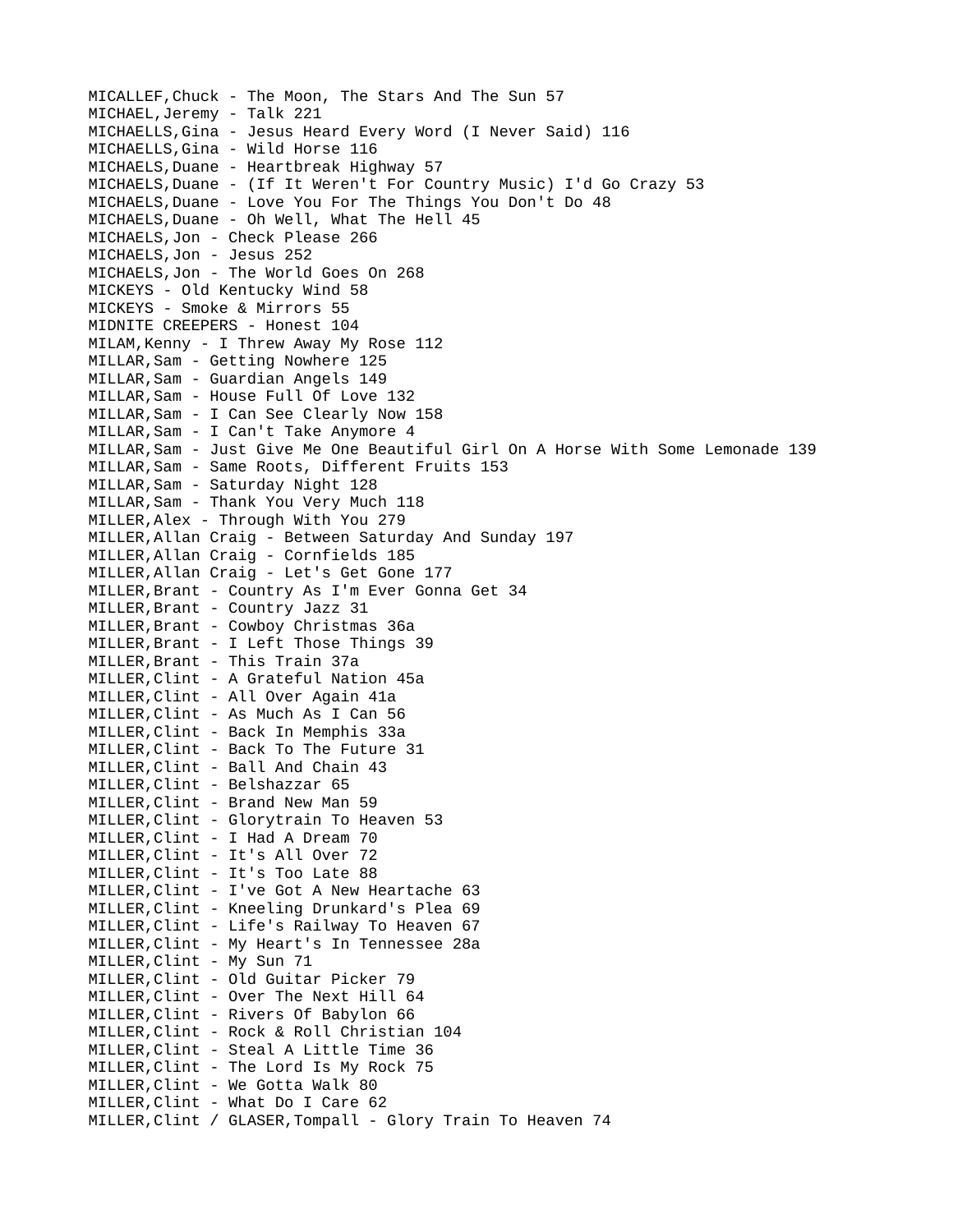MILLER, Clint / McCOURY BAND, Del - Angels On High 60 MILLER, Clint / McCOURY BAND, Del - It0s Too Late 54 MILLER,Darnell - Where The Grass Grows High 1 MILLER,John - Don't Forget To Tell Him 42 MILLER,John - Popping Pills 44 MILLER,Kris - Inner Cell Phone To Jesus 115, 254 MILLER,Kris - Sooner Or Later 251 MILLER,Valorie - One-Sided Coins 227 MILSAP,Ronnie - Am I Losing You 39a MILSAP,Ronnie - Any Day Now 71 MILSAP,Ronnie - Back On My Mind Again 37a MILSAP,Ronnie - Cowboys And Clowns 43a MILSAP,Ronnie - Happy Happy Birthday Baby 38a MILSAP,Ronnie - How Do I Turn You On 34a MILSAP,Ronnie - I Wouldn't Have Missed It For The World 53a MILSAP,Ronnie - I'll Take Care Of You 141 MILSAP,Ronnie - I'm A Stand By My Woman Man 43a MILSAP,Ronnie - I'm Playing For You 124 MILSAP,Ronnie - Inside 95 MILSAP,Ronnie - It Was Almost Like A Song 102 MILSAP,Ronnie - Let's Take The Long Way Around The World 51a / 55a MILSAP,Ronnie - Livin' On Love 25 MILSAP,Ronnie - Lost In The Fifties Tonight 33a MILSAP,Ronnie - Merry Merry Christmas Baby 264a MILSAP,Ronnie - Smokey Mountain Rain 42a MILSAP,Ronnie - There's No Gettin' Over You 116 MILSAP,Ronnie - Time, Love And Money 22 MILSAP,Ronnie - Why Don't You Spend The Night 113 MILSAP,Ronnie / PARTON,Dolly - Smokey Mountain Rain 244 MILSON,Brian - Gonna Be A Song Someday 215 MINER,Marc - Heavy Bones 276 MISSOURI MILE - All Talk 145 MISSOURI MILE - I Am A Song 148, 261 MISSOURI MILE - It's Too Late Now 141 MISSOURI MILE - There's Love To Be Made (Unplugged) 150 MITCHELL,Glen - Change Of Heart 15 MITCHELL,Glen - Everything I Ever Wanted 9 MITCHELL,Glen - I Can't Take Another Honky-Tonk 12 MITCHELL,Glen - Love Child 19 MITCHELL,Glen - Love On My Side 17 MITCHELL,Glen - Shoot The Rooster 21 MITCHELL,Glen - Interview 9 MITCHELL BAND,Phil - A Better World 266, 268 MITCHELL BAND,Phil - Do The Trolley 128 MITCHELL BAND,Phil - Glory Train 269 MITCHELL BAND,Phil - God Bless This Child On Christmas 276 MITCHELL BAND,Phil - Heavenly Waters 270 MITCHELL BAND,Phil - Irish Rose 264 MITCHELL BAND,Phil - Windy City Nights 275 MITCHELL BAND,Phil / DAVIDSON,Tracee - Rescue Me 126 MIZZELL,Robert - Don't Wake Me Up 'Til We Touch Down In Shannon 100 MIZZELL,Robert - Kick Ass Country 10 MOGEY,Jordan - I Watched The World Walk Away 257 MOGEY,Jordan - If Jesus Was A Country Music Fan 223 MOGEY,Jordan - Luke The Drifter 219 MOGEY,Jordan / FEARON,Kerry - Red River Valley 222 MONOFF,Sylkie - Laughin' 119 MONOFF,Sylkie - Like Rain 220 MONOFF,Sylkie - Steal Your Crown 136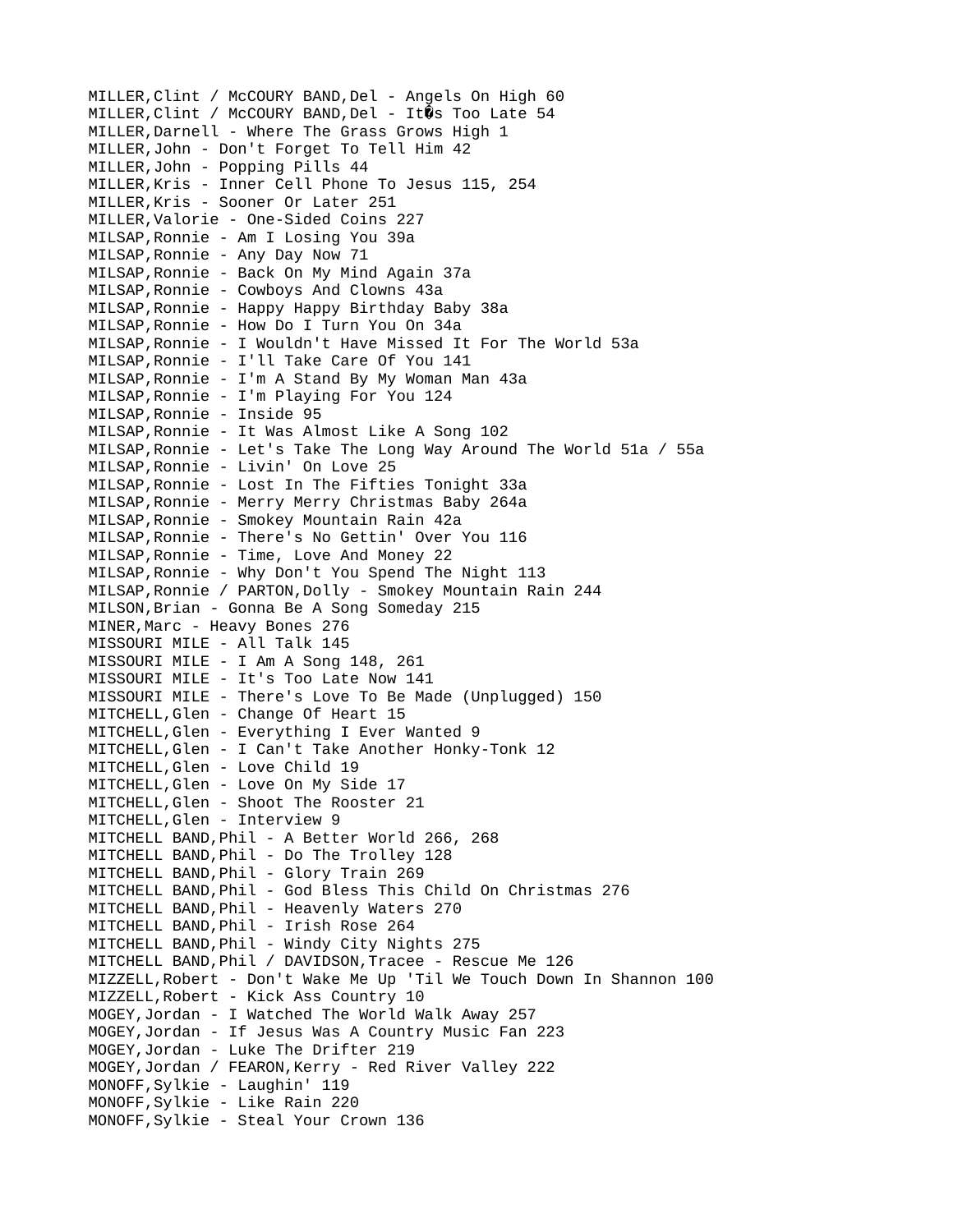MONROE'S MOONDANCE,Lucy - Halley Came To Jackson 30a MONROE,Rick - Crazy Not To 167 MONROE,Rick - Dance Hall King 88 MONROE,Rick - I Remember The Music 73 MONROE,Rick - Just A Pretty Picture 100a MONROE,Rick - Midnight Rider 83 MONROE,Rick - This Side Of You 220 MONTANA,Dave - It's My Time 91 MONTANA,Dave - Meanwhile Back At The Ranch 46 MONTANA,Dave - Nikajack 49 MONTANA,Dave - Take This Heart 50 MONTGOMERY,Angel - Jessie 45 MONTGOMERY,C.W - Applications For An Angel 191 MONTGOMERY,C.W - Bad Habits 195 MONTGOMERY, C.W - IOm Letting Go 193 MONTGOMERY,Eddie - Crazies Welcome 254 MONTGOMERY,Kevin - Back In Baby's Arms 121 MONTGOMERY,Kevin - I Wish I Were Blind 23 MONTGOMERY,Kevin - Let's All Go To California 39a MONTGOMERY,Kevin - There She Goes 124 MONTGOMERY,Kevin - Interview 122 MONTGOMERY GENTRY - Cold One Comin' On 35 MONTGOMERY GENTRY - Daddy Won't Sell The Farm 14 MONTGOMERY GENTRY - Didn't I 41 MONTGOMERY GENTRY - Gone 74 MONTGOMERY GENTRY - Hell Yeah 57 MONTGOMERY GENTRY - If You Ever Stop Loving Me 64 MONTGOMERY GENTRY - Merry Xmas From The Family 24a MONTGOMERY GENTRY - My Town 44a MONTGOMERY GENTRY - Self Made Man 20 MONTGOMERY GENTRY - She Couldn't Change Me 28 MONTGOMERY GENTRY - Speed 50 MONTGOMERY GENTRY - You Do Your Thing 70 MONTGOMERY GENTRY / BELLAMY BROTHERS - Old Hippie 78 MONTGOMERY GENTRY / DANIELS,Charlie - All Night Long 24 MOON,Bianca - Fireball 202 MOORE,Emma - Blinded 268 MOORE,Owen - A Dollar Short 164 MOORE,Owen - A Song From '68 237 MOORE,Owen - Another Brand New Day 230 MOORE,Owen - Baby, Let's Drive 153 MOORE,Owen - Fifteen Minutes 210 MOORE,Owen - Guitar In The Corner 200 MOORE,Owen - Ravishing Ruby 241 MOORE,Owen - Ride Along (The Outlaw Cowboy's Song) 140 MOORE,Owen - Rosanna Del Rey 193 MOORE,Owen - True Love And Romance 158 MOORE,Owen - Two Cats 191 MOORE,Owen - Walking With That Girl Of Mine 196 MOORE,Travis - Honky Tonk Holiday 40 MOORE,Travis - Take A Chance On Love 43a MOORE,Travis - When The Vow Breaks 49 MOORE,Travis - Without You 37 MOORE & MOORE - Green, Red, White & Blue 48a MOORE & MOORE - I'm Going To Roam 212 MOORE & MOORE - Mississippi Missing You 182 MOORE & MOORE - My Present To You 227 MOORE & MOORE - Not Tonight,  $\hat{I}$  ve Got A Heartache 193 MOORE & MOORE - Play It By Beer 224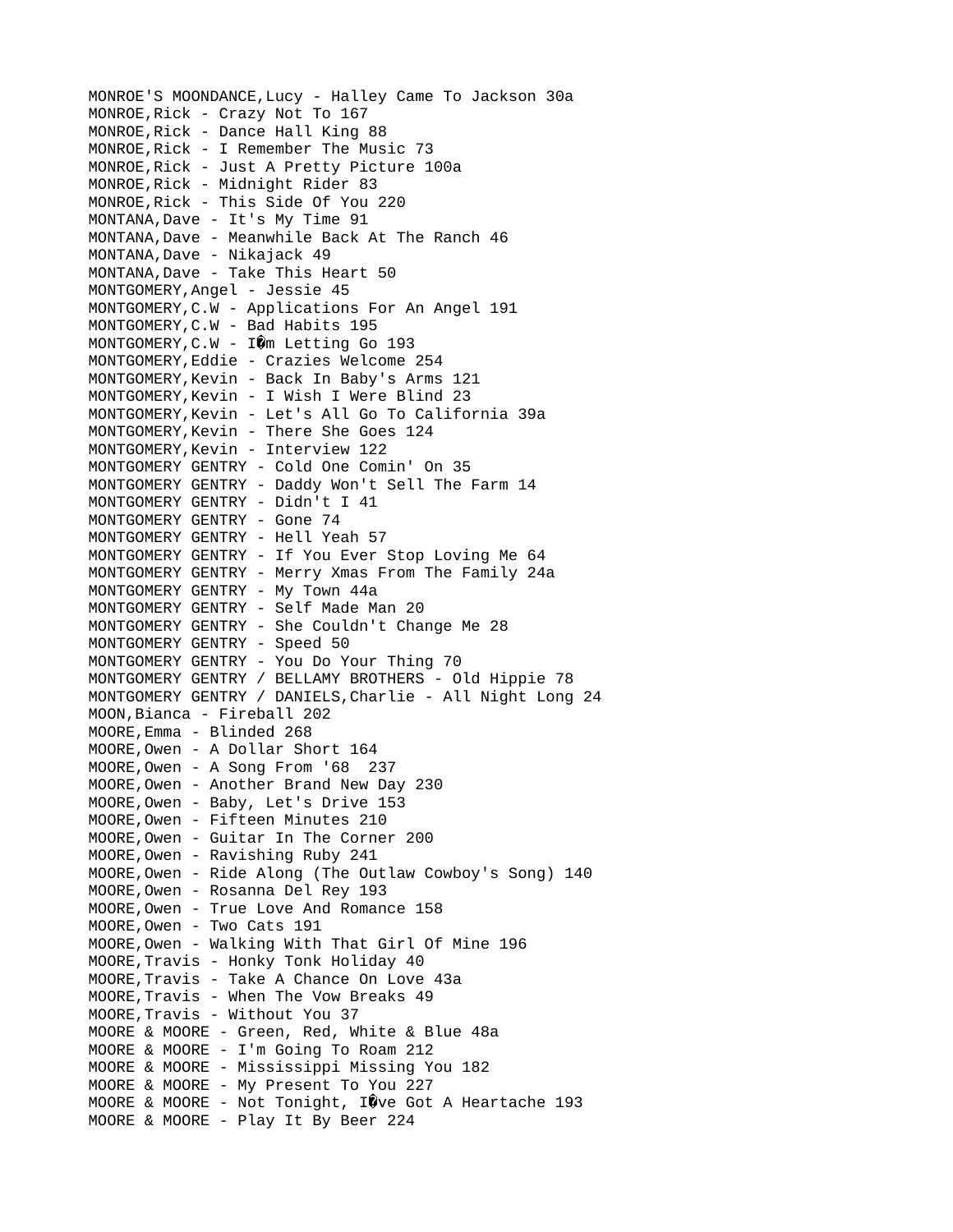MOORE & MOORE - Show Me You're Country 184 MOORE & MOORE - Summer Love 187 MOORE & MOORE / BEGLEY,Philomena - Country Girls Never Get Old 174 MOORE & MOORE / CORNELIUS,Helen - Wine & Whine 218 MOORE & MOORE / HAGGARD,Marty - Follow The Star 216 MOORE & MOORE / YATES,Billy - Loving Thirty 237 MOORE & MOORE / YATES,Billy - Sand in Our Shoes 222 MOORER,Allison - Back Street Affair 42a MOORER,Allison - A Softer Place To Fall 4 MORAN,Nick - It Hurts Sometimes 81 MORAN, Nick - That Tattoo 87 MORGAN,Amber - Kickin' 37a MORGAN,Lorrie - Eight Days A Week 229 MORGAN,Lorrie - Except For Monday 238 MORGAN,Lorrie - My Favourite Things 60, 84, 120, 204, 264a MORGAN,Lorrie - Out Of Your Shoes 238 MORGAN,Lorrie - To Get To You 15 MORGAN,Lorrie / ROBERTS,Sabastian - Dress For The Rain 137, 259 MORGAN,Ricky Dean - This Song Wrote Itself 47 MORGAN,Ricky Dean - You Think You Know Someone 50 MORGAN,Shelly-Ann - Don't Walk Away From Me 46a MORRIS,Gary - 100% Chance of Rain 229 MORRIS,Gary - Honeycomb 104 MORRIS,Gary - Second Hand Heart 102 MORRIS,James - Give Me All Your Love 173 MORRIS,James - Pieces Of Your Heart 177 MORRIS,Lamar - Still Standing 38a MORRIS,Lamar - Texas 23 MORRIS,Lamar - The Night A Country Star Was Born 26 MORRIS,Lamar - Tijuana Sunrise 32 MORRIS,Lamar - Wall Of Memories 29 MORRIS,Stacey - Moonlight And Roses 79 MORRIS,Stacey - So Far Away 76 MORRIS,Stacey - Interview 76 MORRISON,Craig - Reminisce 174 MORRISON,Shana / DYER,David Glenn - They Don't Know What They've Got 82 MORRISON,Van / LEWIS,Linda Gail - Let's Talk About Us 23 MOSCA,Joanna - Dream On Savannah 174 MOSS,Donnie - I Can Still Hear Mama Praying 89 MOSS,Donnie - Long Way Home From Lonely 78 MOSS,Donnie - Love 'Em & Leave 'Em 82 MOSS,Donnie - What If I Said I Would 75 MOTEN,Wendy - Walk Through This World With Me 258 MOTONGATOR JOE - No Turnin' Back 181 MOULAND,Keith - Area 51 34a MOULAND,Keith - Drinking My Way Over You 173 MOULAND,Keith - Just For Tonight 37a MOULAND, Keith - Keep On 49 MOULAND,Keith - River Of Love 156 MOULAND,Keith - See What You Get, Get What You See 51 MOULAND,Keith - Take Me Back To The Country 80 MOULTON,Jim - Another Night Alone 43a MOULTON,Jim - Touch Within My Heart 31a MOUNTAIN RIO - Honey Think I'll Take My Shirt Off Tonight And Dance 165, (RADIO EDIT) 177 MOUNTAIN RIO - New York At Christmastime 168 MOYSES, Haybelle BLUEGRASS FORUM - Time After Time 133 MULGREW,Brenda - A Bible And A Bus Ticket Home 132 MULGREW,Brenda - Oh Mama 120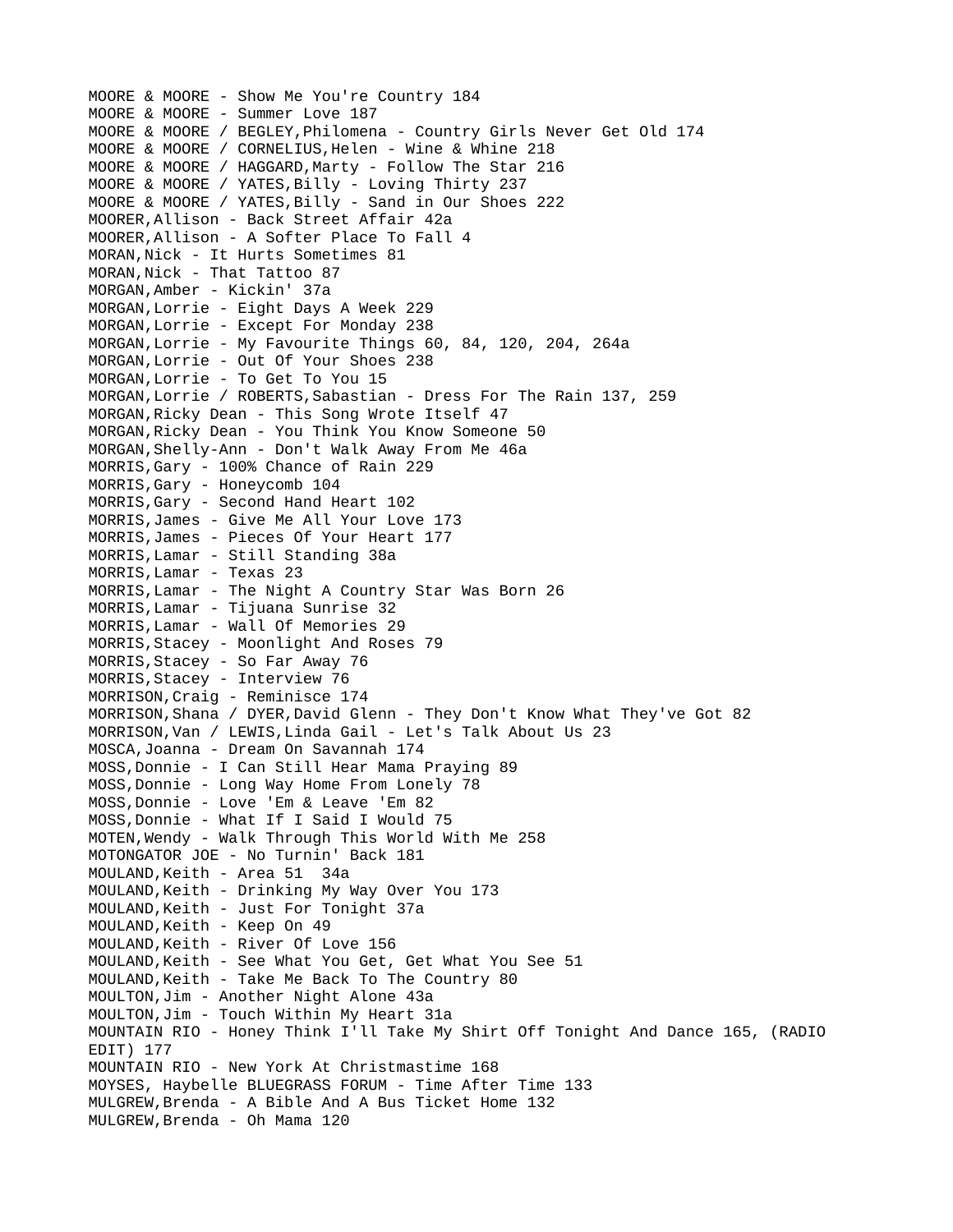MULGREW,Brenda - The Brightest Star 110 MULGREW,Brenda / STUART,TJ - He Drinks Tequila 127 MULGREW,Brenda / STUART,TJ - Knocklayde Mountain 109 MULGREW,Brenda / STUART,TJ - Time 117 MUNROE,Megan - Angel On Fire 121 MUNROE,Megan - Leavin' Memphis 123 MURPHEY, Michael Martin - Radio Land 85 MURPHEY, Michael Martin - What's Forever For 58a MURPHY,David Lee - Inspiration 71 MURPHY,David Lee - Loco 62 MURPHY,David Lee - Loco (Remix) 68 MURPHY, Norma O@Hara - Hall O@ Fame 199 MURPHYS,The - The Empty Room 221 MURPHYS,The - When Your First Love Says I Do 218 MURPHYS,The - Working Mom 107 MURRAY,Anne - A Little Good News 71 MURRAY,Anne - Are You Still In Love With Me 113 MURRAY,Anne - I Just Fall In Love Again 85 MURRAY,Anne - It's All I Can Do 171 MURRAY,Anne - Now And Forever 136 MURRAY,Anne - Son Of A Rotten Gambler 179 MURRAY,Anne - Time Don't Run Out On Me 135 MURRAY,Anne - You Needed Me 138 MURRAY,Anne / ROGERS,Kenny - If I Ever Fall In Love Again 134 MURRAY,Martha - Ballad Of Lucy Jordan 141 MURRAY,Martha - Oh Baby Mine 124 MURRAY,Martha - Wrong Road Again 120 MURRAY, Neil - Garcon 49 MURRAY,Nick & Noah - Matthew 25 129 MURRAY,Nick & Noah - Sling Shot Buddies 126, 256 MURTOVAARA, Veli-Matti - Santa's Sat Nav 204 MUSCLE & CURVES - Sweet Child O' Mine 76 MUSCLE & CURVES - The Devil Went Down To Georgia 88 MUSCO,Brianna - Never Stay 262 MUSSELL,Chantelle - Perfect Little Failure 266 MUSSELL,Ray - Easy Money 281 MUSSELL,Ray / PRITCHETT,Aaron - Still You Breathe 269 MUSTANG SALLY - Jiggle It A Little 171 MYLES, Heather / JOHNS, JJ - United We Fall 56 N'SYNC / ALABAMA - God Must Have Spent A Little More Time On You 10a NARN - Into The Night 194 NATALIE JEAN -The Little Things 276 NATIVE RUN - Good On You 189 NEAL,Tracy - Just Ask Me To 26 NEAL,Tracy - Run-Away Train 29 NEAL,Tracy - Undercover 19 NEAL,Tracy - Who Do You Voodoo 32 NEASON,Terry - All A Dream 269 NEASON,Terry - Invincible 278 NEASON,Terry / GUDIM,Dougal - Give It Up 272 NEASON,Terry / GUDIM,Dougal - I'm At Home With Me 275 NEILLYRICH - Sure Feels Good To Me 207 NELSON,Bernie - Lonelyville 192, 277 NELSON,Willie - Always On My Mind 25a NELSON,Willie - Angel Flying Too Close To The Ground (Live) 33a / 66 NELSON,Willie - Blue Hawaii 31a NELSON,Willie - City Of New Orleans 127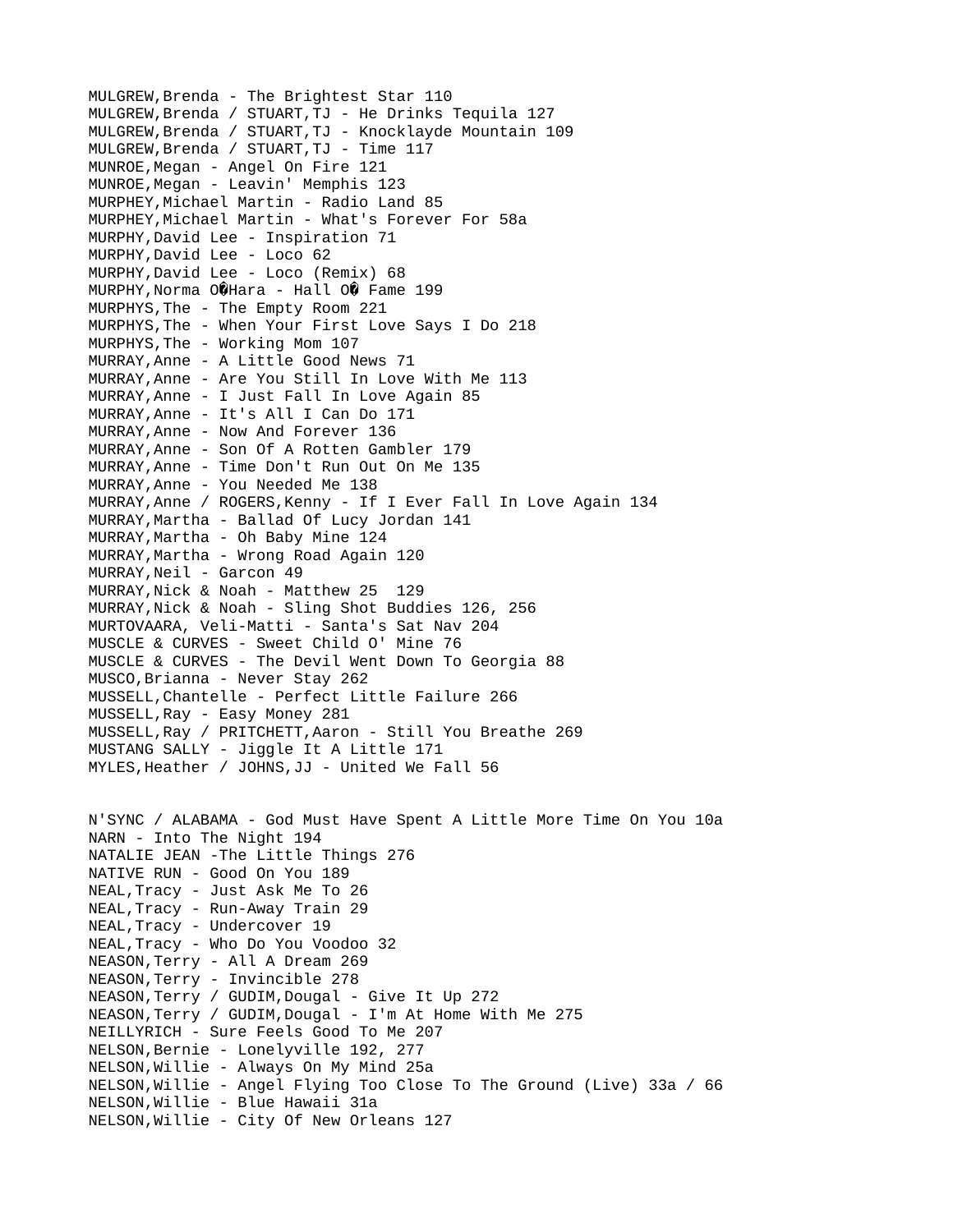NELSON,Willie - Georgia On My Mind 75 NELSON,Willie - If You Could Touch Her At All (Live) 66 NELSON,Willie - Is The Better Part Over 53a NELSON,Willie - My Heroes Have Always Been Cowboys 39a NELSON,Willie - My Own Peculiar Way 25 NELSON,Willie - On The Road Again 66 NELSON,Willie - Rainy Day Blues 22 NELSON,Willie - That's Me Without You 41a NELSON,Willie - There You Are 71 NELSON,Willie - Til I Gain Control Again 75 NELSON,Willie - Whiskey River (Live) 66 NELSON,Willie - Interview 22 NELSON,Willie / CANNON,Melonie - Back To Earth 120 NELSON,Willie / CHARLES,Ray - Seven Spanish Angels 49a NELSON,Willie / HAGGARD,Merle - Pancho And Lefty 169 NELSON,Willie / IGLESIAS,Julio - To All The Girls I've Loved Before 34a NELSON,Willie / IRVING,Amy - If You Could Touch Her At All (Live) 66 NELSON,Willie / O'CONNOR,Sinead - Don't Give Up 75 NELSON,Willie / RAITT,Bonnie - Getting Over You 43a NEON BLUE - On My Own 89 NEON BLUE - One Lonely Night 85 NERNEY,Declan / O'DONNELL, Matthew / FLAVIN,Mick / DENVER,Mike - Sing For Philly 228 NEVADA,Georgia - Sin On A Shoestring 272 NEVADA,Georgia / YOUNG,Charlotte - On The Loose 267 NEW MOON - Hold Me Now 27 NEW MOON - I Still Belong To You 74 NEW MOON - You're Leaving 24 NEWMAN,Barnaby - Days Come And Gone 101 NEWMAN,Barnaby - Forever Is 155 NEWMAN,Barnaby - Since You've Gone 106 NEWMAN,Barnaby - Tender Loving 99 NEWMAN,Barnaby - While I Wait For Your Goodbye 97 NEWMAN,Sandy - Golden Years 127 NEWMAN,Sandy - Golden Years (Unplugged) 129 NEWMAN,Sandy - Wichita Lineman 134 NEWMAN,Sandy - Interview 129 NEWTON,Juice - Angel Of The Morning 58a NEWTON,Juice - Queen Of Hearts 171 NEWTON,Juice - Shot Full Of Love 85 NEWTON,Juice / RABBITT,Eddie - Both To Each Other 169 NICHOLAS,Katie - Chemistry 183 NICHOLS,Joe - Take It Off 150 NICHOLS,Luk - Home Made Lovin' 211 NICHOLSON, Mark - Take You Home 275 NICK T - Sunday Comes Quickly 54 NIETO,Chris - Just To Be Your Man 281 NIETO,Chris - The One That Got Away 275 NITTY GRITTY DIRT BAND - Shot Full Of Love 58a / 102 NOBLE,Aaron - I'm A Drinker And A Dreamer 43a NOLAN,Anne / CURTIS,Gary - Why 211 NOONE,Natalie / HOUSE,James - Over Getting Over You 195, 277 NORMAN,Holly - Long Live The King 217 NORMAN,Holly - Moody Blue 214, 282 NORMAN SELL,Amanda - Ever Fallen In Love With Someone 18 NORMAN SELL,Amanda - One More Night 16a NORMAN SELL,Amanda - Interview 16a NORMAN SELL,Amanda / JAMES,Lee Roy - You're The One 21 NORTH 40 - Whole Lot Of Livin' 190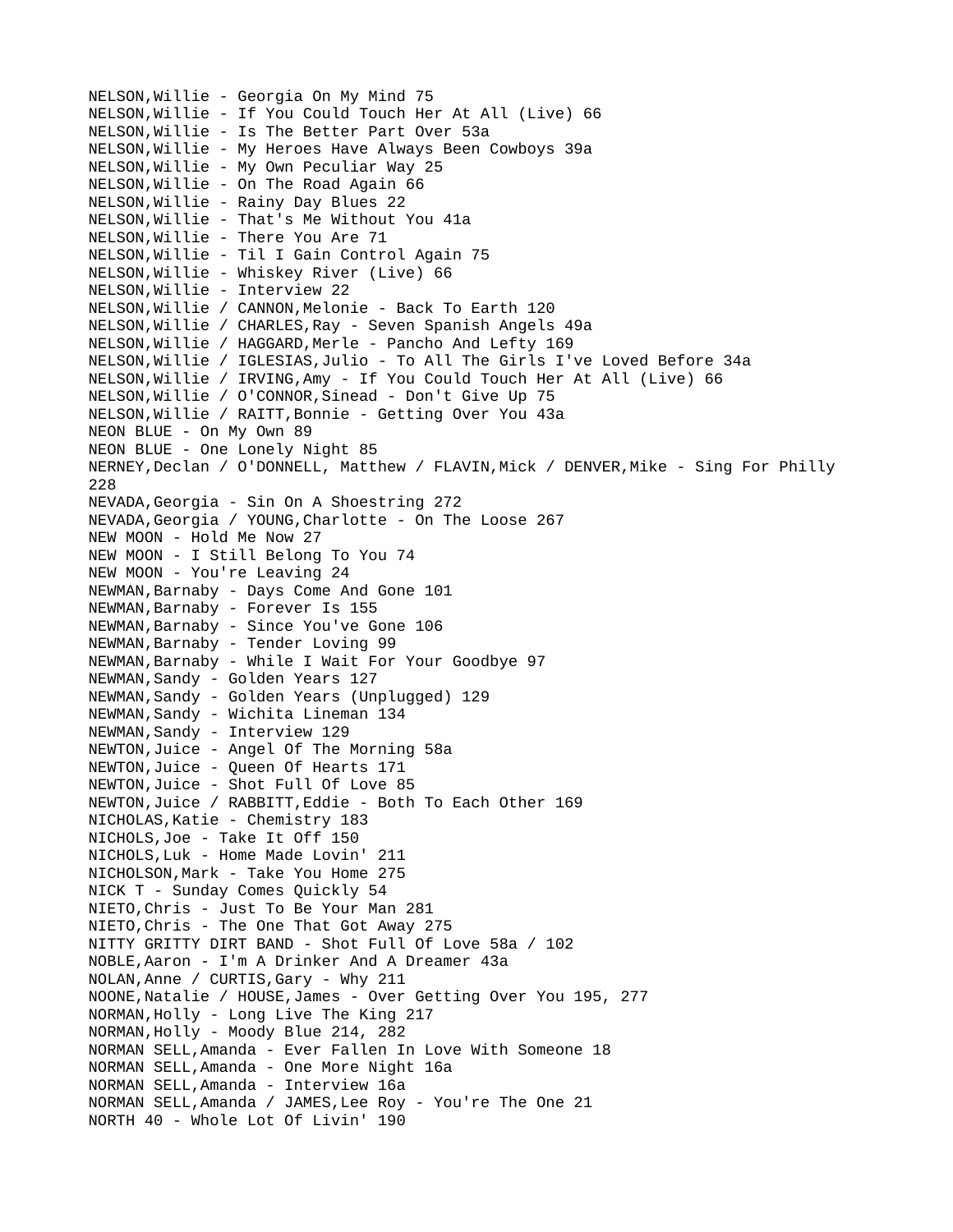NU-BLU - Jesus And Jones 189 NU-BLU - Other Woman's Blues 165 NUNN,Debbie - Always In My Heart 67 NUGENT,Alecia - They Don't Make 'Em Like My Daddy Anymore 261 NUGENT,Alecia - Radio Feature 261 NUNN,Debbie - Bubbles 136 NUNN,Debbie - Hey Girlfriend 145 NUNN,Debbie - If Love Can Move Mountains 143 NUNN, Debbie - Live The Dream 247 NUNN,Debbie - Look So Good 130 NUNN,Debbie - What A Woman Wants 76 NUNN,Gary P / FRITSCH,Todd - Every Honky Tonkin' Hero 94 NUTTER,Mayf - Hey There Johnny 41 NUTTER,Mayf - Never Ending Song Of Love / Love In My Heart 37a NUTTER,Mayf - The Sing-a-long Song 44 NYGAARD,Claudia - I Don't Need A Man 30 NYGAARD,Claudia - I've Already Seen This Movie 17 O'BOYLE,Maeve - Love Ain't Always Pretty 80 O'BRIEN,Tim / McCLINTOCK,Cathy-Anne - I Doubt If It Does To You 125 O'CONNOR,Loretta - Ride On 268 O'CONNOR,Steve - Oh, So Sweet 272 O'CONNOR,Steve - The Messenger 270 O'DONNELL,Daniel - A Christmas Kiss 12a O'DONNELL,Daniel - Can You Feel The Love 96 O'DONNELL.Daniel - I Just Want To Dance With You 10 O'DONNELL,Daniel - Mother's Birthday Song 113 O'DONNELL,Daniel / DUFF,Mary - Save Your Love 107 O'DONNELL,Daryll Lee - What I Call Home 121 O'DONNELL,Karri - I Love You Honey 2, 277 O'DONNELL,Matthew / NERNEY,Declan / FLAVIN,Mick / DENVER,Mike - Sing For Philly 228 O'KANE,Lisa - Ain't Done Nothin' 105 O'KANE,Lisa - Am I Too Blue 53 O'KANE,Lisa - Foggy River 69 O'KANE,Lisa - Give Me This Night 143 O'KANE,Lisa - I'm Done 91 O'KANE,Lisa - Little Black Cloud 42 O'KANE,Lisa - Little Black Cloud (Radio Edit) 43 O'KANE,Lisa - My Sweet Love Ain't Around 45a O'KANE,Lisa - No Tomorrow 62 O'KANE,Lisa - Pay For My Sins 102 O'KANE,Lisa - Peace Of Mind 79 O'KANE,Lisa - Sometimes 75 O'KANE,Lisa - Wall Of Tears 49 O'KANE,Lisa - Wrap Me Up 64 O'KANE,Lisa - You Don't Leave No Signs Of Cheatin' 128 O'KANE,Lisa / WOOD,David - Waltz Across Texas 145 O'KANES - Oh Darlin' 25a O'NEAL,Jamie - The Sweetest Thing 184, 272 O'NEILL,Michael - Indigo 78 O'NEILL,Michael - Tell Her 80 O'NEILL,Michael - Who's Bad Now 89 O'ROURKE,Mary /THOROSE,Ced - Summerfly 40a O'SHEA,Karen - Interview 35a O'SHEA,Karen - My Love Goes That Far 35a O'SHEA,Karen - She Broke Your Heart 39 O'SHIELDS,Shawn - Guitars, Guns & God 202 OAKRIDGE BOYS - Write My Name Across Your Heart 32a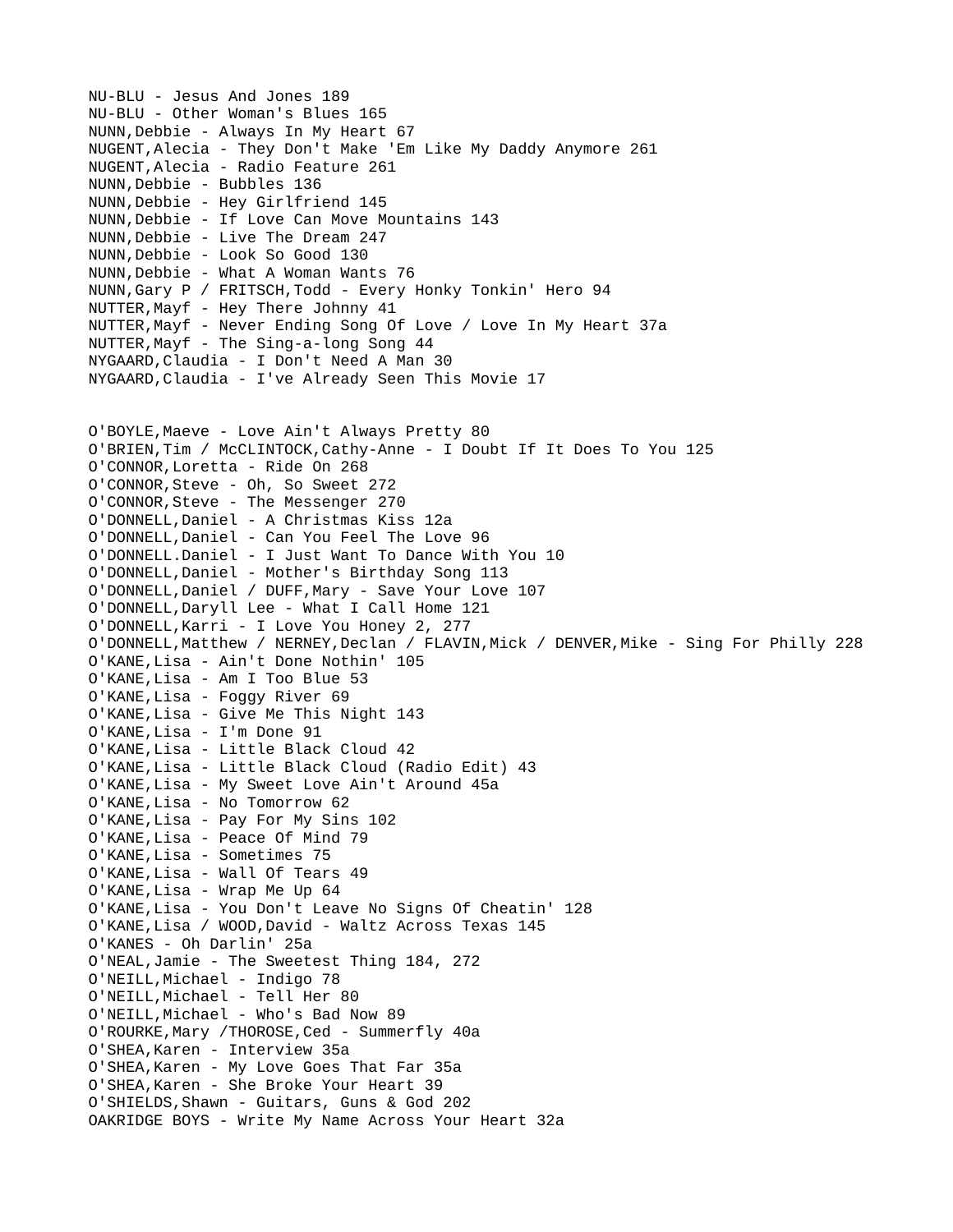OGDEN,Shantell - Different Sides Of The Mississippi 218 OGDEN,Shantell - God Counts Every Tear 198 OGDEN,Shantell - Heroes In Your Hometown 224 OGDEN,Shantell - Looking For My Last 183 OGDEN,Shantell - Love Knew Better 221 OGDEN,Shantell - Love On The Fast Track 258 OGDEN,Shantell - Love Shouldn't Hurt 185 OGDEN,Shantell - The Heart That Breaks Me 253 OGDEN,Shantell - Trouble Road 267 OGDEN,Shantell - Truth About Trains 212 OKSVOLD,Dag Erik - Back Then 275 OKSVOLD,Dag Erik - Hard Day Tomorrow 277 OKSVOLD,Dag Erik - Love You More 279 OLDE BOSTON TEA PARTY with BOSTON,Charlie - Gulf Of Mexico 146 OLDE BOSTON TEA PARTY with BOSTON,Charlie - Half A Pot Of Coffee 146 OLIVER,Graham / JONES,Georgette - God Bless The Day 280 OLIVER,Kelly - Jericho 214 OLIVER a.k.a. HYJGAARD, lavur - Guess I've Fallen In Love 119 OLIVER a.k.a. HYJGAARD,lavur - Promises To Break 94 OLIVER a.k.a. HYJGAARD,lavur - When I'm Dreaming 121 OLIVER BAND,Hayley - 98.6 Degrees And Falling 142 OLIVER BAND,Hayley - Another Lonely Night 133, 258 OLIVER BAND,Hayley - Bright Side Of Life 184 OLIVER BAND,Hayley - Could I Be More Blue 174 OLIVER BAND,Hayley - Good Old Days 177 OLIVER BAND,Hayley - Heartless 149 OLIVER BAND,Hayley - I'm A Little Bluer Than That 139, 259 OLIVER BAND,Hayley - Right Person At The Right Time 172 OLIVER BAND, Hayley - Sweet Dreams 152 OLIVER BAND,Hayley - Tell Me Why 136, 259 OLIVER BAND,Hayley - The Hand That Rocked The Cradle 179 OLIVER BAND,Hayley - Tulsa Queen 145ONCE GREAT ESTATE - Even The Undertaker 277 ONEDAY40 - 50 Miles 113 ONEDAY40 - Sad Cowboy 118 ORFILA - Come Back 194 ORIGINAL BROTHERS - Lay Down Sally 61 ORD, Graham / STEVENS, Dane - I Found Love 274 ORD, Graham / STEVENS, Dane - What They Did 271 ORR BAND,Johnny - Down South 185 ORRALL,Robert Ellis - Boom! It Was Over 171 ORTEGA,Frank - Two Places At Once 172 OSLIN,K T - 80s Ladies 169 OSMOND,Marie - Blue Sky Shinin' 202 OSMOND, Marie - IOLL Be Faithful To You 205 OSMOND,Marie - There's No Stopping Your Heart 199 OSMOND,Marie / SEALS,Dan - Meet Me In Montana 117 OSMOND,Merrill & Heather - Mighty Mighty Love 64 OSMOND,Merrill - Interview Part 1,2 & 3 64 OSMOND,Shane - Angel Flying Too Close To The Ground (Live) 249 OSMOND,Shane - Angel Flying Too Close To The Ground (Unplugged) 250 OSMOND BROTHERS - Anytime 114 OSMOND BROTHERS - Baby When Your Heart Breaks Down 63 OSMOND BROTHERS - I Think About Your Lovin' 62 OSMOND BROTHERS - If Every Man Had A Woman Like You 61 OSMOND BROTHERS - It's Like Falling In Love 115 OSMOND BROTHERS - She's Ready For Someone To Love Her 113 OSMOND BROTHERS - Where Does An Angel Go When She Cries 61 OSTLER,Marie/LEHMAN,Ren - Honey Coloured Frame 59 OVERSTREET,Paul - I Fell In Love Again Last night 22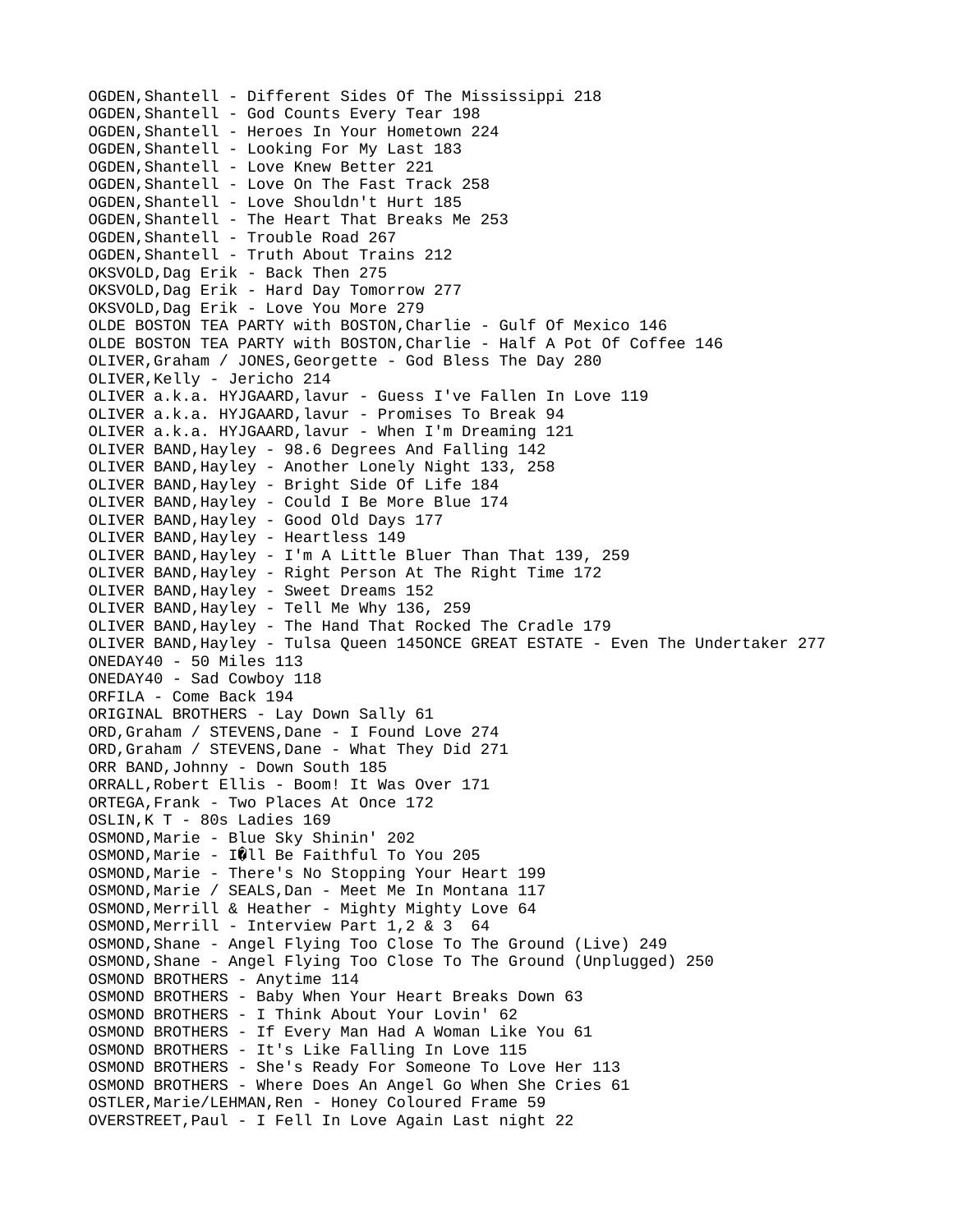OVERSTREET,Paul - I Think She Only Loves Me For My Willie 82 OVERSTREET,Paul - Me And My Baby 136 OVERSTREET,Paul - Same Ole Me 14 OVERSTREET,Paul - Seein' My Father In Me 176 OVERSTREET,Paul - Silent Night 36a OVERSTREET,Paul - The Toughest Battles 35 OVERSTREET,Paul - Winter Wonderland 48a OWENS, Buck/BELLAMY BROTHERS - The Ex-Files 12a OWENS,Shane - Where I'm Coming From 205 OXFORD,Vernon - I Love To Sing 58 OXFORD,Vernon - If Kisses Could Talk 55 OXFORD,Vernon - Redneck! 201 PAGE, Stu / HALEY, Becky - Easy Words 25 PAISLEY,Brad - Who Needs Pictures 15 PALMER,Richard - Carrying Your Love With Me 73 PALMER,Richard - I Need A Breather 75 PARADISE MOTEL - Black Dove 268 PARADISE MOTEL - High Water 260 PARADISE MOTEL - If You Ever Leave Me 265 PARKER,Charles - Love Is Us 257 PARKER,Charles - Party Girls 241 PARKER,Charles - Story Of Our Lives 267 PARKER,Charles - When Jesus Calls 259 PARKER,Patty - La Noche Buena - It's Christmas Eve 156 PARKER,Ralph - Somebody's Gonna Get Hurt 99 PARKER,Wesley - Another Day O' Loving You 164 PARKER,Wesley - Clan O'Cougar Mountain 249 PARKER, Wesley - Fugitive From Broken Dreams 166 PARKER,Wesley - Good Ol' Good Times 168 PARKER,Wesley - Have Someone To Love 153 PARKER,Wesley - Montana Sky 158 PARKER,Wesley - Warm On Your Mind 170 PARKER,Wesley - What I Was 162 PARKER,Wesley - What Love Can Do 160 PARKS, Dave - Free As A Bird 117 PARKS,Ted - Halloween Monster Blues 251, 262 PARNELL BAND, Rob - Meant To Last 252 PARSONS,Jeremy - Good Ole Days 271 PARTON, Dolly - To Daddy 45a PARTON, Dolly / BELLAMY BROTHERS - If I Said You Had A Beautiful Body 90 PARTON,Dolly / DEAN,Billy - Silent Night 108 PARTON, Dolly / IGLESIAS, Julio - When You Tell Me That You Love Me 53a PARTON,Dolly / JULIE & DAN - The Seeker 282 PARTON,Dolly / LARKINS - Steady As The Rain 62 PARTON, Dolly / MILSAP, Ronnie - Smokey Mountain Rain 244 PARTON, Dolly / RIVERS, Roy - Thank God I'm A Country Boy 73 PARTON,Stella - Danger Of A Stranger (2009 Version) 125 PARTON,Stella - Family Ties 123 PARTON,Stella - I Want To Hold You In My Dreams (Unplugged) 126 PARTON,Stella - Mountain Miracles 132 PARTON,Stella - Mountain Songbird 205 PARTON,Stella - Silent Night 144 PARTON, Stella - Smooth Talker 40 PARTON,Stella - Tell It Sister Tell It 129 PARTON,Stella - Up In The Holler 28a PARTON, Stella - Interview 126 PASSFIELD, Steve - Hillbilly Redneck Town 250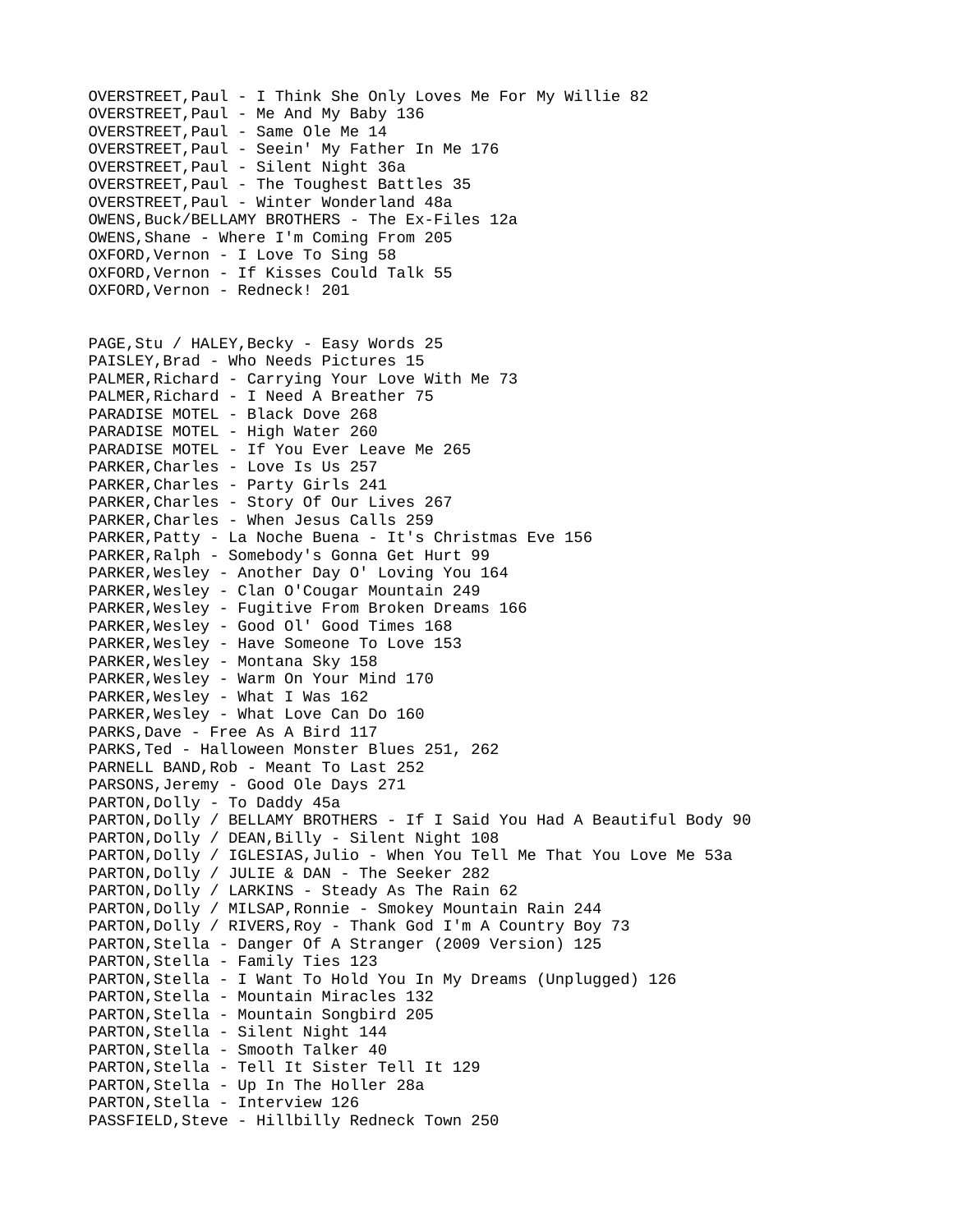PASSFIELD, Steve - Old Friends 243 PATON,David - Last Night 162 PATRICK,Sarah - Bethlehem 240 PATRICK,Sarah - I Ain't No Angel 236 PATRICK,Sarah - The Woman I Am 233 PAUL,Bonnie - A Home 149 PAUL,Bonnie - Calm Before The Storm 142 PAUL,Bonnie - Childhood Sweethearts 146 PAUL,Bonnie - First Love 173 PAUL,Bonnie - I Can Ride With The Cowboys 198 PAUL,Bonnie - It Was Love, Now It's War 164 PAUL,Kenny - I Wouldn't Have It Any Other Way 21 PAWNSHOP KINGS - Love Like Jesus 189 PAYCHECK,Johnny - Ole Violin (Live) 1 PAYCHECK,Johnny - Take This Job And Shove It 37a /52 PAYCHECK, Johnny / JONES, George - Along Came Jones 175 PAYLING,Ryan - To Satisfy Your Love 249 PEARCE, Linda - When You Play Love's Game 170 PEARCE BAND,D.D. - All I Want Is You 30 PEARCE BAND, D.D. - Angel Of The Night 27 PEARL RIVER - Does She Need Me 58a PEARL RIVER - Fool To Fall 58a PEARSON,Keith - When I Get To Texas 233 PENDLEY,Karen - Come On Back To Boston 40 PENDLEY,Karen - Impossible Dreams 46a PENDLEY, Karen / SUTTERFIELD, Mike - Happiness Bells 32 PENDLEY, Karen / SUTTERFIELD, Mike - Would I Do It All Again 35 PENROD,Guy - Are You The One 140 PENROD,Guy - Pray About Everything 143 PERCH CREEK FAMILY JUGBAND - The Good Old Mountain Dew 162 PERFECT STRANGER - You Have The Right To Remain Silent 53a PERKINS,Carl / CROSBY,Rob - A Mile Out Of Memphis 98, 200B, 249 PERRY,Brenda Kaye / CURTIS,Perley - Ringgold Georgia 225 PERRY, Roni (See @RONI@) PERRY, Scott - Beautiful To Me 47a PERRY,Scott - Beside You 16a PERRY,Scott - Do What You Do Do Well 13, 253 PERRY, Scott - Her Name Is ... 18 PERRY,Scott - Invisible Lines 10a PERRY,Scott - It's You 7 PERRY,Scott - It's You (2003 Remix) 49a PERRY, Scott - Thief In My Bedroom 24 PERRY & MAY - Invisible Lines (Full Version) 34 PETER & THE ROWERS with DIFFIE, Joe - Long Gone Loner 112 PETERS,Ginny - Butterfly Wings 104 PETERS,Gretchen - On A Bus To St Cloud (Live) 81 PETERS,Gretchen - Sunday Morning 101, 249 PETERS,Gretchen - This Town 110, 251 PETERS,Gretchen - Tomorrow Morning 70 PETERS, Gretchen / ADAMS, Bryan - Blessing In Disguise 77 PETERS,Ray - Tears That You Cry 73 PETERS,Ray - Tears That You Cry (Remix) 158 PETERS,Ray - The Goodbye Song 155 PETERS BAND, Ray - Not Much Love Here Anymore 53 PETERSON,Michael - A Boy Named Sue 250 PETERSON,Michael - Baby I'm Sticking With You 132 PETERSON,Michael - Drink, Swear, Steal, Lie 232 PETERSON,Michael - From Here To Eternity 237 PETERSON, Michael - Good Day For Leaving 138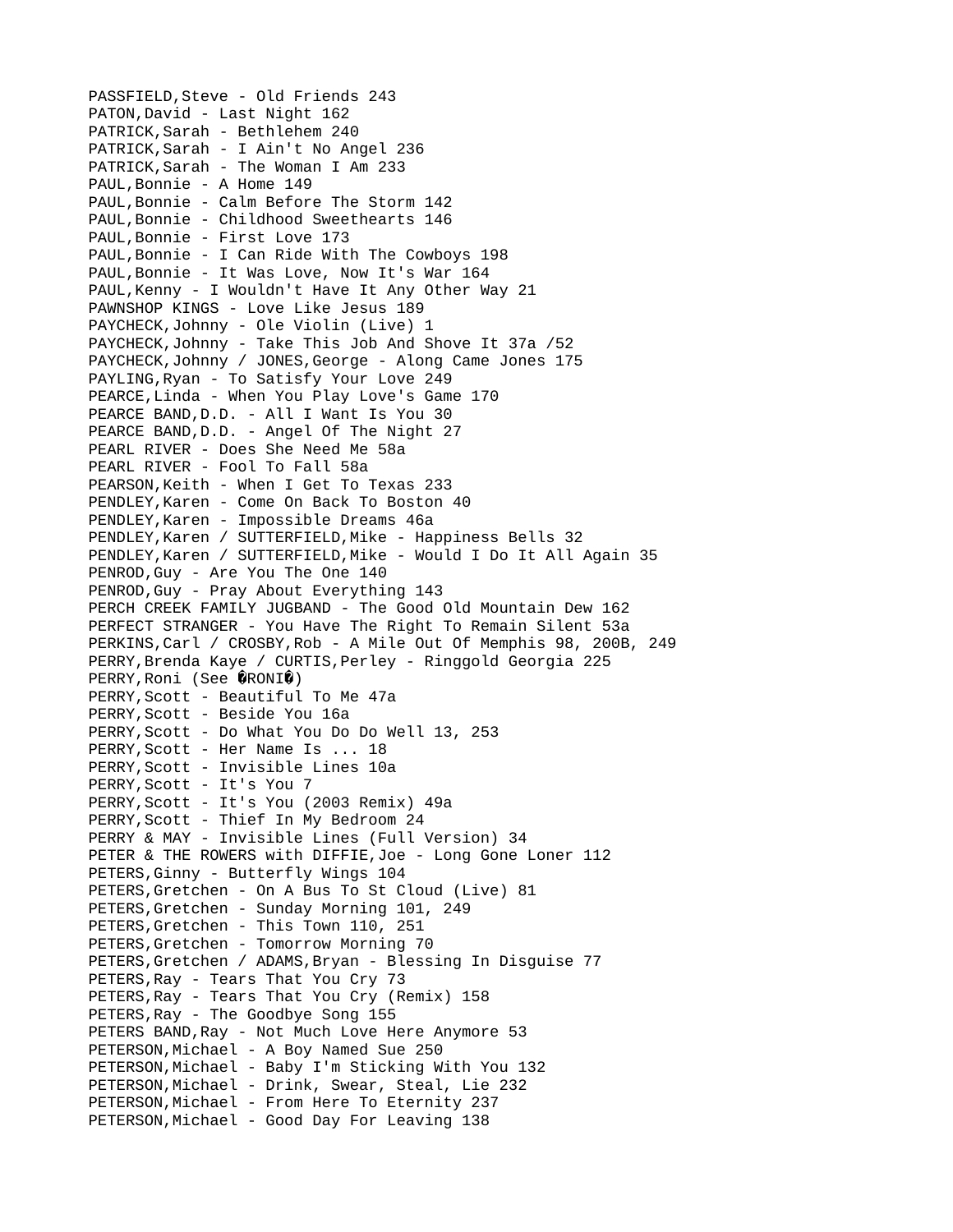PETERSON,Michael - Lookin' For Love 229 PETERSON, Michael - News 140 PETERSON,Michael - No More Looking Over My Shoulder 64 PETERSON,Michael - Too Good To Be True 247 PETERSON,Michael - When The Bartender Cries 243 PETERSON,Michael - Why Didn't You Think Of This before? 135 PETERSON,Michael - Wichita Lineman 235 PETERSON,Michael / YATES,Billy - Mammas Don't Let Your Babies Grow Up 239 PETRELLA - I Like A Man To Drive 170 PETRELLA - One 174 PETRIE, Claire - COest La Vie 195 PETRIE,Claire - Just Another Day 211 PETRIE,Claire - Somewhere Off The Map 199 PETRIE,Claire - The One 197 PETRIE,Claire / BROWN,T Graham - He Would Be King 203, 216 PHENAKITE - Roll It Up 252 PHILLIPS, Dean - Big Road 143 PHILLIPS,Dean - Radio Song 138 PHILLIPS,Jessica - Gone For Good 59 PHILLIPS,Jessica - Have I Got A Deal For You 25 PHILLIPS,Jessica - I'm Not That Lonely Yet 30a PHILLIPS,Jessica - Love Don't Even Know My Name 62 PHILLIPS,Jessica - Lovin' Lyin' Loneliness & Leavin' 39 PHILLIPS, Karree - Dog On The Dash 62 PIG EARTH - Here With You 173 PIG EARTH - Paint The Town Red 158 PIGOTT,Bob - Back Verandah 85 PILLOW,Ray - I Wonder Who's Missing You Now 98 PILLOW,Ray - Oklahoma Gal 93 PILLOW,Ray - This Ain't No Sad Country Song 87 PILLOW,Ray - You Never Know Just How Good You've Got It 90 PINARD,Claudette - A Mother's Rose (Radio Edit) 27 PIRATES OF THE MISSISSIPPI - Feed Jake 136 PITMAN,Tim - Not Giving Up 261 PITNEY, Mo - Everywhere 219 PLAIN LOCO - Blue Blue Memory 35 PLAIN LOCO - Silver Shadow 53 POKER ALICE - 6 White Horses 60 POKER ALICE - Back For Good 14 POKER ALICE - Bitter Rain 43 POKER ALICE - Blue Sky 24 POKER ALICE - Leave Again 40 POKER ALICE - Southbound 36 POKER ALICE - The Plane 16 POKER ALICE - Wish You Were Here 47 POLI AND THE TICS - Up Yer Nose 30 PONDEROSA ACES - Honky Tonkin' My Life Away 220 PONDEROSA ACES - Play The Game 223 PORTER,Bo - Speak Your Mind 152 PORTER,Steve - 90 mph 76 PORTER,Steve - Back To The Country 73 POTGER,Keith / GILLIS,Nicki - I'll Never Find Another You 228 POWELL,Don - Christmas Party 24a PRATHER,Colt - Not A Brick Out Of Place 61 PRATHER, Colt - The Dash 59 PRESLEY,Elvis - Baby I Don't Care 140 PRESLEY,Elvis - Blue Moon Of Kentucky 140 PRESLEY,Elvis - I Don't Care (If The Sun Don't Shine) 142 PRESLEY,Elvis - Love Me 143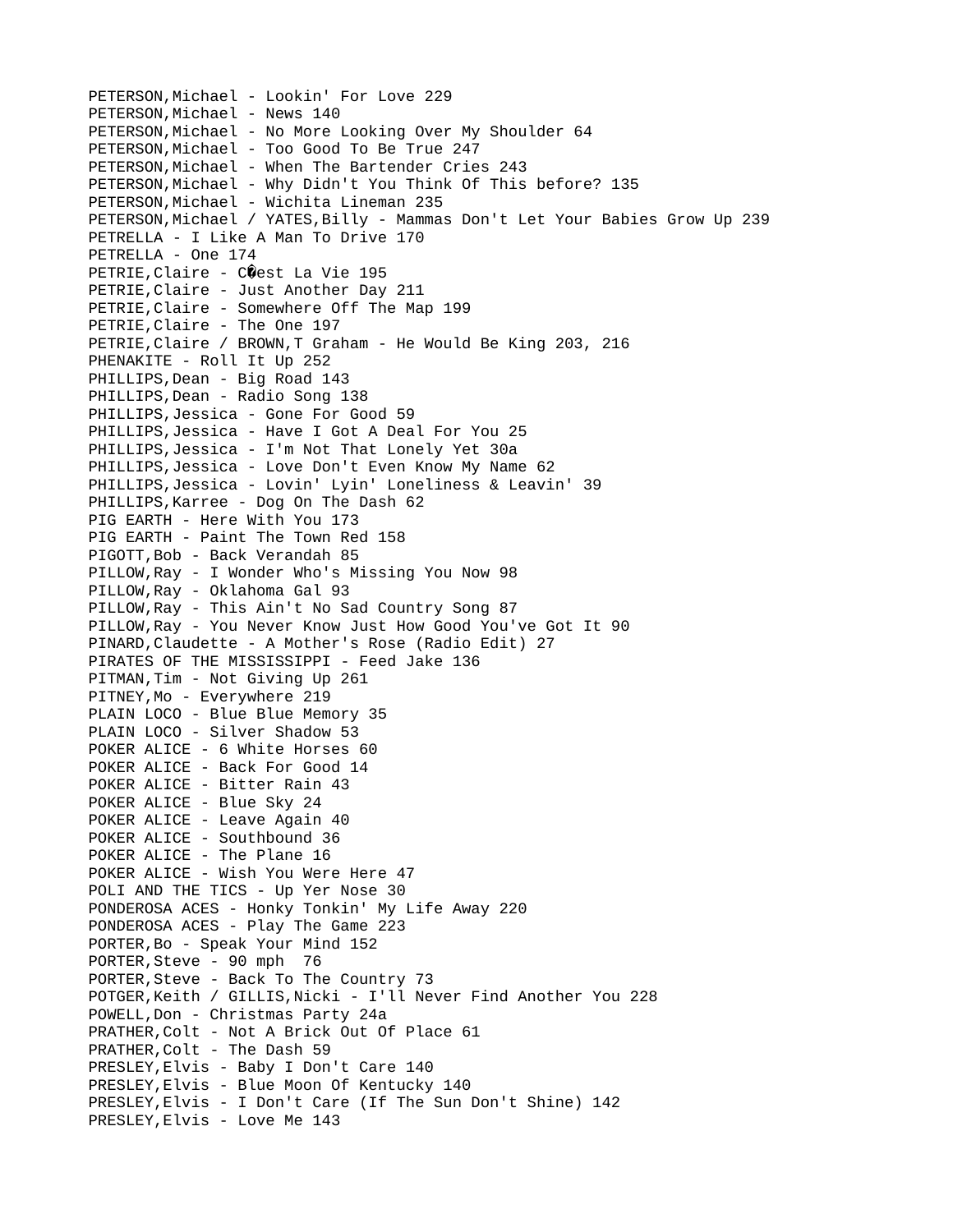PRESLEY,Elvis - Mystery Train 141 PRESLEY,Elvis - Old Shep 143 PRESLEY,Elvis - That's When Your Heartaches Begin 141 PRESLEY,Elvis - When My Blue Moon Turns To Gold Again 140 PRESLEY,Elvis - You're A Heartbreaker 141 PRESTON,Van - Bought Myself A Toy 90 PRESTON,Van - Everything I've Never Seen 111 PRESTON,Van - Forever Ago 107 PRESTON,Van - HeartBroke For The Last Time 94 PRESTON,Van - Sweet Tea On A Day Like This 150 PRESTON, Van - Tougher Than That 101 PRESTON,Van - What Goes Around Comes Around 98 PRICE,Emma - Where've You Been 245 PRICE,Emma / JAMES,Allen - When You Say Nothing At All 4 PRICE, Ray / McBRIDE, Martina - An Affair To Remember 190, 273 PRICE,Rich - Bronc Bustin', Fun Lovin', Waltzing Cowboy 221 PRICE,Rich - Merry California Christmas 228 PRICE, Rich - Nashville, Tennessee 224 PRICE, Rich - There  $\hat{\mathbf{Q}}$ s A Table 218 PRIDE,Charley - I'm Tired 42a PRIDE, Charley - Someone Loves You Honey 199 PRITCHETT,Aaron / MUSSELL,Ray - Still You Breathe 269 PROCLAIMERS - 5 O'Clock World 79 PROCLAIMERS - It Was Always So Easy To Find An Unhappy Woman 127 PROCLAIMERS - King Of The Road 80 PROCLAIMERS - Moral Compass 200A PROCLAIMERS - My Old Friend The Blues 80 PROCLAIMERS - Sunshine On Leith 80 PROCLAIMERS - Sunshine On Leith (Radio Edit) 116 PROCLAIMERS - Ten Tiny Fingers 202 PROCLAIMERS - Interview 80 PROCLAIMERS - Talking Country Radio Feature 238 PROTTEY-JONES,Tim - Bite The Bullet 265 PROTTEY-JONES,Tim - Good Life 267 PYLE,Chuck - I Think I'll Go To Texas 49 Q QUAYLE,Stephanie - If I Was A Cowboy 247 QUAYLE,Stephanie - Whatcha Drinkin 'Bout 253 QUINN,Aidan - A Friend Of Mine 200A QUINN,Aidan - Home Away From Home 247 QUINN,Aidan - Would You Go With Me 167 QUINN,Aidan / BEGLEY,Philomena - All The Road Running 168 QUINN,Arlene - Jackpot 243 QUINN,Gary - Body Language 215 RABBITT,Eddie - Bedroom Eyes 58a RABBITT,Eddie - I Love A Rainy Night 95 RABBITT,Eddie - You Can't Run From Love 227 RABBITT,Eddie - Runnin' With The Wind 59a RABBITT,Eddie / GAYLE,Crystal - You And I 58a RABBITT,Eddie / NEWTON,Juice - Both To Each Other 169 RADIO GUNNERS - Mon Chere, Ma Belle 260 RADIO GUNNERS - Talk To Me With Your Eyes 257 RADIO GUNNERS - What I'd Do For You 265 RADIO SWEETHEARTS - Lonesome Blue 36 RAE,Michelle - Country Boogie 98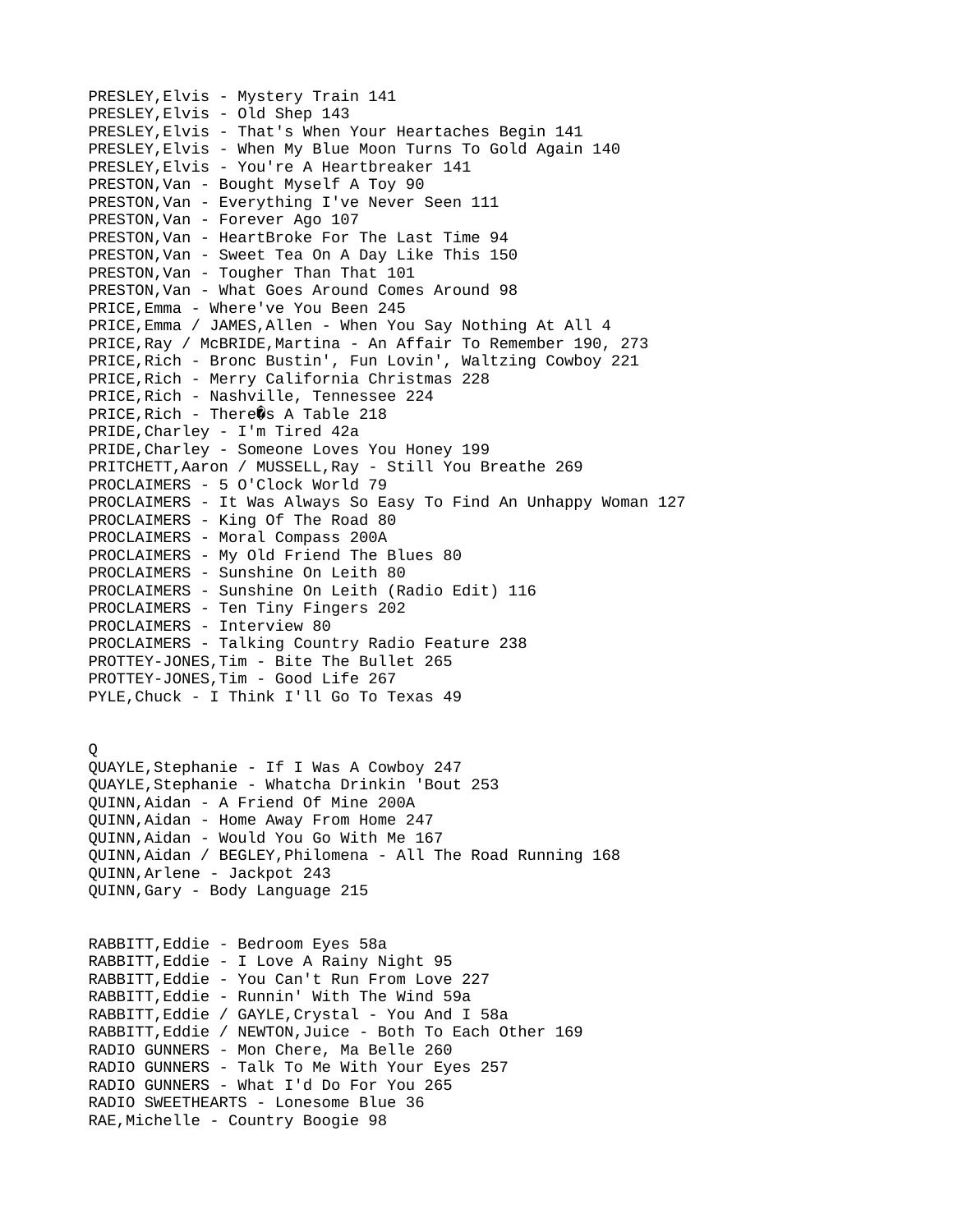RAE,Michelle - Definite Maybe 100 RAE,Michelle - In The Heat Of The Night 95 RAE, Michelle - You Can Bet Your Boots 107 RAE,Taylor - Home On The Road 274 RAGING FLAMES - Country Blues 15 RAGING FLAMES - Dreaming Of You 18 RAGING FLAMES - Little Miss Hurricane 13 RAGNAR - A Song Called Hope 37a RAGNAR - Alone And Forsaken 13 RAGNAR - Did You Miss Me 14 RAGNAR - Hey Good Lookin' 15 RAGNAR - In The Dust Of Dying Days 39 RAGNAR - The Right To Be Wrong 41a RAGNAR - You Broke Your Own Heart 19 RAILMEN - Wild Wild Mind 4 RAINFORD,Tina - Silver Bird 35a / 136 RAINTOWN - Just One Kiss 141 RAINTOWN - Nineteen Again 209 RAINTOWN - Picture Of Us 145 RAINTOWN - Writing On The Wall 218 RAINY UNDERGROUND - Failed My Heart 258 RANCHHANDS - Back Porch State Of Mind 101 RANDELL, Marion - Great Day In the Mornin $\hat{\mathbf{Q}}$  51a RANDELL, Marion - Mr Man In The Moon 41 RAPHAELS - Simple Man 31a RAVEN, Eddy / ZYDECO, Buckwheat - New Orleans Is A Mighty Good Town 42 RAVEN, Eddy / ZYDECO, Buckwheat - New Orleans Is A Mighty Good Town (Video) 42 RAY,Augusta - I'm Done 213 RAYBON,Tim - I Could Almost Hear The Tears 61 RAYBON,Tim - Xs And Ys 56 RAYE,Collin - Ain't Nobody Gonna Take That From Me 33 RAYE,Collin - Couldn't Last A Moment 16a RAYE, Collin - Every Second 43a RAYE,Collin - Hurricane Jane 92 RAYE,Collin - I Know That's Right 82 RAYE, Collin - I Think About You 45a RAYE, Collin - If I Were You 53a RAYE,Collin - In This Life - Remix 25a RAYE,Collin - Let It Be 59a RAYE,Collin - Little Rock 39a RAYE, Collin - Love, Me 46a RAYE,Collin - Man Of My Word 42a RAYE,Collin - One Boy, One Girl 40a RAYE, Collin - 'Scuse Moi My Heart 43a RAYE, Collin - She's All That 24 RAYE,Collin - That's My Story 46a RAYE,Collin - You Still Take Me There 28a RAYE, Collin - Interview Part 1 & 2 82 RAYE,Collin - Interview Part 3 & 4 83 RAYE, Collin / CASH, Johnny - It Could Happen Again 24a RAYE, Collin / EAKINS, Bobbie - Tired Of Loving This Way 21 RAYE, Collin / HOWARD, Rebecca Lynn - Fallin' 132 RAYE,Heidi - Junkyard 226 RAYE,Heidi - Worth A Shot 223 REAGAN J - See JOHNSON, Reagan REBEL CREEK - Cheated 121 REBEL CREEK - My Little Girl 122 RED HOT POKER DOTS - Beer Liquor Wine 138 RED HOT POKER DOTS - I Will If You Will 139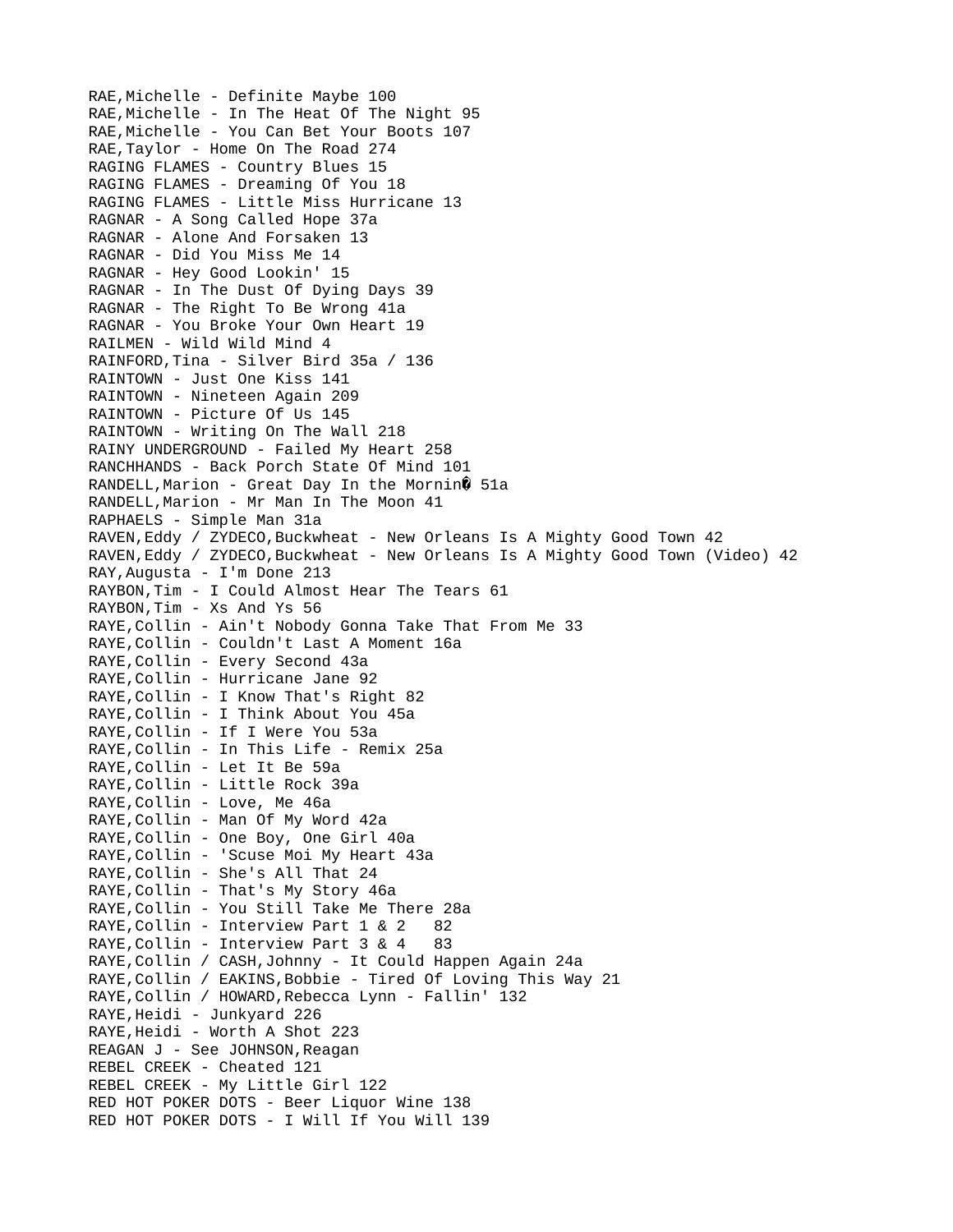RED-HAWK - A Heart That Is Bruised 46 REDDIN,Danielle - Was He Just A Dream 18 REDFERN,Pete - If We Say Goodbye 129 REDFERN,Pete - The Rain Came Fallin' Down 139 REDFERN & CROOKES - Down Any Country Road 55a REDFERN & CROOKES - One More Broken Hearted Man 16 REDMON,Don - Saturday Night 249 REED, Denny - Got Ta Be On Down The Road 65 REED,Denny - Love Goes Without Saying Good-bye 62 REED, Denny - So Little Love 65 / 112 REED,Denny - Sweet Senorita From Santa Fe 65 REED, Denny - The More I Know About Women 60 REED,Jerry - Father Time And Gravity 76 REED, "Luke" Guy - Ain it Got No Hat 52 REED,"Luke" Guy - As Good For Me As You 59 REED,"Luke" Guy - One More Bar 55 REED,"Luke" Guy - Wild Ones 45a REES,Carroll - Don't Marry Her 1 / 92 / 238 REEVES,Del - Girl On The Billboard 32a REEVES,Jim - Am I Losing You (2009 Mix) 127 REEVES,Jim - An Old Christmas Card 192, 264a REEVES,Jim - Distant Drums (2009 Mix) 121 REEVES,Jim - Distant Drums (2014 Version) 187 REEVES,Jim - How Many Tears From Now 128 REEVES,Jim - I'll Fly Away (2014 version) 186 REEVES,Jim - I'm A Hit Again 120, 253 REEVES,Jim - Mary's Boy Child 192 REEVES,Jim - Rudolph The Red Nosed Reindeer 120 REEVES,Jim - There's Someone Who Loves You 133 REEVES,Jim - White Christmas 132 REEVES,Jim - Interview with Bill Mack (1961) 128 REEVES,Jim & FRANKLIN,Barbi - How's The World Treating You 188, 273 REEVES,Jim & THE NASHVILLE SYMPHONY ORCHESTRA - He'll Have To Go (Live in 1961) 123 REID,Glenn - Sing Like Johnny Cash 135 REID,Will - Albuquerque 275 REIDER,Steve "Red" - One Way On A New Set Of Tracks 42a REIGNS,Dawson - Love Was All You 214 RENDALL,Ruby - Bright City Lights 246 RENDALL,Ruby - From A Distance 268 RENDALL,Ruby - Mr High And Mighty 239 RENDALL,Ruby - Quittin' Time 255 RENDALL,Ruby - Suds In The Bucket 242 RENNEY,Tony - Do You Recall, The War To End All War? 188 RESCUE,The - Blue Eyed Baby 106 RESCUE,The - Dancing With The Wind 74 RESCUE,The - El Cinizo 111 RESCUE,The - Forever Young 76 RESCUE,The - If I Could Only 34 RESCUE,The - Straight 8 Fireball 104 RESCUE,The - The Heat Of The Moment 39a RESCUE,The - The Rescue 28a RESCUE,The - Those Who Make The Difference 31a RESCUE,The - Too Late 42 RESCUE,The - When Our Ship Comes In 25 RESTLESS HEART - Feel My Way To You 70 RESTLESS HEART - When She Cries 162 RESTLESS HEART / HILL,Warren - Tell Me What You Dream 237 RETREAT - Hanging On A Red Light 224 REYES,Tess - I Won't Be Crying 101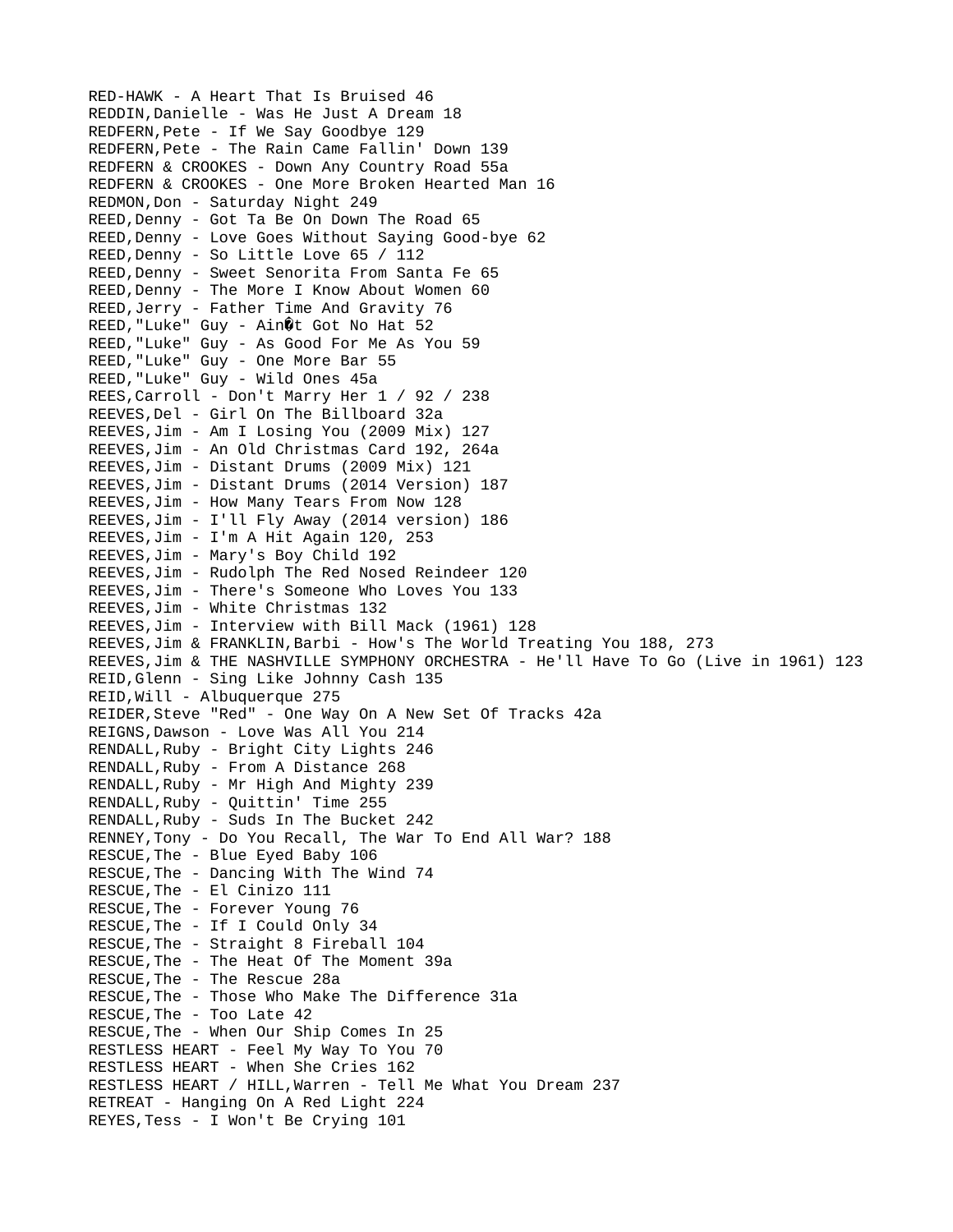RF DONOVAN - Tennessee Honey 233 RHODES,Katie - Somebody's Angel 135 RHODES,R Michael - A Little Bit Tighter 173 RHODES,R Michael - Chasin' Ghosts 169 RHODES,R Michael - You'll Never Know 165 RHODES,R Michael - Please Remember Me 177 RHONE,Marty - We Had A Good Thing Goin' 244 RICH,Charlie - A Very Special Love Song 25a RICH,Charlie - Rollin' With The Flow 37a RICH,Charlie - We Love Each Other 32a RICH,Charlie - Wonderful Tonight 95 RICHARD,Steve - South Of Heaven 183 RICHARDS,Digby - Whisky Sundown 145 RICHARDS,Randall Lee - A Paradise Life 224 RICHEY,Paul - Jedidiah Jones 162 RICHEY,Paul - The Devil Inside 122, 162 RICHARDSON,Julie - Cryin' Kind Of Man 113 RICHARDSON,Julie - Will I Ever Get Over You 116 RICHMOND,Donny - Ask The Man Upstairs 98 RICHMOND,Donny - Candles On A Cake Of Black And White 186 RICHMOND,Donny - I Believe 257 RICHMOND,Donny - I Wonder Where They Sleep 181 RICHMOND, Donny - Squeegee 217 RICHMOND,Donny - Status Of A Fool 255 RICHMOND,Donny - The All American Boy 200A RICHMOND,Donny - The Happiest Guy In The Whole USA 204 RICHMOND,Donny - The World Keeps Loving Elvis 199 RICHMOND,Donny - Theme For Garth Brooks 188 RICHMOND, Donny - They're Watching Their Love Slip Away 142 RICHMOND,Donny - Who Could Ask For Anything More 143 RICHMOND, Donny / JACKSON, Stonewall - Jesus Is My Lifeline 210 RICHMOND,Donny / JORDANAIRES,The - I Wouldn't Trade My Shamrock 139 RICHMOND,Donny / JORDANAIRES,The - King Of O'Connell Street 138 RICHMOND, Donny / JORDANAIRES, The - Next Times 90 RICHMOND,Donny / STROOF - You Never Can Tell (C'est La Vie) 114 RICOCHET - Daddy's Money (Dance Mix) 42a RICOCHET - Do I Love You Enough 19 RICOCHET - Let It Snow, Let It Snow, Let It Snow 24a, 36a, 48a, 84, 204, 264a RIDER,The (Darren Hincks) - Blind Man At The Wheel 115 RIDER,The (Darren Hincks) - By Your Side 86 RIDER,The (Darren Hincks) - Chasin' Butterflies 112 RIDER, The (Darren Hincks) - Doing Fine Y'all 88 RIDER,The (Darren Hincks) - Hello Brown Eyes 91 RIDER,The (Darren Hincks) - Let's Get Down To It 79 RIDER,The (Darren Hincks) - One Step Away 94 RIDER,The (Darren Hincks) - Sail Away 99 RIDER,The (Darren Hincks) - Southern Signs 106 RIDER,The (Darren Hincks) - Still Want You 83 RIEDEL,Frank - Since You've Gone 55a RIERSON,Rusty - Bumper Stickers On A Bentley 249 RIERSON,Rusty - Cowboy Country Christmas Card 252 RIERSON,Rusty - Hey Hey Hello 200 RIERSON,Rusty - Leave A Mark 282 RIERSON,Rusty - Life's Too Short 239 RIERSON,Rusty - Something Bout You 213 RIERSON, Rusty - Souvenirs 170, 266 RIERSON,Rusty - That's How Sure I Am 229 RIERSON,Rusty - That's Why God Made Me 264 RIERSON,Rusty - The Crossroads 275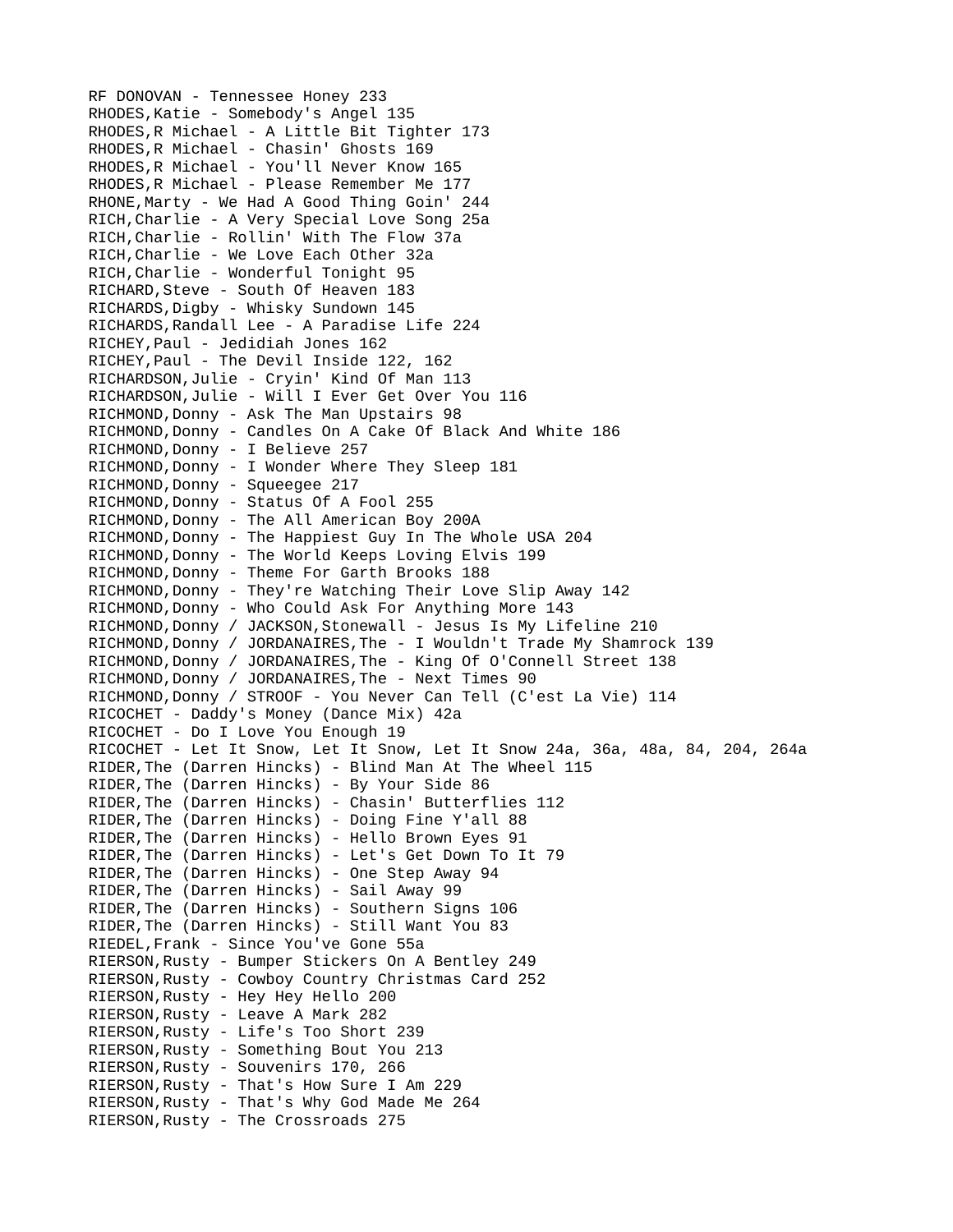RIERSON,Rusty - Upon This Rock 226 RIGBY,Tony - Judge 115 RIGGS,Levi - I'm Good 182 RIGHT,Robin - Angels And Devils 43 RIGHT,Robin - Love Him Or Leave Him To Me 40 RIGHT,Robin - Miss The Mississippi 83 RIGHT,Robin - Show Me The Money 34 RIGHT,Robin - Tex Appeal 31 RIGHT,Robin - You May Have A Problem 51 RILEY, Billy Lee - Hillbilly Rockin $\hat{\mathbf{\theta}}$  Man 56 RILEY,Cody - Something I Wrote 188 RIMES,LeAnn - Big Deal 16a RIMES.LeAnn - Blue 53a RIMES,LeAnn - Nothin' Better To Do 105 RIMES,LeAnn - O Holy Night 72 RIMES,LeAnn / BON JOVI - Till We Ain't Strangers Anymore 109, 251 RIMES,LeAnn / KEATING,Ronan - Last Thing On My Mind 65 RIMES,LeAnn / McENTIRE,Reba - When You Love Someone Like This 107 RIMSHOTS,The - Dancin' Shoes 45 RIMSHOTS,The - Please Pretty Lady 47 RING O'BELLS BAND - American Land 162 RING O'BELLS BAND - Why Do I Drink Whiskey 171 RIO GRAND - That's My Memory 105 RIO GRAND - The Storm Inside Of Me 110 RITA B - Dance In My Fire 143 RITA B - Got Caught When Your Guard Was Down 145 RIVER GIBBS - (IOm Checking In) To The Lost & Found 53 RIVER GYPSIES - Candle Of Peace 132 RIVER GYPSIES - Wine, Lovers And Lights 133 RIVERS,Marty - Addict For Your Love 151 RIVERS,Marty - February Of '59 244 RIVERS,Marty - Don't Ever Say Goodbye 280 RIVERS,Marty - If Only These Walls Could Talk 265 RIVERS,Marty - Just In Case 166 RIVERS,Marty - Louisiana Girl 162 RIVERS,Marty - Magnifico Mexico 247 RIVERS,Marty - Maltese Falcon 250 RIVERS,Marty - Mama Didn't Raise No Fool 269 RIVERS,Marty - Mama, You're The Lady 158 RIVERS,Marty - Midnight Sky 155 RIVERS,Marty - Run Angel Run 148 RIVERS,Marty - Stormy Waters 255 RIVERS,Marty - Sweet Lorena 261 RIVERS,Marty - Texas Lady 274 RIVERS,Marty - Tonight Mr DJ 258 RIVERS,Marty - Why Don't You 241 RIVERS,Roy - All Caught Up 91 RIVERS,Roy - What Our Love Is Not About 77 RIVERS,Roy/PARTON,Dolly - Thank God I'm A Country Boy 73 RIVERS,Wayne - Against The Grain 23 ROBBINS,Del - Lucky For Me 176 ROBBINS,Del - Where Did The Love Go 173 ROBBINS,Marty - Some Memories (Just Won't Die) 31a ROBBINS,Marty - The Story Of My Life 40a ROBERTS,Gary - Christmastime Has Come 24a ROBERTS,Gary - Face Of An Angel 21 ROBERTS,Gary - Rebel Walk 16 ROBERTS,Gary - Spring Is Here 14 ROBERTS,Gary - Sunshine On My Face 19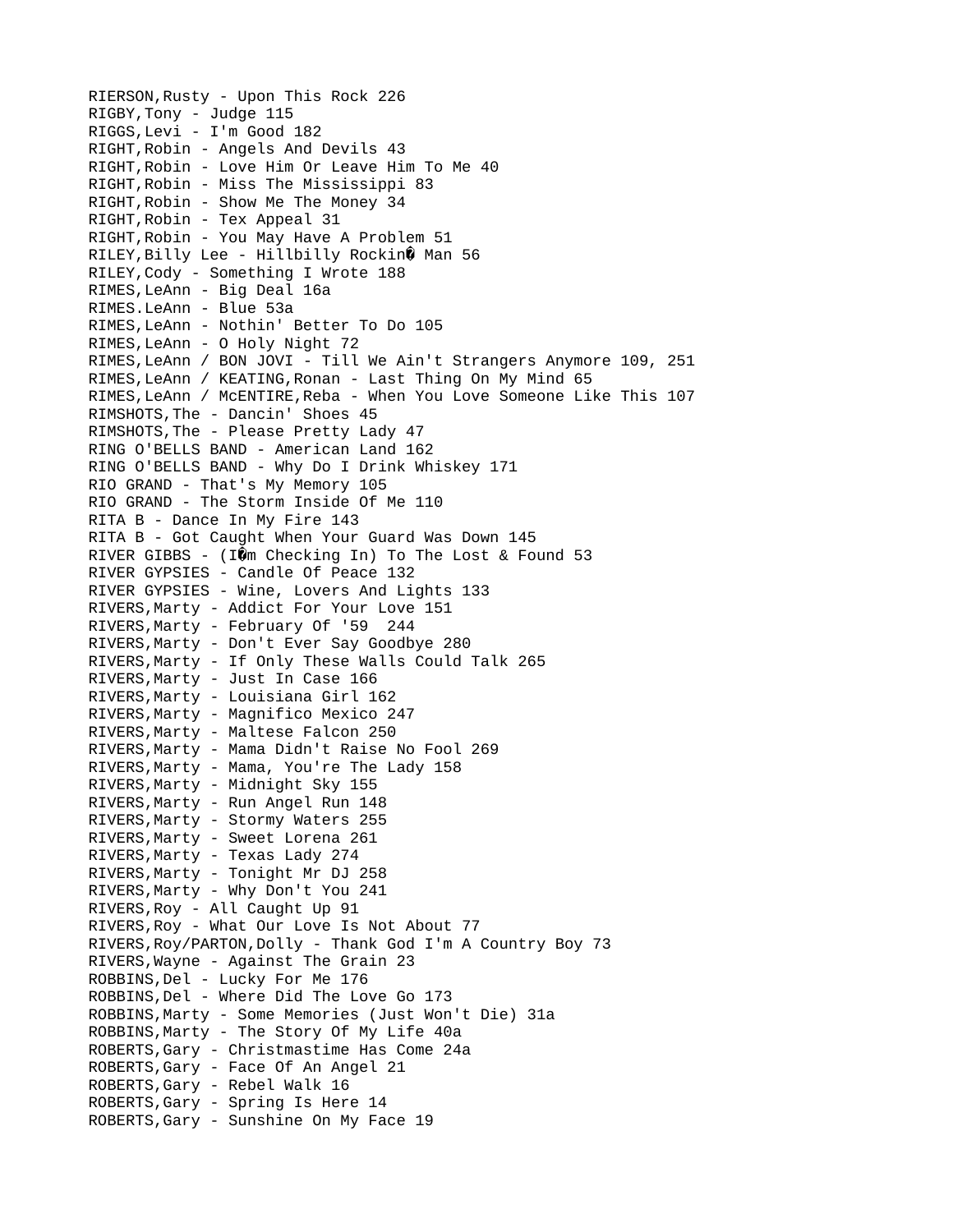ROBERTS,Gary - You've Been Away For Much Too Long 233 ROBERTS,Ricky - My Life 171 ROBERTS,Sabastian / MORGAN,Lorrie - Dress For The Rain 137, 259 ROBERTSON,Sharen Wendy - Hold Me 145 ROBERTSON,Sharen Wendy - I Can't Believe You're Gone 147 ROBERTSON,Sharen Wendy - Oh Darling 150 ROBINSON,GayLynn - Dreams Come True 95 ROBINSON,GayLynn - Ol' Lonesome Trail 93 ROBINSON,GayLynn/ROHAN,Bad Bob - I Can't Get You Out Of My Heart 92 ROBINSON,Robbie - Make A Wish 216 ROBINSON,Troy - Don't Breathe A Word Of This 12 ROBINSON,Troy - Big Ol' Time 14 ROBISON,Charlie - I Want You Bad 29 ROBISON,Charlie - Right Man For The Job 35 ROBISON,Charlie - Walter 55 ROCK & ROLL JOE - Hot Rod Carson 151 ROCK THE COUNTRY - Rock The Country 1 ROCKIN' HORSE (George Inglis) - Bar Stool Cowboy 141 ROCKIN' HORSE (George Inglis) - BMW 154 ROCKIN' HORSE (George Inglis) - Leavin' Memphis 159 ROCKIN' HORSE (George Inglis) - Still Think I'm Gonna Win 157 ROCKIN' HORSE (George Inglis) - The Man In Black 143 ROCKIN' HORSE (George Inglis) - Took A Train 152 ROCKIN' HORSE (George Inglis) - The Man In Black (Unplugged) 147 ROCKIN' HORSE (George Inglis) - Interview 147 ROCKIN' ROARY - Don't Accuse Me 20 ROCKIN' ROARY - Rock n Roll Devil 18 ROCKITMEN - Rock My Baby 59a RODEN,Pat / KARLSEN,Arly - Please Don't Stop Loving Me 63 RODEOS - Sweet Lovin' One 73 RODRIGUEZ,Carrie / TAYLOR,Chip - Don't Speak In English 58 RODRIGUEZ,Carrie / TAYLOR,Chip - Extra 47 RODRIGUEZ,Carrie / TAYLOR,Chip - Let's Leave This Town 49 RODRIGUEZ,Carrie / TAYLOR,Chip - Private Thoughts 79 RODRIGUEZ,Carrie / TAYLOR,Chip - Sweet Tequila Blues 44 RODRIGUEZ, Carrie / TAYLOR, Chip - We Come Up Shining 146 RODRIGUEZ, Carrie / TAYLOR, Chip - Who $\hat{\mathbf{Q}}$ s Gonna Build That Wall 215 RODRIGUEZ,Carrie / TAYLOR,Chip - Your Name Is On My Lips 144, 260 ROGERS,Kenny - She Believes In Me 58a ROGERS,Kenny - You Decorated My Life 58a ROGERS,Kenny / MURRAY,Anne - If I Ever Fall In Love Again 134 ROGERS,Mark - Imagining 254 ROGERS,Mark - No Bigger Fool 239 ROGERS,Mark - Swerving 250 ROGERS,Mark - You Can Lead Me On 242 ROGERS,Roy - A Four Legged Friend 119 ROGERSON,Jared - Addicted 164 ROGERSON,Jared - Honky Tonk Halos 148 ROGERSON,Jared - Peace, Love And Horses 151 ROGERSON,Jared - Ride My Horse More 155 ROHAN,Bad Bob/ROBINSON,GayLynn - I Can't Get You Out Of My Heart 92 ROISIN - Dream Come True 102 ROISIN - Everybody's Reaching Out For Someone 265 ROISIN - Give Me More Time 1, 238 ROISIN - I Wish It Would Rain 8 ROISIN - Red Is The Rose (Radio Edit) 56 ROISIN - Strong Enough To Bend 100 ROISIN - When The Sun Says Goodbye To The Mountain 121 ROLDAN,R W - Where My Money Goes 279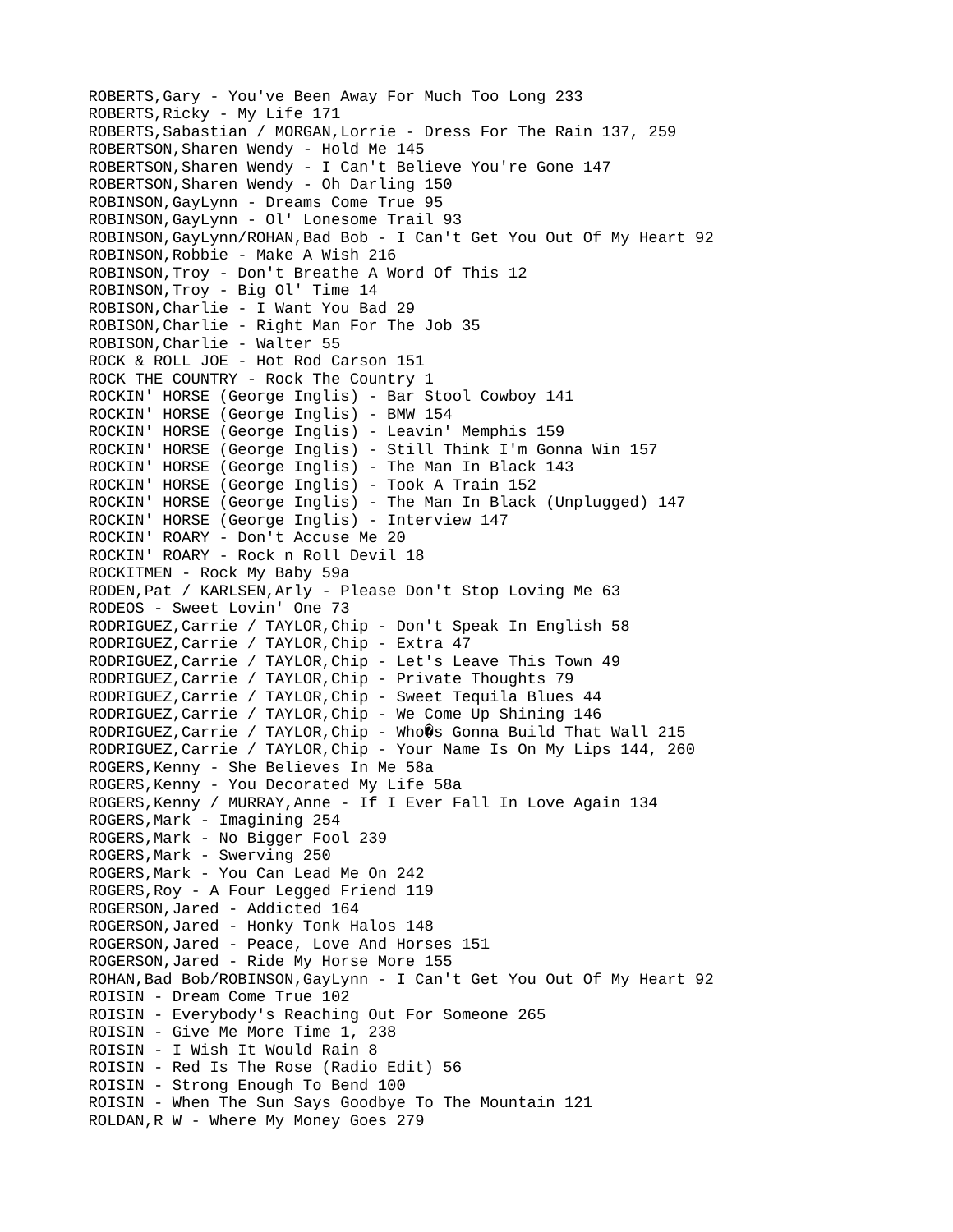ROLDAN,Ray William - Bad Love Pain 230 ROLDAN,Ray William - Bob And The Sheriff 154 ROLDAN,Ray William - Fallen Star 212 ROLDAN,Ray William - Falling Star 235 ROLDAN,Ray William - I Remember 176 ROLDAN,Ray William - Mended Fences 166 ROLDAN,Ray William - Momma Knows 98 ROLDAN,Ray William - Mournin' Time 180 ROLDAN,Ray William - No Saints In San Fernando 164 ROLDAN,Ray William - Pullin' The Road 105 / 122 ROLDAN,Ray William - Smell Of Apples 94 ROLDAN,Ray William - The Dream 107 ROLDAN,Ray William - The Legacy 103 ROLDAN,Ray William - The Preacher 178 ROLDAN,Ray William - Whiskey Wantin' Chains 96 ROMANIA,Patricia - Share The Love 201 RONELLE,Biddy / LUKE,David - Let The Music Play 261 RONI - Baby Bird 215 RONI - Dontcha Worry 228 RONI - Neverland 222 RONI - Nothing Less Than This 225 RONI - One Last Try 219 ROONEY,Jim - Devil's Level 46 ROONEY,Jim - Point Of View 40a ROOT,Wade Vincent - If You Think You're Lonely 39 ROOT,Wade Vincent - She Don't Know What It's Like 36 ROOT'N TOOT'N - Cry Cry Cry 89 ROOT'N TOOT'N - Greenback Dollar (Live) 91 ROOT'N TOOT'N - Interview 91 ROSA - Momma Said 24 ROSA - My Friend Jack (Daniels) 35 ROSA - Perfume And Roses 30 ROSA - Take Me For Who I Am 27 ROSA - Truth Hurts 37a ROSE,Cindy / BROWN,Les - Let's Stick Together 9 ROSE,Frank - Every Rose Has Its Thorn 86 ROSE,Frank - Tennessee Rain 79 ROSEMARY & THE SWEET SOUND REVIVAL - Barefoot 'N Bling 222 ROSENTHAL,Tokyo - And Then You Sang 133 ROSH, Stuart - Route 666 67 ROSINATORS - Blueridge Mountain Blues 55a ROSINATORS - Cindy's Breakdown 69 ROSINATORS - Little Sadie 100a ROSINATORS - Old Joe Clark 52 ROSINATORS - One Kind Favour 76 ROSS,Andy / LITTLE TEXAS - Back On The Backroads 216 ROSS,Jefferson - Hornet Hawkins 135 ROSS,Jefferson - I Was Here 131 ROSS,Jefferson - The Last Song 128 ROSS,Ronnie - Rambling Boy 179 ROSS,Ronnie - We're Only Passing Through 272 ROSS,Ronnie - You're The World 177 ROTHFIELD,Kylie - You Don't Even Know It 170 ROYAL SOUTH - Cry Cry 250 ROYAL SOUTH - Feet 263 ROYAL SOUTH - You Weren't Made For Me 258 ROYS,The - Coal Minin' Man 146, 260 ROYS,The - Still Standing 165 ROYS,The - Gypsy Runaway Train 173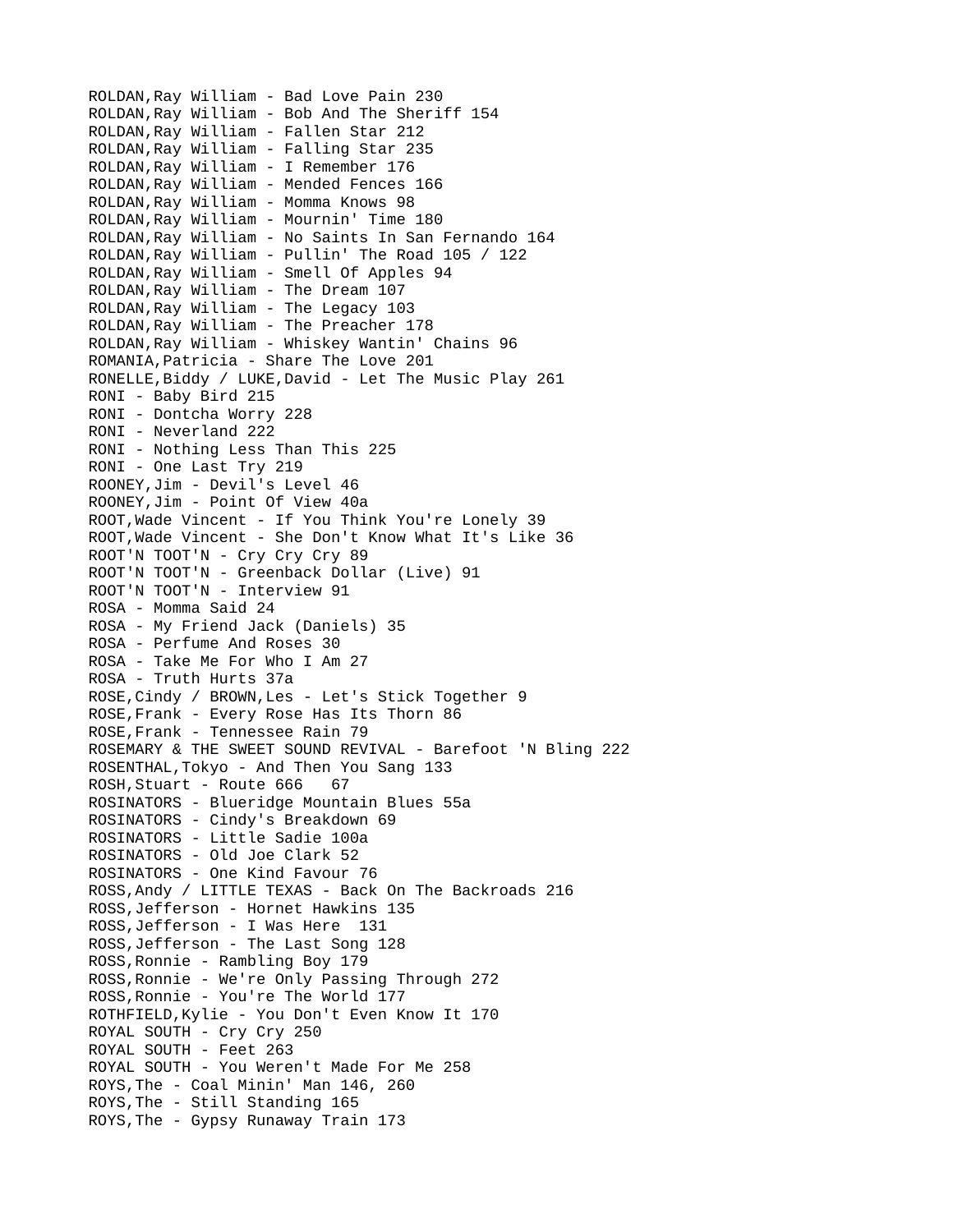ROYS,The - No More Lonely 187, 273 ROYS,The - Trail Blazer 161 ROZNOWSKI,Tom - Bombing Of The Berlin Zoo 41 ROZNOWSKI,Tom - Hank's There 44a RUBY ANN & THE CAPERS - Do Right Mama 156 RUBY ANN & THE CAPERS - I'll Never Get Rich 156 RUFFNEX - Blue Eyes Crying 41a RUFFNEX - Elvis, Sing This Song For Me 44 RUFFNEX - Hold Me All Night Until The Dawn 38 RUFFNEX - One Wish 35 RUFFNEX - That's Right 33 RUNAWAY HAMSTERS - A Little Country 215 RUNION,Shane - Tattoos 229 RUNNELS,Mike - It Doesn't Hurt To Dream 178 RUNNELS,Mike - Just Kiss Me Again 109 RUSSELL,Rett - 44 Miles (Remix) 217 RUSSELL,Rett - Ain't One Single Thing In Common 221 RUSSELL,Rett - Country Boy 207 RUSSELL,Rett - Fort San Antone 210 RUSSELL,Rett - She Got The Cowboy 219 RUSSELL,Rett - Single Malt Whiskey 239 RUSSELL,Rett - Sugar In My Tea 214 RUSSELL,Rett - The Girls That Got Away 236 RUSSELL,Rett - The Girls That Got Away (Radio Edit) 237 RUSSELL,Shawna - Everybody's Got A Story 153 RUSSELL,Shawna - Sounds Like A Party 149 RUSTIE BLUE - See BLUE,Rustie RUSTY GEAR - Gold On The Horizon 271RUSTY GEAR - Happy Ending RUSTY GEAR - I Used To Drink 280 RUSTY GEAR - It's Still You 263 RUSTY GEAR - Tequila Won't Solve Your Problems 253 RUSTY GEAR - Wondering Why 239 RUSTY GEAR - Won't Forget (Remix) 257 RUTHANNE - Think About Me 32a RUTHERFORD,Rivers - Ain't Nothing 'Bout You 99 RUTLAND,Kaylee - Good Day To Get Gone 188 RUTTER,Paul - On The Tracks To Tennessee 51a RUTTER,Paul - The Best Of Me 45a RUTTER,Paul - Won't Cry For Love 57 RYAN,Billy / DULA,Peter & The Rowers - Succeed 126, 256 RYAN,Darryl - Not Enough Town 215 RYAN,Jamie - Bee Bop 9 RYAN,Jamie - She's Gone 13 RYAN,Jamie - Where The Eagle Flies 15 RYAN,Jamie (2) - Copperhead Road 174 RYAN,Nikki - What Made You Say That 5 RYAN, Nikki / CAMERON, Stuart - Yellow Rose 2 RYAN,Rob - The Highway Man 126 RYES - Absolutely Definitely 5 RYES - Hooked On Christmas Rye 12a RYES - Il Silenzio 10 RYES - Interview 5 RYES - Kiss Me Like That 28a RYES - Lochs Around Inchnadamph 8 RYES - Lochs Around Inchnadamph (Radio edit) 9 SABRINA MARIA - I've Enjoyed As Much ... 232 SABRINA MARIA - Shotgun 224 SABRINA MARIA - Survivor 220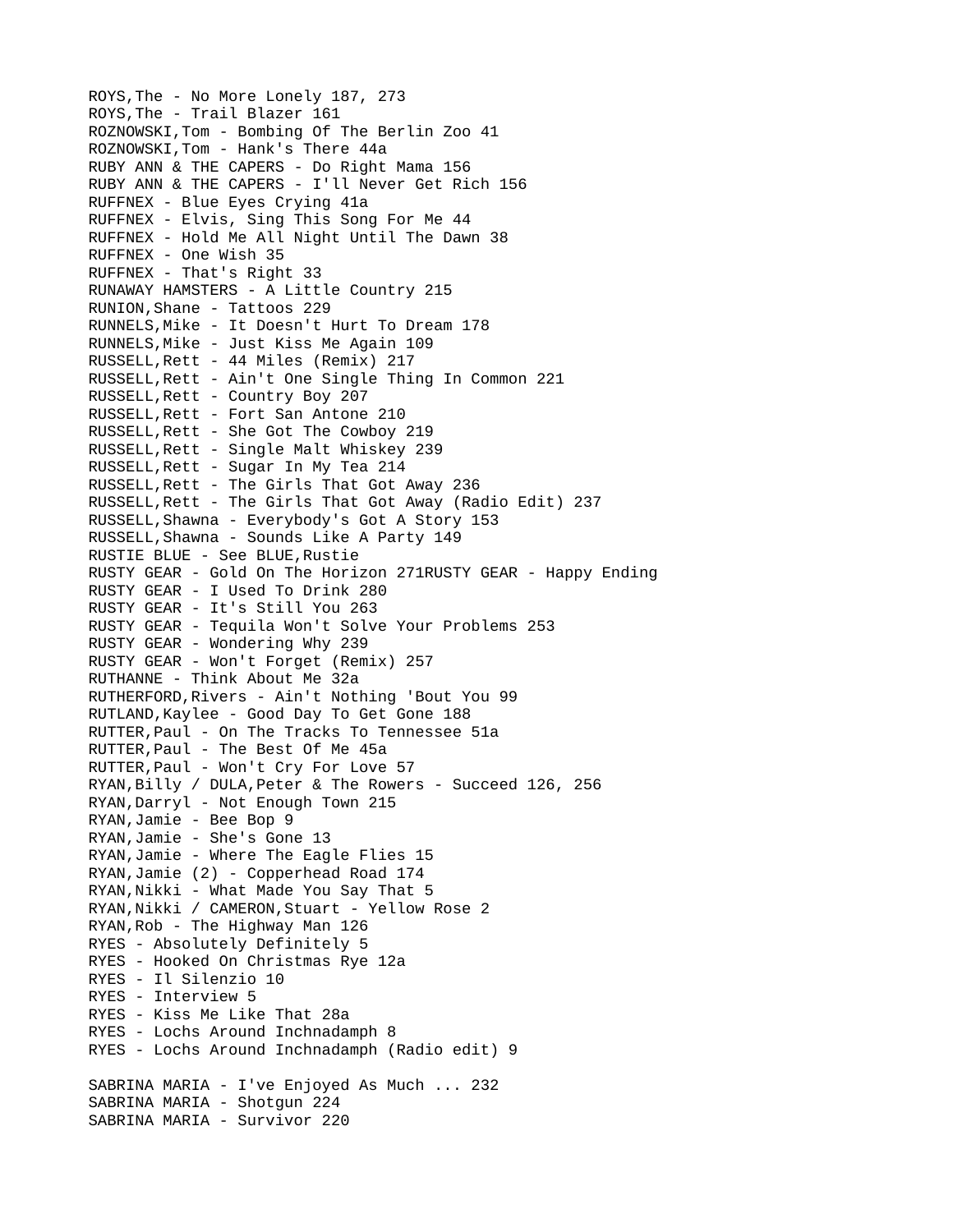SADLER,Sammy - A Heart Shaped Like Texas 104 SADLER,Sammy - Hard On A Heart 63 SADLER,Sammy - In America 212 SADLER,Sammy - No Place To Land 202 SADLER,Sammy - That Ole Gravel Road 71 SADLER,Sammy - Trying To Get The Girl 109 SADLER-DALE BAND - More Than You Have To Lose 58 SADLER-DALE BAND - Standing Next To You 57 SADLER-DALE BAND - Won $0$ <sup>t</sup> Make The Same Mistake 51 SALTER,Bryan - California Dream 56 SALTER,Bryan - Proud To Be Country 69 SALTER,Bryan - You Need Me Now 54 SANDLER,Ric - Livin' The Life 225 SANDLER, Ric - Zydeco Moon 228 SANDS,Evie - Angel In Your Eyes 4 SANDS,Evie - Fingerprint Me, Baby 10a SANDS,Evie - I Ain't Done Yet 7 SANDS,Evie - I Want Your Hands 24 SANDS,Evie - While I Look At You 16a SANDS,Evie - Women In Prison 13 SANDS,Evie / WILLIAMS,Lucinda - Cool Blues Story 2 SANSING,Kate - Any Other Fool 114 SANSING,Kate - Go Sit In The Truck 94 SANSING,Kate - One Bad Day 100a SANSING,Kate - Tell Your Story Walkin' 110 SANTO & JOHNNY - Sleepwalk 163 SAPP,Karl - White Lightning & Pink Champagne 106 SARABETH - Cowboy For Christmas 204 SARABETH - I Want It That Way 220 SARABETH - Nowhere With You 189 SARABETH - Runnin $\hat{\mathbf{Q}}$  Outta Lipstick 207 SARABETH - Something About It 234 SARABETH - That's The Sound 187 SARABETH - You Rock My Rodeo 200 / 212 SARVER,Michael - Miss You Something Crazy 197 SAUVE, Ren $\hat{Q}$ e - Arms Of A Stranger 1 SAVIGAR,Charlie - Following The Signs 159 SAVIGAR,Charlie - Long Way Home 145 SAWYER, Bobby D - Rain Check 121 SAWYER BROWN - 800 Pound Jesus 17 SAWYER BROWN - Keep Your Hands To Yourself 93 SAWYER BROWN - Perfect World 21 SAWYER BROWN - They Don't Understand 83 SAWYER BROWN - Walk Out Of The Rain 186, 273 SAWYER BROWN - We Got The Night 200A SAWYER BROWN - With You Daddy 91 SCATTERJACKS - 1000 Miles From Home 17 SCATTERJACKS - Me And Not My Dough 4 SCHLEGEL,Becky - Bound For Tennessee 114 SCHLEGEL,Becky - Colorado Line 134, 258 SCHNEIDER,Dylan - How Does It Sound 234 SCHNEIDER,Richard / SHAW,Victoria - Loved By You 48a SCHOONJANS,Jill / JOHN,Clive - Fools In Love 148 SCHRODER,Richard - Drivin' 226 SCHULTZ,Mark - Walking Her Home 110 SCOOTER LEE - A Christmas Card 36a SCOOTER LEE - Birmingham 38a SCOOTER LEE - Don't Touch Me 40 SCOOTER LEE - Holidays In The Bayou 48a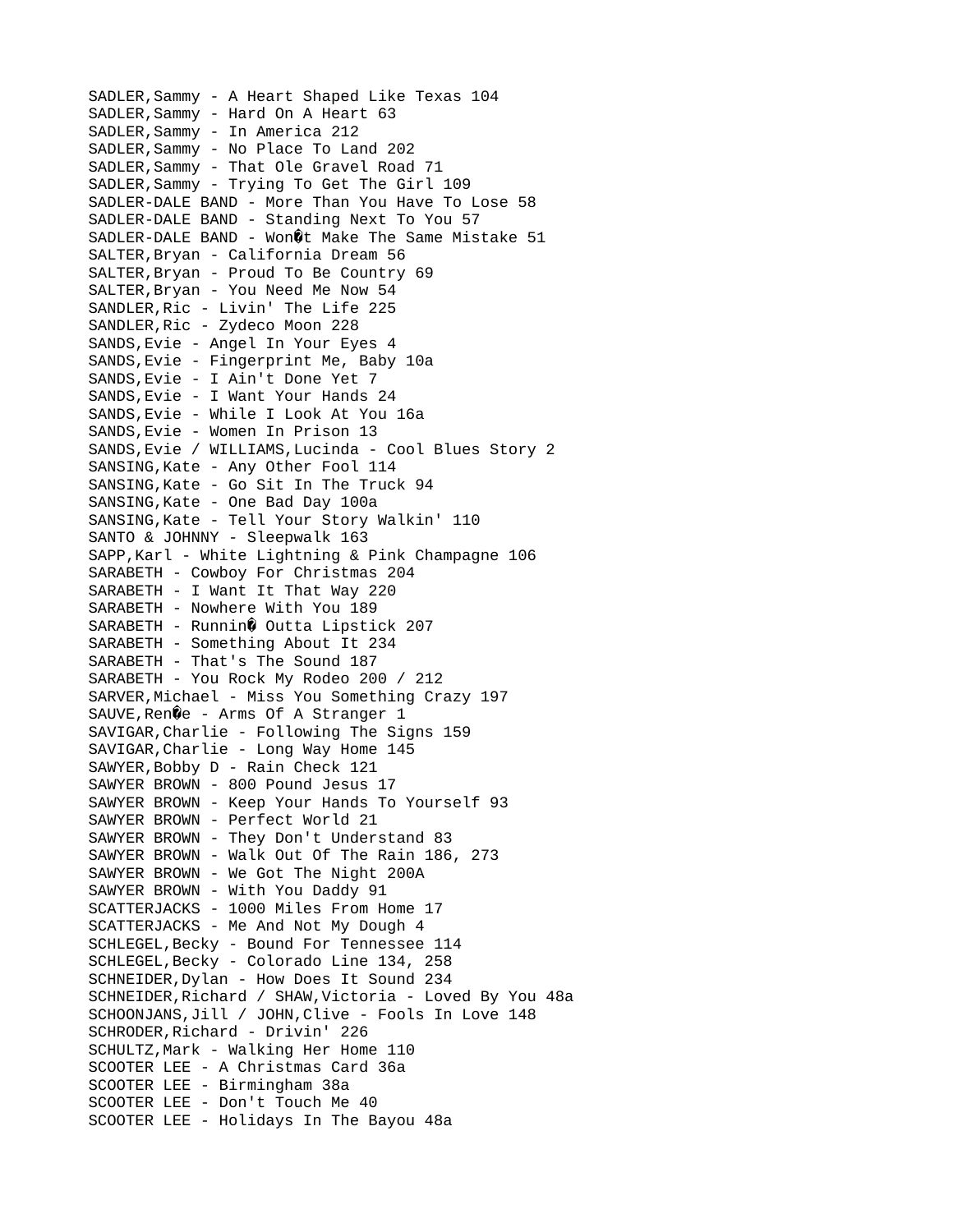SCOOTER LEE - If You Don't Straighten Up 43 SCOOTER LEE - Let Me Call You Sweetheart 49 SCOOTER LEE - Roll Back The Rug 44 SCOTT,Claudia / JOHANSEN, Ottar 'Big Hand' - Missing Out On Me Missing You 242 SCOTT,Dylan - My Girl 216 SCOTT,Dixon J - Don't Go There 36 SCOTT,Dixon J - God Of Surprises 46 SCOTT,Dixon J - He'll Never Hurt That Way Again 26 SCOTT,Dixon J - Here's One For The Memories 33 SCOTT,Dixon J - Photographs 40a SCOTT,Jimmy - Cast Your Bread Upon The Water 77 SCOTT,Jimmy - The Day That Willie Nelson Came To Town 80 SCOTT,Marlee - Beautiful Maybe 151 SCOTT,Marlee - Here To Heaven 144, 260 SCOTT,Marlee / GILL,Vince - Train Wreck 158 SCOTT,Michael - Radio Song 190 SCOTT,Ray - Drinkin' Beer 189, 273 SCOTT,Ray - Gotta Quit Drinkin' 184 SCOTT,Ray - High Road 175 SCOTT,Ray - My Kind Of Music 180, 200B, 271 SCOTT,Ray - Still Screamin' My Name 178, 271 SCOTT,Ray - Those Jeans 171, 267 SCOTTISH PUPPETS - Roch Lomond 48a SCRUGGS,Amy - Hold My Hand 281 SCRUGGS,Amy - What If It All Goes Right 279 SEALS, Dan - Addicted 116 SEALS, Dan - Bop 127 SEALS,Dan - Everybody's Dream Girl 145 SEALS,Dan - Everything That Glitters Is Not Gold 117 SEALS,Dan - God Must Be A Cowboy 59a SEALS,Dan - I'd Really Love To See You Tonight 126 SEALS,Dan - Maybe I'm Missing You Now 167 SEALS,Dan - One Friend 114 / 134 SEALS,Dan - She Thinks I Still Care 147 SEALS,Dan - You Still Move Me 58a SEALS, Dan / HARRIS, Emmylou - Lullaby 85, 113 SEALS, Dan - Made For Lovin' You 135 SEALS, Dan / OSMOND, Marie - Meet Me In Montana 117 SEALY,Hunter - Nashville Radio 203 SEAWRIGHT,Leah - Country Girl 101 185 SEBASTIAN,Gwen - Suitcase 175 SELIS,Eve - Ain't Got Nothin' 58 SELIS,Eve - Do You Know Me 54 SERIOUS,Jason - ESB 161 SHARON B - Christmas In Dixie 12a SHARP,Rick - Country Bumpkin 71 SHARP,Rick - Good Hearted Woman 73 SHARP,Rick - I'm Goin' To Hell Just Like You Told Me To 75 SHARP,Rick - In A Town He Helped To Build 74 SHARP, Rick - Let The Children Play 77 SHAVER - Love Is So Sweet 31a SHAW,Keith - A Love Song 190 SHAW, Keith - Bandito 212 SHAW,Keith - Birthday Boy 195 SHAW, Keith - Boots 217 SHAW,Keith - Booze And Rock'n Roll 226 SHAW, Keith - Country Queen 223 SHAW,Keith - Crazy Girl 239 SHAW, Keith - Dreams Sometimes Come True 188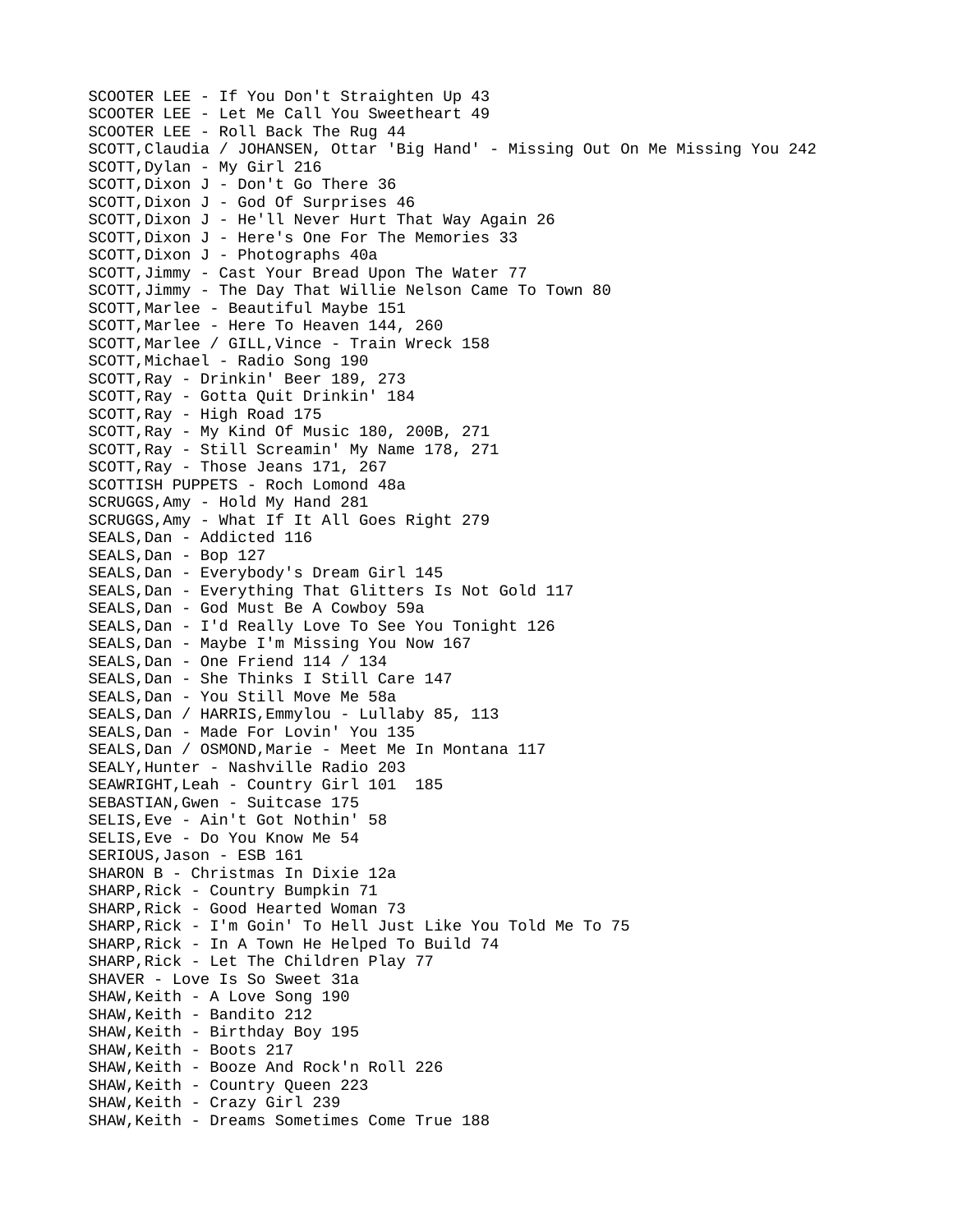SHAW,Keith - 'Gator Fishin' 220 SHAW, Keith - Ghosts 199 SHAW, Keith - Home Cooking 251 SHAW,Keith - Honey I'm Coming Home 228 SHAW,Keith - I Won't Be Coming Home 201 SHAW,Keith - Jake's Saloon 208 SHAW,Keith - No Room At The Inn 192 SHAW,Keith - Not Tonight Josephine 205 SHAW,Keith - The Dog And The Cadillac 235 SHAW, Keith - The Preacher 193 SHAW, Keith - The Wine Goes Down 197 SHAW,Keith - Those Little Years 200A SHAW,Keith - We Will Be Lovers 203 SHAW, Keith - Wrong Train Blues 246 SHAW,Keith - Your Place Or My Place 215 SHAW,Laurie - Breathless 180 SHAW,Laurie - How Do I Unlove You 206 SHAW,Laurie - I Got Here As Soon As I Could 175 SHAW,Laurie - Mom's Blue Envelope 170 SHAW,Laurie - The Way You Make Me Feel 198 SHAW,Laurie - When You Love Somebody 185 SHAW,Victoria - Bring On The Love 106 SHAW,Victoria - Crying Time 21 SHAW,Victoria - Every Other Day 108, 251 SHAW,Victoria - God And Me 131 SHAW,Victoria - There's A Song In There Somewhere 111, 200B, 251 SHAW,Victoria - Tripped 32 SHAW,Victoria - Waikiki Cowboy 14 SHAW,Victoria - You Can't Make Me 118 SHAW,Victoria - You Will 128, 256 SHAW,Victoria - Interview (3 Parts) 32 SHAW,Victoria / KIRWAN,Colm - I Love The Way You Love Me 170 SHAW,Victoria / SCHNEIDER,Richard - Loved By You 48a SHE-HAW - 900 Nights 43a SHE-HAW - Not About Love 46 SHELBY,David - Kick A Little Dirt Around 174, 200B, 267 SHELBY,David - Moonshine 177 SHELBY,David - Southern Drawl 188 SHELBY, David - Stealing Honey 180, 271 SHELLEY,David - Too Far Gone 238 (Hidden Track) SHENANDOAH - Daddy's Little Man 38a SHENANDOAH - Ghost In This House 32a SHENANDOAH - Next To You, Next To Me 35a SHEPHERD, Mike - Diamond Days 33a SHEPPARD,T.G. - Slow Burn 104 SHEPPARD,T.G. - Walk Of Life 159 SHERIFF,Dave - 24/7/52 27 SHERIFF,Dave - A Beautiful Day 92 SHERIFF,Dave - A Friend In Need 97 SHERIFF,Dave - Angel Wings 259 SHERIFF,Dave - Back Seat Boogie 255 SHERIFF,Dave - Be My Valentine 266 SHERIFF,Dave - Best Of Friends 70 SHERIFF,Dave - Better Late Than Never 111 SHERIFF,Dave - Big UP To The Trucks 257 SHERIFF,Dave - Boogie With My Baby 33 SHERIFF,Dave - Christmas Star Boogie 84 SHERIFF,Dave - Dance Like Nobody's Watching 253 SHERIFF,Dave - Don't Be A Stranger 244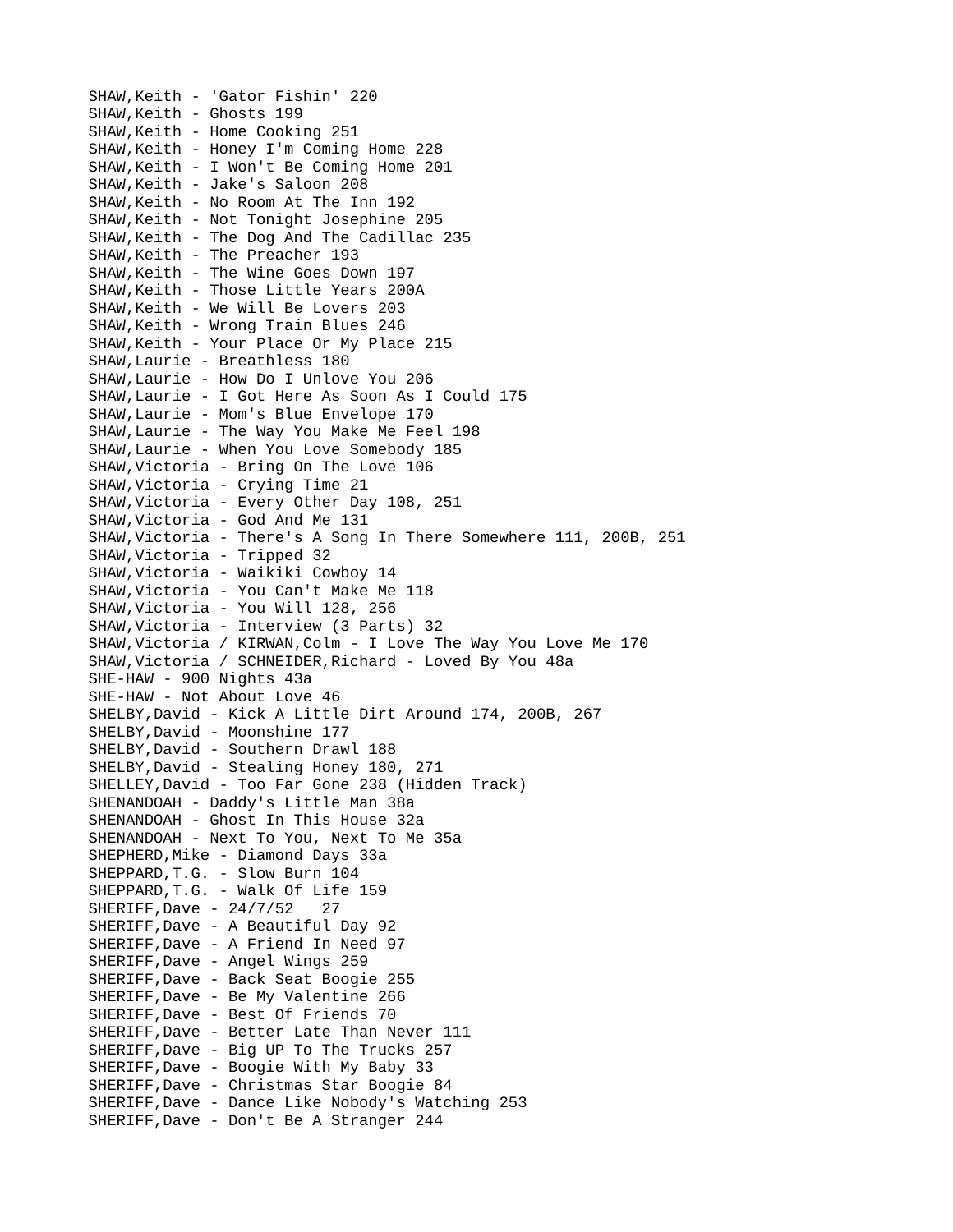SHERIFF,Dave - Fifty And Greyin' 25 SHERIFF,Dave - Fly Away 6 SHERIFF,Dave - Four Wheel Cowboy 38a SHERIFF,Dave - From Then 'Til Now 228 SHERIFF,Dave - Grampy Tell The Story 232 SHERIFF,Dave - Hearts And Flowers 107, 251 SHERIFF,Dave - Highway Number Nine 189 SHERIFF,Dave - I Love You To The Moon And Back 196 SHERIFF,Dave - It's Time For A Party 246 SHERIFF,Dave - It's Wrong, You're Gone 23 SHERIFF,Dave - Live It To The Limit 236 SHERIFF,Dave - More Than One Heart 100 SHERIFF,Dave - My Friend Jack (Daniels) 179 SHERIFF,Dave - Never Keep Up With "The Jones" 279 SHERIFF,Dave - One Of The Best 69 SHERIFF,Dave - One Way Or Another 203 SHERIFF,Dave - Overworked & Underpaid 90 SHERIFF,Dave - Play The Cards That I'm Dealt With 262 SHERIFF,Dave - Play The Cards That I'm Dealt With (Remix) 263 SHERIFF,Dave - Playa Silencio 31 SHERIFF,Dave - Red Hot Rock And Roller 95 SHERIFF,Dave - Sunshine On Christmas Day 24a SHERIFF,Dave - Thank You Mr DJ 172 SHERIFF,Dave - The Time When I Was Young 160 SHERIFF,Dave - Undecided 200 SHERIFF,Dave - Voulez Vous Danser 151 SHERIFF,Dave - We're Off (On A Holiday) 234 SHERIFF,Dave - We're Off On A Holiday (2021) 268 SHERIFF,Dave - When I'm Out Tonight 239 SHERIFF,Dave - Where Have All The Good Times Gone 103 SHERIFF,Dave - Wish You Were Here 250 SHERIFF,Dave & The BritPickers - Forget Those Angry Words 226 SHERIFF,Dave & The BritPickers - Hey God 221 SHERIFF,Dave & The BritPickers - Supersonic Dancer 223 SHERIFF,Dave / STANLEY,Lisa - End In Tears 162 SHERIFF,Dave / TORMEY,Larissa - Agree To Disagree 267 SHERIFF,Dave / TORMEY,Larissa - Breath Of Fresh Air 263 SHERIFF,Dave / WAGONER,Porter - I Couldn't Find The Words 1, 241 SHERIFF,Dave / WALKER,Ray - (I Wish I Had A) Bassman Like The Jordanaires 88 SHERRI & THE SIDEKICKS - One Sided Too Long 23 SHERRY,Blu - Who Plays Santa Claus At Christmas 72 SHIELDS,Chris - But The Neighbours Ain't 165 SHIELDS,Chris - Gently Fade Away 33a SHIELDS,Chris - My Happiness 39a SHIELDS,Chris - Too Far Gone 38 SHIELD,Tracey - Do You Like It Like That 8 SHIELD,Tracey - Wash Away The Lies 6 SHIELDS,Robert / ASHWORTH,Ernie - Thank God For The DJs 31 SHIPLEY, Daisy - You@re The One For Me 226 SHIPLEY,Scott - Save Me From Me 244 SHOVELIN STONE - Summer Honey 275 SHUEY,Dick - It's Only A Question Of Time 69 SHUEY,Dick - Run Run Run 85 SHUEY,Dick - Shake 'Em Up & Let 'Em Roll 81 SHUEY, Dick - Splish Splash 77 SHUEY,Dick - The Last DJ 89 SHUEY, Dick - They're Tearing My Honky Tonk Down 73 SHUEY,Dick - What Can I Do 112 SHUEY,Dick / ASHWORTH,Ernie - Anywhere But Here 105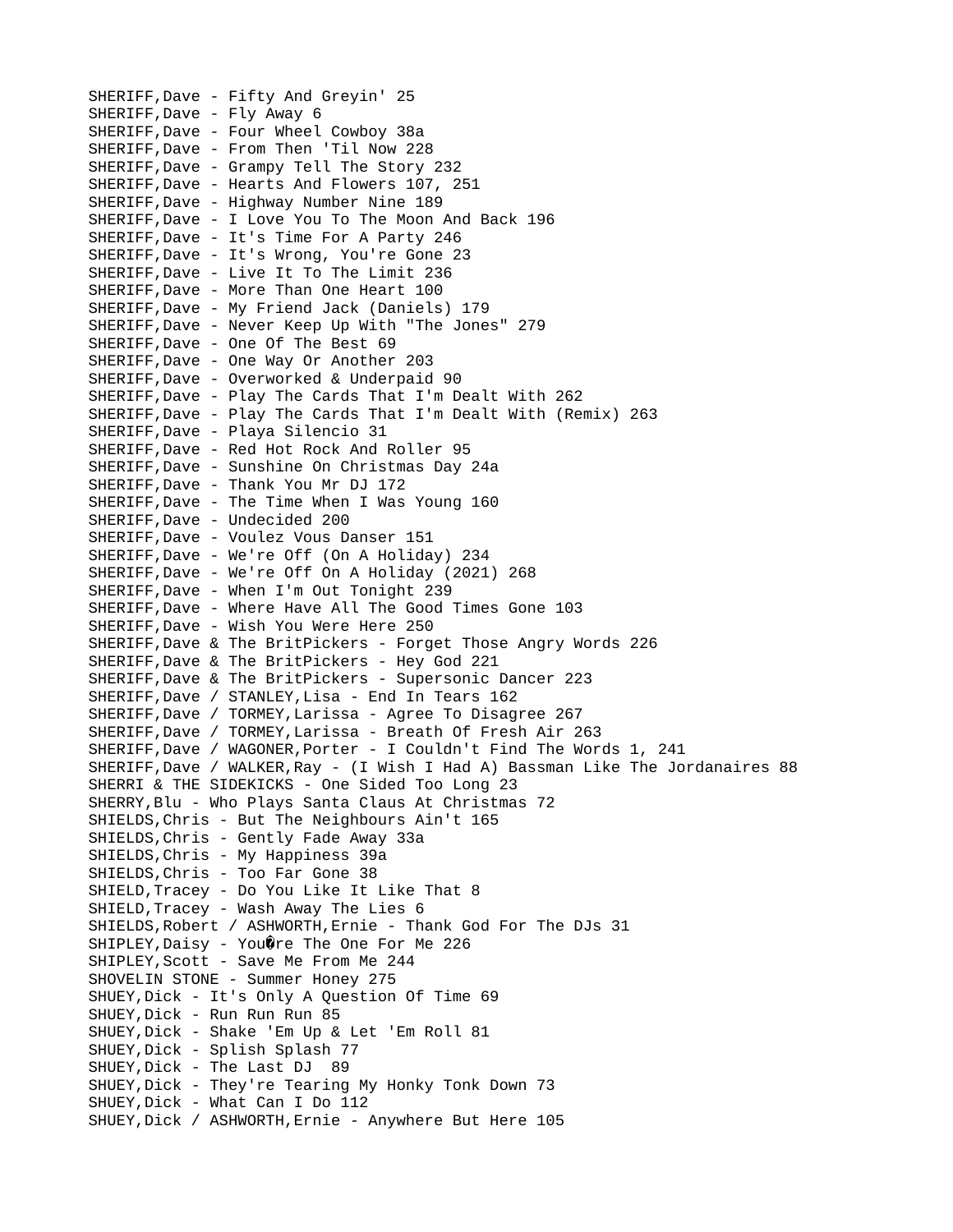SIDELINE - Thunder Dan 231 SIDER,Lizzie - Butterfly 171 SILVERWOOD - My Side Of Town 74 SILVERWOOD - Pocket Kisses 73 SIMARD, Billy - Come On Take It 278 SIMARD,Billy - Santa's On His Way 276 SIMERA,Avrio - Just A Dream 163 SIMPSON,Joe - A Country Life 83 SIMPSON,Joe - I Still Love You 84 SIMS, Lee / AVEDIS, Beth - Sweet Thang 39 SIMS,Lee / PLATTE RIVER BAND - Memories Of Yesterday 44 SIMS,Wade / WORLEY,Shane - Wine, Women And Song 16 SINCLAIR,Jenny - Headbutt To The Heart 29 SINCLAIR,Jenny - Size Isn't Everything 25 SINCLAIR,Jenny - Sweet Child Of Mine 32a SINGLETARY,Daryle - Dim Lights, Thick Smoke 46a SINGLETARY,Daryle - I'd Love To Lay You Down 47 SINGLETARY, Daryle - Kay 55a SINGLETARY,Daryle - Now And Again 32 SINGLETARY,Daryle - That's Why I Sing This Way 42 SINGLETARY,Daryle - The Note 38 SIMPSON,Joe - IOU 81 SINTON,Theo - Loving Her Was Easier 29 SKAGGS,Ricky - Children Go 33a SKAGGS, Ricky - Honey 38a SKAGGS,Ricky - Uncle Pen 35a / 47a SLATER,David - Exchange Of Hearts 138 SLATER,David - I'm Still Your Fool 135 SLATER,David - Paintin' The Town Blue 134 SLATER,David - The Other Guy 136 SLATER,David - We Were Meant To Be Lovers 85 SLIMBO - That's Why 4 SLOW HORSES - Beautiful Life (Radio Version) 79 SLOW HORSES - I Can't Look At That 73 SLOW HORSES - I Wanna Know 70 SLOW HORSES - I'm Still Falling 62 SLOW HORSES - It's Not Raining Every Day 67 SMITH,Ann Lesley - Grandma 78 SMITH,Bobby - Guess I'm Actin' Like A Child 128 SMITH,Bobby - Home (I'm Coming Home) 114 / 125 SMITH,Bobby - Small Packages 108 SMITH,Bobby - This Husband Loves His Wife 79 / 102 SMITH,Chester - Live And Love 78 SMITH, Chester / HAGGARD, Merle - When The Whole World Stands Together 41a SMITH, Chester / HAGGARD, Merle - Wreck On The Highway 37 SMITH,Henry - Don't Walk Out On Me 101 SMITH, Henry - Enough Tequila 100a SMITH,Henry - Hello DJ 69 SMITH, Henry - I Hope She Falls 111 SMITH, Henry - Mum And Dad 99 SMITH,Henry - Tears For Jilly 73 SMITH, Henry - The Auctioneer 130 SMITH, Henry - There Goes 59a SMITH, Henry - Welcome To My World 75 SMITH,Henry / YATES,Billy - Fooling Myself 123 SMITH,Laura - Four Letter Word 16 SMITH,Lori - Cryin' Kind Of Man 7 SMITH,Lori - Face To Face 1 SMITH,Madeline - Catchin' Fireflies 187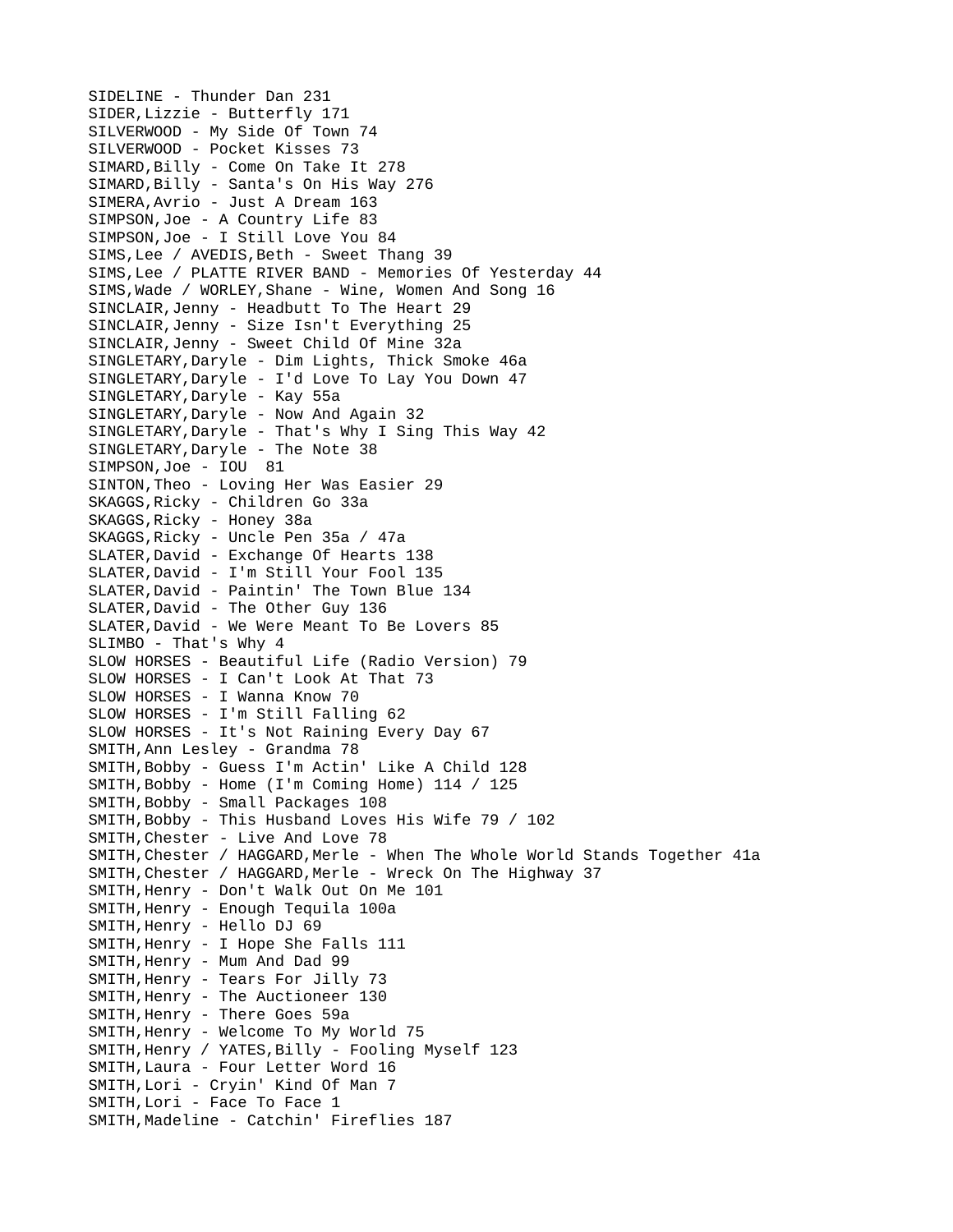SMITH,Madeline - State Of Mind 177 SMITH, Madeline - Stay 191 SMITH,Margo - Foot Stompin' Music 144 SMITH,Martin - Brave Face 103 SMITH,Martin - I'm Alive 147 SMITH,Martin - In It To Win It 163 SMITH, Martin - John Peel County 106 SMITH, Martin - One Door Closes 114 SMITH,Martin - She's A Honey 144 SMITH,Martin - The Best In Me 123 SMITH,Martin - The Best In Me (Unplugged) 147 SMITH,Martin - The Loveliness Of You 119 SMITH,Martin - Y Put The X (In Christmas) 156, 240 SMITH, Martin - Interview 147 SMITH,Yudkin - Never Sleep Under A Coconut Tree 34 SMITH & WESLEY - Need Somebody Bad 205 SMITH & WESLEY - Sweet Life 207 SMITH & WESLEY - You're The One 213 SMITH SISTERS BLUEGRASS - Elvis On The Jukebox, No One Else Around 233 SMOKIE - If You Think You Know How To Love Me 10a SMITH,Paul / TOMMY THE UK COWBOY - I Understand 48a SMYTH,Kristyn - It Just Happened 30 SMYTH,Kristyn - Never Gonna Leave To Gone 27 SMYTH,Kristyn - Strong As An Oak 46a SMYTH,Kristyn - The Heart Of Texas 23 SMYTH, Stephen - Crazy Love 120 SMYTH,Stephen - I'll Give All My Love To You 87 SMYTH,Stephen - If I Were You 101 SMYTH,Stephen - It's A Long Long Way To Yesterday 78 SMYTH,Stephen - Up To Feeling Down 82 SMYTH,Warren - Beautiful Lady SOLIS,Roy - Corpus Christi 160 SONNIER,Jo-El - (Blue Blue Blue) Blue Blue 200B SONNIER,Jo-El - Tear Stained Letter 193 SONTZ,Joey - Go Uncle John (Honky Tonk Version) 214 SONTZ,Joey - I Melt 207 SONTZ,Joey - Lucky Star 211 SONTZ,Joey - My Picture Of You 204 SONTZ,Joey - Rhinestone Cowboy 225 SONYA & DANIEL - Don't Go To Sleep 40a SOULSCRIPT - A House You Can't Call Home 59a SOULSCRIPT - Katrina 214 SOULSCRIPT - Lead Me Home 51 SOULSCRIPT - Sure Uncertainty 69 SOULSCRIPT - There By Now 54 SOULSCRIPT - This Town's Been Mean 63 SOUTHERN,Cat - Little Miss Understood 110 SOUTHERN DRAWL - Ain't Too Wrong, Ain't Too Right 9 SOUTHERN DRAWL - Walking The Night 19 SOUTHERN GOTHIC - Past Midnight 263 SOUTHERN HALO (See also AMERICAN BLONDE - aka SOUTHERN HALO) SOUTHERN HALO - Cowboys 227 SOUTHERN HALO - Don't Let Another Day Go By 260 SOUTHERN HALO - I Think Too Much 237 SOUTHERN HALO - Just Like In The Movies 225 SOUTHERN HALO - Little White Dress 203, 280 SOUTHERN HALO - Living Like That 217 SOUTHERN HALO - Rewind 211, 282 SOUTHERN HALO - Sunshine 246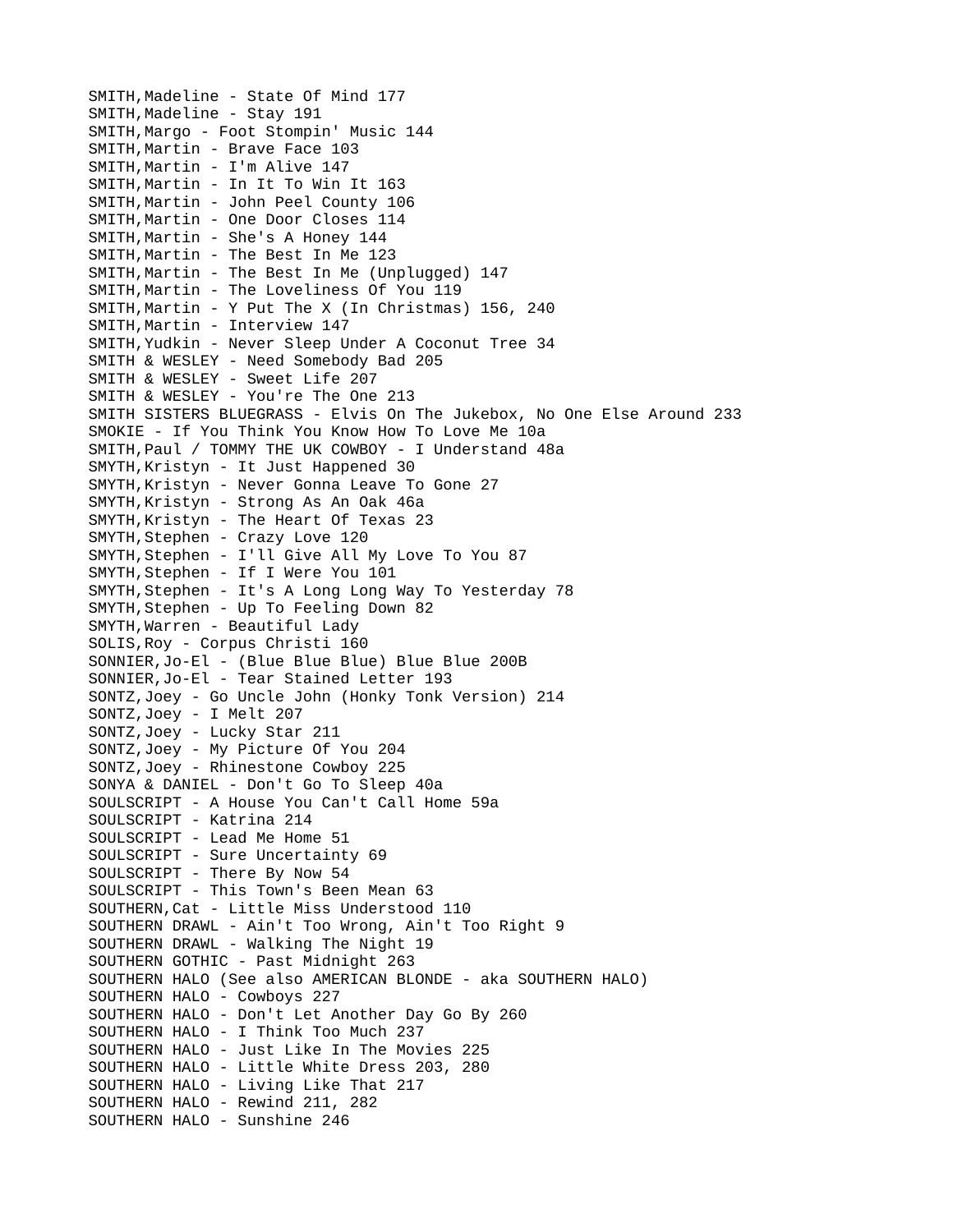SOUTHERN HALO / MEDFORD,Jody - Moonshine 253 SOUTHERN PACIFIC - Don't Let Go Of My Heart 145 SOUTHERN PACIFIC - Perfect Stranger 179 SOUTHERN PACIFIC/HARRIS,Emmylou - Thing About You 167 SOUTHFIELD,Jim - Live Like You Were Dying 90 SPARKS,Iain - Everyday Heartache 47 SPARKS,Iain - You're Not Alone 45 SPARKS, Kimber - Damn You 224 SPARKS,Kimber - Go Get 'Em Girl 94, 231 SPARKS,Kimber = It's Her Turn 245 SPARKS, Kimber - Lessons I Wish IOd Never Learned 221 SPARKS,Kimber - Liar's Lullaby 218 SPARKS,Kimber - One More Sorry 215 SPARTZ,Doug - Flight Of Jesse James 106 SPARTZ, Doug / FRITSCH, Todd - Name On The Wall 96 SPEARS,Billie Jo - Blanket On The Ground 125 SPEARS,Billie Jo - Midnight Blue 160 SPEARS,Billie Jo - Sing Me An old Fashioned Song 125 SPEARS,Billie Jo - What I've Got In Mind 125 SPEARS,Billie Jo - Radio Interview 125 SPEARS,Billie Jo - Tribute 157 SPEED LIMIT - Making Believe 101 SPEED LIMIT - Millie 45 SPEED LIMIT - This Special World 31 SPEED LIMIT - Voices Of The Highlands 53a SPEED LIMIT - You're Gonna Love Me One Day 26 SPEER - The White House Has Rats 65 SPENCE,Natasha - Everything That Glitters (Is Not Gold) 138 SPENCER,Skyla - Get Up And Dance 151 SPENCER,Skyla - One More Chance 91 SPENCER,Skyla - Reach For The Stars 100 SPENCER,Skyla - This Girl 130 SPIKER,Lonnie - Fallin' 78 SPIKER,Lonnie - Making You An Old Flame 47a SPIKER, Lonnie - My Future Ain 0t What It Used To Be 55a SPIKER,Lonnie - The Cows Are Coming Home 50 SPLIT THE RIFF - Why Why Me 101 SPRIGGS,Brittany - Full Moon Friday 190 SPROCKETT - Come On Home, Chevonne 94 SPROCKETT - Hey! Hey! Plenty Of Love 92 SPROCKETT - Hungry Man 106 SPROCKETT - "Ifs" and "Ands" 110 SPROCKETT - Nuggets Of Gold 102 SPROCKETT - Sea Of Dreams 104 SPROCKETT - Stones Across The River 112 SPROCKETT - That Christmas Kind Of Feeling 108 SPROCKETT - With Love, Diane 96 SPROCKETT - Worn-Out Blues 99 SPROCKETT / LEWIS,Lorraine - Love Every Time 118 SPROCKETT / LEWIS,Lorraine - Love Is 115 SPROCKETT / SQUIRES, Daisy - Share My Pain 125 SPUR - Never Do You Wrong 143 SPUR - Taylor Swift (A Face In The Crowd) 129 SQUIRES,Daisy & SPROCKETT - Share My Pain 125 ST CLAIR,Jamie - We Will Abide 179 STACEY, Joanne - That $\hat{\mathbf{v}}$ s What Patsy Would Do 194 STACEY,Joanne - When The Honeymoon Is Over 200B STAFFORD,Jim - My Girl Bill 165 STAMP,John / STROUD,Peter - Airplane Mode 268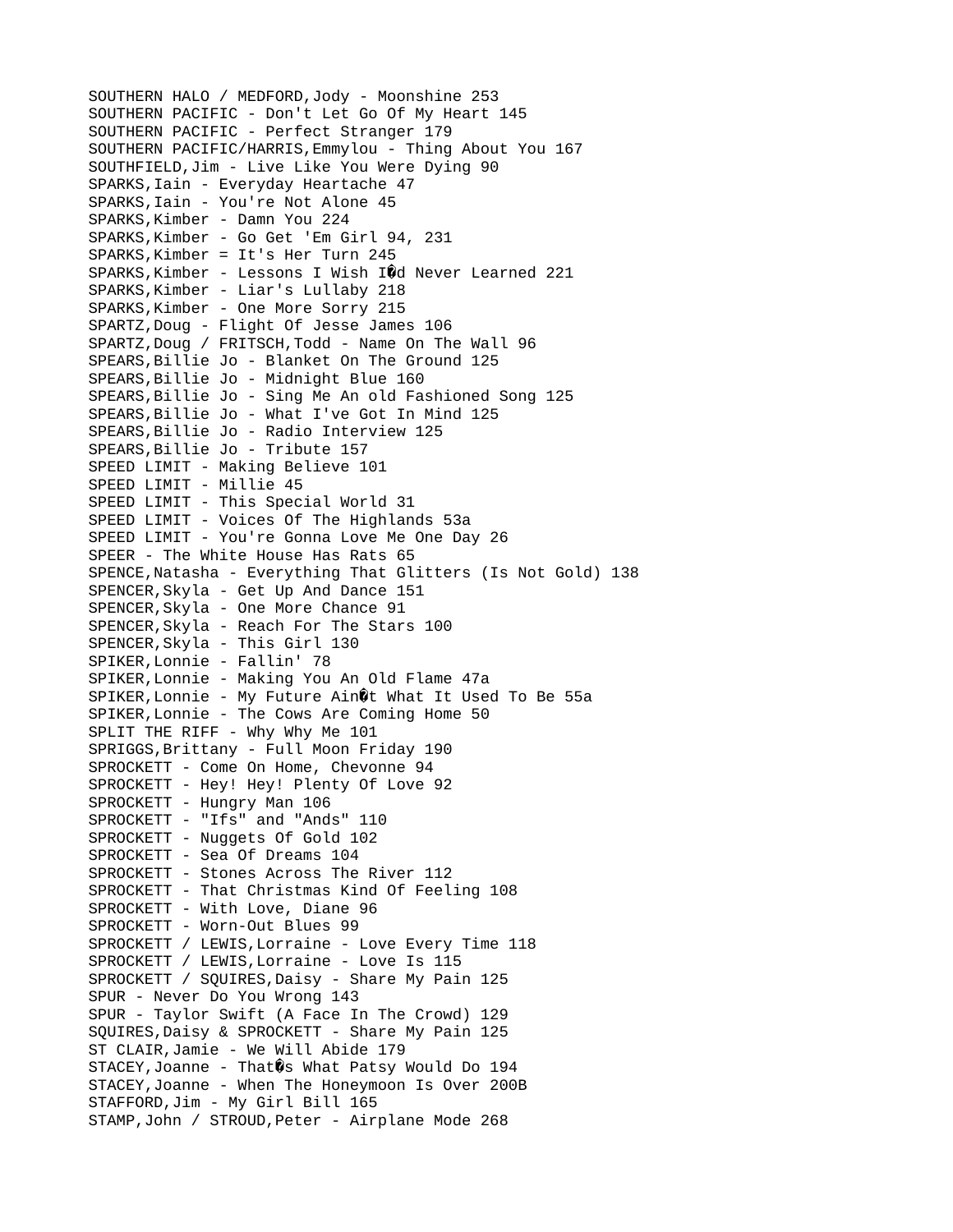STAMPLEY, Tony - It Ain $\hat{\mathbf{\theta}}$ t All Good Bit It Ain $\hat{\mathbf{\theta}}$ t Half Bad 188, 273 STANLEY,Lisa / SHERIFF,Dave - End In Tears 162 STAPLETON, Anita - In My Baby's Arms Again 201 STARR,David - Alive Again 179 STARR,David - Angel From Montgomery 268 STARR,David - Beauty And Ruin 249 STARR,David - Change Your Mind (Live In The Open Air) 223 STARR,David - Doing Christmas Right 215, 228 STARR,David - Don't Give Me Hope 232 STARR,David - Everything Is Made In China 187 STARR,David - Feel Like Coming Home 191 STARR,David - Long Ride Home 205 STARR,David - Love And Sabotage 203 STARR,David - Love And Sabotage (Unplugged) 211 STARR,David - Love Won't Make Itself 237 STARR,David - My Favourite Colour (Unplugged) 211 STARR,David - No Time Like The Present 209 STARR,David - Rise Up Again 251 STARR,David - Rod To Jubilee 254 STARR,David - The Edge Of The World 223 STARR,David - The Head And Heart 221 STARR,David - Underneath The Clear Blue Sky 184 STARR,David - Until It's All Gone 242 STARR,David - Waiting In The Dark 227 STARR,David - Way Past Ready 182 STARR,David - You Will Come To Know 211 STATLER BROTHERS - Star Spangled Banner 37a STATLERS - Forever 102 STATZER,David - I Refuse To Get The Blues 112 STATZER,David - Until I Get It Down 110 STEELE,Jeffrey - Good To Go 43 STEELE,Jeffrey - I Can Give You Love Like That 39 STEELE,Jeffrey - Somethin' In The Water 34 STELLA - Smooth Talker 40 STELLA - Up In The Holler 28a STEPHAN,John - Good At Startin' Fires 151 STEPHAN,John - Mascara 147 STEPHAN,John - Too Soon To Know 155 STEPHENS,Bruce - I'll Always Love You 87 STEVENS,Dane - Blue Letter... Blue Day... 92 STEVENS,Dane - For Hank's Sake Keep It Country 24 STEVENS,Dane - Heartache Avenue 3 STEVENS,Dane - I Just Fell For You Tonight 79 STEVENS,Dane - I Never Get Past Go 32 STEVENS,Dane - I've Got My Work Cut Out 165 STEVENS,Dane - It's Thursday Again 168 STEVENS,Dane - My Mistake 63 STEVENS,Dane - Recipe For Love 175 STEVENS,Dane - Sweet Sweet Woman 137 STEVENS,Dane - These Days 39 STEVENS,Dane - Workmen In The Road 105 STEVENS,Dane / ORD,Graham - I Found Love 274 STEVENS,Dane / ORD,Graham - What They Did 271 STEVENS,Shakin' - Blue Christmas 36a STEVENS, Shakin' - Hot Dog 61 STEVENS,Stu - A Tree In The Meadow 260 STEVENS,Stu - A Winter World Away 253 STEVENS,Stu - And The Grass Won't Pay No Mind (2016 Vocal) 219 STEVENS,Stu - Dream It Back 246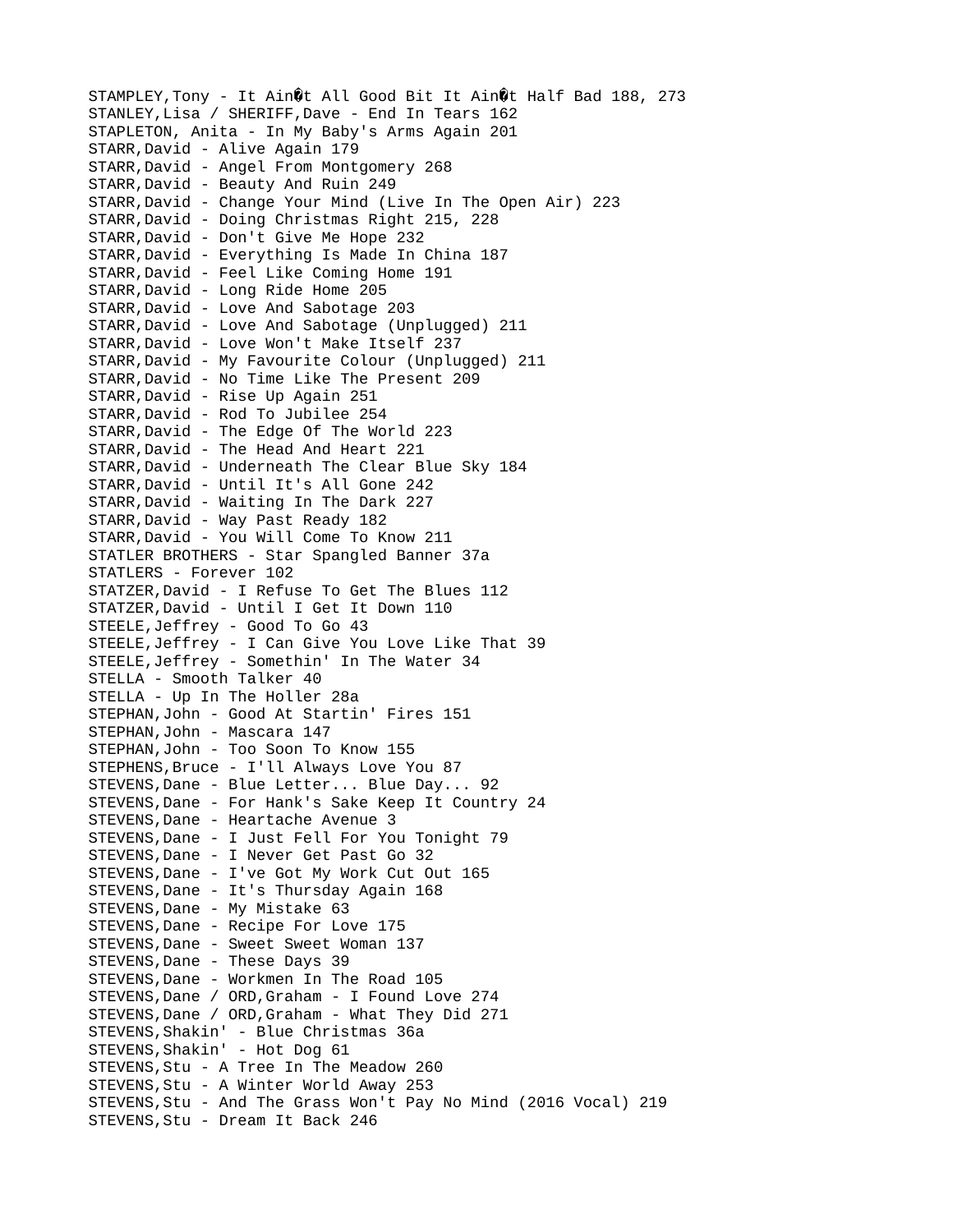STEVENS,Stu - Emma And I 157 STEVENS,Stu - Farewell Party 162 STEVENS,Stu - Hello Pretty Lady 53a STEVENS,Stu - Hello Pretty Lady (Nashville Mix) 159 STEVENS,Stu - Hello Pretty Lady (Original Unreleased Version) 165 STEVENS,Stu - Hello Pretty Lady (Radio Edit) 275 STEVENS,Stu - If I Heard You Call My Name 256 STEVENS,Stu - If You Can Touch Her At All 250 STEVENS, Stu - Lady Lay Down 148 STEVENS,Stu - Loving Arms 113 STEVENS,Stu - My Woman, My Woman, My Wife 110 STEVENS,Stu - One Red Rose 244 STEVENS,Stu - Remember Me At Sunrise 178 STEVENS,Stu - Room For A Boy 55a, 270 STEVENS,Stu - Space Dude 78 STEVENS,Stu - Sunday Comes Quickly 207 STEVENS,Stu - The Man From Outer Space 107 STEVENS,Stu - The Old Rugged Cross (Live) 37a STEVENS,Stu - The Old Rugged Cross (Live Remix) 248 STEVENS,Stu - The Oldest Rock And Roller 116 STEVENS,Stu - We Must Believe In Magic 97 STEVENS,Stu - What Have You Got Planned Tonight Diana 92 STEVENS,Stu - When I Dream 81 STEVENS, Stu (TRIBUTE) 214 STEVENS,Tate - Better At Night 192 STEVER, Jamie - This Life Ain $\mathbf{\hat{Q}}$ t For Everyone 217 STEWART,Bill - A Man In Love 59 STEWART, Bill - Haunted 53 STEWART,Bill - Tears My Woman Cried 57 STEWART,Bill - You'll Still Be Here Tomorrow 62 STEWART,Kevin - Waltz Of The Angels 90 STEWART, Marcum - As Long As You Love It 220 STEWART, Marcum - Every Bad Song Known To Man 200A STEWART, Marcum - Jesus In The Headlights 222 STEWART,Marcum - Me Before You 195, 278 STEWART,Redd (& His Kentucky Colonels) - Thy Burdens Are Greater Than Mine 137 STEWART,Tamara - It's A Good Thing (You're Crazy) 34 STEWBOSS - Heaven Of Mine 33a STICKERS - Calling On All Angels 157 STICKERS - Countrified 201 STICKERS - Country Proud 194 STICKERS - Girl In A Pick Up Truck 144 STICKERS - Separate Lives 178 STICKERS - She Don't Like A Thing 148 STICKERS - You Put The Woo In Me 142 STILLWELL, Matt - Hey Dad 209 STINSON,Harry - Wild Angels 139 STOCKS,Kevin - Danny Boy 86 STOCKS, Kevin - Distant Drums 89 STOCKS, Kevin - Home 82 STONE,B Jeff - Everybody Loves Me 68 STONE,B Jeff - Texas Tea 54 STONE,B Jeff - The Blizzard 52 STONE,B Jeff - The Coldest July 31a STONE,B Jeff - The Lost Highway Saloon 29 STONE,B Jeff - Whisky-O 33 STONE,B Jeff & Patricia - Come A Little Bit Closer 63 STONE,B Jeff & Patricia - Down In Louisiana 50 STONE,B Jeff & Patricia - I Don't Think She's In Love Anymore 58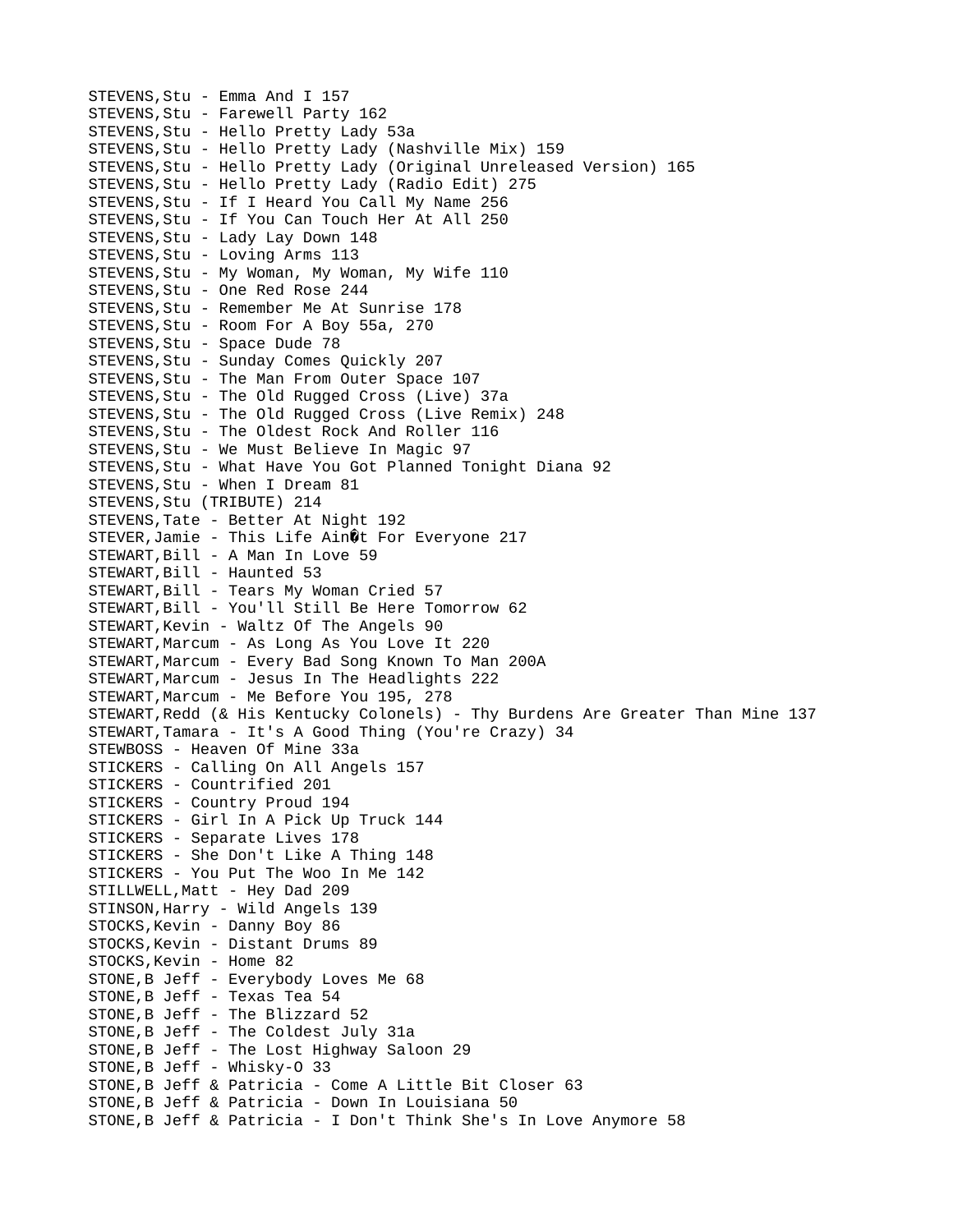STONE,B Jeff & Patricia - Is Anybody Going To San Antone 56 STONE,B Jeff & Patricia - Sweet Country Woman 65 STONE,B Jeff & Patricia - Sweet Thang 60 STONE,Doug - If It Was Up To Me 39a STONE, Doug - In A Different Light 28 STONE,Doug - Losing You 59 STONE, Doug - Made For Lovin Vou 53a STONE, Doug - More Love 160 STONE,Doug - P.O.W. 369 49 STONE, Doug - Sometimes I Forget 45a STONE,R.B. - A Ph.D. In Pain 51 STONE,R.B. - It's Safe To Say 63 STONE,R.B. - Lonesome Texas Time 55a STONE BAND,Phoenix - When The Whiskey Doesn't Work 180 STORMKEEPERS - She's The Sweetest Song I'll Ever Sing 38 STORRAR,Jackie - Ace Of Spades 105, 206 STORRAR,Jackie - Angel In Disguise 99 STORRAR,Jackie - Before I Call It Love 24 STORRAR,Jackie - But I Will 224 STORRAR,Jackie - Caledonia 128 STORRAR,Jackie - Don't Leave Me, Just Squeeze Me 107 STORRAR,Jackie - Heaven Blessed 110 STORRAR,Jackie - Human 217 STORRAR,Jackie - Human (Radio Edit) 217 STORRAR,Jackie - My Angel 143 STORRAR,Jackie - One Night At A Time 212 STORRAR,Jackie - She's All Cried Out 118 STORRAR,Jackie - Somewhere Between 32 STORRAR,Jackie - Take A Ride 121 STORRAR,Jackie - The Future's Ours Tonight 245 STORRAR,Jackie - Torn Between Two Lovers 113 STORRAR,Jackie - Which One Takes The Blame 93 STORRAR,Jackie - Wild Mountainside 230 STRAIGHT,Rick - Love Without Walls 5 STRAIGHT,Rick - Take What We Got & Run 1 STRAIT,George - Old Time Christmas 24a STREISAND, Barbra / GILL, Vince - If You Ever Leave Me 10 STRICKLAND, Denny - California Dreamin 236 STRICKLAND, Denny - Don't You Wanna 238 STRICKLAND,Denny - Get A Grip 213, 282 STRICKLAND, Denny - How Far You Wanna Go 202 STRICKLAND, Denny - IOd Love To Lay You Down 200A, 279 STRICKLAND,Denny - Lovin' Her Was Easier 209 STRICKLAND,Denny - Merry Christmas (Real World) 264, 276 STRICKLAND, Denny - Run 205 STRICKLAND, Denny - We Don 0t Sleep 220 STRICKLAND, Denny / JUICY J - Don't You Wanna (New Pop Mix) 242 STROBEL,Mandy - Corner Cafe 189 STROBEL, Mandy - Man On The Run 59 STROBEL,Mandy - My Heart, My Love, My Soul 186 STROBEL,Mandy - That Don't Bother Me 72 STROBEL,Mandy - The Leaf 192 STROBEL,Mandy / SUN,Joe - The Last Hank 55a STROOF / RICHMOND,Donny - You Never Can Tell (C'est La Vie) 114 STROUD,Peter / STAMP,John - Airplane Mode 268 STUBBS,Eddie - Christmas Party 36a STUART, Marty - If There Ain't There Ought'a Be 57 STUART, Marty - Red Red Wine & Cheating Songs 6 STUART,Marty - Till I Found You 135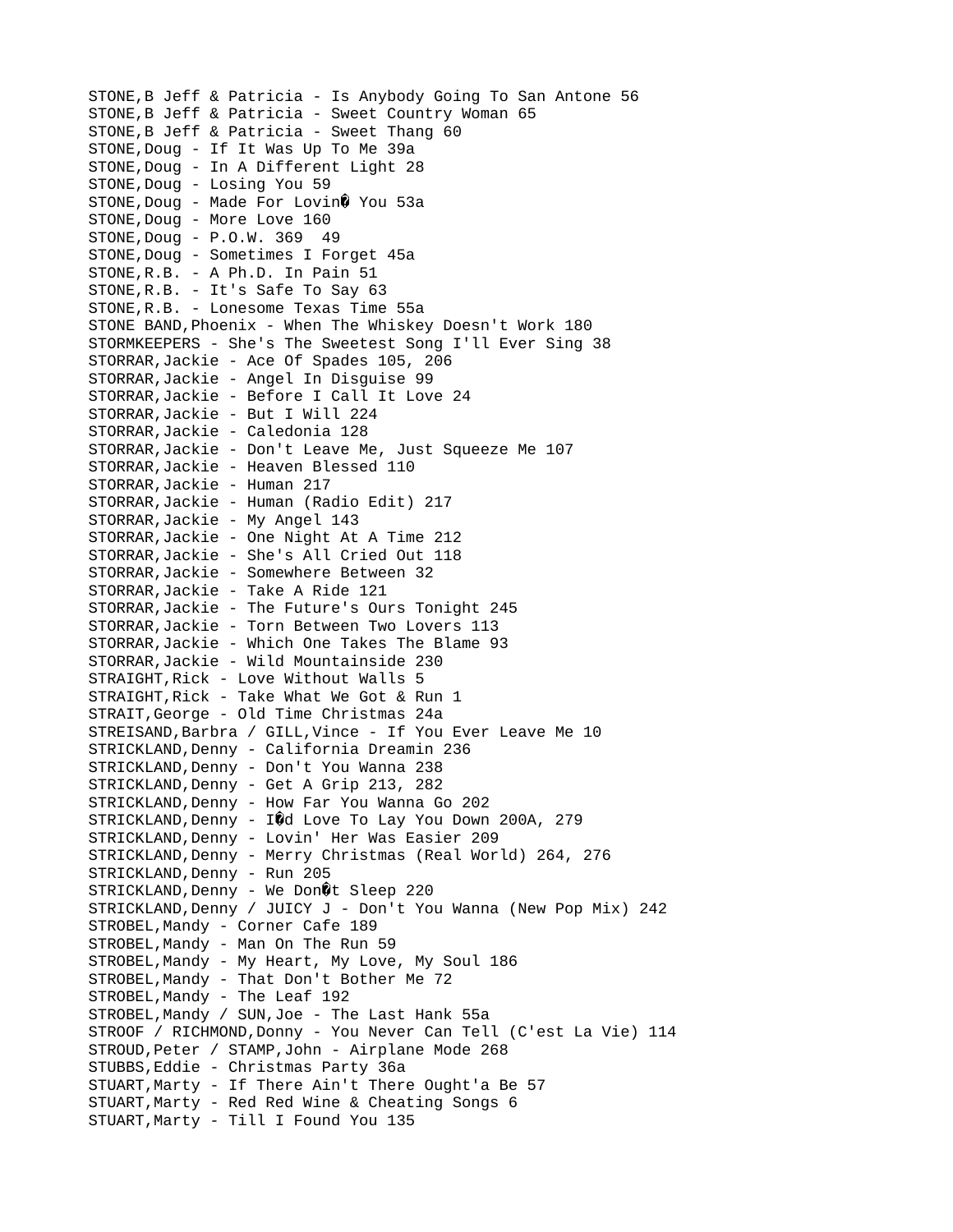STUART, Marty - Too Much Month 61 STUART,TJ - As I Sit Here Today 129 STUART,TJ - Going Home To Ireland In The Spring 131 STUART,TJ - Midnight Teardrops 107 STUART,TJ - There'll Never Be Another You 119 STUART,TJ - Without Love 124 STUART,TJ / MULGREW,Brenda - He Drinks Tequila 127 STUART,TJ / MULGREW,Brenda - Knocklayde Mountain 109 STUART,TJ / MULGREW,Brenda - Time 117 STURGEON,Jason - The Cover 152 SUMMER,Brooklyn - Over And Done 267 SUMMERS,Marcie - Love Taught Him 196 SUMMERS,Marcie - When You Walked Into My Life 178 SUMMERS,Marcie / DYMOND,Pete - Christmas Snow 180 SUN,Joe - Old Flames 124 SUN, Joe / STROBEL, Mandy - The Last Hank 55a SUSORENY,Greg - Gently Breathe 169 SUSORENY,Greg - Stay With Me 166 SUTHERLAND,Christy - Freedom 71 SUTHERLAND, Dave - Damaged 279 SUTHERLAND,Steve - Birds Of A Feather 45 SUTTERFIELD,Mike - Little Girl Eyes 31a SUTTERFIELD,Mike - Two Little Sea Birds Lost 38 SUTTERFIELD,Mike / PENDLEY,Karen - Happiness Bells 32 SUTTERFIELD,Mike / PENDLEY,Karen - Would I Do It All Again 35 SWAGGER KINGS - Jack Hammered 210 SWAGGER KINGS - Tried And True 169 SWAN,Billy - Blue Moon Of Kentucky 32 SWAN,Billy - Don't Be Cruel 43a SWAN,Billy - I Can Help (Radio Edit) 37a SWAN,Billy - I Can Help (Full Version) 42a SWAN,Billy - Lover Please 43a SWAN,Billy - Interview 43a SWAN,Billy / CURTIS,Gary - Billboard Moving Picture Show 131, 257 SWAN,Billy / CURTIS,Gary - I Can Help 121 SWEENEY,Sunny - Heartbreakers Hall Of Fame 101 SWEETHEARTS OF THE RODEO - I Feel Fine 59a SWEETWATER RAIN - Tailspin 193 SWINDALL,Kelley - Alright, All Right 282 SYKES,Alex / GLACKIN,Anton - Thoughts Of Christmas 228 SYLVIA - Breakin' It 115 SYLVIA - Cry Just A Little Bit 167 SYLVIA - I Can't Help The Way I Don't Feel 114 SYLVIA - I Love You By Heart 116 SYS - Christmas On Cellblock 9 275, 276 SYS - It Starts With Hello 271 SYS - Showdown 273 SYS - Simple Special Moment 278 TABATHA & SOUTHERN FRY'D - Next Train 133 TABATHA & SOUTHERN FRY'D - Stubborn 116 TACKETT,Cheley - Sav Yourself 141 TALFORD BAND,Judge - Carry On My Wayward Son 227 TALFORD BAND,Judge - Midnight Rider 231 TALLEY,Liz - A Stranger In My Arms 81 TALLEY,Liz - Bump, Bounce, Boogie 115 TALLEY,Liz - Christmas Eve Night 168 TALLEY,Liz - Close Up The Honky Tonks 99 TALLEY,Liz - Johnny Getting Out Of Jail Barbeque 131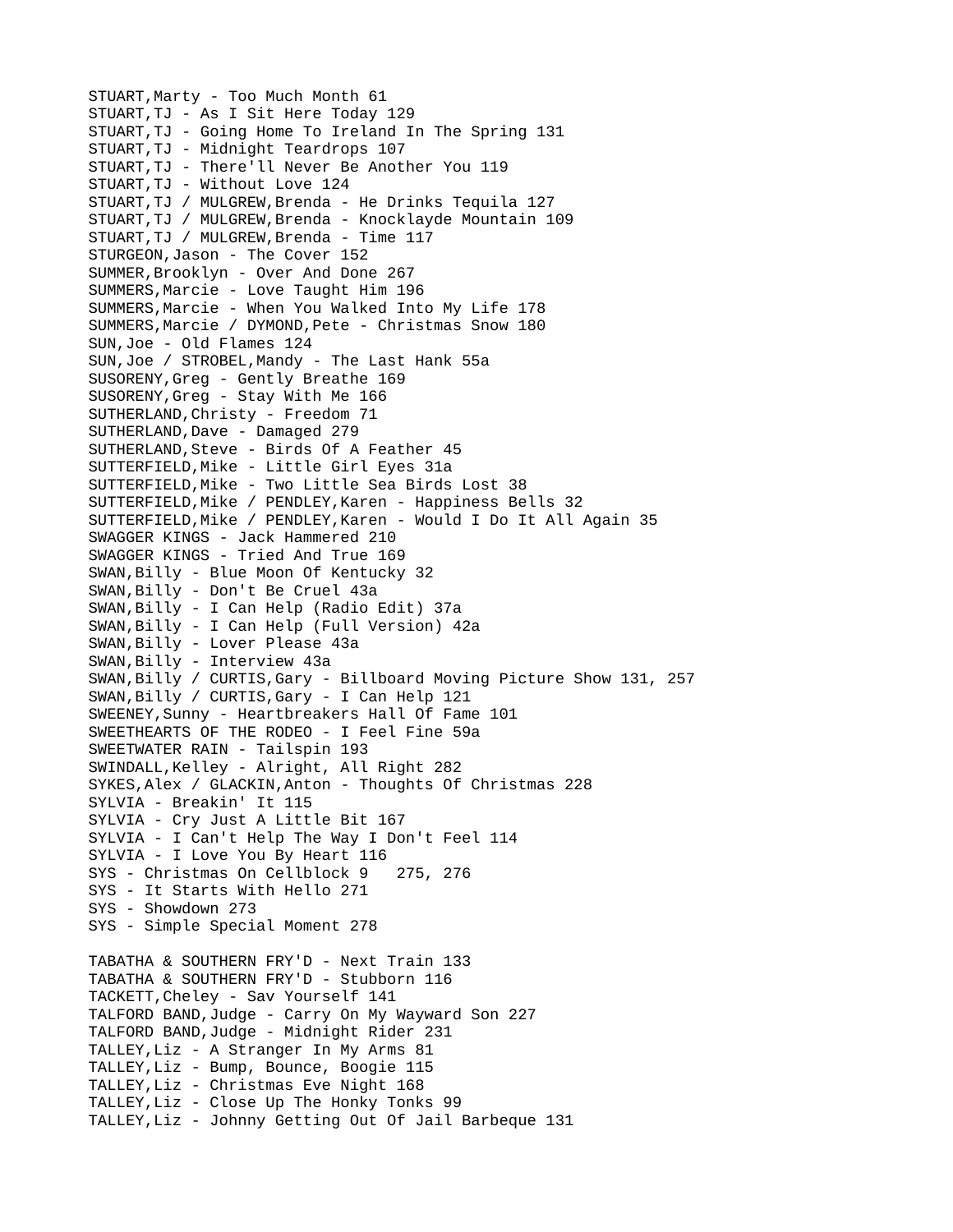TALLEY,Liz - My Heart Ain't Helping 124 TALLEY,Liz - Ready For Love 94 TALLEY,Liz / YATES,Billy - It's Time To Cross That Bridge 83 TANNER,PV - Call Me The Breeze (Radio Edit) 129 TANNER,PV - I Will Love You All My Life 130 TANNER,PV - Long Black Train 204 TANNER,PV - Love Song For My Father 157, 203 TANNER,PV - Love Sunrise 166 TANNER,PV - Mansion On The Hill 131 TANNER,PV - When I Dream 128 TANNER,PV - Wonderful Tonight 162 TANNER,Terry - As Good As It Gets 236 TANNER,Terry - Cracked Windshield 232 TARIA - Parading In Your Rain 192 TATE,Jamie - One Beer Away From Loving You 131 TAYLOR AND LUKE - How Much Is How Much 274 TAYLOR,Chip - 101 In Cashbox 165 / 209 TAYLOR,Chip - Better Put My Glasses On 174 TAYLOR,Chip - Dance With Jesus 31 TAYLOR,Chip - Early Sunday Morning 134 / 209 TAYLOR,Chip - I Wasn't Born In Tennessee 33a / 209 TAYLOR,Chip - I Read It In Rollin' Stone 30a / 209 TAYLOR,Chip - It Don't Come Better Than This 34 TAYLOR,Chip - Same Damn Car 10 TAYLOR,Chip - Unstable Man 13 TAYLOR,Chip - Sometimes I Act Just Like A Fool 37 TAYLOR,Chip - Son Of A Rotten Gambler 165 / 209 TAYLOR,Chip - That's How I Love You Tonight 176 TAYLOR,Chip - The Darkest Day 153 TAYLOR,Chip - Ukrainian Girls 178 TAYLOR,Chip - What A Smile You Had 43 TAYLOR,Chip - You Left Me Here 40a TAYLOR,Chip - Radio Feature - (Part 1) 2 TAYLOR,Chip - Radio Feature - (Part 2) 3 TAYLOR,Chip - Radio Feature - (Part 3) 4 TAYLOR,Chip - Interview 13 TAYLOR,Chip / RODRIGUEZ,Carrie - Don't Speak In English 58 TAYLOR,Chip / RODRIGUEZ,Carrie - Extra 47 TAYLOR,Chip / RODRIGUEZ,Carrie - Let's Leave This Town 49 TAYLOR,Chip / RODRIGUEZ,Carrie - Private Thoughts 79 TAYLOR,Chip / RODRIGUEZ,Carrie - Sweet Tequila Blues 44 TAYLOR,Chip / RODRIGUEZ,Carrie - We Come Up Shining 146 TAYLOR,Chip / RODRIGUEZ,Carrie - Who's Gonna Build That Wall 215 TAYLOR.Chip / RODRIGUEZ,Carrie - Your Name Is On My Lips 144, 260 TAYLOR,Louise - You Say You Will 34 TAYLOR,Robyn - Heaven, Heartache And The Power Of Love 250 TAYLOR,Robyn - Memories In The Sky 232 TAYLOR,Robyn - Stop My Heart 229 TAYLOR,Robyn - The Last Real Gentleman 238 TAYLOR,Robyn - The Way I Wanna Be 235 TAYLOR-GOOD,Karen - God's Refrigerator 88 TAYLOR-GOOD,Karen - Man Enough 91 TE NAHU,Camille / FRENCH,Stuie - The First Time 183 TEAGUE,Stephanie Cheeks - Big Maybe 200A TEAGUE, Stephanie Cheeks - Chance To Change The World 203 TEAGUE,Stephanie Cheeks - I Could Die Tonight 206 TEMPLETON,Glen - Cut Offs 272 TEMPLETON,Glen - The Way Things Ain't 275 TENNESSEE COUNTRY ORCHESTRA - Hooked On Country 1, 178, 269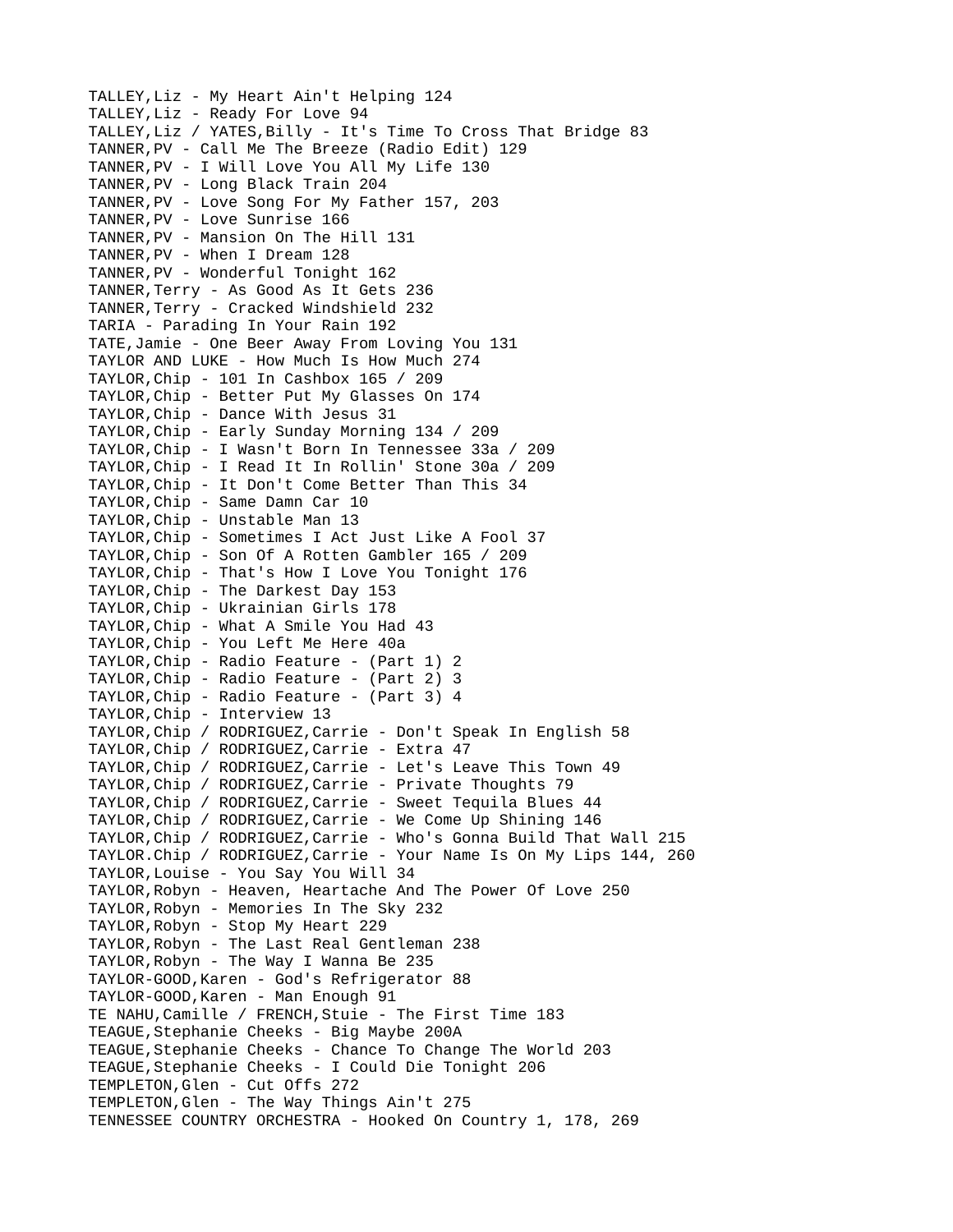TENNESSEE COUNTRY ORCHESTRA - Hooked On Linedance 12, 271 TENNESSEE COUNTRY ORCHESTRA - It's You 265 TENPENNY,Mitchell - Black Crow 193 TENPENNY,Mitchell - Cane's Creek 200 TENPENNY,Mitchell - Love And Rock n Roll 200A TERRA BELLA - You've Got That Somethin' 214 TERRY,Jason - Green Light Go 196 TETER,Jay - The Pick-Up Song 91 TEXAS FEVER - Achy Breaky Heart 2 TEXAS FEVER - Baby I Don't Care 12, 269 TEXAS FEVER - Hillbilly Rock 1, 238 TEXAS LIGHTNING - No No Never 89 THEN AGAIN - Can I See The Menu 150 THIBODEAUX,Waylon - Hey Maman 163 THIBODEAUX,Waylon - Little Miss Everything 161 THIBODEAUX,Waylon - Riding On These Roses 165, 167 THOBODEAUX,Waylon - Stompin' Grounds 160 (n.b. The demo of this NOT SUNG BY WAYLON is on 159 & 265 - please use version on 160 only) THIBODEAUX,Waylon - Sweet Colinda 143 THOMAS,BJ - It Is No Secret 3 THOMAS,BJ - New Looks From An Old Lover 165 THOMAS,BJ - What's Forever For 22 THOMAS,Clare Rae - Live My Life 159 THOMAS,Dick - Foolish Tears 148 THOMASON BAND,Michael - Love's Gonna Have Its Way 172 THOMPSON,Josh - Cold Beer With Your Name On It 177 THOMPSON,Randy - All Good Now 174 THOMPSON,Randy - Dance Until Dawn 64 THOMPSON,Randy - Don't You Remember 155 THOMPSON,Randy - No Future In The Blues 184 THOMPSON,Randy - Ol' 97 83 / 111 THOMPSON,Randy - Wearin' Blue 87 THOMPSON,Randy - Someday Soon 171 THOMPSON,Randy - Songbird 139 THOMPSON,Randy - Sound Of The Rain 62 THOMPSON,Randy - That's Not Me 68 / 157 THOMPSON,Randy - You Can't Talk To Me Like That 145 THOMPSON, Randy / HELMS, Don - Further On 120 THOMPSON,Ron - Fast Track Country Star 93 THOROSE,Leanne - Keep My Head Above The Water 156 THOROSE,Leanne - Starry-Eyed 152 THORNS - I Can't Remember 55 THORNTON,Brandi - Real 124 THOROSE, Ced - Gold Rush 49 THOROSE, Ced - N19 37a THOROSE,Ced / O'ROURKE,Mary - Summerfly 40a THOROSE,Leanne - Me And You 154 THURLBY, Derek - Our Song 40 THURLBY,Derek - Steelin' The Sheriff 30a THURNALL,Sonny - Alcoholiday 228 THURNALL,Sonny - Lady In The Moon 239, 240 THURNALL,Sonny - Stomp On 248 THURNALL,Sonny - Stupid Money 231 THURNALL,Sonny - Warm Tears And Cold Beers 256 THURNALL,Sonny - Who Needs Whiskey 257 THURSTON,Jamie Lee - 15 Minutes 186, 234 THURSTON,Jamie Lee - Givin' Up Breathin' 218, 231 TIFFIN,Jeff - Roots Of My Life 230 TILLIS,Pam - Band In The Window 100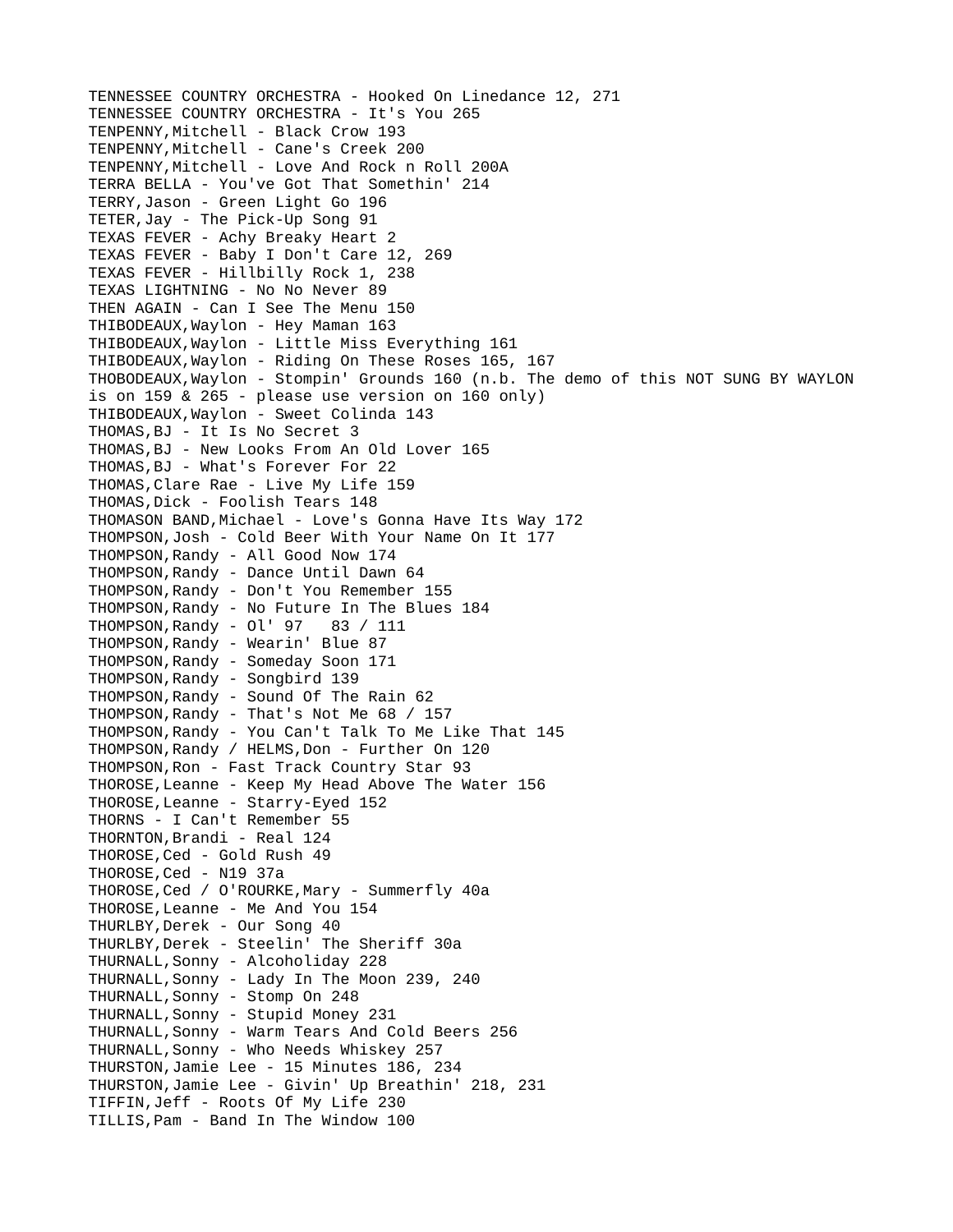TILLIS,Pam - So Wrong 49 TILLIS,Pam - The Rockin' Christmas Medley 108 TILLIS,Pam - When You Walk In The Room 165 TILLIS,Pam / JORDANAIRES,The - No Love Have I 41a TIS THE CAMERA - Blue Grass Cafe 231 TIS THE CAMERA - Buckle Up, Saddle Up 250 TIS THE CAMERA - Nashville Can 229 TIS THE CAMERA - Nashville Can (Radio Edit) 229 TIS THE CAMERA - Waiting For Blue 220 TOBIN,Karen - River Of Time 64 TOBIN,Karen - The Flame Of Love 252 TODD,Lindsey - Foolish Or Fearless 233 TODD,Lindsey - Road Trip 234 TOMBERLIN,Bobby - I've Lived Country Music 274 TOMMY THE UK COWBOY - Chevy 63 67 TOMMY THE UK COWBOY - Feel The Rush 50 TOMMY THE UK COWBOY - Hey Senorita 45a TOMMY THE UK COWBOY - In The Valley Of The Sun 93 TOMMY THE UK COWBOY - Live For Now 53 TOMMY THE UK COWBOY - Memories In That Old Storage Room 78 TOMMY THE UK COWBOY / SMITH,Paul - I Understand 48 (See also Tommy YOUNG) TOOLE,Graham G. - Come Out Wherever You Are 71 TOOLE,Graham G. - Fantasy Woman 116 TOOLE,Graham G. - 5 O'Clock Shadow 78 TOOLE,Graham G. - That's What Friends Are For 63 TOOLE,Graham G. - Interview 63 / 116 TOOMEY,Eric - I Dreamed A Dream 48 TOOMEY,Eric - I'm So Lonesome 61 TOOMEY,Eric - Leaving Town 59a TOOMEY,Eric - So Many Times I Told You 50 TORMEY,Larissa - Far Side Banks Of Jordan 240 TORMEY,Larissa - Old Fashioned 272 TORMEY,Larissa - One Drop Of Water 257 TORMEY,Larissa - One Man Band 268 TORMEY,Larissa - Only My Heart Knows 245 TORMEY,Larissa - Silent Night 276 TORMEY,Larissa - The Big Man 243 TORMEY,Larissa - Why Don't You Love Me Like You Used To Do 253 TORMEY,Larissa - You Miss My Smile 261 TORMEY,Larissa / SHERIFF,Dave - Agree To Disagree 267 TORMEY,Larissa / SHERIFF,Dave - Breath Of Fresh Air 263 TORRES,Jenna - Heart On Wheels 217 TOWNS,Rhonda - Walking In Your Wonderful Light 276 TOWNSEND,Tommy - Holes In My Boots 91 TOWNSEND,Tommy - If You Can't Stand The Heat 86 TRACTORS,The - Can't Get Nowhere 30 TRACTORS,The - Don't Ever Take My Picture Down 38 TRACTORS,The - I Wouldn't Tell You No Lie 6 TRACTORS,The - It's A Beautiful Thing 34a TRACTORS,The - Shortenin' Bread 10 TRACY,Aaron - Chillbilly 207 TRACY,Aaron - Timeless 213 TRADING WITH THE NATIVES - What About Me 25a TRADING WITH THE NATIVES - You Were Always A Closed Book To Me 28a TRAIL,Mark - From A Phone Booth 54 TRAVELLIN ROSE - Girl From The Backwoods 164 TRAVELLIN ROSE - VIP Room 160 TRAVELLIN ROSE - Make Up My Mind 156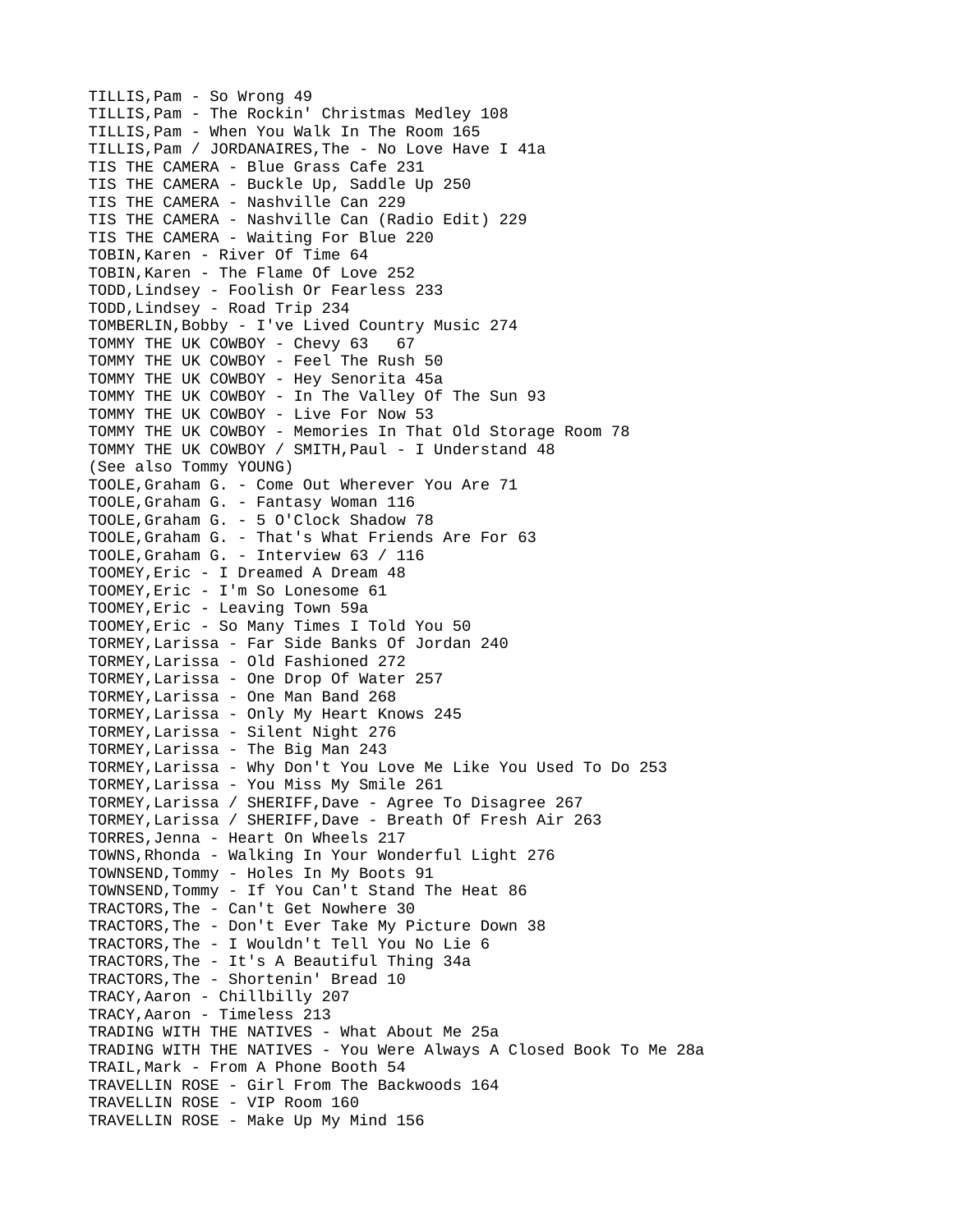TRAVERS,Beth / FROST,Donna - Holdin' On To Pieces Of The Pain 49a TRAVIS,Terry Lee - Belleau Wood 60 TREVINO, Rick - Cowboys Like Me 215 TRICK PONY - Ain't Wastin' Good Whiskey On You 84 TRICK PONY - Maryann's Song 91 TRICK PONY - What's Not To Love 87 TRITT,Travis - Anymore 169 TRITT,Travis - Best Of Intentions 21 TRITT,Travis - Burning Love 31a TRITT, Travis - Circus Leaving Town 69 TRITT, Travis - Country Ain $\hat{\mathbf{\theta}}$ t Country 51 TRITT,Travis - Down The Road I Go 24 TRITT,Travis - Drift Off To Dream 171 TRITT,Travis - Honky-Tonk History 74 TRITT,Travis - I See Me 75 TRITT,Travis - It's A Great Day To Be Alive 28 TRITT,Travis - Livin' On Borrowed Time 63 TRITT,Travis - Lonesome, On'ry And Mean 57 TRITT,Travis - Love Of A Woman 32 TRITT,Travis - Modern Day Bonnie & Clyde 38 TRITT,Travis - Strong Enough To Be Your Man 45 TRITT,Travis - The Girl's Gone Wild 67 TRITT, Travis - This Is My Lazy Day 55 TRITT,Travis / DANIELS,Charlie - Southern Boy 49 TRITT,Travis / JENNINGS,Waylon - I've Always Been Crazy 25 TRITT,Travis / LOVELESS,Patty - Out Of Control Raging Fire 32a TRITT,Travis / MELLENCAMP,John - What Say You 71 TUBB,Lucky - Bachelor Man 153 TUBB,Lucky - Cowtown Boogie 153 TUCKER,Tanya - Love Me Like You Used To 58a TUCKER,Tanya / CONER,Scott - Maybe She Lied 163, 265 TURFERS - Wipeout 2005 80 TURNER WEST - Hard The Herald Angels Sing 108 TWAIN,Eileen Shania - The Heart Is Blind 39a TWITTY,Conway - Goodbye Time 102 TWITTY,Conway - Lost In The Feeling 104 TYLER - Don't Colour Me Blue 112 TYLER,Bonnie / WARNER,Wayne - We've Got Something Going On 232 TYLER,Brad - Burning Daylight 261 TYLER,Brad - Fridaynititus 226 TYLER,Brad - She's So Hot 73 TYLER,Trent - Before There Was You 95 TYLER,Trent - Restless Kind 86 UK COUNTRY RADIO AWARDS 1999 - Nominees 12a UK COUNTRY RADIO AWARDS 2000 - Nominees 24a UK COUNTRY RADIO AWARDS 2001 - Nominees 36a UK COUNTRY RADIO AWARDS 2002 - Nominees 48a UK COUNTRY RADIO AWARDS 2003 - Nominees 60 UK COUNTRY RADIO AWARDS 2003 - Radio Feature 63 UK COUNTRY RADIO AWARDS 2004 - Nominees 72 UK COUNTRY RADIO AWARDS 2005 - Nominees 84 UK COUNTRY RADIO AWARDS 2006 - Nominees 96 UK COUNTRY RADIO AWARDS 2007 - Nominees 108 UNDERWOOD,Bernie - Feel Free 65 UNDERWOOD,Bernie - Someone Loves You 67 UNDERWOOD,Bernie - What I Have For You Mom (Is A Rose) 66 UNION REVIVAL - She Loves Me 8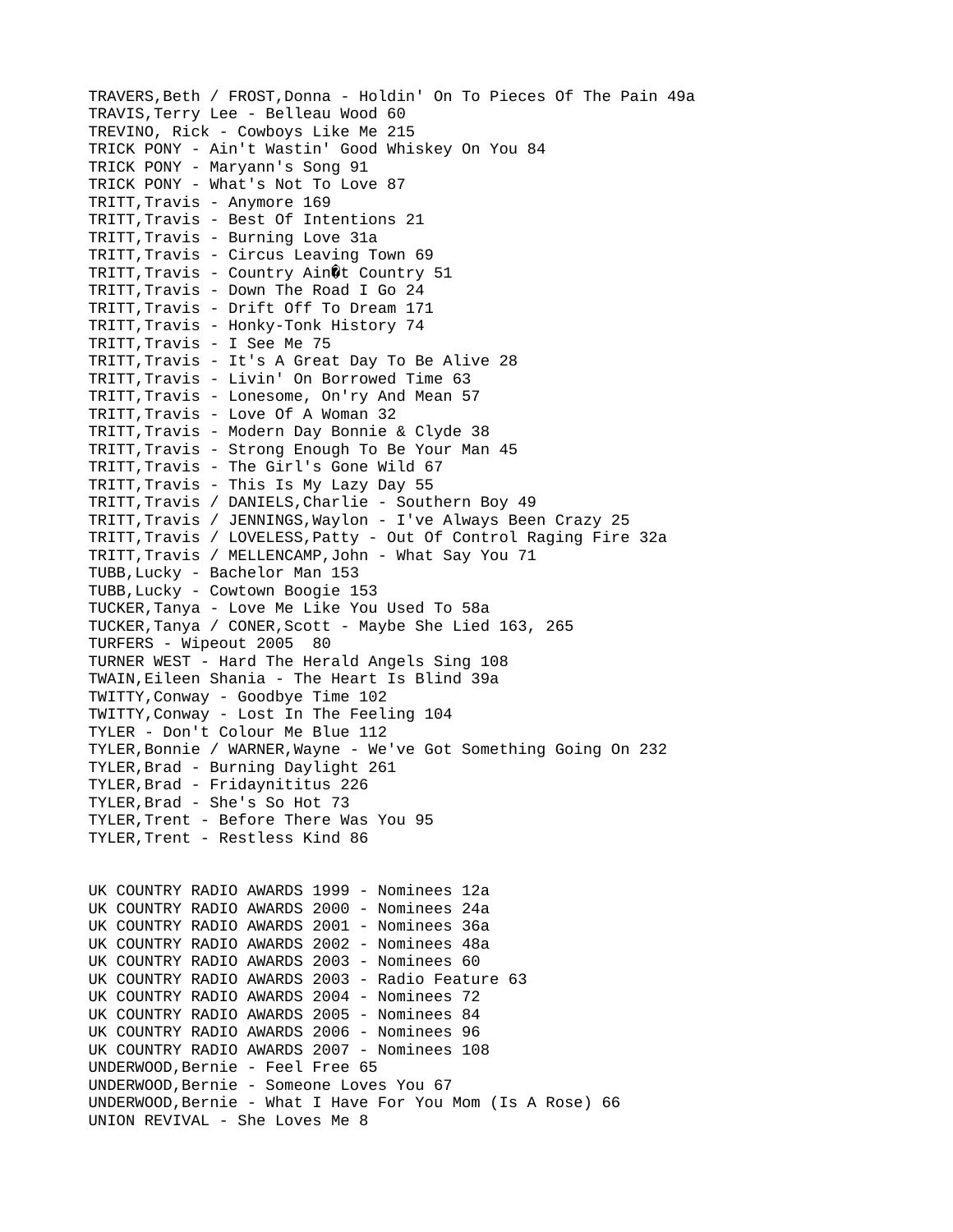UNO - Butterflies Hide From The Wind 20 UNSUNG ROOTS,The - Train On The Island 217 UP THE JUNCTION - Come Back 9 UP THE JUNCTION - I'm On My Way 13 UPTON,Dale - I Fooled Everyone But Me 54 UPTON-HILL,Diana - Do Love Well 195 UPTON-HILL,Diana - Southern Gentlemen 207 VALANCE,Ricky - Ain't It Good To Have Somebody 23 VALANCE, Ricky - So Sad 28 VAN ALTENA,Dick / McANTHONY,George - Mother Nature 130 VAN DER GRIEND,Jacqueline - Car In A Field 153, 262 VAN DYKE,Leroy - The Auctioneer 196 VAN DYKE,Leroy - Wak On By 196 VAN SHELTON,Ricky - The Decision 30 VAN SHELTON,Ricky - Wear My Ring Around Your Neck 31a VAN SHELTON,Ricky - Winter Wonderland 60 / 120 VANCE,Emily - Serendipity 202 VANZANT,Jimmie - Too Much Town, Not Enough Ground 144 VARDEN,Dolly - The Thing You Love Is Killing Me 33a VARIOUS ARTISTS - America The Beautiful 36a VARIOUS ARTISTS - I'm A Survivor 20 VAUGHAN,Stephannie - All You Ever Wanted 22 VAUGHN, Ben - Old Grandad 46 VERNON,Dave - A Man Named Johnny Cash 59a VERNON,Dave - Everything I Need In A Woman 81 VERNON,Dave - Rusty Old Dreams 85 VESE,Saskia - Good Girl 224 VESE,Saskia - Say Hello 221 VESE,Saskia - Slow Dance 244 VINCE,Ashlynne - No Boys Allowed 232 VINCE,Ashlynne - Take Cover 229 VINCENT,Rhonda / BOSTON,Charlie - Ten Long Nights 49 VINCENT,Rhonda / JANZ,Chris - One Life 202 VISION - Albatross 245 VISION / LEWINGTON,Brian - It's The Wrong Name Beneath The Picture 200 VISION / LEWINGTON,Brian - Walk On The Outside 2 VISH - I Was Born To Love You 192 VOGLER,Dan - If You Want To Make Heaven 157 VON BAUER,James Heinz - Angel Wings 60 VOSS,J.J. - Innocent Man 96 WAGONER,Porter / SHERIFF,Dave - I Couldn't Find The Words 1 WAIKIKIS - Hawaii Tattoo 163 WAINWRIGHT,Mitch - 21st Century Country Rock & Blues 25 WAINWRIGHT, Mitch - About My Trip To Tennessee 10a WAINWRIGHT,Mitch - Gonna Watch The Sun Go Down 30a WAINWRIGHT, Mitch - Head And Heart 6 WAINWRIGHT,Mitch - There Ain't No Way To Say Goodbye 22 WALKER,Bradley - Call Me Old-Fashioned 216 WALKER,Clay - Fall 102 WALKER,Clay - 'Fore She Was My Mama 100a WALKER, Clay - She Likes It In the Morning 112, 251 WALKER,Jill - Straighten Up, Lie Right 31 WALKER,Mexican Joe - Branded Man 233 WALKER,Mexican Joe - Expert At Everything 141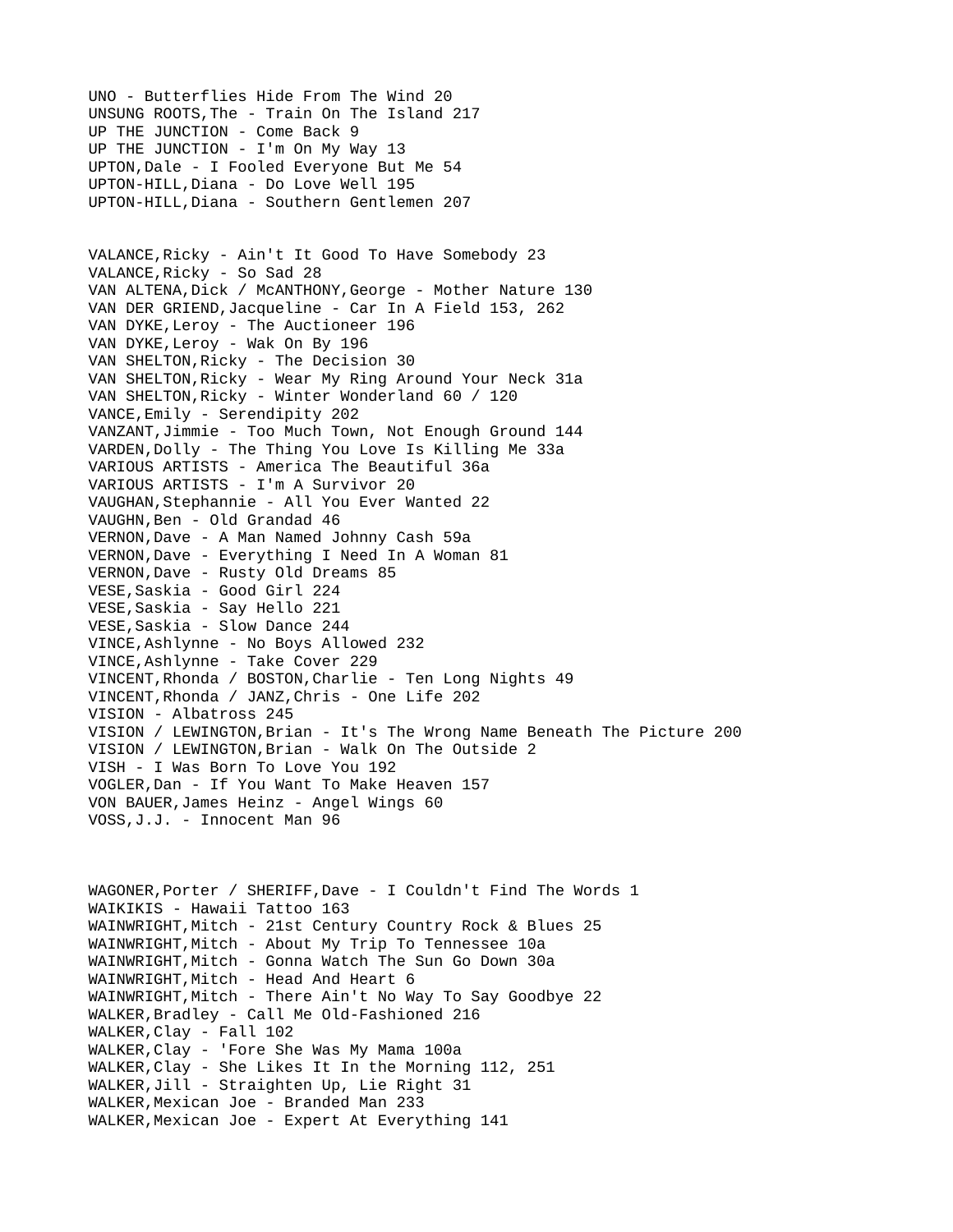WALKER,Mexican Joe - Gentle On My Mind 231 WALKER,Mexican Joe - Ghost Story 130, 257 WALKER,Mexican Joe - Good Ole Boys Like Me 207 WALKER,Mexican Joe - I Wish I Was In Nashville 161 WALKER,Mexican Joe - I Wouldn't Want To Live If You Didn't Love Me 127 WALKER,Mexican Joe - In The Morning 159 WALKER,Mexican Joe - Louisiana Saturday Night 184 WALKER,Mexican Joe - Love Is On A Roll 205 WALKER,Mexican Joe - Mexican Joe 190 WALKER,Mexican Joe - Only Love 176 WALKER,Mexican Joe - Steal My Heart Away 149 WALKER,Mexican Joe - Tennessee Rose 151 WALKER,Mexican Joe - The Words Won't Come 137 WALKER,Mexican Joe - Where Are You 192 WALKER,Mexican Joe - You Got A Hold On Me 139 WALKER,Ray / SHERIFF,Dave - (I Wish I Had A) Bassman Like The Jordanaires 88 WALKER, Sean - Everyday 41 WALKER,Sean - You Are The One 27 WALKER,Tamara - Didn't We Love 24 WALLACE,Donnie - Here Comes Love 28a WALLINDER,Liana - A Picture Of Me (Without You) 56 WALTERS BAND,Sonny - 'Cause I'm Over You 178 WALTERS BAND,Sonny - CC Lady 222 WALTERS BAND, Sonny - I Know She $\hat{Q}$ s Mine 207 WALTERS BAND,Sonny - I'm Easy 175 WALTERS BAND,Sonny - Picture Of My Life 185 WALTERS BAND,Sonny - Shakin' Like Elvis 183 WALTERS BAND,Sonny - Stone Rollin' Home 172 WALTERS,T Ray - Fraulein Senorita 142 WALTERS,T Ray - Wrappers And Raincoats 131 WALTON,Bo - Wild At Heart 158 WANITA - Too Country For Country 174 WARD, Daniel James - Smith & Wessen 150 WARD,Darcy Lynne - Cowgirl's Lullaby 93 WARD, Darcy Lynne - That Girl's In Love 90 WARD,Jake - Not Too Far To Reach 228 WARD, Mike - Welcome Home 188 WARD THOMAS - Boomerang 218 WARINER,Steve - A Woman Loves 202 WARINER,Steve - All Roads Lead To You 201 WARINER,Steve - Get Back 59a WARINER,Steve - Hey Alarm Clock 200B WARINER,Steve - Like A River To The Sea 205 WARINER,Steve - Lonely Women Make Good Lovers 202 WARINER,Steve - Lynda 201 WARINER,Steve - The Weekend 200B WARNER,Cheryl K - Where Do I Go From You 19 WARNER,Shane - Learned To Love Again 56 WARNER,Wayne - God For A Minute 235 WARNER,Wayne / TYLER,Bonnie - We've Got Something Going On 232 WARREN,Joel - Leavin' Lubbock 139 WARREN,Shorty / ALLEN,Rosalie - When My Blue Moon Turns To Gold Again 147 WARWICK,Rachael - Highway 109 71 WARWICK,Rachael - Mistake 68 WARWICK,Rachael - Mistake (Acoustic Version) 69 WARWICK,Rachael - One Last Look At Love 81 WASHBURN,Dan - Miles On A Rockin' Chair 215 WASHBURN,Dan - We Were Almost Love 220 WATERS,Pat - I Knew 49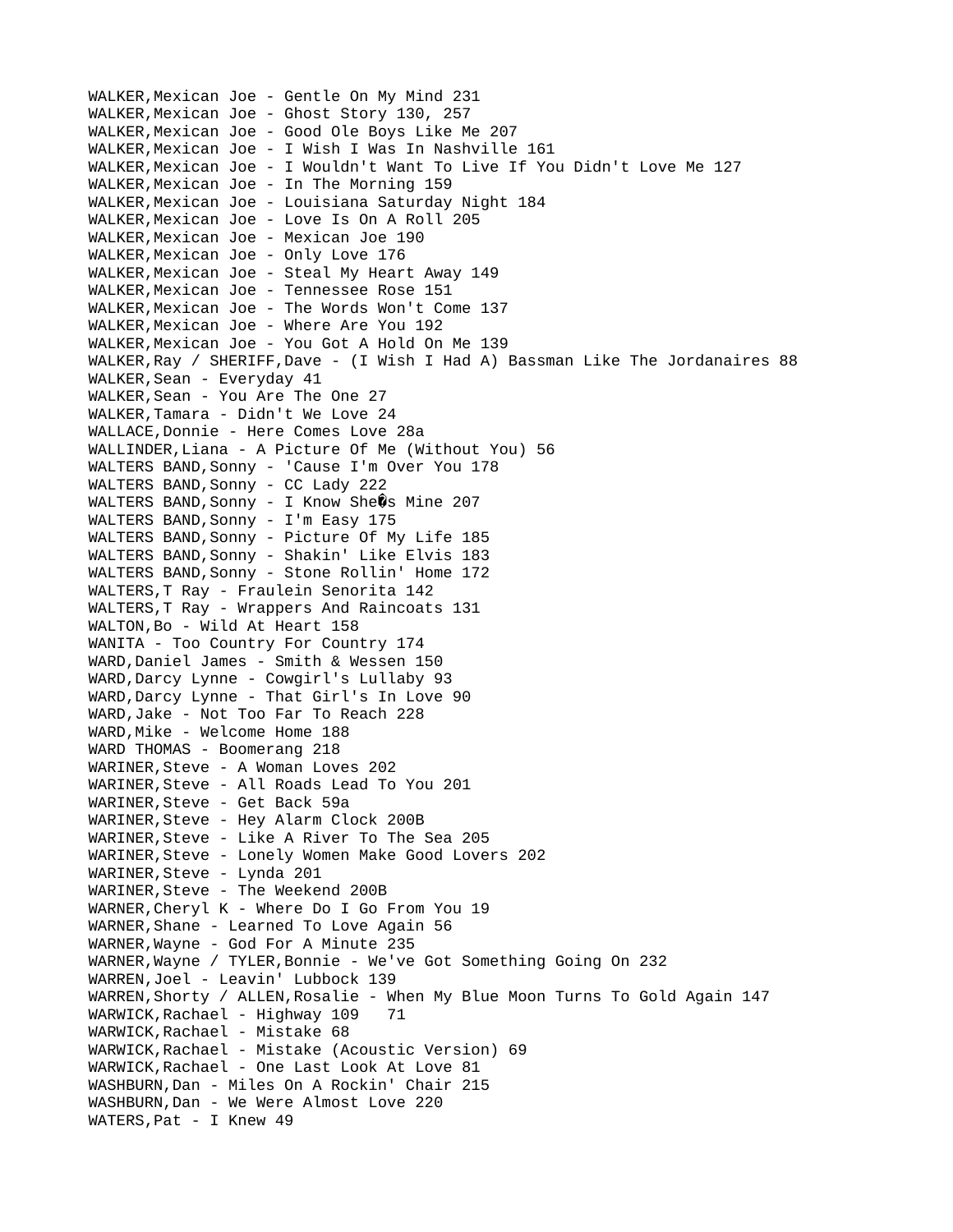WATKINS,Stacia - A Good Place To Turn Around 211 WATKINS,Stacia - I Ain't The Middle Of The Road 208 WATSON,Aaron - Bluebonnets 211 WATSON,Aaron - Getaway Truck 204, 280 WATSON,Aaron - Outta Style 217 WATSON,Country Lou - Mr Miracle Man 198 WATSON, Dale - Country My Ass 47 WATSON,Dale - Honky Tonk Christmas 72 WATSON,Dale - Way Down Texas Way 70 WATSON,Dale - You're The Best Part Of Me 33 WATSON, Dale / BORDEN, Michael Shane - Honky-Tonk Time Machine 84 WATSON, Dale / JORDANAIRES, The - In The Jailhouse Now 39 WATSON,Gene - A Girl I Used To Know 210 WATSON,Gene - Any Way You Want Me 195 WATSON,Gene - Bottle Of Tears 41a WATSON,Gene - Carmen 35a / 134 WATSON,Gene - Enough For You 206 / 208 WATSON,Gene - Help Me 208 WATSON,Gene - I Buried Our Love 107 WATSON,Gene - I Catch Myself 81 WATSON,Gene - Next To Nothin' 34 WATSON,Gene - No Trash In My Trailer 44 WATSON,Gene - Sometimes I Get Lucky And Forget 119 WATSON,Gene - Take It From Me 41a WATSON,Gene - The Great Divide 218 WATSON,Gene - The Man An' Me And You 41a WATSON,Gene - The Man An' Me And You (VIDEO) 41a WATSON, Gene - The Note 237 WATSON,Gene - This Dream's On Me 118 WATSON,Gene - Would It Be Cheatin' 37a WATSON,Gene - Interview 41a WATSON,Gene / FRIZZELL,David - Long Black Veil 218 WATSON, Gene / GILL, Vince - Let Me Be The First To Go 110, 251 WATSON,Rick & Jilda - Tools In Grandpa's Shed 26 WATTS,Jalon - Dear Mr Jesus 133 WAYLANDER - Angel On Earth 44 WAYLANDER - With Me Around 40 WAYNE,Dig - Shack Rouser 106 WEAVER BAND,Chris - Standing In Line 174 WEBB PROJECT,Curtis - Pray 214 WEBB PROJECT,Curtis - Proper Fit 201 WEBB PROJECT,Curtis - Stay (The Cowboy Stomp) 230 WEBB PROJECT, Curtis - Utility Man 197 WEBB PROJECT,Curtis - Were It Not For My Child 205 WEBB,James Robert - April May 259 WEBB,James Robert - Born This Day 180 WEBB,James Robert - Daddy Made A Million 200 WEBB,James Robert - Good Time Waitin' To Happen 265 WEBB,James Robert - How That Feels 210 WEBB,James Robert - Long Hot Winter 181 WEBB,James Robert - Lovesick Drifting Cowboy 281 WEBB,James Robert - Now We're Getting Somewhere 237 WEBB,James Robert - Okfuskee Whiskey 271 WEBB,James Robert - Party In The Barn 190 WEBB,James Robert - Stealing Home 274 WEBB,James Robert - Think About It 255 WEBB,James Robert - Tulsa Time 252 WEBB,James Robert - Undertow 261 WEBB,Ross - Cowgirl Angel 270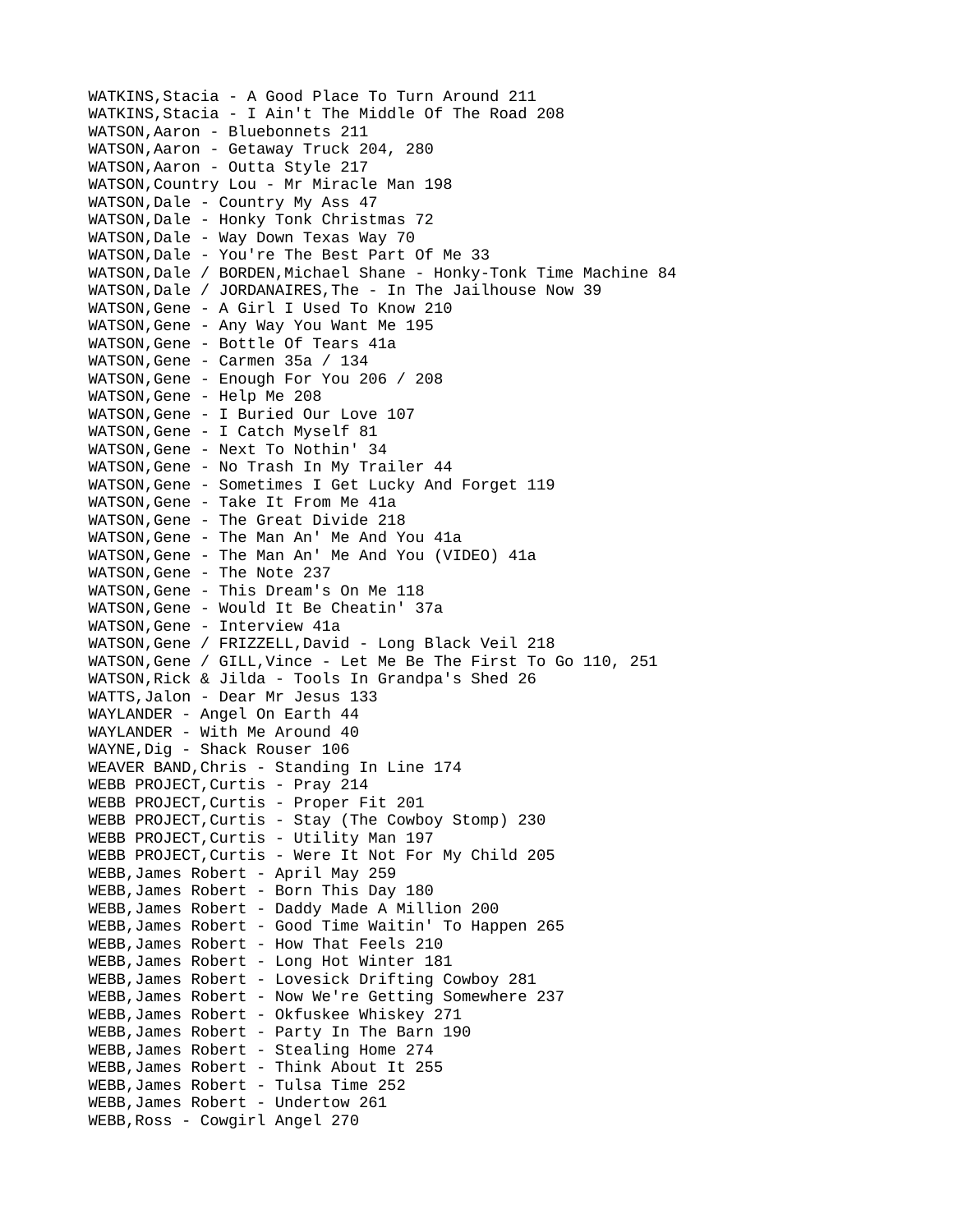WEBB,Ross - Hello Someday 243 WEBB,Ross - You & Me 237 WELCH,Gillian - Hickory Wind 11 WELDEN,Judy - Come On Home (My Soul's A-Dyin') 127 WELDEN,Judy - Every Season 121 WELDEN,Judy - Fishing For A New Love 124 WELDEN,Judy - Shades Of Blue 117 WELDEN,Judy - Why Doncha Kiss Me Like That 30 WELDEN,Judy - Woman Of The 90s 9 WELLS,Houston - Lonely Street 113 WELLS,Houston - Sleepy Eyed John 120 WELLS,Houston - This Song Is Just For You 116 WELLS,Houston - Interview 120 WENCE,Bill - California Callin' WENCHE (Pronounced Ven-Ke) - Holdin' Out For A Hero 94 WENDOLYN,DeAnna - Wildflowers 282 WENDY ANN - Dancers 15 WESLEY,Dan - From A Jack To A Joker 93 WESLEY,Dan - She's On Her Way Out 67 WESLEY,Dan - Some Things I Like 105 WESLEY,Dan - That's Good 81 WESLEY,John - Fate Flipped A Coin 21 WESLEY,John - I Deal In Dreams 8 WEST,Alan - The Likes Of You 111 WEST BAND,Alan - The Big Freeze 130 WEST,Dottie / BENONI,Arne - As For Me 31a WEST,Gina - If I Were A Poet 28 WEST,Sandi - All The Good Ones Are Gone 42 WEST,Sandi - Long On Lovin' 39 WEST,Sandi - My Son 63 WEST,Sandi - Rock-a-Bye Heart 36 WEST,Sandi - Three Days 53 WEST,Shelly - Jose Cuervo 192 WEST,Shelly / FRIZZELL,David - Cajun Invitation 195 WEST,Shelly / FRIZZELL,David - You're The Reason God Made Oklahoma 185 WESTERN UNION - Backtrackin' 58 WESTERN UNION - Full Grown Man 68 WESTERN UNION - Nothin' Could've Prepared Me For You 56 WESTNEY,Amy - Country Music 225  $WESTNEY$ , Amy - Love Shouldn $Qt$  Hurt 222 WESTON,John Harley - The Perfect Glove 268 WHEATER,Paul - Trouble Is 1 WHEATER,Paul - You Don't Know Me 2 WHELAN,Aine - You Bring Out The Sun 74 WHITE,Bryan - Get It Together 107 WHITE,Jimmy - Katie Did 147 WHITE,Jonalee - Love It Like That 222 WHITE,Jonalee - Naked As Fools 227 WHITE,Jonalee - Over You 225 WHITE,Jonalee - Sunday Paper 219 WHITE & THE LATE NITE DRIVERS, Jonalee - Truck Stopped Here 233 WHITE,Wade - Hangin' Around WHITLEY, Jess Keith / JORDAN, Lorraine - Don $\emptyset$ t Close Your Eyes 202 WHITMAN,Slim - Blue Bayou 201 WHITMAN,Slim - Cattle Call 181 WHITMAN,Slim - China Doll 131 WHITMAN, Slim - Happy Anniversary 127 WHITMAN,Slim - Here Where It All Began 140 WHITMAN,Slim - Indian Love Call 181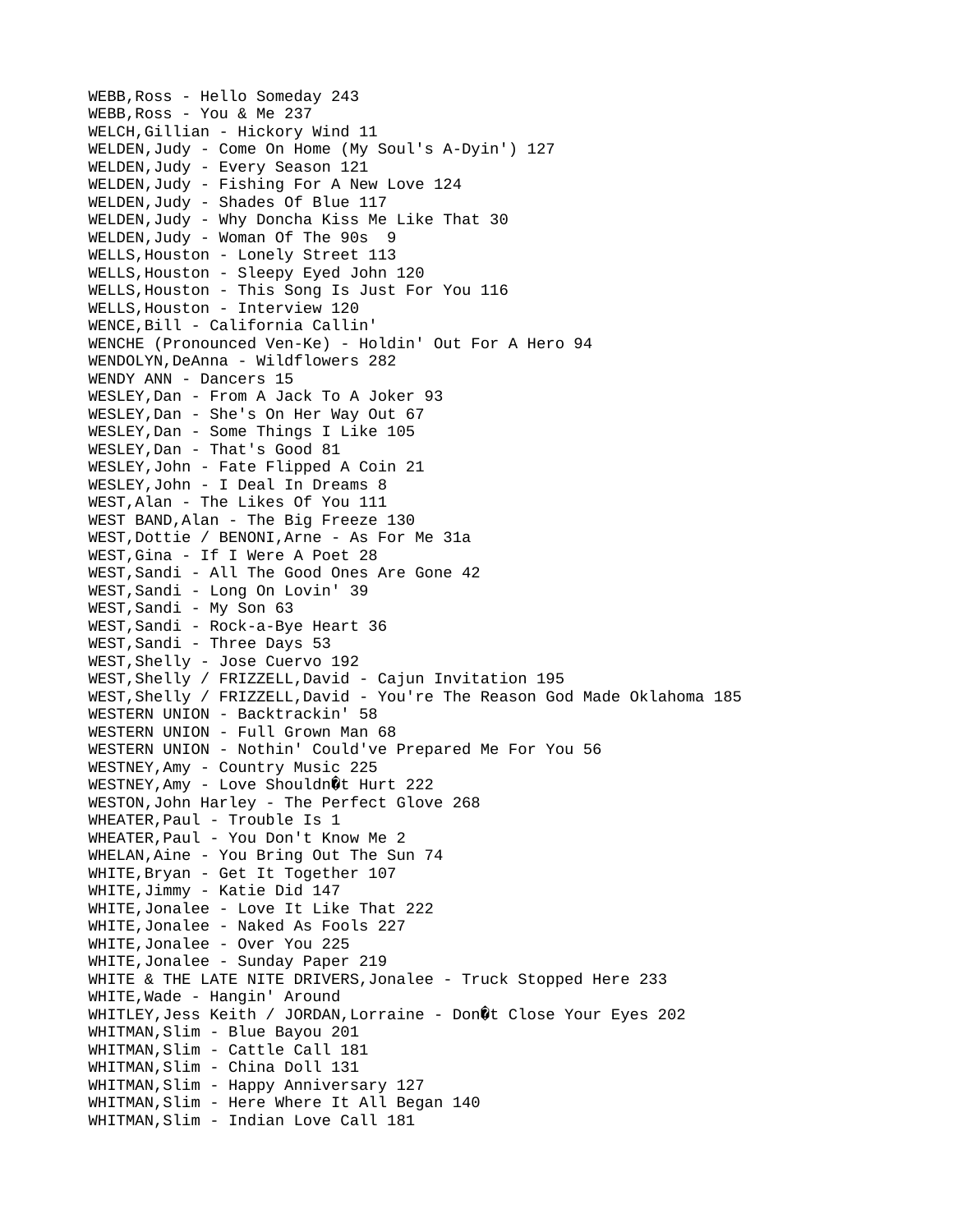WHITMAN,Slim - Love Song Of The Waterfall 137 WHITMAN,Slim - Mr Ting-a-Ling 135 WHITMAN,Slim - Redwing 133 WHITMAN,Slim - Rose Marie 175 WHITMAN,Slim - Salina 129 WHITMAN,Slim - Wheel Of Hurt 125 WHITMAN,Slim - Special Radio Feature 49a WHITMAN,Slim - Tumbling Tumbleweeds 145 WHITMAN,Slim - Interview at 86 years old 137 WHITWORTH,Cathy-Ann / McCLINTOCK,Steven - Loved By You 12a WHYTE,Craig Lee - I Pray There's A Honky Tonk In Heaven 3 WHYTE,Craig Lee - Let's Go Back 12a WILD HORSES - I Will Survive 35 WILD WILD WESTT - Angels (Unplugged) 132 WILD WILD WESTT - No Where Fast 129 WILD WILD WESTT - Sitting Pretty 133 WILDER,K - Cat Bird's Kitten 38 WILDER,K - Rodeo Blues 42a WILDER,K - Searchin' For The Man 44a WILKERSON,Jim - Lord I Was Wasted 31a WILKINSONS - Closets 109 WILKINSONS - Fast Car 102 WILKINSONS - Little Girl 86 WILKINSONS - Papa Come Quick 113 WILLETT,Nick - Send Me The Pillow That You Dream On 42 WILLIAMS,Don - Atta Way To Go 226 WILLIAMS, Don - Country Boy 226 WILLIAMS,Don - Cup O' Tea 226 WILLIAMS,Don - I'm The One Who's Supposed To Say Goodbye 256 WILLIAMS,Don - Lay Down Beside Me (Live) 122, 255 WILLIAMS,Don - Old Coyote Town 59a / 226 WILLIAMS,Don - Senorita 58a / 226 WILLIAMS,Don - When I'm With You 123 WILLIAMS,Don - You're My Best Friend (Live) 226 WILLIAMS,Rachel - Trust Me 172 WILLIAMS Jr,Hank - A Country Boy Can Survive (Remix) 98 WILLIAMS Jr,Hank - Devil In The Bottle 69 WILLIAMS Jr,Hank - Stirrin' It Up 92 WILLIAMS Jr,Hank - Waylon's Guitar 68 WILLIAMS, Jr / BIG & RICH / WILSON, Gretchen / VAN ZANT - That's How They Do It In Dixie 89 WILLIAMS,Jett / CERRITO - Mansion On The Hill 77  $WILLIAMS, K.C. - Bealty@s In The Eye Of The Beerholder 55a$ WILLIAMS, K.C. - Charley 0s Boots 52 WILLIAMS,K.C. - The Leaving Shelf 59 WILLIAMS,Lucinda / SANDS,Evie - Cool Blues Story 2 WILLIAMS, Warren H / YOUNG,Dani - Two Ships 214 WILLIAMS,Zane - Jayton And Jill 198 WILLIAMS BROTHERS - Outlaw Country 244 WILLIE,Boxcar - Train Medley 223 WILLIS,Mike - The Wonder Of Christmas 264 WILLMON,Trent - Dixie Rose Deluxe's Honky Tonk, Feed Store.... 70 WILLMON,Trent - Home Sweet Holiday Inn 74 WILLS,Mark - Looking For America 146 WILLS & THE WILLING - Iceberg 259 WILLS & THE WILLING - Idaho 261 WILSHIRE,Doug - She Mystifies Me 154 WILSON,Darren - Over You 95 WILSON,Gretchen - Here For The Party 68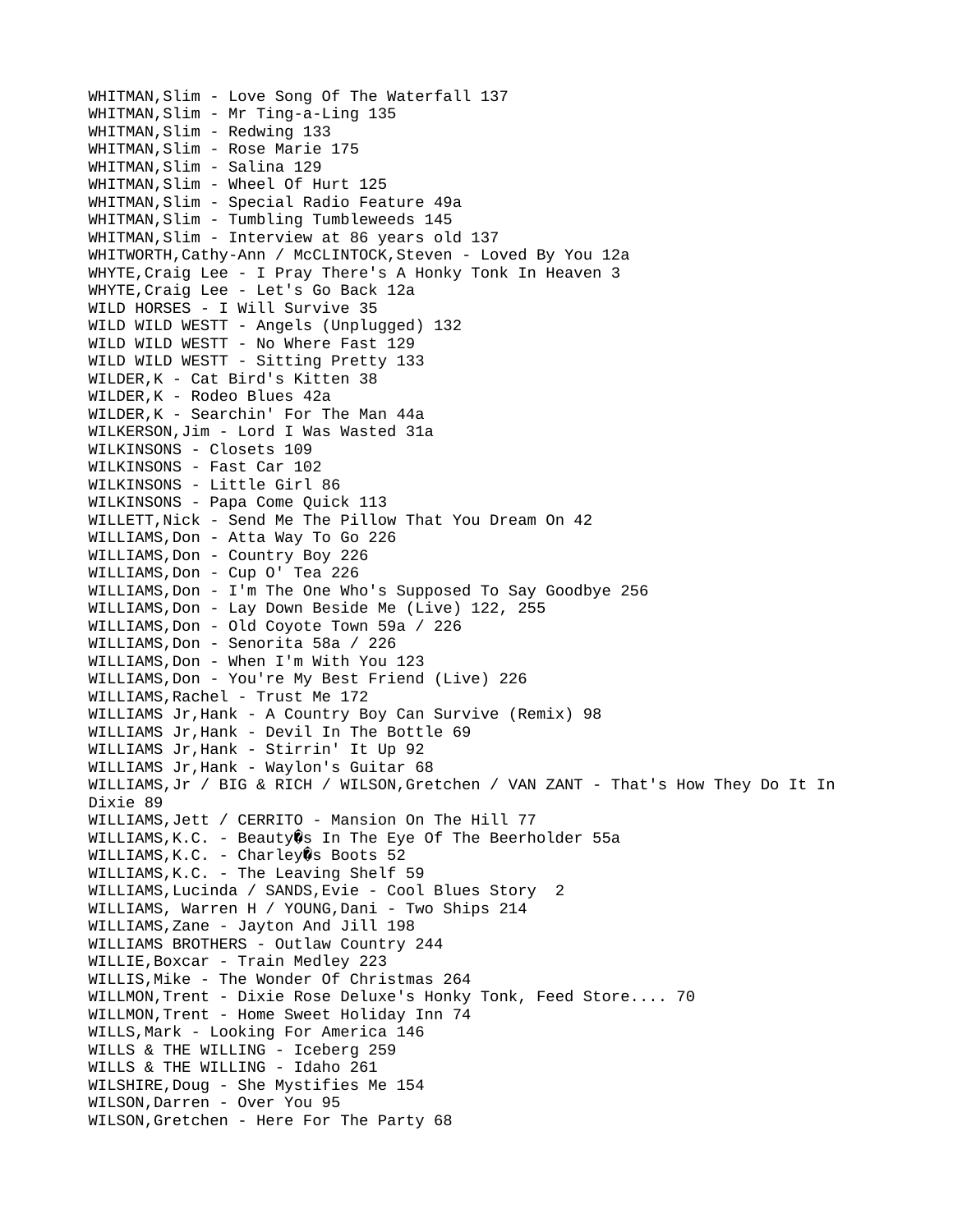WILSON,Gretchen - Homewrecker 74 WILSON,Gretchen - Redneck Woman 67 WILSON,Gretchen - When I Think About Cheatin' 70 WILSON,Jason Lee - Another Hole In Another Wall 154 WILSON,Jason Lee - I Lied Alone 106 WILSON,Jason Lee - Tired Of Being Sorry 126 WILSON,Jason Lee - You Can Call Me A Fool 114 WILSON,Rena - Somethin' Bout Ya 72 WILSON, Sean - Better Than Today 235 WILSON,Sean - Rosie 149 WILSON,Sean - Sweethearts In Heaven 237 WILSON, Sean - These Tender Years 148 WILSON,Sean - You've Become The Dream 125 WINDHAM,Greg - Christmas In An Airport 24a WINDHAM,Greg - Highway 98 25 WINDHAM,Greg - It Just Ain't Right 28 WINDHAM,Greg - Too Much Haggard And Jones 40a WINDUP,Billy - Baboon Soup 53a WINKLER,Anita - Truck Of Love 271 WOLF,Lana - Good Hearted Woman 195 WOLFE,Jon - Smile On Mine 196 WOMEN IN COUNTRY - Christmas Snow 168 WOMEN IN COUNTRY - So Broken Hearted 159 WOOD,David - Beer Drinkin' Song 161 WOOD,David - Eighteen Wheels 145 WOOD,David - Flower In The Desert 143 WOOD,David - Following A Full Moon 173 WOOD,David - From The Bottle To The Bottom 153 WOOD,David - Humpty Dumpty Heart 200 WOOD,David - I Never Go Around Mirrors 197 WOOD,David - I Wish I Had Someone To Love 147 WOOD,David - I'd Die For You 164 WOOD,David - I'll Bet My Life On Love 179 WOOD,David - Lovely Little Senorita 224 WOOD,David - Memories Are Made Of This 182 WOOD,David - My Dash 158, 265 WOOD,David - My Side Of The Fence 185 WOOD,David - Old Enough To Be Somebody's Hero 149 WOOD,David - Pretty Country Girls 176 WOOD,David - Ralph The Sneaky Elf 167, 180, 191, 216 WOOD,David - Sense Of Humour 221 WOOD,David - Simple Things 141 WOOD,David - Storms Never Last 155 WOOD,David - Stumblin' & Fallin' 151 WOOD,David - We Can Make This A Better World 218 WOOD,David - Who Left The Door To Heaven Open 188 WOOD, David - Yesterday $\hat{\mathbf{Q}}$ s Girl 194 WOOD,David / EVERETT,Kim - Can't Dance To The Blues 170 WOOD,David / O'KANE,Lisa - Waltz Across Texas 145 WOOD & WIRE - Mexico 171 WOODEN,Ed / CHALKER,Bryan - Life Gets Tee-jus, Don't It 102 WOODEN,Ed / CHALKER,Bryan - Little Boxes 105 WOODPICKERS - Whirlwind 79 WOODS,Brooke - Ain't Kissing Nobody 248 WOODS,Brooke - I'm So Gone 237 WOODS,Larry - Between Love And Goodbye 198 WOODS,Larry - King of Fools 201 WOODS,Larry - Solid Ground 204 WOODS,Larry / HOUSTON,Stacy - Two Of A Kind 207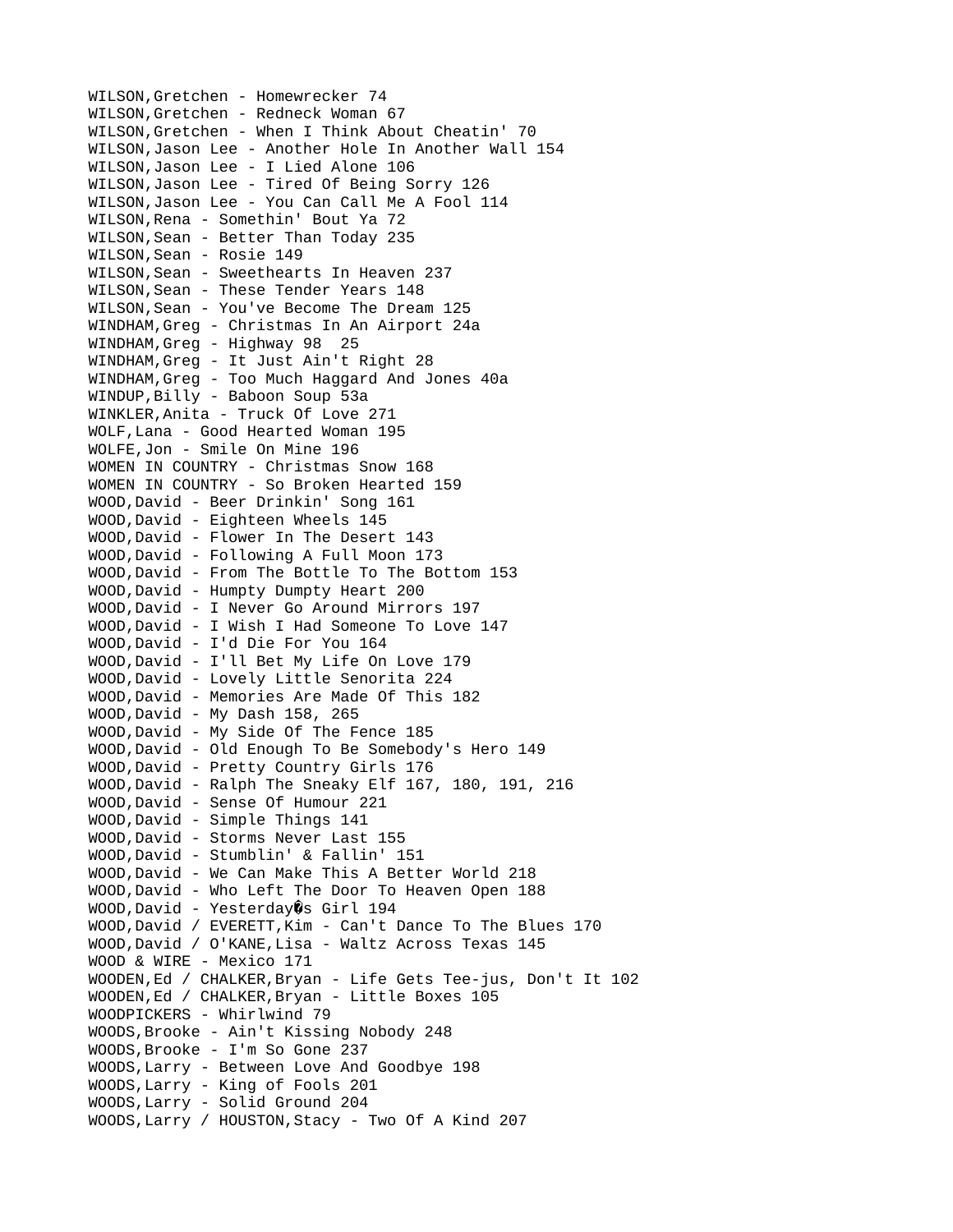WOODS,Stevie Lee - California Girls Have Gone Country 190 WOODS,Stevie Lee - Good Time To Go Home 198 WOODS,Stevie Lee - Hey! What Do I Know? 183 WOODS,Stevie Lee - Put A Little Ketchup On It 246 WOODS,Stevie Lee - Something About The Way You Look Tonight 275 WOOTEN,Shane - Mudslinger 207 WORLEY,Darryl - Rainmaker 211 WORLEY,Shane - Rosie's On A Roll 30a WORLEY,Shane - She's Got It And Gone 41 WORLEY,Shane / SIMS,Wade - Wine Women And Song 16 WORSNOP,Danny - Anyone But Me 219 WRIGHT,Chely - Back Of The Bottom Drawer 75 WRIGHT,Chely - It Was 8 WRIGHT,Chely - Single White Female 7 WRIGHT,Chely - Interview 8 WRIGHT,David - Distant Trains 32 WRIGHT,David - Kathy's Eyes 142 WRIGHT,David - Who's Kissing My Baby At Christmas 108 WRIGHT,John - Red Skies 222 WRIGHT,Karin - Bar Thing 128 WRIGHT,Karin - Blame It On Your Man 98 WRIGHT,Karin - Dancing In My Mind 152 WRIGHT,Karin - Hunting A Dream 130 WRIGHT,Karin - I'm With You 134 WRIGHT,Karin - Like A Fading Rose 191 WRIGHT,Karin - Lonesome Prison 137 WRIGHT,Karin - No Mercy 132 WRIGHT,Karin - Satin Feet 96 WRIGHT,Karin - Too Rock n Roll For Country 156 WRIGHT,Michelle - Everything And More 113 WRIGHT,Michelle - Have Yourself A Merry Little Christmas 132 WRIGHT,Michelle - I Don't Wanna Be That Strong 116, 253 WRIGHT,Michelle - I Know Santa's Been Here 120 WRIGHT,Michelle - I've Forgotten You 121, 253 WRIGHT, Michelle - Laugh A Little 199 WRIGHT,Michelle - Love Me Anyway 127 WRIGHT,Michelle - New Fool At An Old Game 141, 260 WRIGHT,Michelle - My Give A Damn's Busted 124, 255 WRIGHT,Michelle - Rock Me Gently 152 WRIGHT, Michelle - Strong 178 WRIGHT, Michelle - The Rhythm Of Romance 146 WYLDE, Donna - Come Dance With Me 67 WYLDE,Donna - Souvenirs 66 WYLDE,Donna - The Dreamer 47a WYNETTE,Tammy - Cowboys Don't Shoot Straight 95 WYNETTE,Tammy - One Happy Christmas 36a WYNETTE,Tammy - 'Til I Can Make It On My Own 95 WYNETTE,Tammy - You And Me 32a WYNETTE,Tammy / GRAY.Mark - Sometimes When We Touch 30a / 218 WYNETTE,Tammy / JONES,George - Near You 55a WYNETTE,Tammy / JONES,George - We're Gonna Hold On 138 WYNONNA - Attitude 84 WYNONNA - Free Bird 52 WYNONNA - Heaven Help Me 62 WYNONNA - I Can Only Imagine (Live) 83 WYNONNA - New Day Dawning 16 WYNONNA - No One Else On Earth (Live) 90 WYNONNA / JUDD, Naomi - Flies On The Butter 63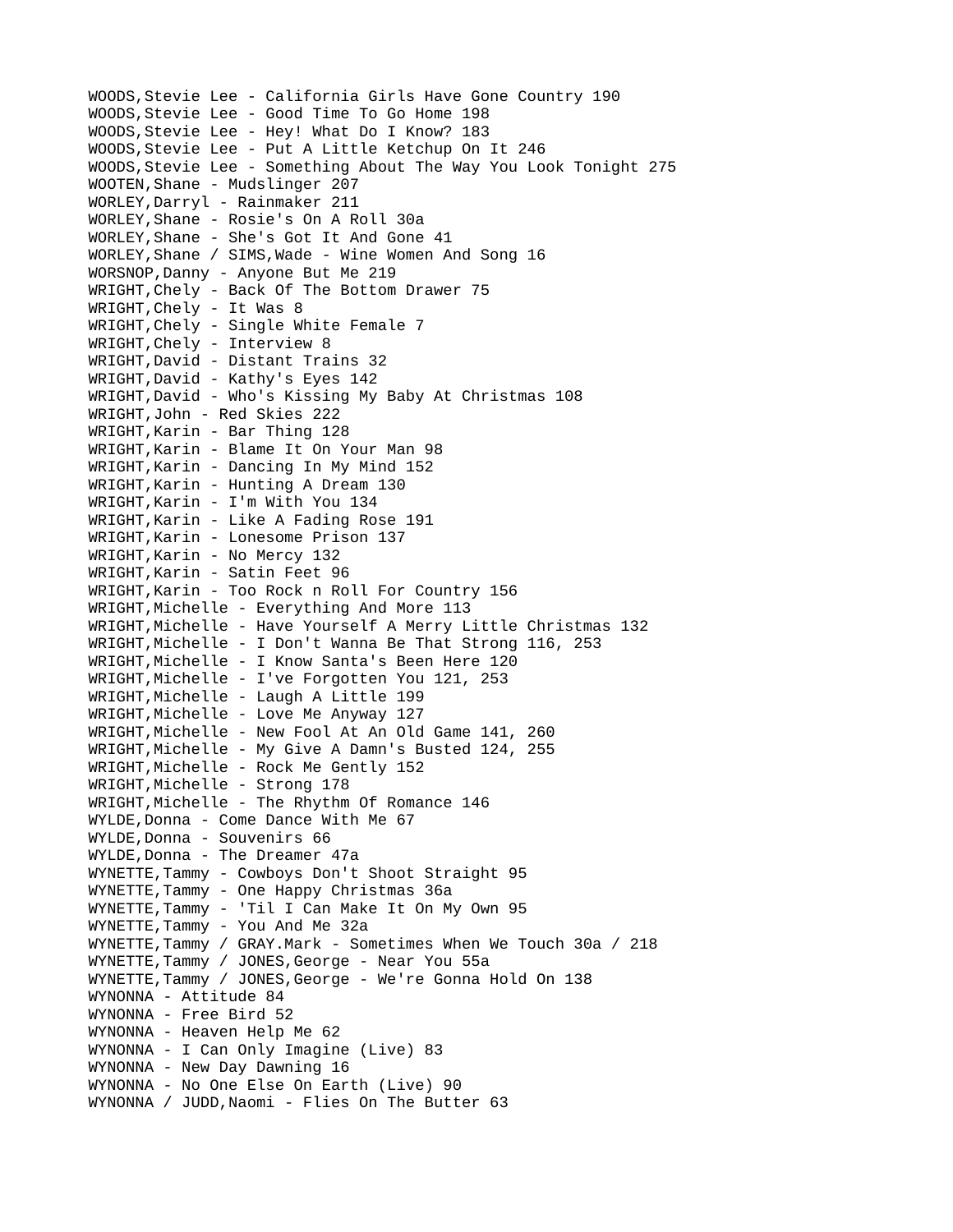YANKEE GREY - All Things Considered 10a YANKEE GREY - Another Nine Minutes 15 YANKEE GREY - This Time Around 21 YATES, Billy - Anywhere But Nashville 73 YATES,Billy - As I Kiss My World Goodbye 184 YATES,Billy - Better Ever Beer 94 YATES,Billy - Famous For Bein' Your Fool 132, 200B, 257 YATES,Billy - Flowers 103 YATES, Billy - Harmony Man 79 YATES,Billy - Her Old Stompin' Grounds 195 YATES, Billy - I Don't Think You're Pretty 82 YATES, Billy - In The Light Of Day 117, 253 YATES,Billy - Like A Radio 111, 217 YATES,Billy - MFC (Mother's Fried Chicken) 220 YATES,Billy - On My Way (The Norway Song) 150, 262 YATES,Billy - One Beer A Day 129, 256 YATES,Billy - Only One George Jones 172, 267 YATES, Billy - Roxanne's Bayou 90 YATES, Billy - Shadows 33 YATES,Billy - She Ain't Got Nobody 176, 270 YATES,Billy - She's My Country Girl 207 YATES,Billy - That's Why I Run 114, 200B, 253 YATES, Billy - The Circus Is Over 87 YATES, Billy - The House That Jack Built 179, 271 YATES, Billy - The Man I Used To Be 182, 271 YATES, Billy - This Song Doesn't Rock 76 YATES,Billy - Three Tequila, Floor 205, 280 YATES, Billy - Too Country And Proud Of It 97 YATES,Billy - What Do You Want From Me Now 26 YATES, Billy - Zeros 193 YATES, Billy / BROUSSARD, Nicole - I'd Do It For You 141 YATES, Billy / JENKINS, Red - Easier Said Than Done 100a YATES, Billy / JONES, George - Choices 100, 249 YATES,Billy / LYNCH,Richard - She $\hat{\mathbf{g}}$ s Got Me Drinkin $\hat{\mathbf{g}}$  Again 198, 278 YATES, Billy / MOORE & MOORE - Loving Thirty 237 YATES, Billy / MOORE & MOORE - Sand In Our Shoes 222 YATES, Billy / PETERSON, Michael - Mammas Don't Let Your Babies Grow Up 239 YATES,Billy / SMITH,Henry - Fooling Myself 123 YATES,Billy / TALLEY,Liz - It's Time To Cross That Bridge 83 YEARWOOD,Trisha - (You're The) Devil In Disguise 31a YELLOWSTONE PICNIC BAND & Nick McCARTHY - Break Away For The Freedom 112 YELLOWSTONE PICNIC BAND & Nick McCARTHY - Ready For The Times To Get Better 110 YELLOWSTONE PICNIC BAND & Nick McCARTHY - The Three Bells 106 YELLOWSTONE PICNIC BAND & Nick McCARTHY - Tumbling Tumbleweeds 111 YOAKAM,Dwight - I'd Avoid Me Now 64 YOAKAM,Dwight - If You Were Me 40a YOAKAM,Dwight - Stop The World 70 YOAKAM,Dwight - The Back Of Your Hand 59 YOAKAM,Dwight - The Late Great Golden State 57 YOUNG,Big Bob - Green County Stomp 117 YOUNG,Big Bob - Hard Way To Make A Dollar 119 YOUNG, Big Bob - Somewhere Tonight 121 YOUNG,Charlotte - Whiplash 260 YOUNG,Charlotte / NEVADA,Georgia - On The Loose 267 YOUNG,Dani / WILLIAMS, Warren H - Two Ships 214